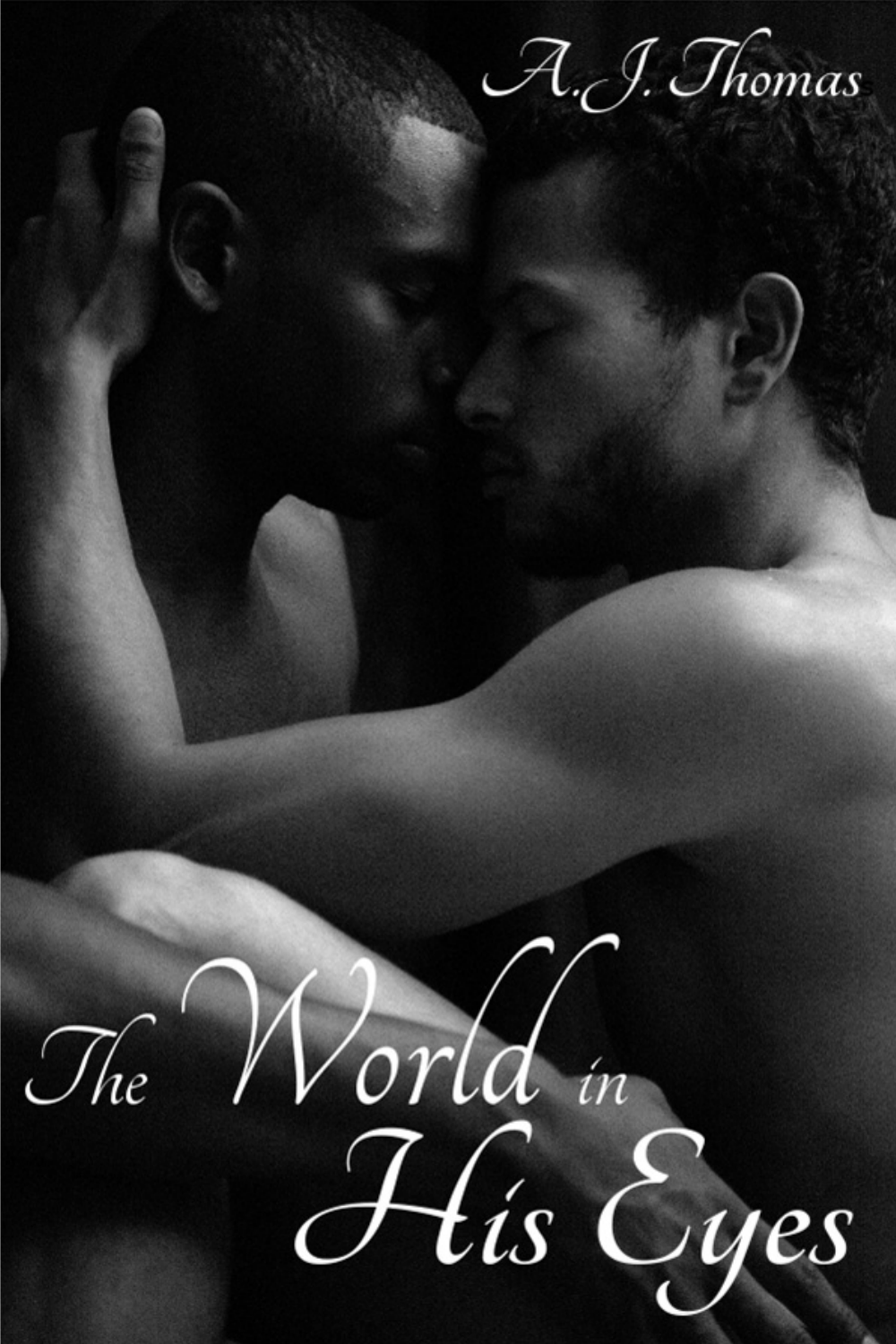## **Table of Contents**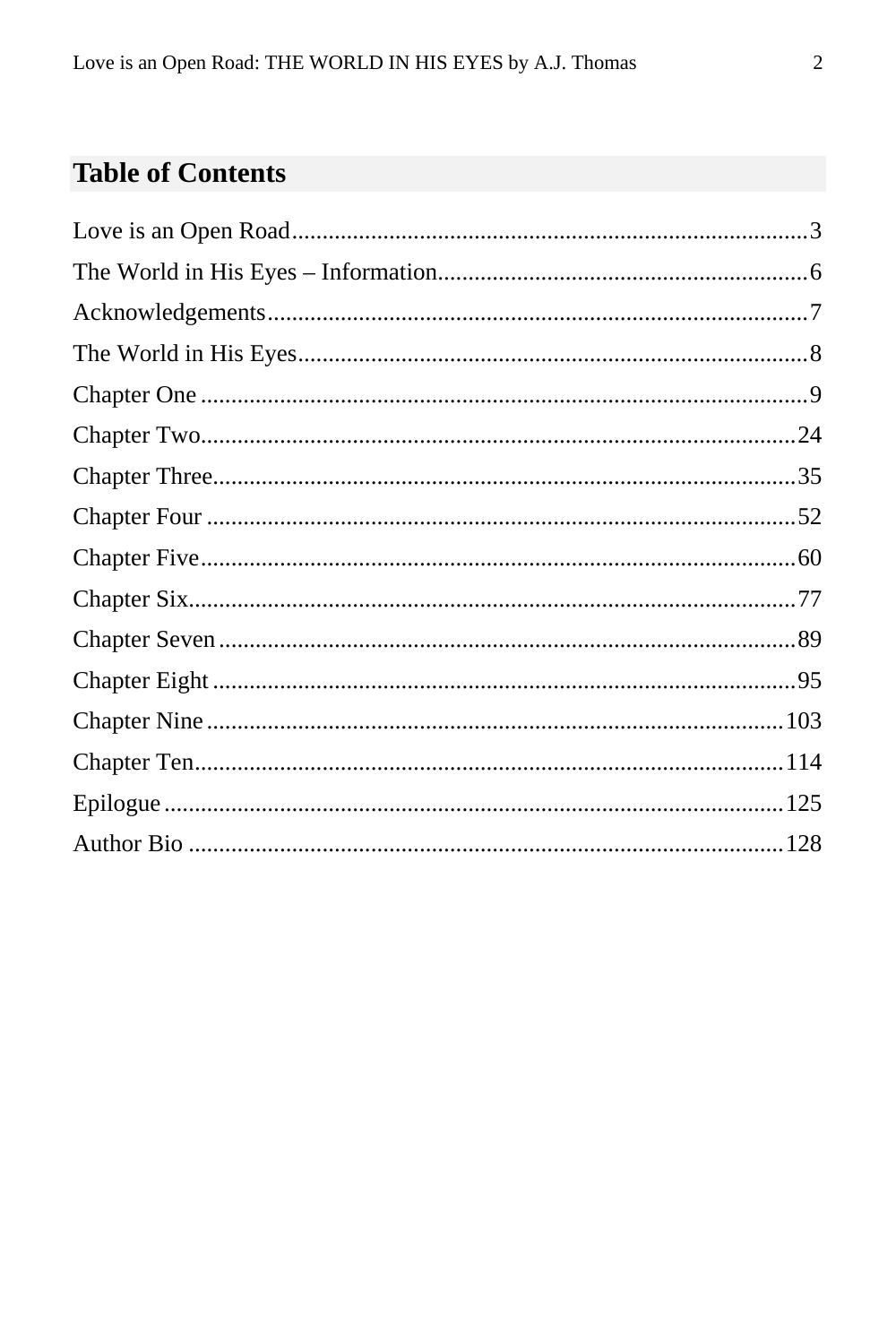# <span id="page-2-0"></span>**Love is an Open Road**

*An M/M Romance series*

# **THE WORLD IN HIS EYES**

## **By A.J. Thomas**

### **Introduction**

The story you are about to read celebrates love, sex and romance between men. It is a product of the *Love is an Open Road* promotion sponsored by the *Goodreads M/M Romance Group* and is published as a gift to you.

#### **What Is Love is an Open Road?**

The *Goodreads M/M Romance Group* invited members to choose a photo and pen a letter asking for a short M/M romance story inspired by the image; authors from the group were encouraged to select a letter and write an original tale. The result was an outpouring of creativity that shone a spotlight on the special bond between M/M romance writers and the people who love what these authors do.

A written description of the image that inspired this story is provided along with the original request letter. If you'd like to view the photo, please feel free to join the [Goodreads M/M Romance Group](http://www.goodreads.com/group/show/20149-m-m-romance) and visit the discussion section: *Love is an Open Road*.

No matter if you are a long-time devotee to M/M Romance, just new to the genre or fall somewhere in between, you are in for a delicious treat.

#### **Words of Caution**

This story may contain sexually explicit content and is **intended for adult readers.** It may contain content that is disagreeable or distressing to some readers. The *M/M Romance Group* strongly recommends that each reader review the General Information section before each story for story tags as well as for content warnings.

Each year, a dedicated group of Volunteers from the M/M Romance Group work hard behind the scenes to bring these stories to you. Our Editors, Formatters, Proofreaders, and those working on Quality Assurance, spend many long hours over a course of several months so that each Event is a success. As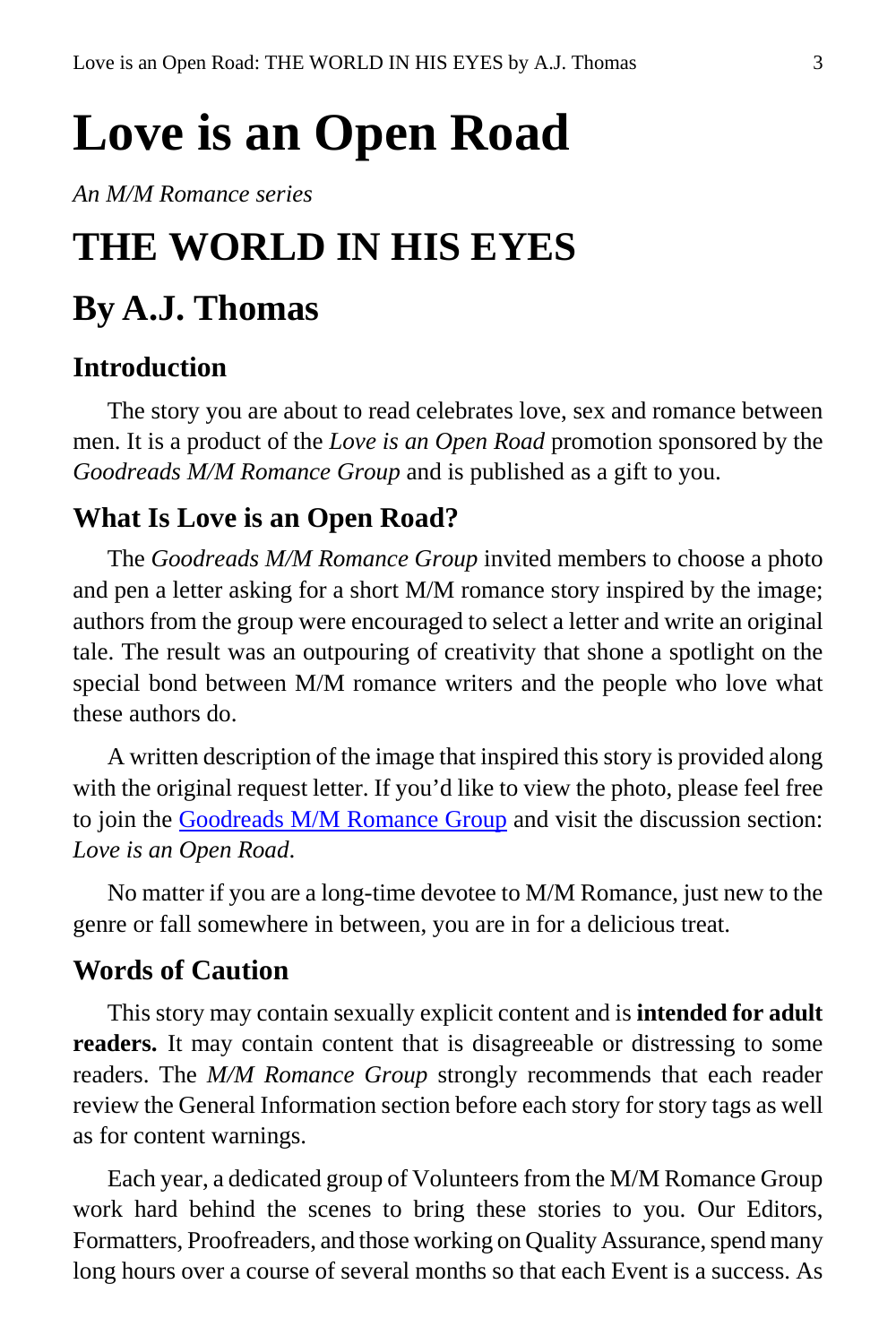each and every author also gives freely of their time and talent, it was decided that all edits suggested may be accepted or rejected by the author at any given time. For this reason, some stories will appear to be more tightly edited than others, depending on the choice of the author.

This story is a work of fiction. Names, characters, places and incidents are the products of the author's imagination or are used fictitiously. Any resemblance to actual events, locales, or persons, living or dead, is entirely coincidental.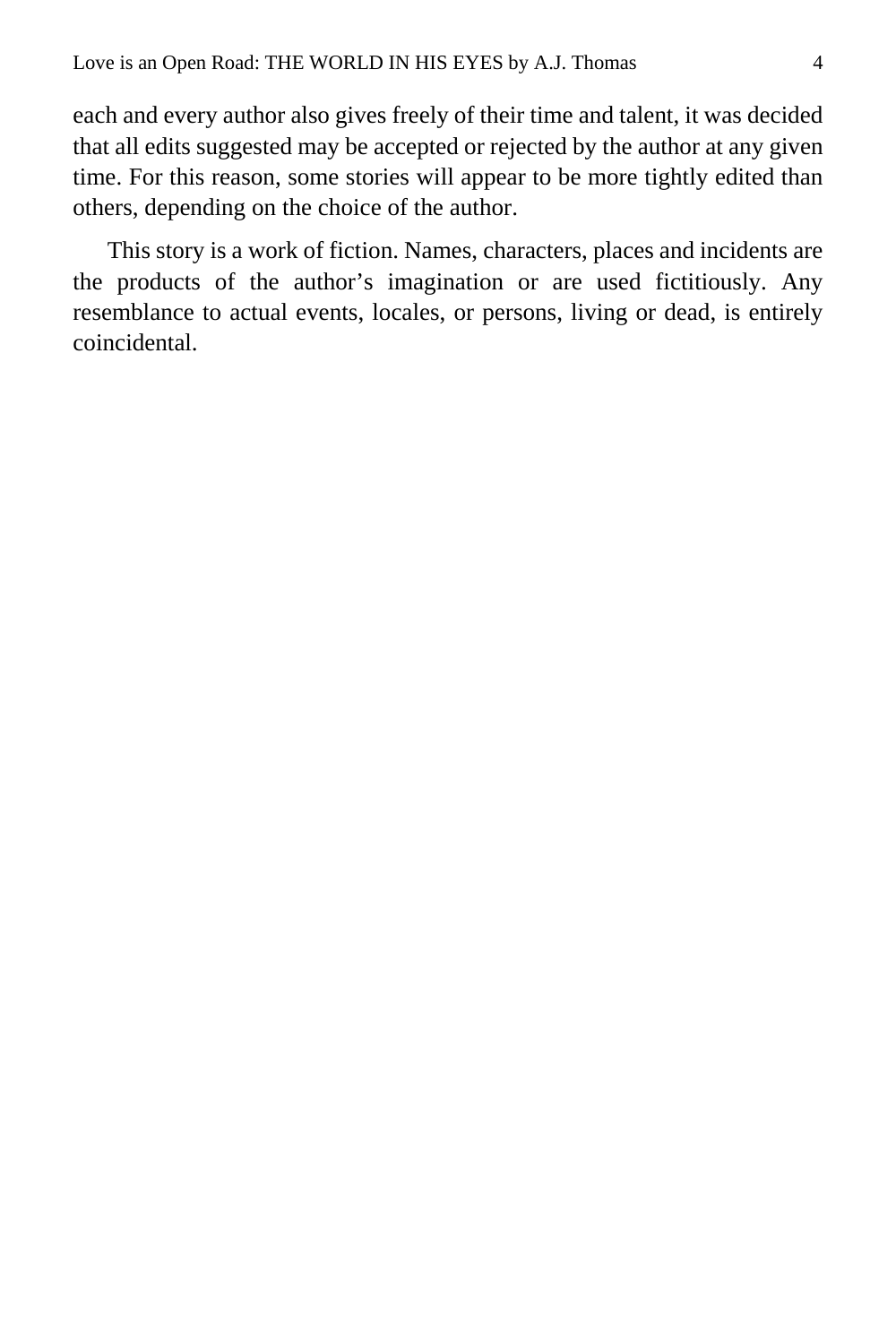All rights reserved worldwide.

This eBook may be distributed freely in its entirety courtesy of the Goodreads M/M Romance Group. This eBook may not be sold, manipulated or reproduced in any format without the express written permission of the author.

The World in His Eyes, Copyright © 2015 A.J. Thomas

Cover Art by A.J. Thomas

This ebook is published by the *M/M Romance Group* and is not directly endorsed by or affiliated with Goodreads Inc.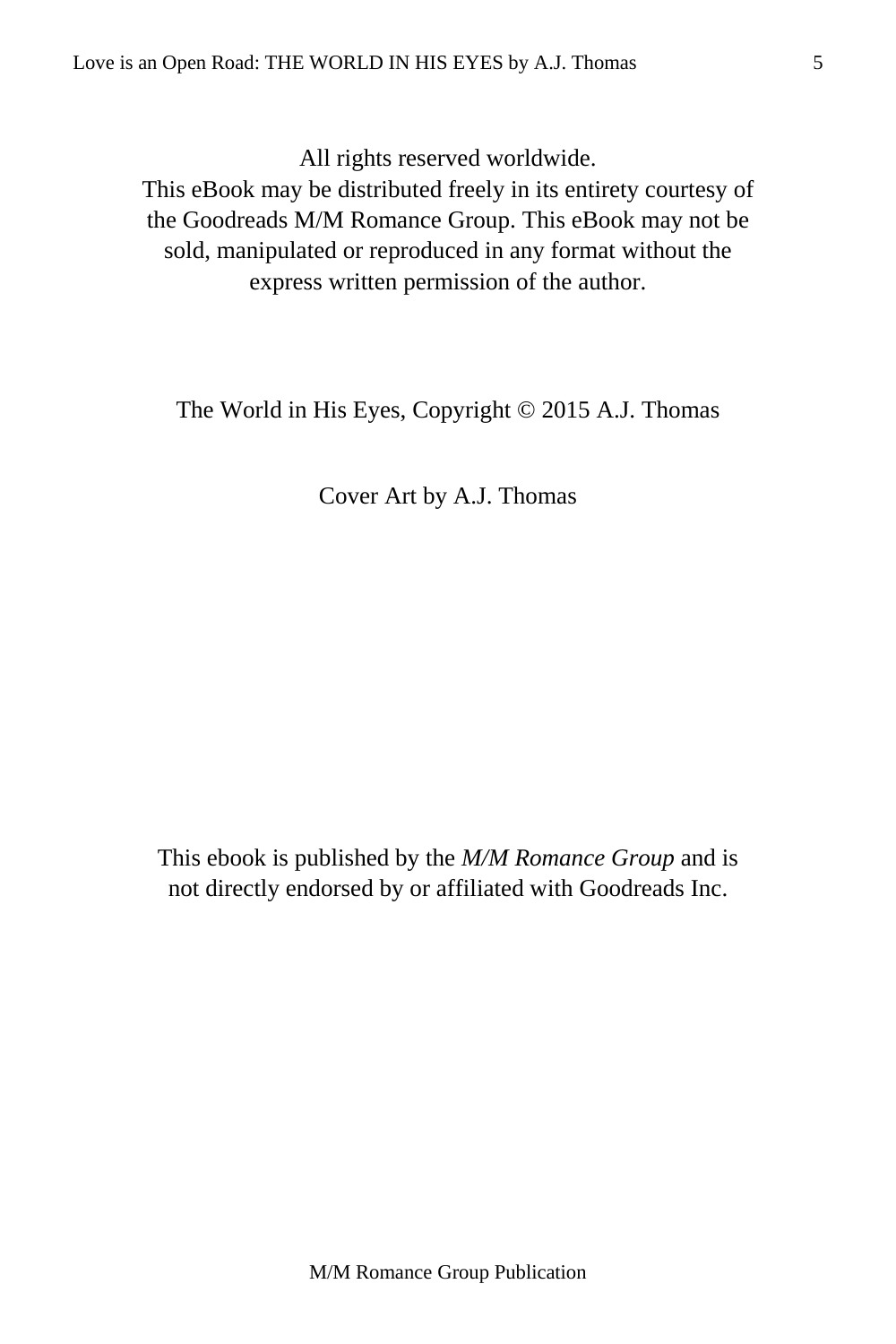# <span id="page-5-0"></span>**THE WORLD IN HIS EYES By A.J. Thomas**

## **Photo Description**

A screenshot of a chat session from an online dating app. The conversation is one-sided, opening with a compliment, then a selfie of a grinning young man with dark skin and a charming smile. His last message begins by announcing his race like a disclaimer: "It's okay if you're not into black guys… a lot of people on here aren't."

### **Story Letter**

*Dear Author,*

Larry is a flirt and a sweet guy under a bit of swagger. He is tired of one *night stands and wants to find a real relationship but he has a hard time staying away from the hook-up sites. Because… sex. Larry feels the sting of being rejected automatically because of his race. But he still has a positive attitude and rolls with the punches. He won't ignore elephants in the room, however; which sometimes leaves people uncomfortable.*

*"Beautiful eyes" is a snarky, young, driven professional who won't be guilted into making a connection. He isn't even looking for Mr. Right… but he likes Larry's open face and broad shoulders and is charmed despite himself. Will "Eyes" give Larry a chance when his friends (or colleagues, family) seem less than enthusiastic? Can he grow up enough to accept a relationship that requires some work and commitment?*

*Can Larry set aside his patter and flirtatiousness enough to let "Eyes" see the sensitive guy hiding?*

Please no BDSM.

*Sincerely,*

*Kimberly*

#### **Story Info**

#### **Genre:** contemporary

**Tags:** in the closet, coming out, medical personnel, computer programmer, interracial, grief, geek, men with pets, tearjerker, hurt/comfort

**Content Warnings**: secondary character death

**Word Count:** 45,035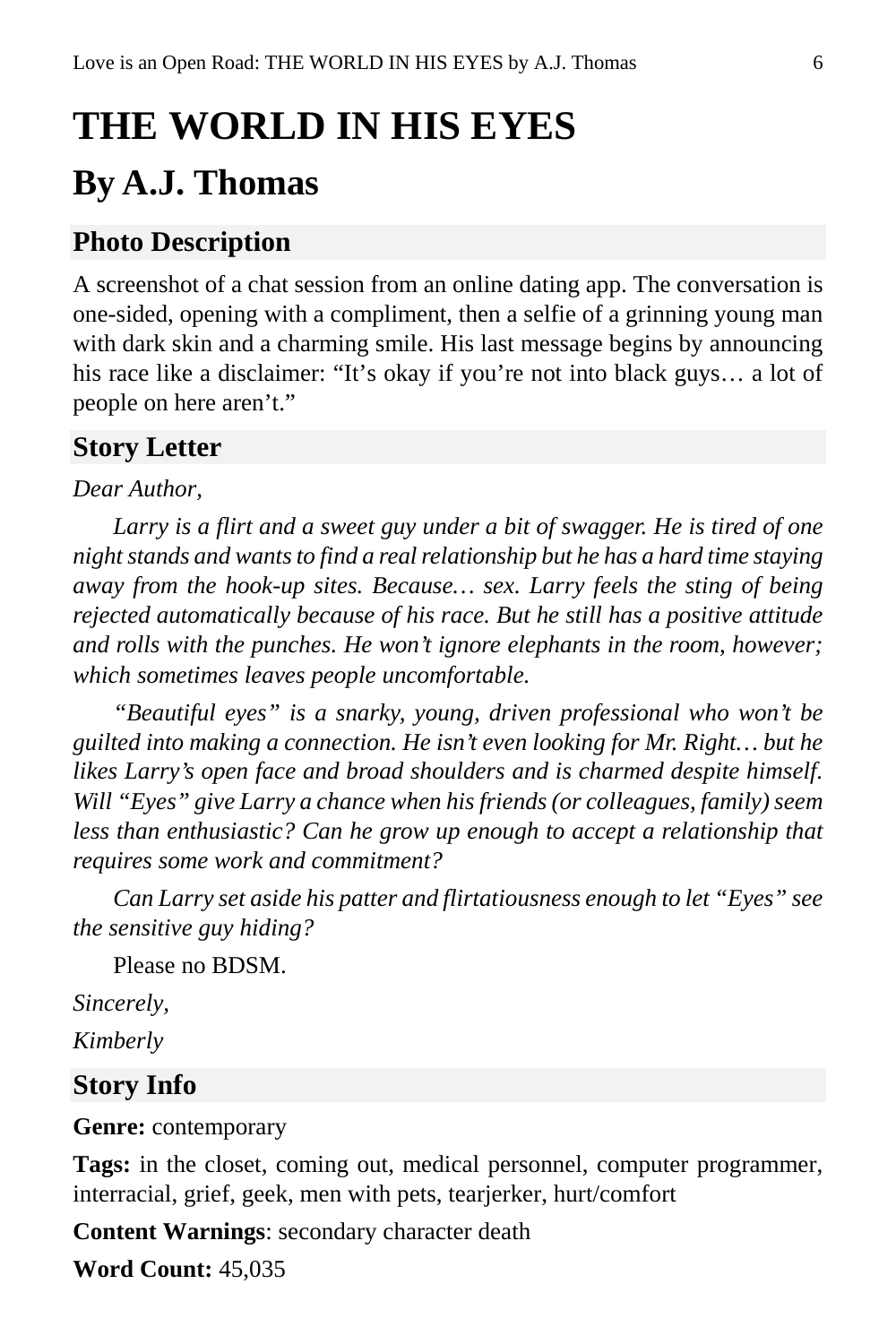### *Acknowledgements*

<span id="page-6-0"></span>Big thanks to Kimberly for her inspiring prompt, and to Kaje Harper, Jean McComb Partlow, and Aga Górszczak for helping to make this a stronger story.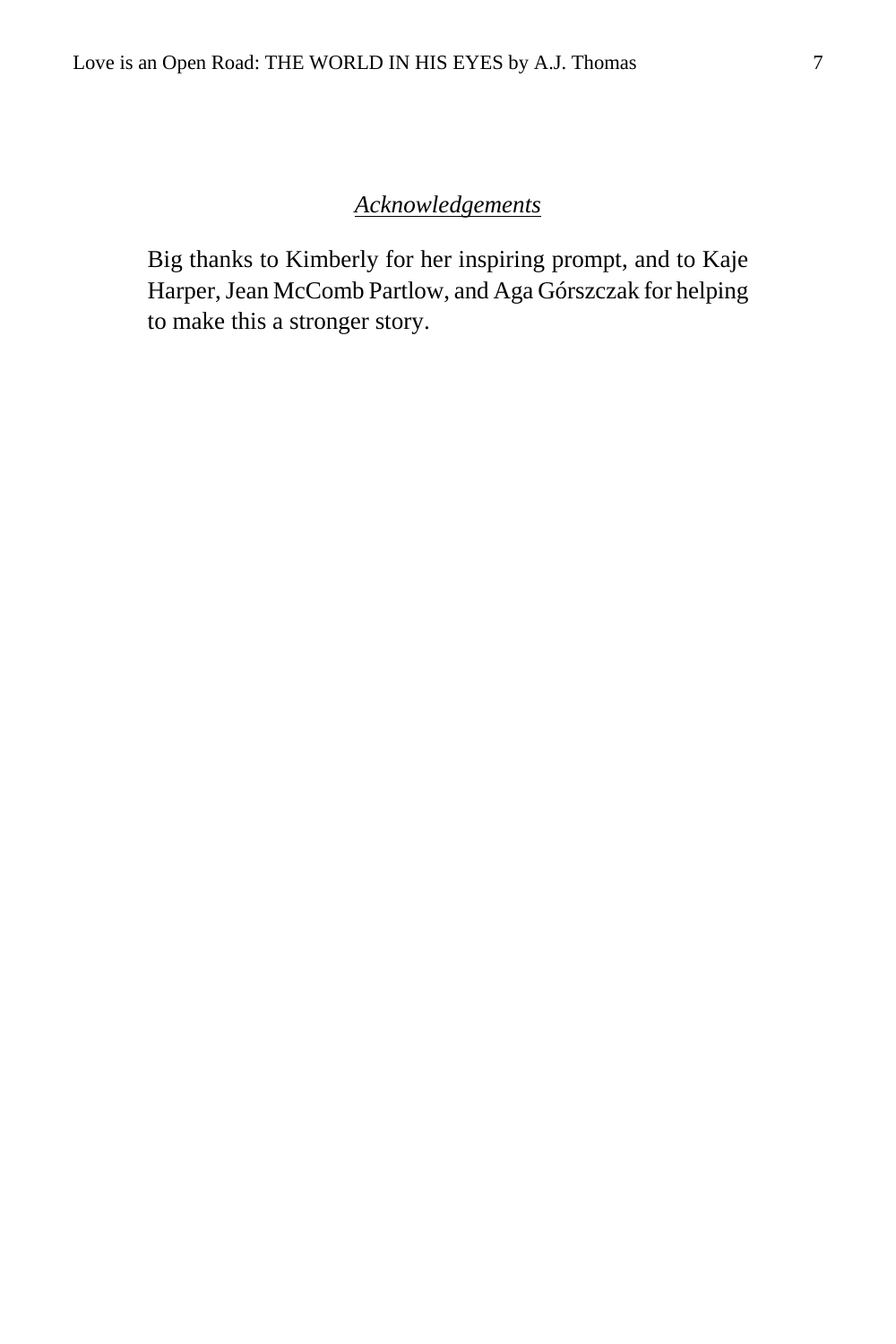# <span id="page-7-0"></span>**THE WORLD IN HIS EYES By A.J. Thomas**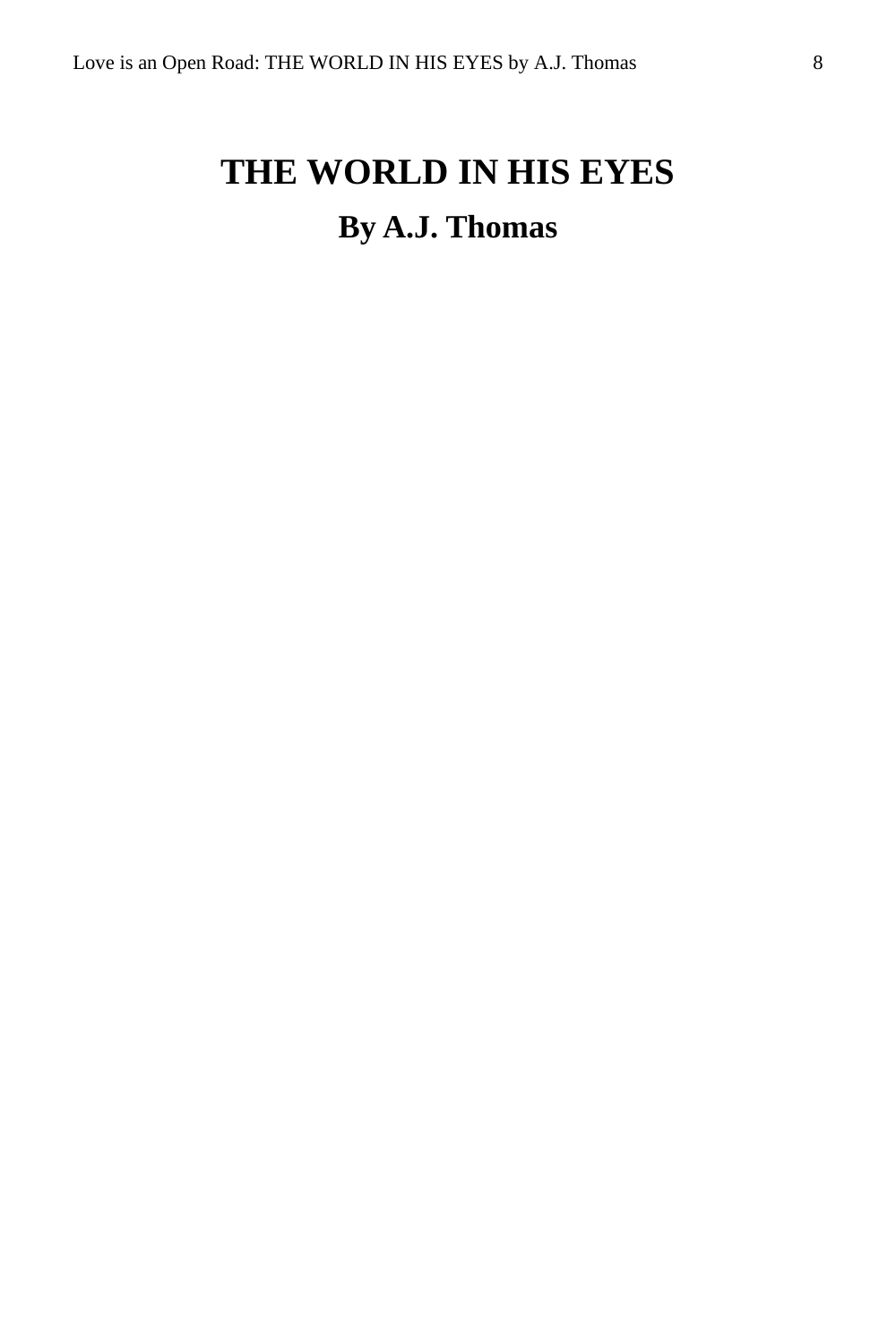#### **Chapter One**

<span id="page-8-0"></span>Larry bit back a curse when Davis rushed into the elevator with him. He'd spent a good chunk of his day cleaning up the mess Davis had handed off to him during the morning shift change. He didn't want to hear whatever excuses the other resident was going to make for his mistake. He just wanted to get out of the hospital, out of his scrubs, and relax.

"Aren't you supposed to be working this shift?" he asked.

"I've got a minute, and I wanted to talk to you," Davis said, panting. "I owe you a thank you for this morning."

It took conscious effort not to roll his eyes. "A 'thank you' would be nice, but I'm not worried about it."

"I was tired," Davis tried, as if exhaustion somehow absolved him of responsibility for his mistake.

"It happens," Larry said, trying to sound understanding. "Did Franklin give you a hard time about it? I didn't mean to get you in trouble."

"I'm not in trouble. Thank god." Davis kicked the floor of the elevator. "I guess a humiliating lecture is better than the alternative."

"Better than the woman from this morning coding when she walks out the door," Larry said, knowing the only thing Davis was worried about was failing his emergency medicine rotation. "Better than having whoever would have performed her autopsy tracking you down afterward and asking why the hell you discharged her without going through a simple checklist."

"It seemed simple enough. She said the pain had started a month ago, and she was stable. I had five red tag traumas come in. I had a drunk trying to take his neck collar off during an X-ray, and the fucking on-call cardiologist was determined not to admit anyone who still had a pulse."

Larry sighed. Davis was used to being the smartest kid in class. He was in the second rotation of his residency, but he'd somehow managed to avoid working in the ER during his internship when he should have been thrown into the thick of emergency medicine. He was still figuring out how to work within the chaos and get patients in and out as efficiently as possible. And beyond the chaos, he hadn't quite figured out how to cope with the abuse heaped on them by patients, the constant struggle to get on-call specialists to actually come in to the hospital, and the constant anxiety of wondering when things would blow up.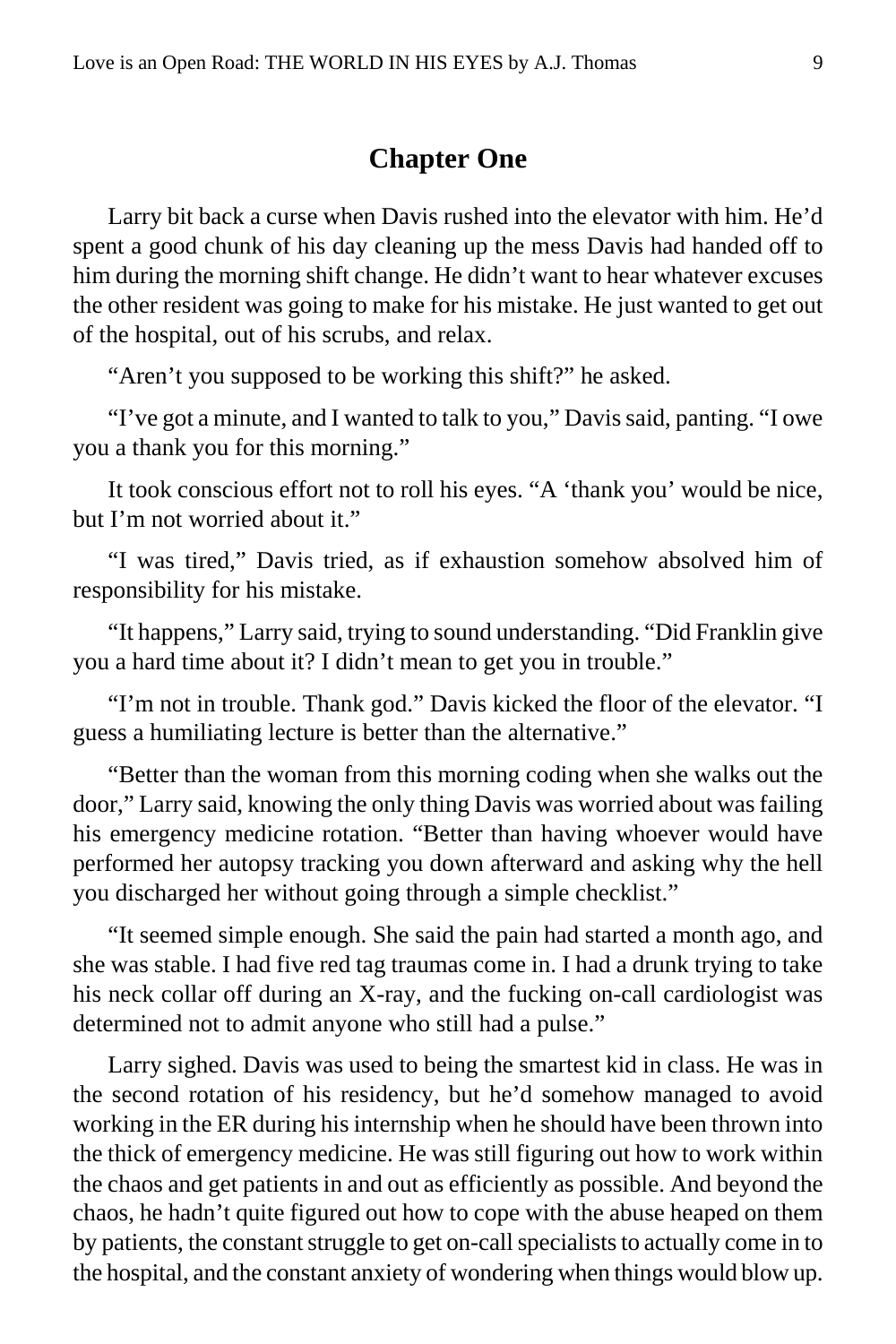"Don't," Larry insisted, holding up a hand to silence him. "Just don't. As far as Dr. Franklin is concerned, it was a mistake. But if you try to convince me you were just tired, I will call bullshit. What was it you said when you handed her case off to me yesterday morning?" Larry snapped his fingers. "What was it? 'She's just looking for a warm place to sleep and a Vicodin fix. I just haven't had time to get her out the door.' Remember? I don't care if you're tired, I don't care if you have every bed in the unit filled until morning. A person comes in with a headache, you do a neurological exam, no matter how long it takes you to get to it. You don't write patients off, even if they are junkies, just because you've gotten more involved with people sicker than them. And, Davis, if you're stupid enough to let a drunk trauma patient get to X-ray without being intubated and paralyzed, you brought that mess on yourself."

Santa Clara Valley Medical Center was one of the few county-run hospitals in the San Jose area. It provided treatment for everyone, whether they were insured or not. The ER typically saw up to a hundred people for "headaches" each night. Twice as many in the winter, when the temperature dropped close to freezing. Most were just drunk and needed someplace safe to pass out.

Too many trauma patients didn't make it in under their own power, but were brought in after accidents, and the drunks were always assholes. They never wore seat belts, and they never believed hitting their head against their windshield hard enough to leave a star in the glass could break their neck, so they fought and cursed, and sometimes even bit, to try to get up and leave. On Larry's team, it was standard practice to chemically paralyze, sedate, and intubate anyone who was brought in drunk or unconscious after a traumatic injury. He knew most new interns and residents balked at the idea, but they got over their discomfort quickly enough when they were reminded that the same drunk who just tried to stab them with his own IV catheter would, in six months' time, wheel his way into a court room to sue them all for failing to stop him from hurting himself in their ER.

It was the others who wandered in off the streets who were difficult for Larry. Some came in covered in cuts and bruises that they wouldn't talk about. Some were suffering from serious chronic conditions that had never been adequately treated. And some had been living on the fringes of society for so long, or coping with the lifelong effects of traumatic injuries for so long, they simply couldn't communicate when he asked them what was wrong.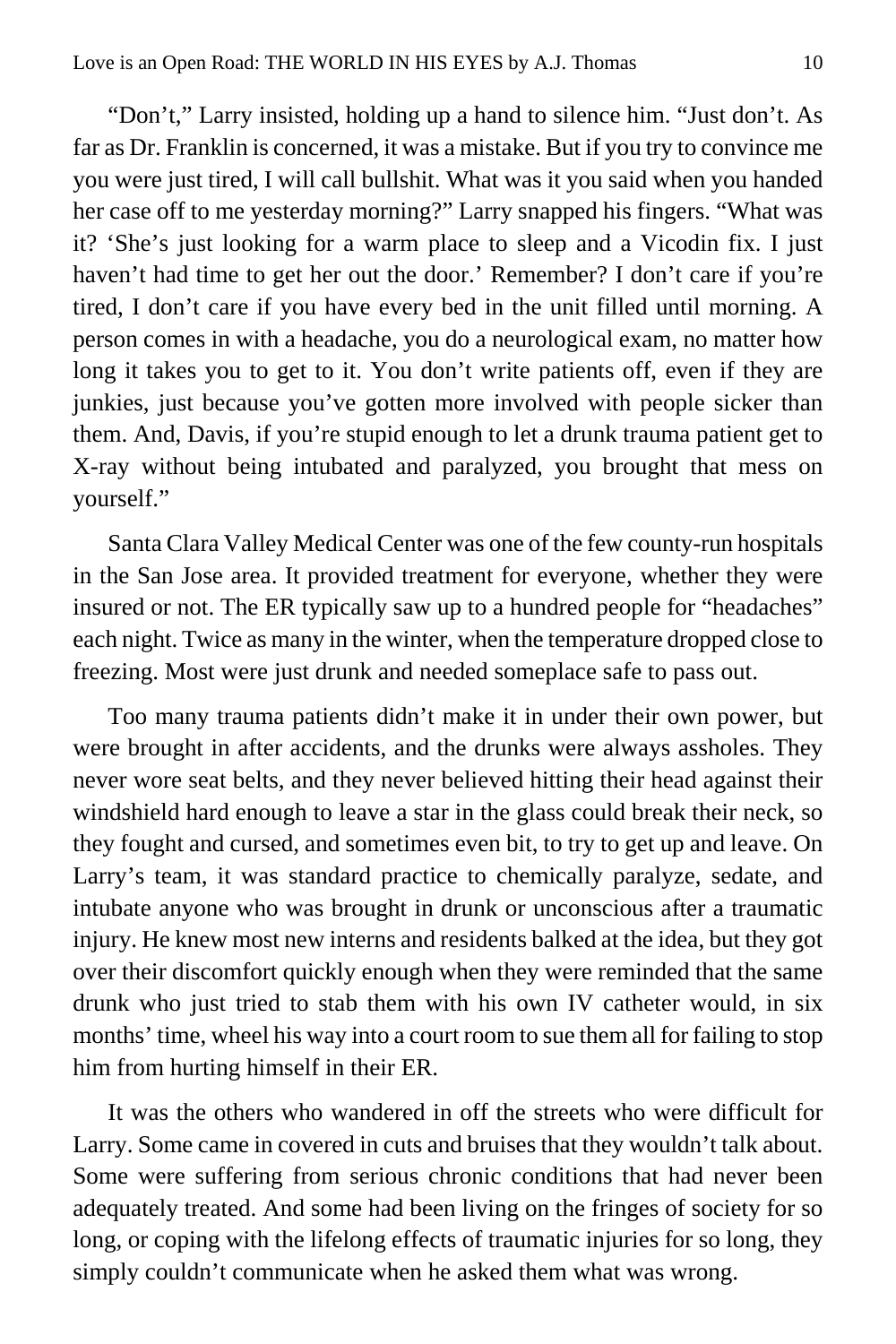So what if the majority of their patients were just jonesing for whatever their substance of choice was? Every now and then, there were cases like this morning's. The woman had been triaged before midnight, but they hadn't found a bed for her until nearly seven in the morning. Convinced she was just another junkie, Davis had shifted her to the bottom of their list of priorities and resolved to discharge her with a script for ten Vicodin, just to be done with it.

Thankfully, Davis's shift had ended and Larry's began before he'd signed the discharge order.

All Larry had done was perform a basic neurological exam. He hadn't actually been expecting her optic discs to be blurred and inflamed on examination. The odds of the CT scan he'd ordered, after consulting with their senior resident, showing anything had been slim, even then. When the radiology tech had pulled him aside at the nurses' station and whispered that the growth in the woman's brain was the size of a golf ball, he'd been as surprised as anybody.

"That's unfair," Davis insisted now.

He took a deep breath and let it out slowly. They all lived in terror of making mistakes, and the workload that guaranteed they'd all spend at least sixty hours or more a week in the ER didn't help. "Look, I'm not trying to be an asshole," he said honestly. "Mistakes happen. They happen to everybody. Stop making excuses for a mistake made yesterday and focus on doing the best you can today."

The elevator dinged and Larry shifted toward the door, his opportunity to escape. He strode through the doors as soon as there was enough room for him to slip through and then rolled his head to the side, working the kinks of a surprisingly long day shift from his neck before heading for his car.

He pretended he didn't hear the last words Davis muttered. "Wasting time and a four thousand dollar workup on a homeless junkie…"

He balled his hands into fists and forced himself to stay calm. There was no point to going back upstairs and trying to convince Davis to see the woman as a human being. Being homeless wasn't a crime, especially in San Jose where the programmers and engineers from all of the tech giants drove up the cost of rent until even a single bedroom in a shared apartment could cost well over a thousand dollars a month. Being homeless didn't mean she didn't deserve to be treated with basic dignity. The junkie thing might have been a safe assumption on Davis's part, but Larry didn't see how it made a difference. Being a drug addict didn't magically erase the growth in her brain.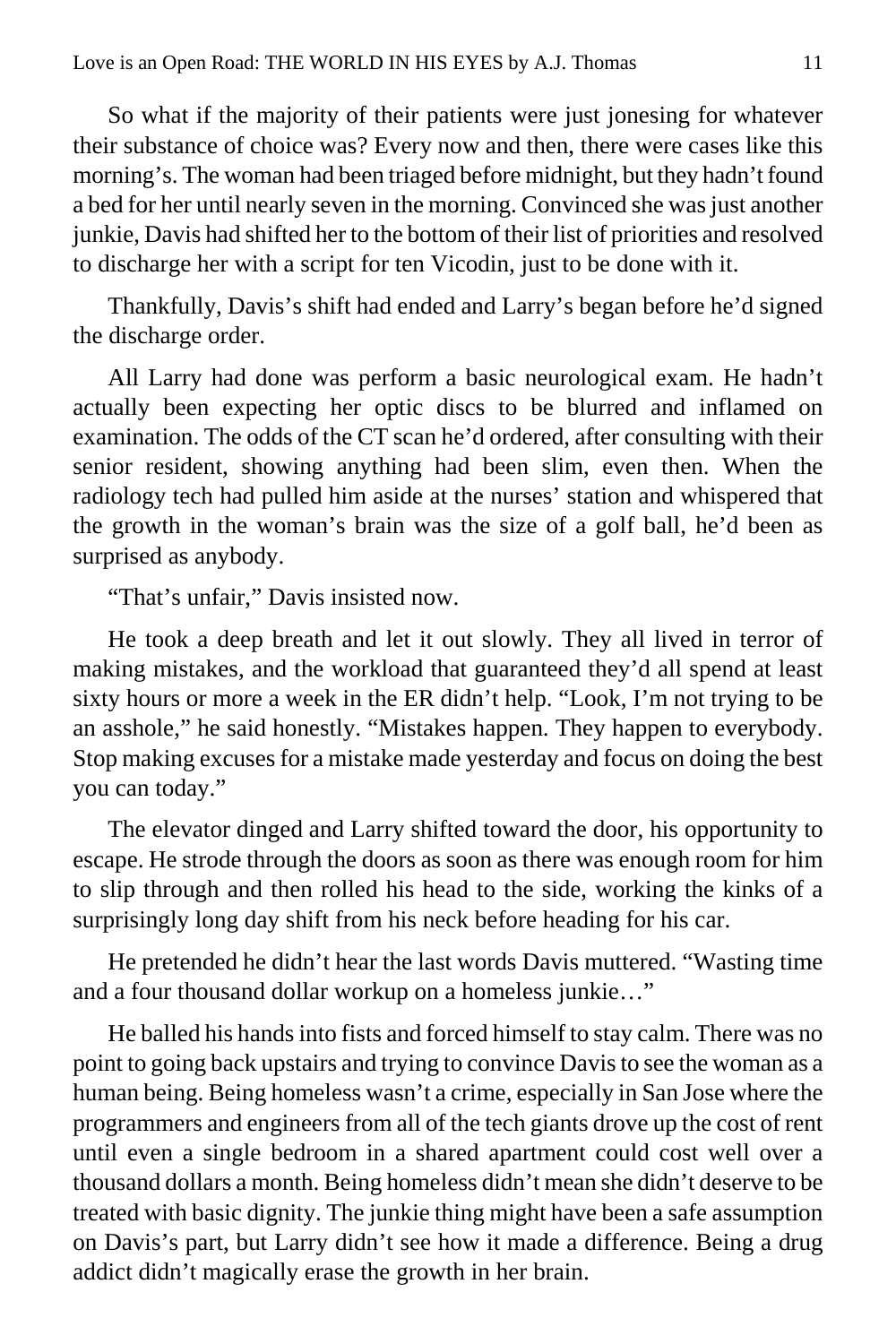He climbed into his car and fished his smartphone out of the back pocket of his scrubs. Normally, he'd hit the gym after a long shift, just to unwind, but tonight he needed to blow off more steam than he could manage with a workout.

He opened up Grindr and scrolled through the nearby profiles provided, pausing at the picture he'd noticed on his last coffee break. The young man wore a dress shirt in his selfie, even though he looked like he was only in his early twenties. He had pale skin, neatly cut brown hair, and bright-hazel eyes that sparkled with flecks of gold. There was a smile behind those eyes, but he was trying so hard to look serious that the smile didn't quite reach his lips. Larry was willing to bet he could get him to laugh. Spending the night making those lips gasp against his sheets would be fun, too.

\*\*\*\*

His phone buzzed on his desk, but Brandon ignored it. He clicked through each syntax error in the code on his monitor, following the object declarations and correcting mistakes every few lines. On the other side of the cubicle wall, he heard Daniel shutting down equipment and throwing his stuff into his backpack. He glanced at the clock in the bottom corner of the screen and cursed.

Daniel leaned over the cubicle wall, resting his chin on his arms. "Are you going to keep working on that?" he asked. "It's almost seven."

"Am I the only person here who thinks it's okay to send up a code section that won't even compile? Who does that?"

"That's why you got promoted, and the underling who wrote it didn't," Daniel reminded him.

Brandon glared at him.

"What? At least I didn't say you got promoted because of your dad."

He pressed his lips tightly together. His dad had been retired for four years now, leaving Atlas Software the year before Brandon even finished college. But he'd still had to work harder than every other entry-level programmer, just to prove he hadn't gotten his job because he was William Alcott's son. He'd thought his promotion would be the end of those rumors, but they'd just gotten more vicious.

Brandon worked his way through a series of variable declarations, correcting each one and trying to resist the urge to break his keyboard. Or change his name, move to a new company, and start over.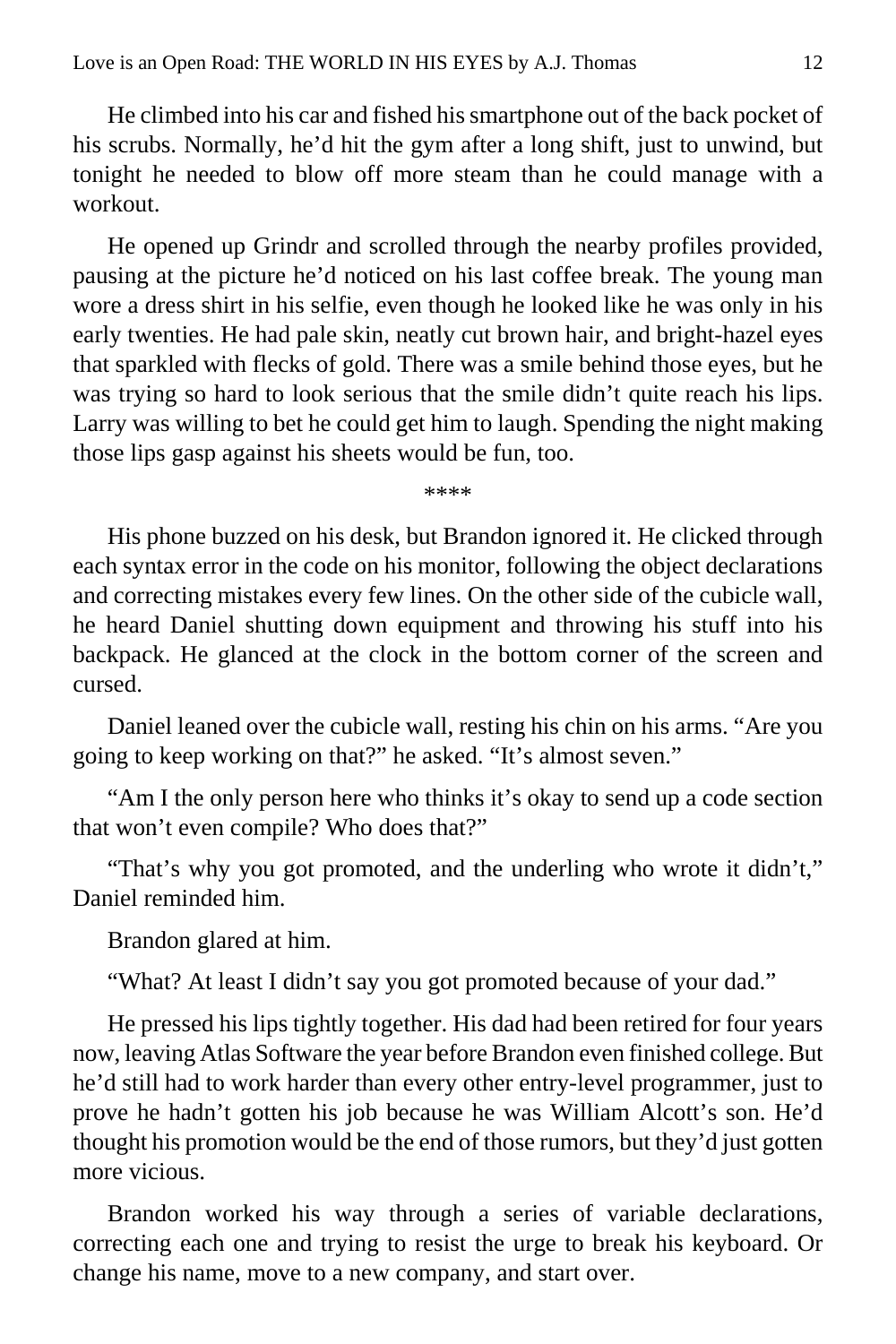"Everybody who knows you knows it isn't true. You don't have to pull twelve-hour days to prove it," Daniel pointed out.

Brandon ignored him and tried to focus. The fact that he was always in the office early, always stayed late working, and typically produced usable code in a quarter of the time it took everyone else didn't matter. It was still his father's portrait that hung over the reception desk in the lobby, still his father's stock that controlled the majority of votes in shareholder meetings. He wished his dad had taken him aside, when he was entertaining happy delusions about working his way up to the top and taking Atlas Software to new heights, to warn him he'd never be taken seriously at his father's company.

His phone buzzed again.

Daniel disappeared into his own cubicle for a moment, then dove around the divider and grabbed Brandon's phone. He swiped his finger across the screen. "Naughty, naughty. You keep Grindr on at work?" he whispered, laughing.

Brandon shoved his office chair away from the desk and lunged for the phone, but Daniel slipped out of range, tapping at his phone quickly. "Oh, that's lame," he announced, his eyes fixated on the screen.

"Give me my phone," Brandon growled, holding out his hand.

"Oh fine." He plopped it in Brandon's hand and shrugged.

A series of messages popped up, blue against a dark background.

*Your eyes man…*

Beneath the first message was a selfie of an athletic-looking guy with a bright smile, dark brown skin, and eyes that sparkled with confidence and amusement. Brandon could tell from the way his sweatshirt draped over his shoulders that the man was in great shape. "Damn," Brandon whispered.

#### *I'm Larry, BTW*

*It's cool if you are not into black guys—a lot of people on here aren't. I just wanted to give you that compliment.*

Brandon studied those words, trying to gauge the best way to respond. It felt insulting, having someone assume he was a racist just because he was white. But he couldn't deny that a lot of the gay men he knew never seemed to date black guys, so it was probably a safe assumption on Larry's part.

"What's lame about it?"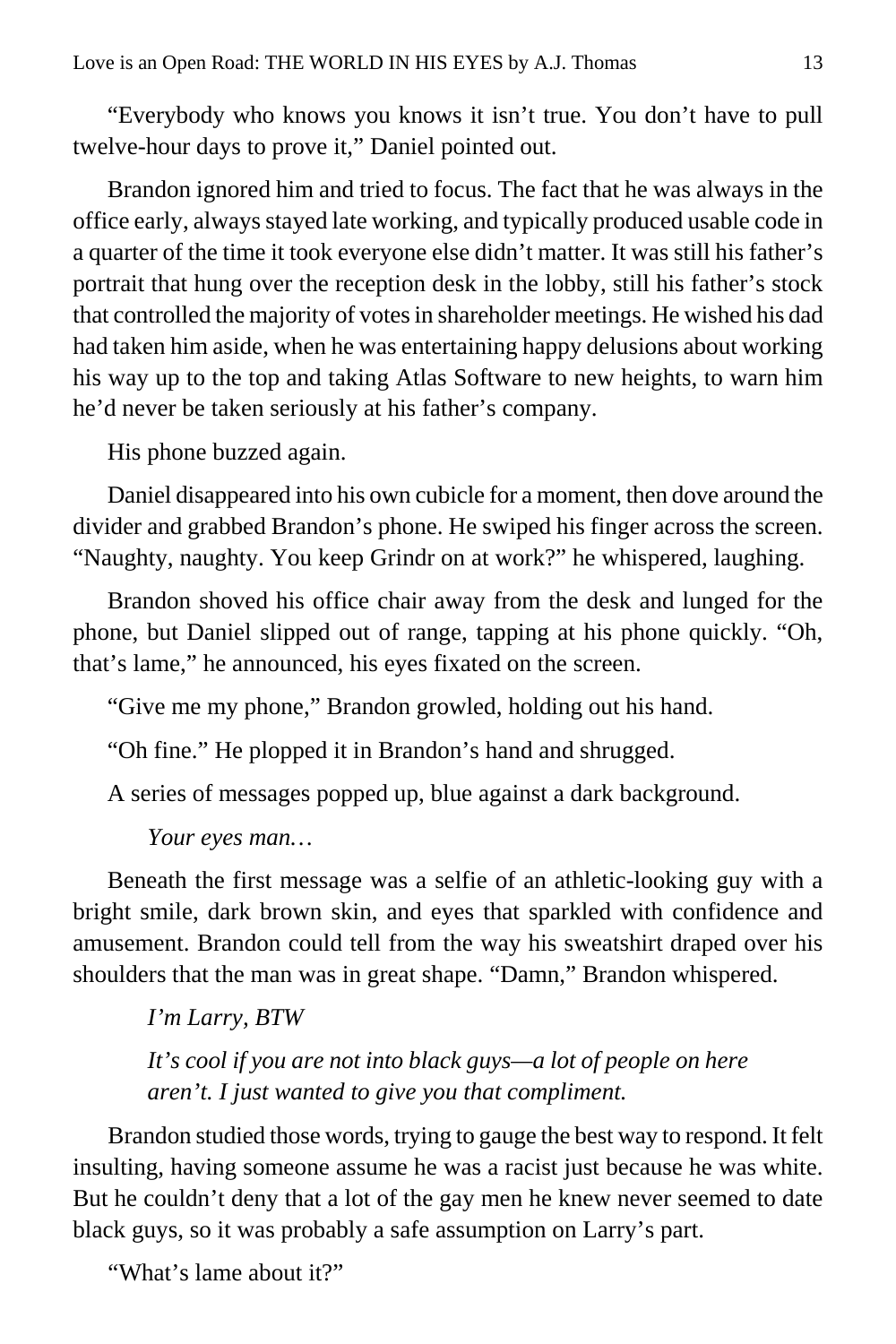"The guilt-trip angle? You've never seen that before?" Daniel asked. "A few guys I played football with in high school used that line on cheerleaders all the time. 'You're so beautiful. I know you'd never consider going out with me because I'm black, or Hispanic, or poor, but I just had to tell you.' It was amazing how often it worked."

Brandon stared at him. Cheerleaders had never been his thing. Football and basketball players, on the other hand, played starring roles in every high school fantasy he could remember.

"Well, congrats. Those freaky eyes have officially been declared cute enough that you're worthy of being picked up with a cheap guilt-trip."

"They're not freaky," he insisted, rolling his chair back toward the desk. He liked his eyes. While most hazel eyes were a muted brown, his eyes were green with flecks of golden brown that formed sunburst patterns around his pupils. But aside from Daniel insisting they were weird, most people didn't even notice.

He stared at the screen in front of him, not really seeing the code anymore. The reminder that his eyes weren't anything special brought Larry's comments into perspective.

"It's Grindr. He's going to say something he thinks is witty and then ask to see a picture of your dick," Daniel reminded him.

"Probably. That's part of the charm," Brandon said, ignoring his phone on the desk. "You can have an intelligent conversation and admit you just want to get laid all in one go."

"Well, I'm going to take off. I was going to hit the bar later if you feel like showing up."

Brandon nodded in time with the clicking of his keyboard. "I might. But I've got to get this done."

It took another two hours to get the damn code section to compile. His phone buzzed once more, but he didn't check it until he was done.

Larry had messaged him twice more.

*You want to meet for a drink? I work in Santa Clara, and my shift ended at 7.*

An hour and a half later, Larry had followed up with a simple text:

*I guess not.*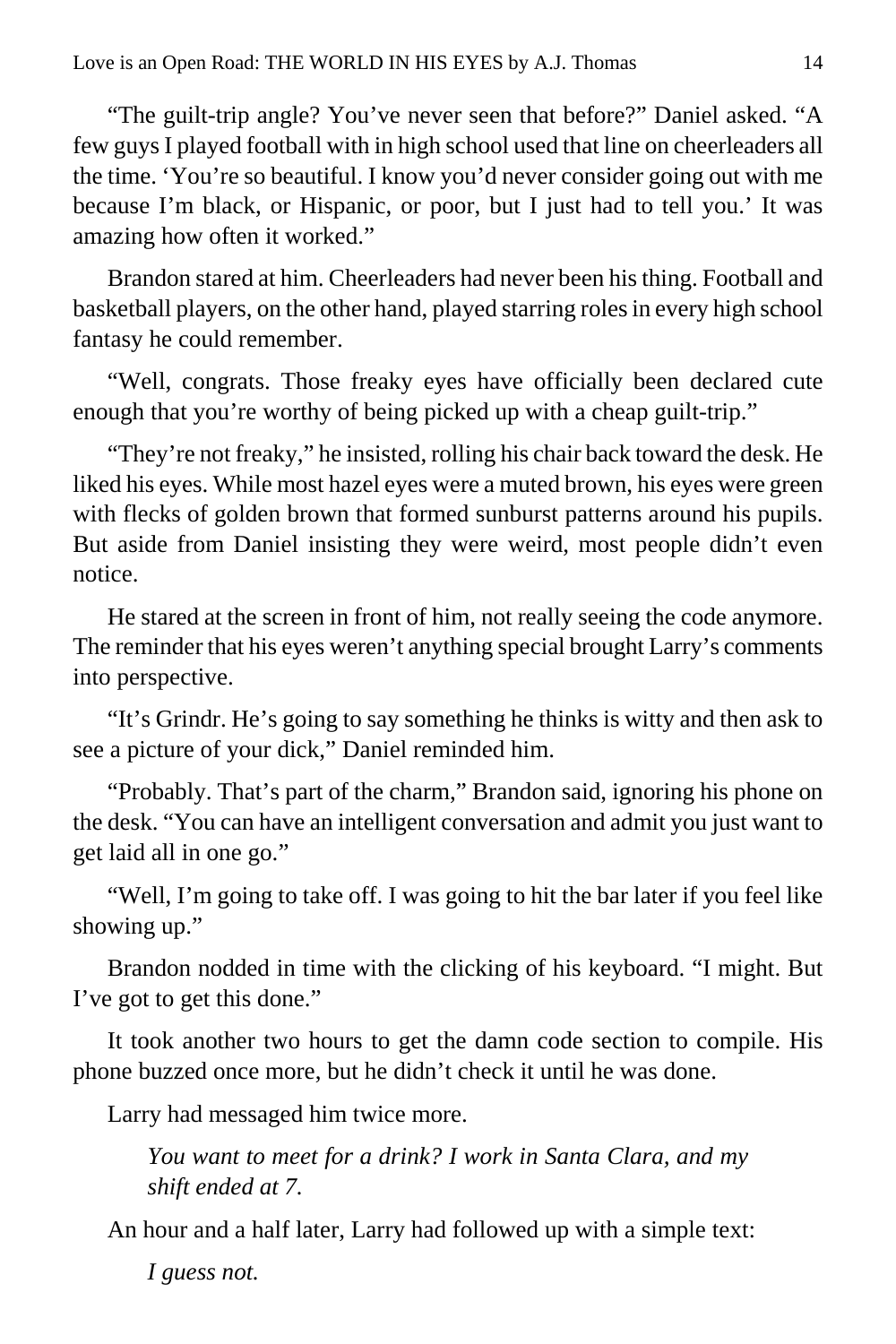Brandon scrolled up to look at his picture again. Even if it was a cheap pick up line, Larry's smile was infectious. After twelve hours of sitting at a desk, staring at a computer monitor, it would be nice to see a smile so open and fun that was just for him.

He clicked on the message bar and typed out a careful:

*Sorry, work… I'm free now.*

After a few minutes without a reply, he tried again.

*Place?*

He turned off his laptop and shoved it into his messenger bag, shutdown his desktop computer, and then grabbed his jacket and phone. With the phone in his back pocket, he headed down to the ground floor and then walked the two blocks to the garage where he parked his car. When he got to his car, he opened Grindr again, checking out Larry's profile. He didn't have a face shot set as his profile picture, just a naked torso. Albeit, a naked torso that Brandon could easily picture himself licking.

He thought about scrolling through the list of other guys nearby who were online, but he kept going back to Larry's profile. Hot naked torso aside, Larry not only looked like he had a genuine, open smile, but he was also one of the few people Brandon had seen on Grindr who used punctuation. Punctuation with full words, no less. After spending ten hours cleaning up C++ syntax, anyone who took the time to correctly use punctuation and spelling automatically seemed sexier than everyone else on Grindr.

Brandon texted Daniel and found out he'd caught up with some of their other friends and gone out to Rebels. One of the few gay bars in the area that didn't have a flashy club feel, it was a decent place to meet someone for the first time. There was no pressure to dress up, no pressure to dance, and the crowd was usually fun. And if Larry didn't show, or turned out to be a jerk, at least he wouldn't be there alone.

His wrinkled slacks and his rumpled dress shirt, complete with button-down collar, were a bit formal for Rebels. It was the closest thing San Jose had to a leather bar. It attracted all kinds of guys, with the notable exception of the few nerds unfortunate enough to work for a tech company that still imposed a dress code. He folded his dress shirt and set it in the backseat of his car, untucked his rumpled undershirt, and spent a few minutes trying to make his hair look a bit more fun. He didn't look great, but at least he didn't look like he came equipped with a stick permanently shoved up his ass.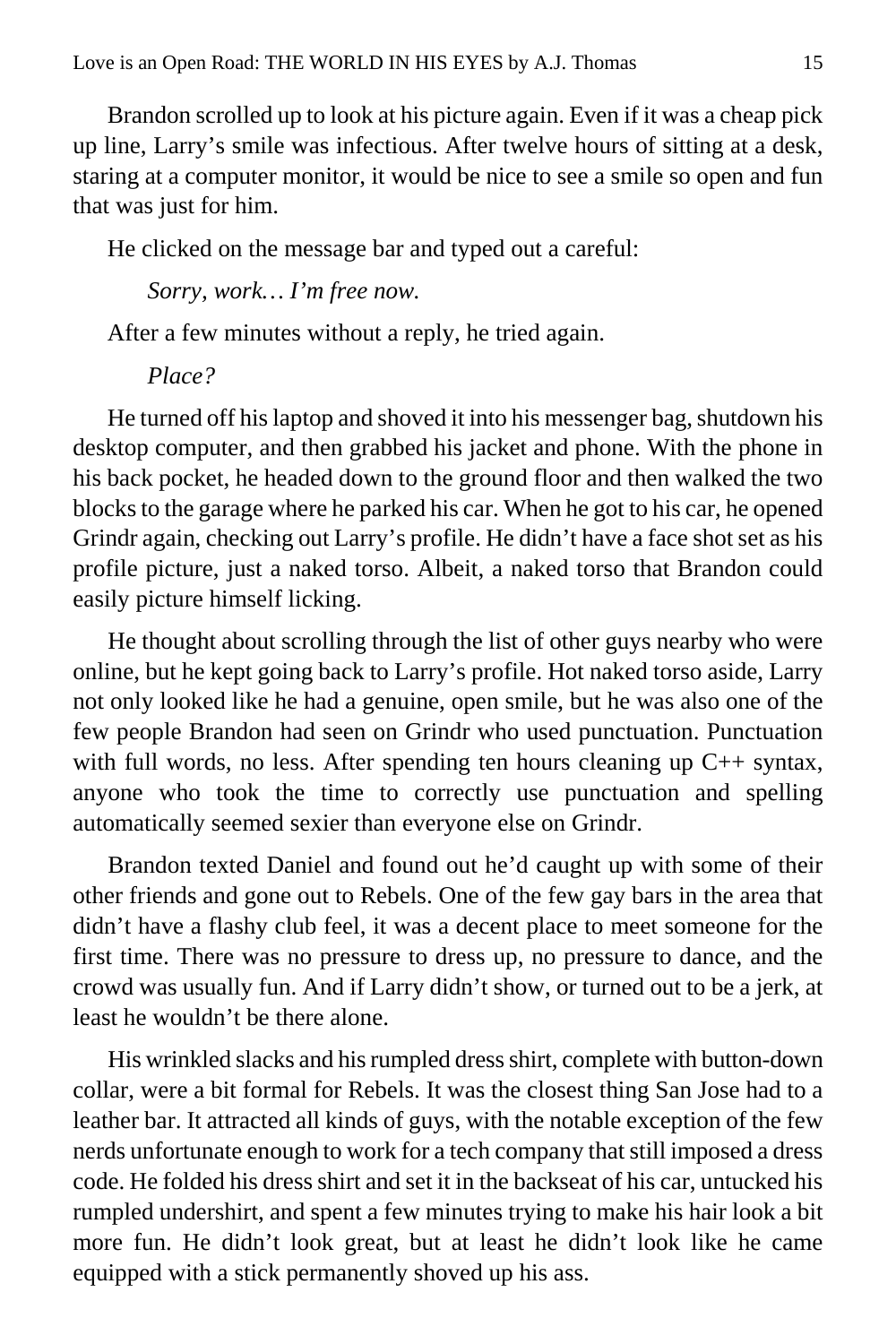He pulled up Grindr once more and sent another text.

#### *Rebels? I'll be there for a bit, hanging out with some friends.*

He tapped out the letters carefully then hit "send." If Larry decided to meet him, they might be able to have some fun. If not, well, he didn't hang out with his friends enough outside of work anyway.

\*\*\*\*

The warm water rolled over his head and neck, trickling down his back, rinsing away the sweat from his workout and the lingering stress of his shift. Despite the relative ease of day shifts, Larry seldom made it through a shift without having to burn off some tension. Whether he lifted weights at the gym, went out to party, or found someone to get sweaty with, he had to move—even after spending twelve hours on his feet.

But once the nervous energy was spent, once he was exhausted and he stopped running through the day's cases in his head, terrified he might have missed something, he was good. Even if the boy with those gorgeous eyes ended up blocking him rather than giving him the time of day. He got dressed in the locker room, grateful for the familiar feel of blue jeans against his skin rather than starched scrubs, then packed up and headed for his car.

"Rebels?" he muttered. Splash, the newer club in downtown, was more his scene. Rebels was popular with everyone from old bears to the most glamorous queens San Jose had to offer. But like so many gay bars, it was practically whitewashed. Getting in was a headache. He hated standing at the bar while the bartender served everyone else around him without even making eye contact with him. And aside from the few self-proclaimed power bottoms who'd beeline for him, driven by the stereotype that his skin color somehow equated to having a bigger cock than everyone else, he always felt invisible.

He stared at Hazel Eyes's profile again, trying to get a feel for what the man behind the image might be like. Trying to pick up guys through an app in the heart of Silicon Valley meant you could bet every selfie and picture a person shared was edited and retouched to make them look hot.

He wanted those eyes to be real, though, so he quickly replied.

#### *I'll be there.*

As he was heading to his car, August's ringtone blared from his phone.

"Hello, beautiful," he answered immediately. "What's up?"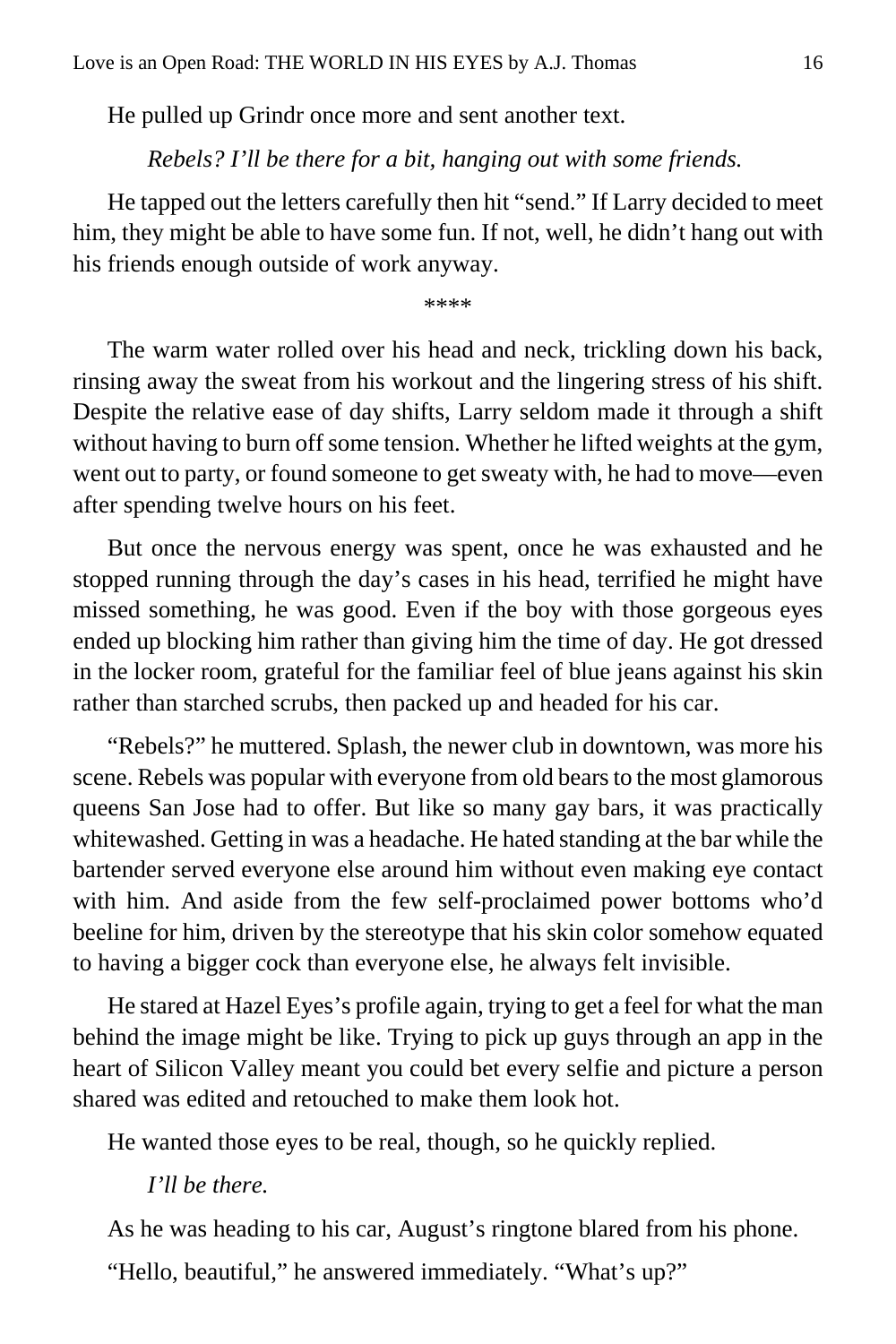"Hey, Larry, are you busy?" she asked. Her tone was sweet and hesitant, and anybody else might not have picked up on the panicked edge her voice held.

"I'm never too busy for you," he said honestly.

August had, technically, been his girlfriend for almost a decade. They'd been neighbors in the same Oakland apartment complex when they were growing up. She'd been the first, really the only, person he'd confided in when he realized that his mother's deteriorating health was serious. When they'd started dating at thirteen, it had seemed like a natural extension of their friendship. It had been perfect, even if he didn't particularly like kissing her. He would have married her years ago if she'd been willing. She's always refused, saying she'd tell him when things felt right. During the end of the freshman year of college, when he'd gone to pick her up from her sister Tori's bachelorette party, she'd caught him staring at the male stripper, and all the pieces clicked into place for her.

"You want to marry a girl your mom thinks is nice and give your mom a grandchild before she dies," August had said simply. "You don't want me. You love me, and lord knows I've loved you for forever, but you don't want me. Sex isn't supposed to be a chore, baby. I can't spend the rest of my life knowing you're never going to look at me the way you looked at him. And you shouldn't spend the rest of your life pretending that what we've got is enough."

And she'd been right. He was his mom's only child. As he grew up, he'd watched his mother's cancer grow and enter remission, over and over, in a long downward spiral that had left her stuck in a nursing home these last two years. He'd known he wouldn't have an entire lifetime with her, to make her proud of the man he might someday become. He'd wanted to make the most of the time they were given.

He had never wanted to admit he was attracted to men. His mother, who clung to her Catholic faith in her weakest moments, could never be proud of a gay son. He'd even held out hope that as long as he could work through the mechanics of having sex with August he might just be weird. Straight, but weird. When he suggested it, August had just laughed at him.

Aside from his fear of disappointing his mom, breaking up with August had been a relief. He'd never realized how unfair it had been to ask August to condemn herself to a life as his wife, but once he'd apologized, they'd fallen back into the seamless friendship he'd relied on his entire life, and she'd moved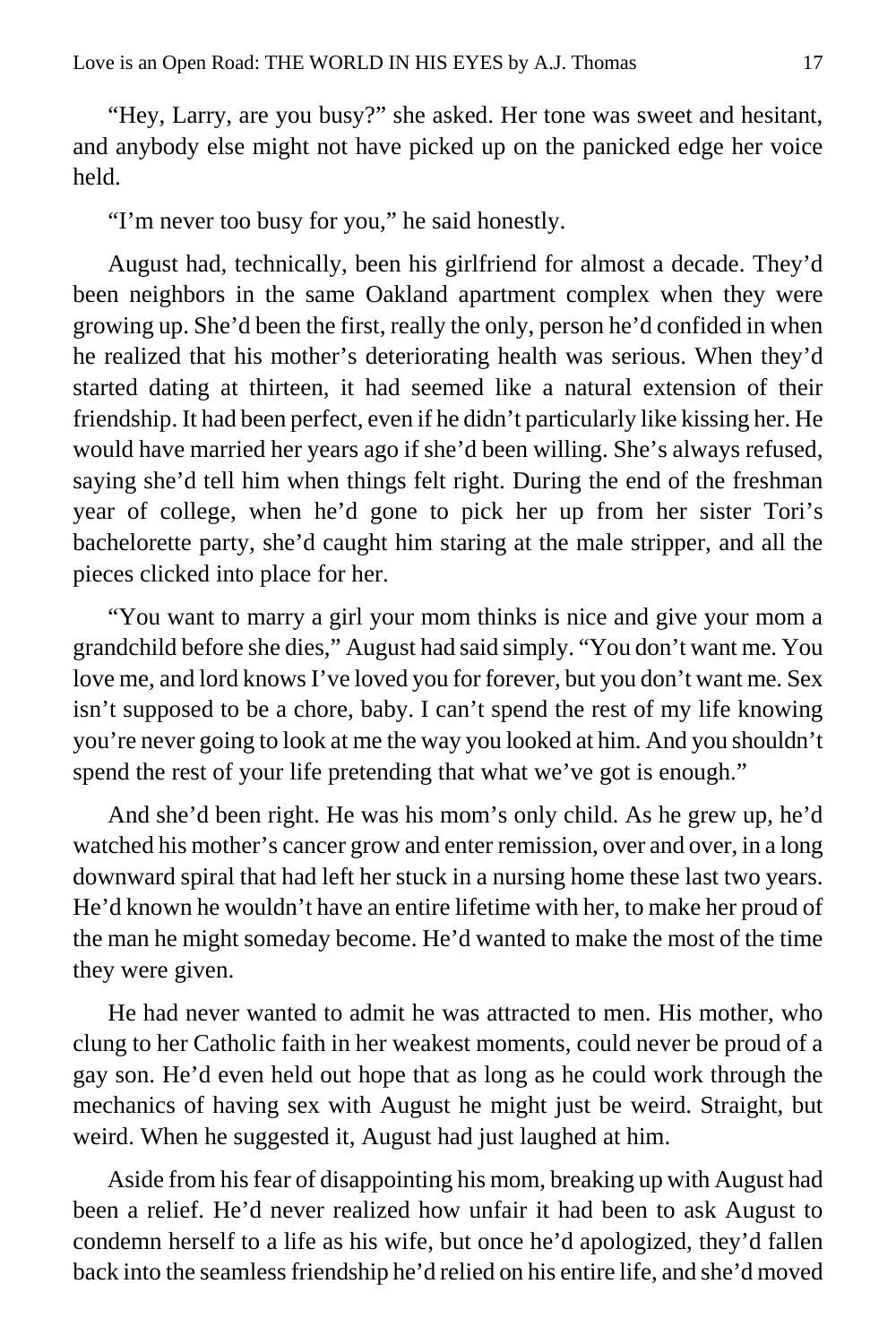on to find the love of her life. He'd lost his long-term girlfriend, but he'd gotten his best friend back in the process. And she was still willing to come visit his mom with him. That alone left him so grateful he choked on the feeble "thank you" he murmured every time they left the nursing home together.

"What do you need?"

"My car won't start," she said, her tone cheerful but stressed.

"Where are you?" he asked.

"Outside of the Temple Bar."

"Temple?" Larry had no clue what place she was talking about.

"It's just a couple blocks from the club you always drag me to."

"That strip of bars off West Santa Clara? The ones on First or Second?" he asked, making sure.

"Second Street."

"I'm on my way."

In the dense downtown traffic, it took him nearly half an hour. Thankfully, August was standing with a group of friends, safe and sound, when he slowed down. She waved and darted toward him, slipping between the parked cars along the side of the road and wrenching open the passenger side door.

"Thank you!" She slammed the door shut. "I'm parked right around the corner," she said, pointing to the right.

"Okay. Sorry I'm late. Traffic sucks down here at night."

"It's okay. I'm just glad you answered your phone. I would have called Jayden or my dad, but—" She dropped her head back and let out an exasperated laugh. "—either of them would have had an absolute fit."

"I don't want to imagine what your dad would say if you called him for a ride from a bar," Larry agreed. "Especially because your car won't start." Calling him for a ride would mean an hour of lectures about how she shouldn't be out late, shouldn't be hanging out in bars, and should have kept her car maintained well enough to know it would start when she needed it.

"Do me a favor and pull around, so you can park facing my car."

"Sure. All you need is a jump start?"

"I need a new battery. Or maybe a new alternator. We'll see, I guess."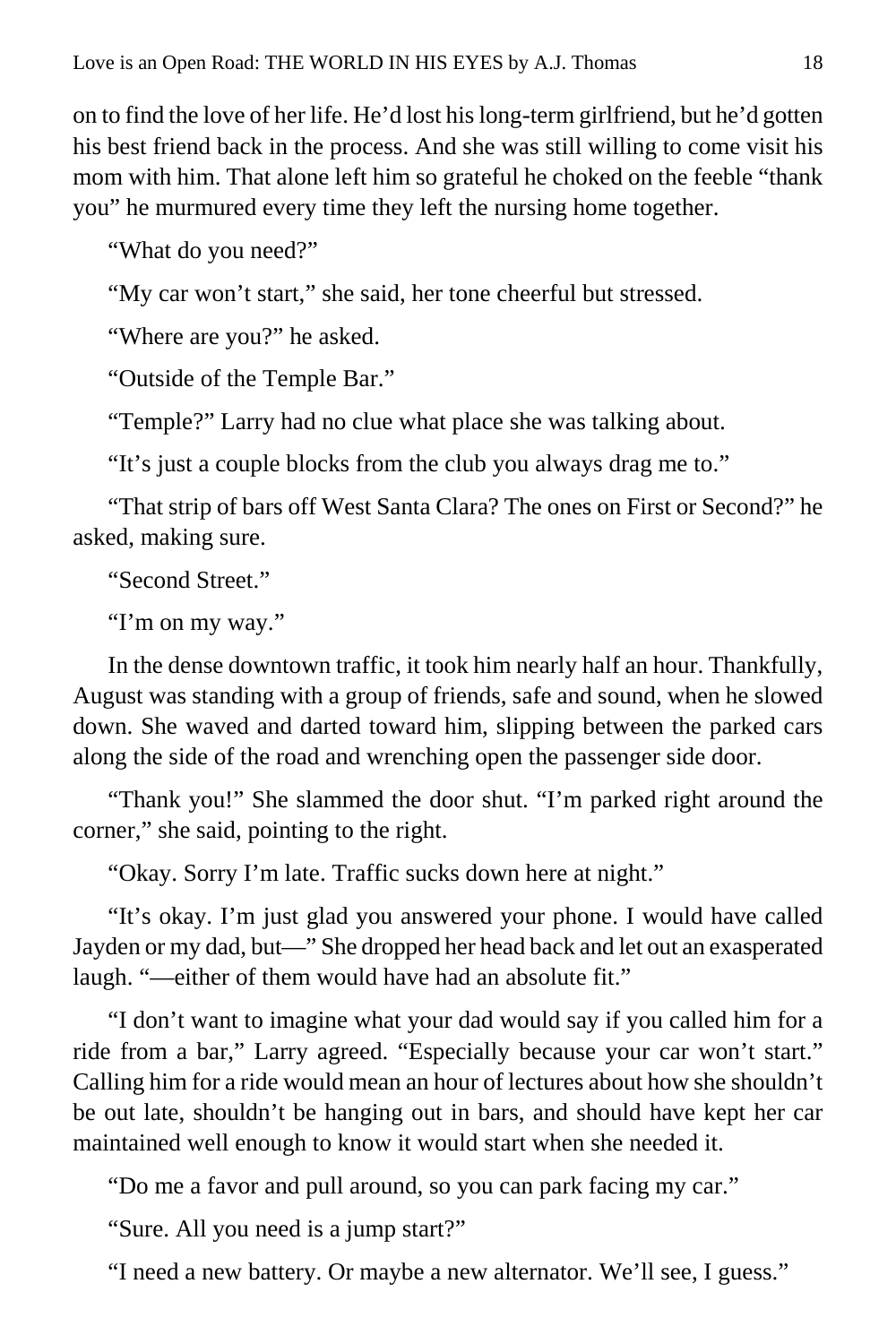"We will?"

"Yes. If we jump it, and it dies again in a minute, I need a new alternator. If it runs, I need a new battery."

He pulled around as she instructed, popped the hood, and then felt blindly underneath the hood for the release lever while August got a set of jumper cables out of her trunk. When she joined him between the two cars, she shoved him aside and opened the hood without fumbling with it at all.

He took the jumper cable ends when she shoved them into his hands, but he wasn't entirely sure how this was supposed to go. High school shop had consisted of making a magazine holder and wiring a lightbulb, but a halfrecalled warning about grounding out something or other made him hesitate.

August, already done hooking the jumper cables up to her car, took them back from him and hooked them up to his battery. "They're color-coded baby, just like hooking up an EKG."

"Yeah, but… Can't they explode if you hook them up wrong?"

She sighed and patted him on the arm.

"What? I'm sure they can. I heard it somewhere, probably from your dad. Should I go ahead and start mine?" he asked as she turned back toward the other engine.

"One second," she said, connecting the black cable to something on the far side of her car. "Okay, go ahead. Just start it and let it idle."

"Uh…" He pointed to the stray end of the cable.

She pinched the bridge of her nose and smiled. "Larry, baby, if I have a heart attack, I'll let you do your thing. Go start your car."

Five minutes later, she hopped out of her car and shooed him toward the curb when he went to unhook the jumper cables. He didn't argue, just pulled out his phone and pulled up his conversation with Hazel Eyes one more time. There'd been no follow up message. No acknowledgement of his agreement to meet at Rebels, but no follow-up asking why he hadn't shown up yet, either.

"Who's he?" August asked, leaning over his arm.

"A guy."

"A guy?" She pouted a little. "Wow, thank you for pointing that out. I'd have never come to that conclusion on my own." She cocked her head to the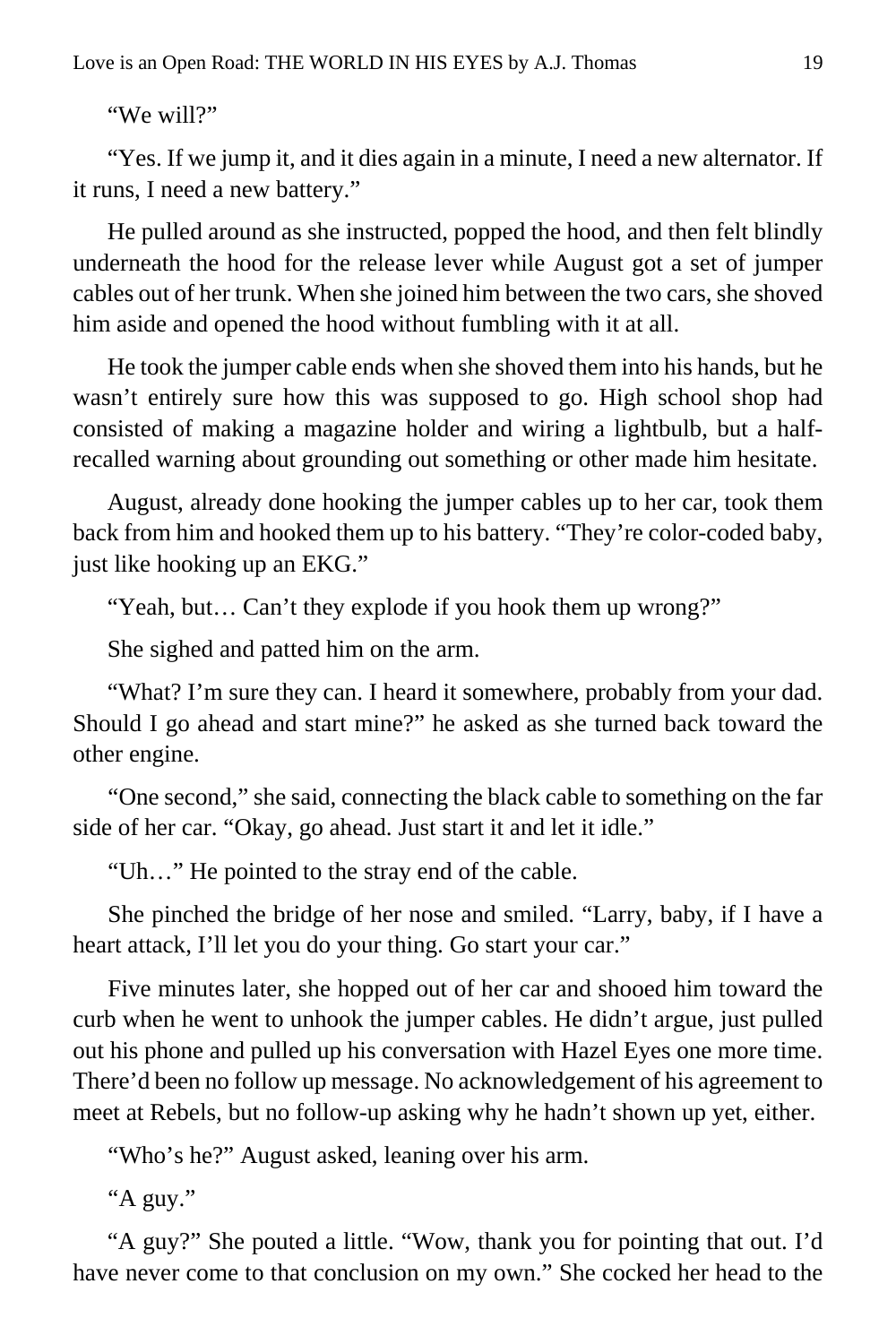side and stared down at the conversation recorded in colorful text bubbles. "He's white."

"Now who's stating the obvious?" he shot back. "Yeah, he's white. Look at his eyes, though."

She squinted. "They're green. So what?"

"They've got stars in them," he whispered. "Not like the figure of speech. See, gold all around the inside."

"Is that what I distracted you from? Staring into his eyes?"

"I was going to go meet him," Larry admitted. "I was trying to figure a way to ask if he was still there, maybe see if we can meet tomorrow instead."

"You stood up a date to come help me?" August looked touched and then she flicked him in the forehead. "And you didn't even tell him you'd be late! You can't still be that clueless."

"It wasn't exactly a date. Just…" He shrugged, wishing he could psychically persuade her to drop the subject. As supportive as August had proven to be, talking to her about his sex life was still weird.

She folded her arms across her chest, pursing her lips.

"What?"

"All that talk about finding someone special, someone to come home to, and you're out fucking around? What happened to Ty?"

Larry stepped back, just in case she got pissed. Ty was the most recent in a long list of guys she had tried to set him up with. "We went out! Well, we sort of met for coffee, and it didn't go anywhere."

"Coffee? I thought you were taking him to dinner?"

"I always meet for coffee or a drink first. I don't want to sit through dinner with someone I can't stand. We didn't hit it off."

"He seemed nice, though. What happened?"

"You honestly want to know? He wanted a fuck-buddy who wouldn't care about the fact that his girlfriend is pregnant with their second child. That's…" He shrugged hopelessly. "I don't want that."

He wasn't quite sure what he wanted. The possibility of a real relationship, with all of the support and security he'd had with August, plus chemistry and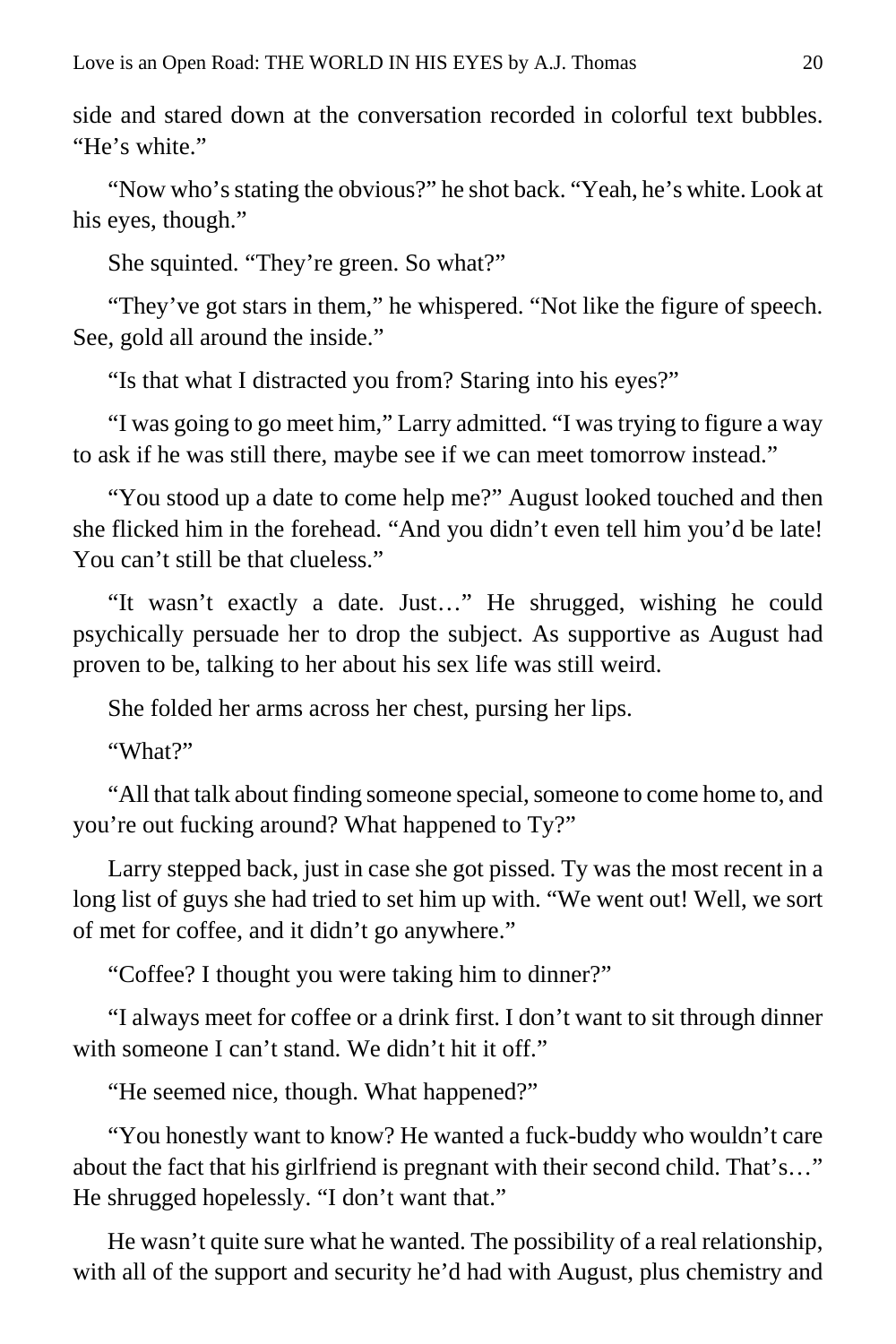excitement too, was damn tempting. He enjoyed sex, but he wanted a lover he could come home to and take out to dinner. He wanted to wake up next to someone he could actually hold a conversation with. Being someone's dirty secret wasn't going to cut it.

August looked disgusted. "She's pregnant again? That bastard! He told me they broke up over two years ago!" She brought both her hands to her temples, obviously fighting off a headache. "You know what? It doesn't matter. I'm sorry. I thought he was single. He's open about being into guys at work, so I just assumed…"

"Oh, he's definitely into guys, he just wants to keep it on the down low."

"I'm sorry."

"It's fine, Gus. It happens more often than you'd think. You think your car is going to be able to get you home?" he asked, desperate to change the subject before she pointed out that he was essentially doing the same thing, by trying to keep up the charade of their relationship to his mother.

"I hope so. Would you mind following me, just in case?"

He followed her back to her apartment, being careful to stay behind her in case her car stalled on the road. When they got to her parking lot, she pulled into her spot and killed the engine. A moment later, she was out of her car, lifting the hood again.

"It won't start again," she announced. "But at least it's here and not some place it's going to be impounded."

"You going to be okay for now? You have to work tomorrow?"

"Nope. I've got the entire weekend off. I was going to go to Santa Cruz, but I guess that's a bust now. You going to visit your mom?"

"It's the weekend," he said simply. "My weekend, anyway." The nursing home where his mom lived was in Oakland, and with traffic, it usually took him an hour to get up there. Add a couple of hours to visit and an hour sitting in traffic on the way home and there was no chance of making the drive on a day when he had to work, but he made a point to go on one of his days off each week. "I'm going to try to go up on Sunday."

"How's she doing?"

Larry shrugged. "The same as always." The last time he'd seen his mom, she hadn't been doing well, but that wasn't exactly a change from the previous time.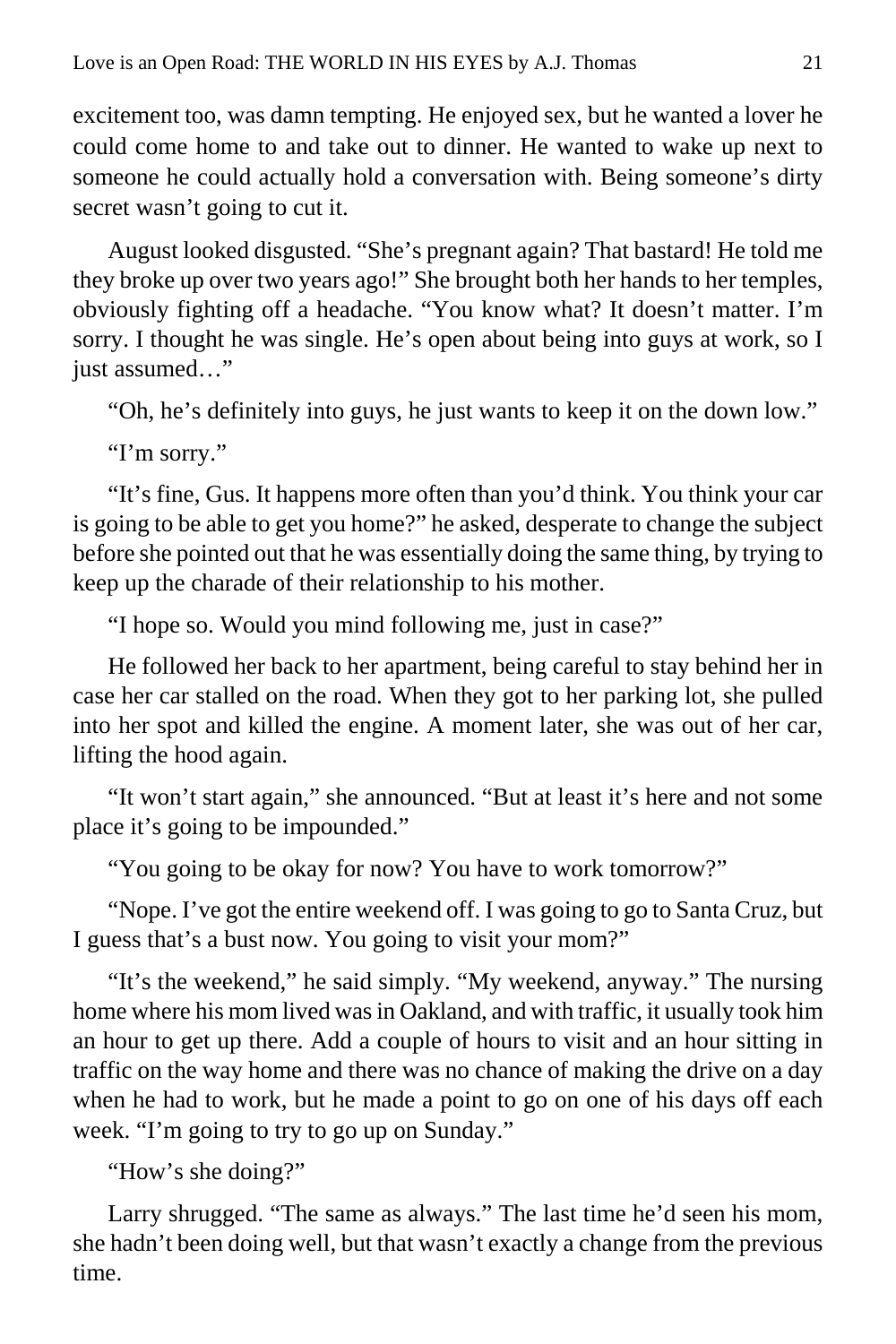She slammed the hood and stared at him. "Sorry. Do you want me to come with you to visit her?"

"No," he said, knowing the visits made August uncomfortable. He was grateful that she'd indulged his request to keep their breakup a secret from his mom, but it was getting weird for both of them. "No, that's okay. She's probably going to have me trying to fix her laptop for the entire afternoon."

"If you change your mind, give me a call, okay? It's the least I can do, since you came to my rescue."

"Any time, Gus. But… are we good? 'Cause I was going to go and…"

"You got me and my car home safe—thank you for that—go have fun."

\*\*\*\*

Brandon stepped back to let Daniel move by him, stepping around the corner of the billiards table. For a Friday night, Rebels was fairly subdued that is, it wasn't packed full of men in underwear, various states of drag, and leather harnesses. Daniel lined up his shot, missed spectacularly, and then nodded to Josh. He lined up a shot quickly, sank the eight ball easily, and smirked.

Josh was the most flamboyant of his friends, the one most often to show up in heavy eyeliner and impossibly tight pants. They'd known each other since high school, gravitating together when it became painfully obvious they were the only two openly gay kids around. They'd spent high school drooling over the jocks on the football and baseball teams. It had taken discovering Rebels when they were in college to find that there were plenty of openly gay men who could fulfill their jock fantasies, just none on their high school teams.

"You're going to give me a bit more of a challenge, right, Bran?"

He checked his phone one more time. Email from work, email from his father offering what must have sounded to his father like sagely career advice, but nothing from his mysterious Larry. Nothing from Grindr at all.

"Think he's going to show up?" Daniel asked.

Brandon shrugged and didn't resist as Josh snagged his phone. "This guy?" he asked, pulling up the Grindr profile. "Oh, tell me you didn't make plans to meet him," Josh said with a groan.

"You know him?"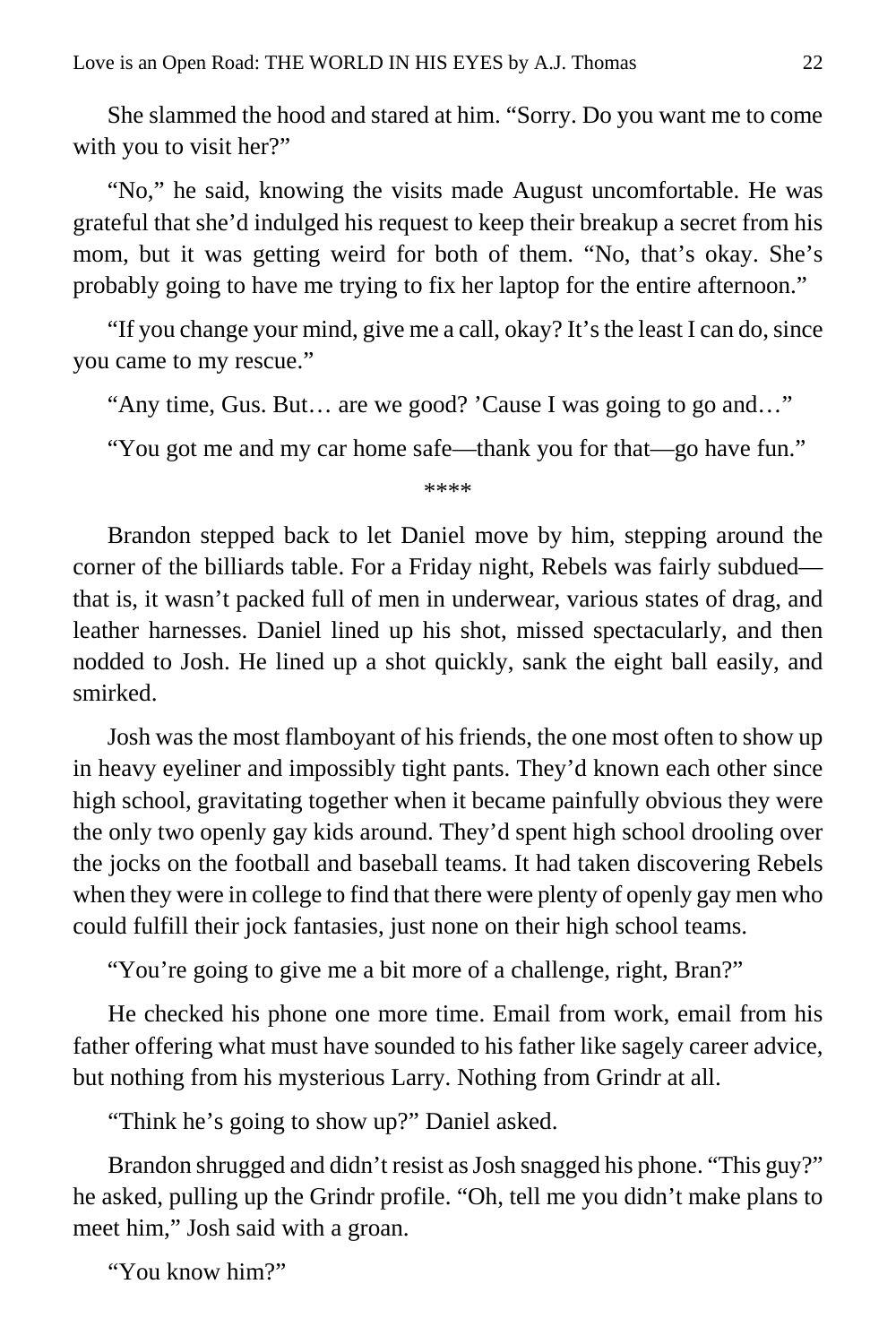"Not really," Josh admitted. "I took him home one night about a year ago, maybe more. He's hung like a fucking horse, but he was a total douche."

Brandon stood up straight and shoved his hands in his pockets. "What happened?"

"We met at Splash, danced a little, and I invited him back to my place. Things were going great, until his pager went off in the middle of sex."

Daniel's arched an eyebrow. "Pager? What the hell does anyone use a pager for?"

Josh nodded, his expression conjuring up all of the offense he'd apparently felt. "I know, right? Might as well just get 'DRUG DEALER' tattooed across his forehead."

"Josh, I know you get high," Daniel said, laughing. "Do you know any drug dealers who are still stuck using pagers? When a prepaid cell phone is anonymous, cheap, and you can get one at any gas station or Walmart?"

"Maybe he can't even make a living as a drug dealer, I don't know. Anyway, he kept going, and I figured he was just going to ignore it. No. It went off again, and he was gone. He grabbed his pants and socks and left. I mean, seriously, you can't spare two minutes to suck me off after you just fucked me? No 'good-bye,' no 'sorry about this' or anything. He was just out the door. Trust me, Bran, you're better off."

"He just stopped right in the middle of sex?"

"Yeah. No message the next day, no 'sorry about shit.'"

"He sounds like an ass," Brandon agreed. Josh's story should have quelled his disappointment, but it didn't. He had no doubt they'd slept together, no doubt Larry had taken off, but he knew Josh was quick to make assumptions and quicker still to take offense. He thought about Larry's smile and his open eyes, and he wondered just how Larry's account of events might differ. He didn't know why he felt like he should defend the guy since they hadn't even managed to chat online.

"He's a total ass. Shoot pool with us. You're better off."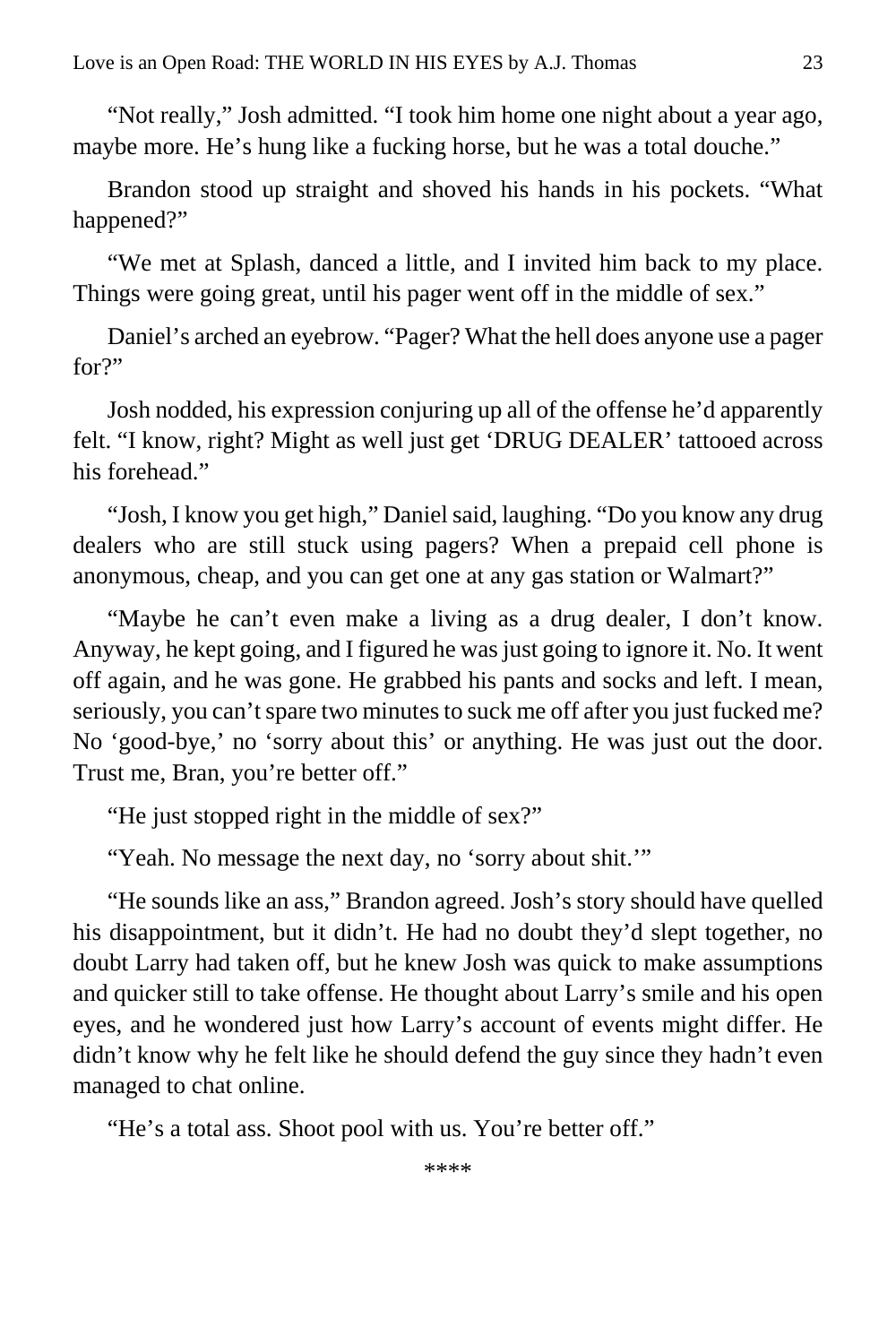#### **Chapter Two**

<span id="page-23-0"></span>When Larry got to Rebels, it was already past midnight. He was surprised there wasn't a line outside. He dug out his ID and cash for the cover charge, and headed toward the bouncer working the door. He mentally braced himself for the interrogation that came every time he tried to get into Rebels—the "Are you sure you're in the right club?" questions from the bouncer intended to tell him he was definitely not in the right club. He stopped when he spotted a familiar jawline and soft brown hair coming out of the club. Although the professional wardrobe and neat hair from his profile picture were gone, it was still him. He wore a close-fitting white T-shirt and dark slacks. His dark-brown hair was tousled, almost like he'd just rolled out of bed, and his eyes… Larry's breath picked up at the sight of those soft hazel eyes. In the dim glow from the streetlights, the gold-colored starbursts in his eyes shimmered.

He glanced up from his phone and met Larry's nervous smile with one of his own.

"I was hoping you'd still be here," Larry said.

Hazel Eyes smiled. "I was about to give up on you."

"About to? So, that means you haven't yet, right?"

The guy shrugged and tilted his head to the side, gaze sweeping up and down Larry in open, unabashed assessment. "Grindr's a crap shoot. I try not to set my expectations too high. Sometimes people don't show up; sometimes they show up drunk, high, or with a bunch of friends; sometimes it turns out they used a stock photo for their profile. You're here. That counts for something, and you're apparently real."

He considered the guy, wondering just how he was supposed to respond to that. "I try to be honest, even online. I don't think anybody could mistake a selfie of me in scrubs for a stock photo."

A hazel-eyed gaze roamed down his body and back up again, blatantly checking him out. The guy caught his gaze again and smiled. "So are those abs from your profile pic really yours?" he asked, grinning like a tomcat.

"I do like to stay in shape," he said. He took the other man's hand gently by the wrist and set his fingers against his stomach, tensing enough to make sure the guy could feel the ridges of his abs through his shirt.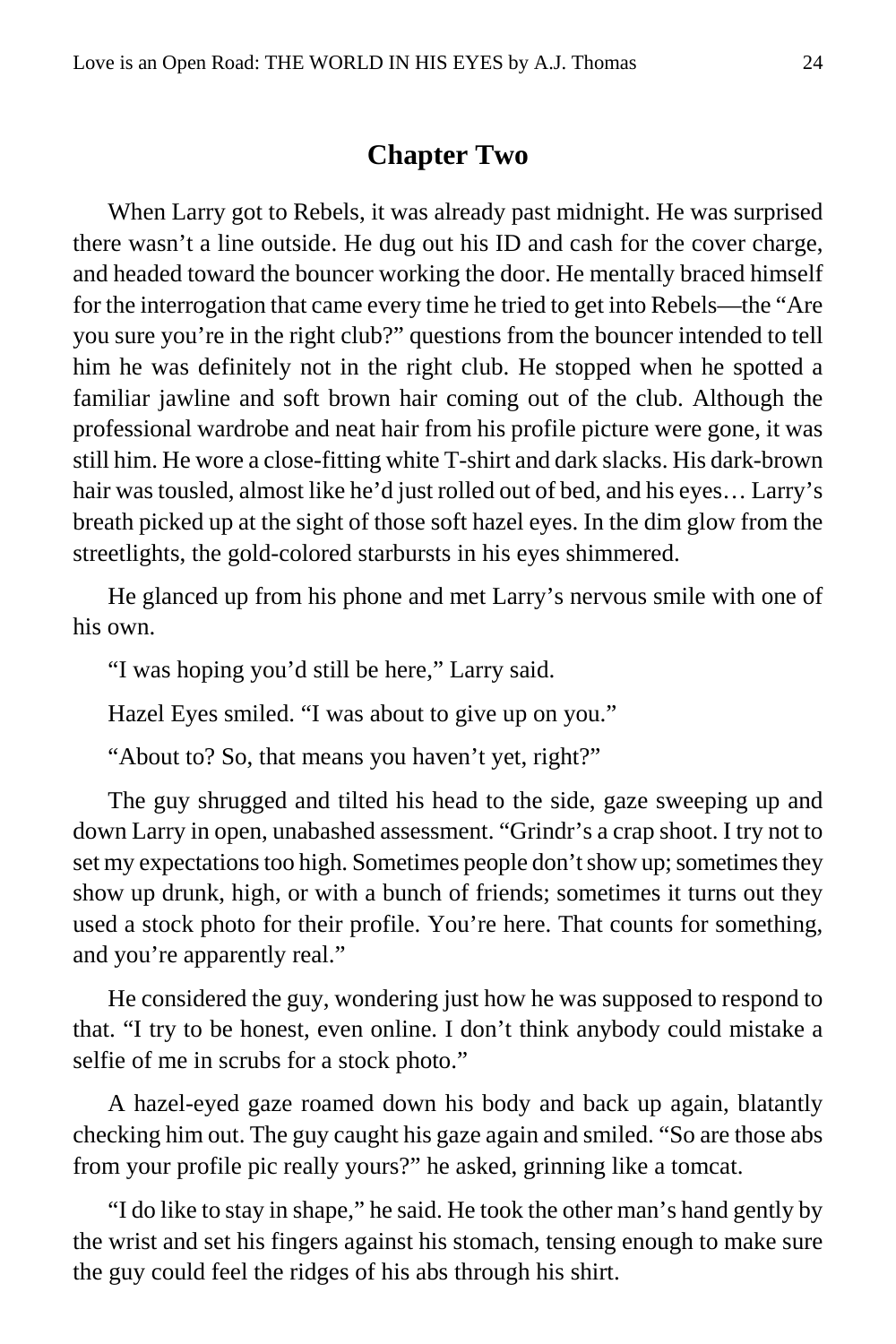His hazel gaze moved to his stomach and then roamed back up to his face. The guy moved suddenly, wiggling his fingertips over Larry's stomach and around his waist, tickling as he moved.

"Stop that," he laughed, trying to push his hand away. "Stop!"

Larry ended up grabbing his arm, pulling them against each other. They both froze, struck by the heat of the sudden proximity. "You know, I'm still not sure *you're* really real," he whispered. They were so close he could feel the heat radiating from his body. "Those eyes of yours are even more amazing in person."

And when the guy's cheeks darkened, his eyes became one part of a complete, breathtaking picture. The huge laughing smile on his face left Larry stunned. He was beautiful.

"They're just hazel," he said, brushing his hair aside.

"They're beautiful."

"I'm Brandon," the guy said, blushing.

"Larry. But you know that."

"Your name really is Larry?" Brandon asked.

Larry couldn't help rolling his eyes. "I might be the only one on Grindr willing to share my real name. Lawrence, yeah. Named for my grandpa."

Brandon grinned. "That's cool. Brandon's a family name, too. I've never met the uncle I'm named after, though. Do you have a place around here? We could probably go back to my apartment, but it's…" He looked hopelessly lost for a moment. "We can't go to my apartment. My roommate is kind of a psycho, and she throws a fit every time she meets a stranger."

He cocked an eyebrow at Brandon's statement. "Roommate? Or wife? Because if you're married, I can see that being a problem."

Brandon scratched the back of his head and smirked. "Cat. My roommate is a cat. I'd call her a pet, but…" He shook his head. "She just kind of lives there and demands food each day."

"Seriously?" He chuckled. "We can't go to your place because of your *cat*? That's one I haven't heard before."

Brandon shrugged and gave him a goofy smile. "It's true. Momo's crazy. And she's not mine exactly. A friend of mine found her as a kitten, but his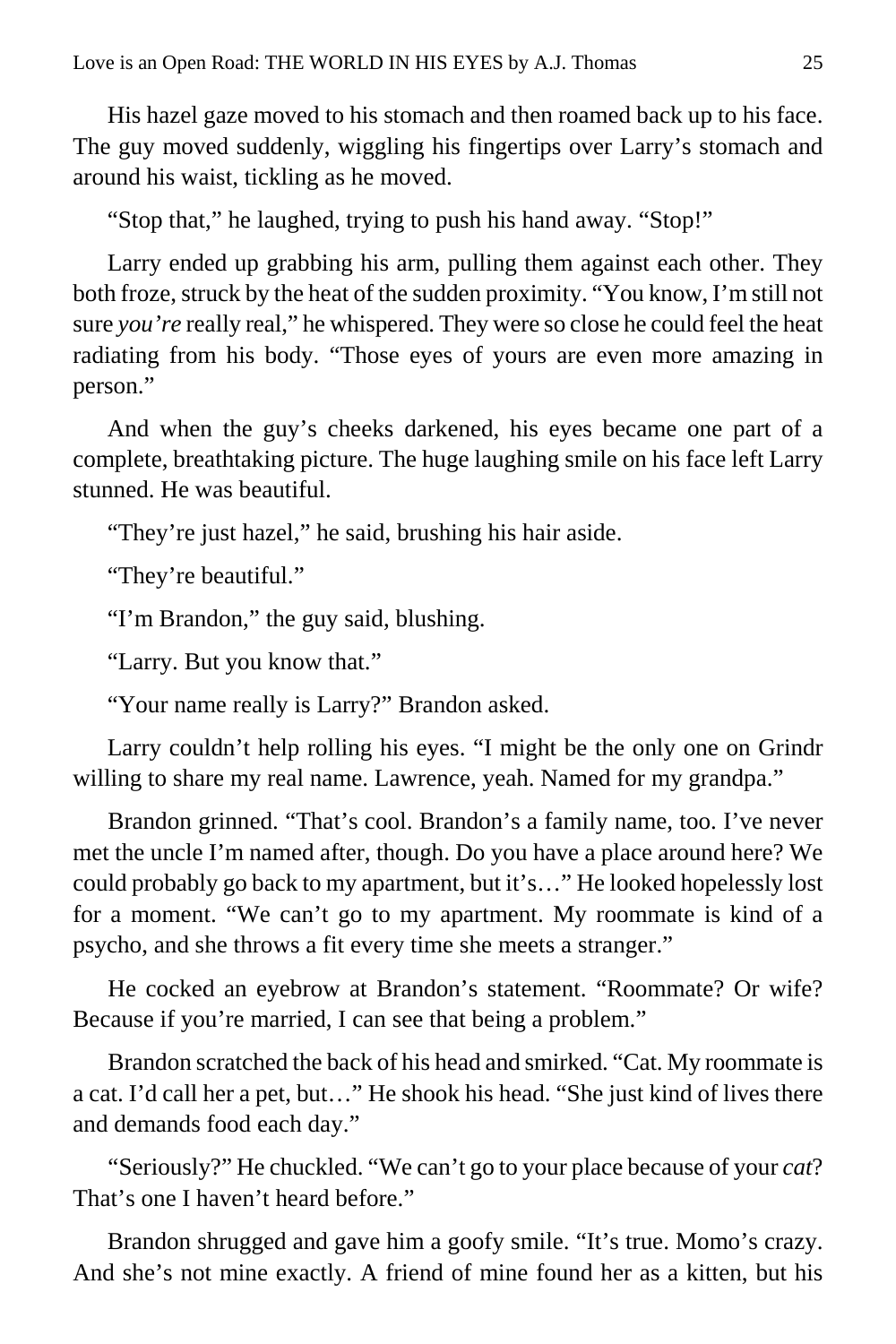apartment doesn't allow pets. Mine does, so he asked if I could keep her until he found a different place."

"How long have you been stuck with her, then?"

"Five years."

"I think that's well past the cutoff for claiming you're petsitting. Besides, you don't need to make up an excuse if you aren't comfortable bringing someone from Grindr home with you," he pointed out. "You don't know me. I don't know you. It's cool. I invited you out for a drink anyway, so why don't we start there?" When he heard Brandon's stomach growl, he smirked. "Or maybe dinner?"

"Dinner?" Brandon glanced back at the line, obviously conflicted.

Brandon seemed more than willing to hook up, but Larry realized that might be all he was interested in. When his first reply on Grindr hadn't been some variation of "Is it true black guys have big cocks?" Larry had been hopeful, but apparently that hope was misguided.

"You should know, if you're just looking to hook up, I'm cool with that. With you, I am definitely cool with that. But I was serious about inviting you out. How about some coffee?"

"An actual date?" Brandon looked like he might laugh. "You were looking for a date? On Grindr?"

He sighed. "It's easier than feeling somebody out, trying to find out if they're into guys without pissing them off."

"I guess it makes sense," Brandon conceded. He still looked like he was trying not to laugh. "When you said a drink, I assumed you just wanted to fuck. I'm not really dressed for… anything except getting undressed."

Brandon gestured at his rumpled white T-shirt. It was so thin it was probably an undershirt, and it clung to his shoulders and followed the slender lines of his torso all the way down to his hips. Imagining running his hands beneath Brandon's T-shirt made his cock stiffen a little.

He bit the inside of his cheek, forcing the surge of interest from his cock to back down. Dragging Brandon into the backseat of his car so they could suck each other off wasn't going to do much to convince him that Larry was serious.

As if Brandon could see right into the depths of his imagination, he ran his fingertips over Larry's upper arm. "My friends are still inside. But I doubt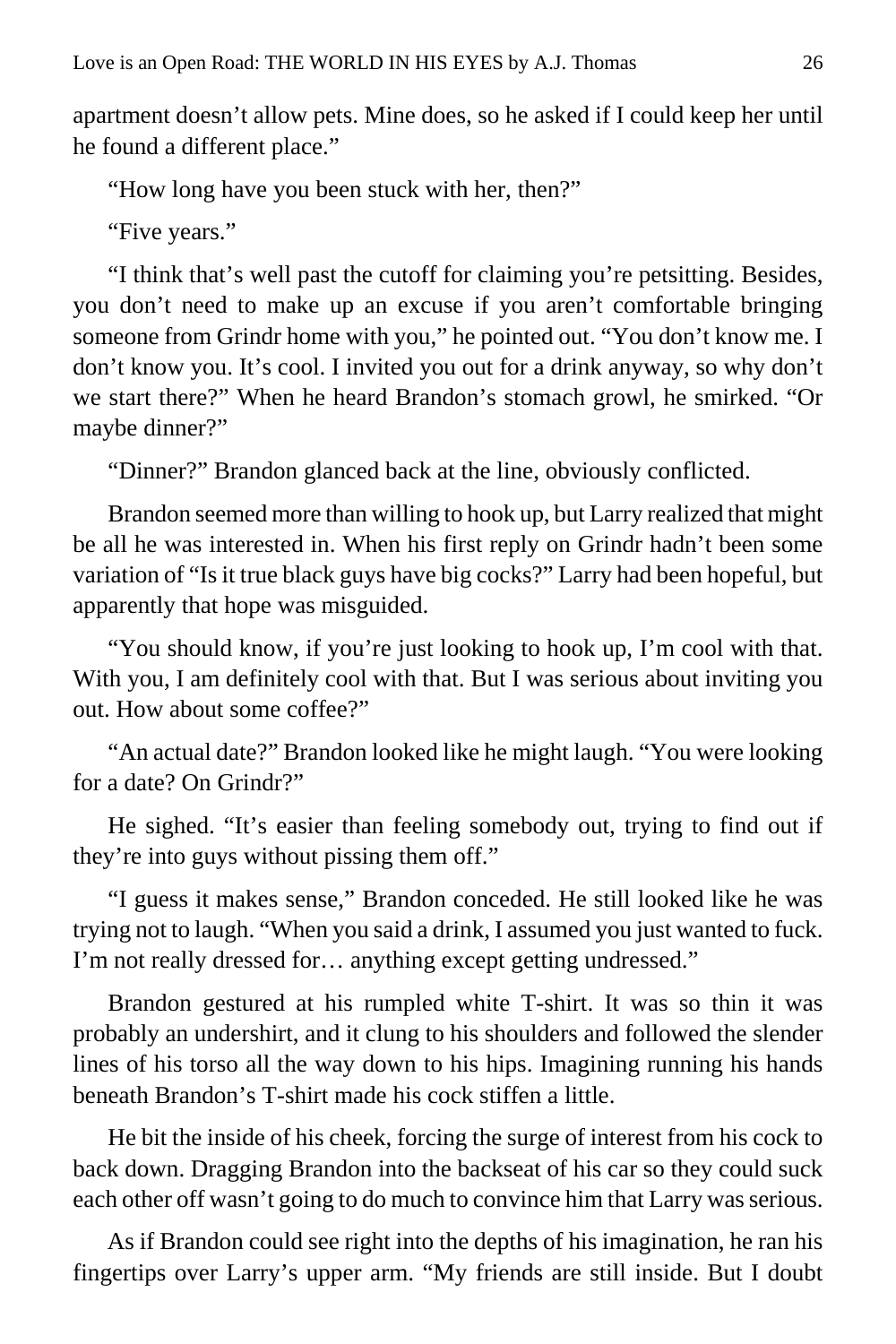they'll care if I don't go back in. It's almost one o'clock, though, so our options for coffee are definitely limited."

"Uh…" He knew he should feel like he'd been unfair to jump to conclusions, but he really just felt relieved. "Damn. Even Starbucks is closed."

Brandon reached out and tentatively placed his hands on Larry's hips. His firm grip and long fingers made Larry's pulse spike. His hands itched to reach out and touch Brandon's body, to explore the skin beneath his T-shirt. "I can make us coffee," he offered. "If you're willing to put up with my cat randomly attacking until I can get her locked in the office."

He swallowed hard. "Sounds perfect."

\*\*\*\*

Brandon glared at his tabby cat. As usual, she ignored him and continued to snake her way around Larry's muscular legs, purring so loudly it echoed through his kitchen. They'd been joking about his attack cat since they reached his apartment, but she'd chosen not to show herself until they were in the kitchen. He was about to explain that she liked to corner people in here and in the bathroom, where there was no chance of escape when, just to spite him, she began to purr like a spoiled kitten and demand attention rather than bloodshed.

"I swear, she just stalks everyone else from beneath the coffee table," he said, running his hands through his hair. "I've got coffee, bottled water, or beer. What would you like? Oh I've got vodka, too. Of course, I don't have anything to mix it with…" He realized he was rambling and closed his mouth abruptly. "Sorry."

"Sorry for offering me something to drink?" Larry's smile lit up his face again, just like it had when Momo first cautiously sniffed his shoes and then began to rub herself against his legs.

"I ramble sometimes," he explained, pacing each word carefully.

"I don't mind rambling. Coffee would be great, though. No beer for me."

"You don't drink?" Brandon asked, getting out the coffee and cups. He'd run into stranger things with guys from Grindr.

Larry's bright smile twitched. Brandon wondered if he'd hit on a touchy subject. "I drink." He shrugged and knelt down to stroke the cat. She just stayed there and purred, turning in a figure-eight motion to soak up as much attention as she could manage. "Just not tonight. I don't know if I'm going to get called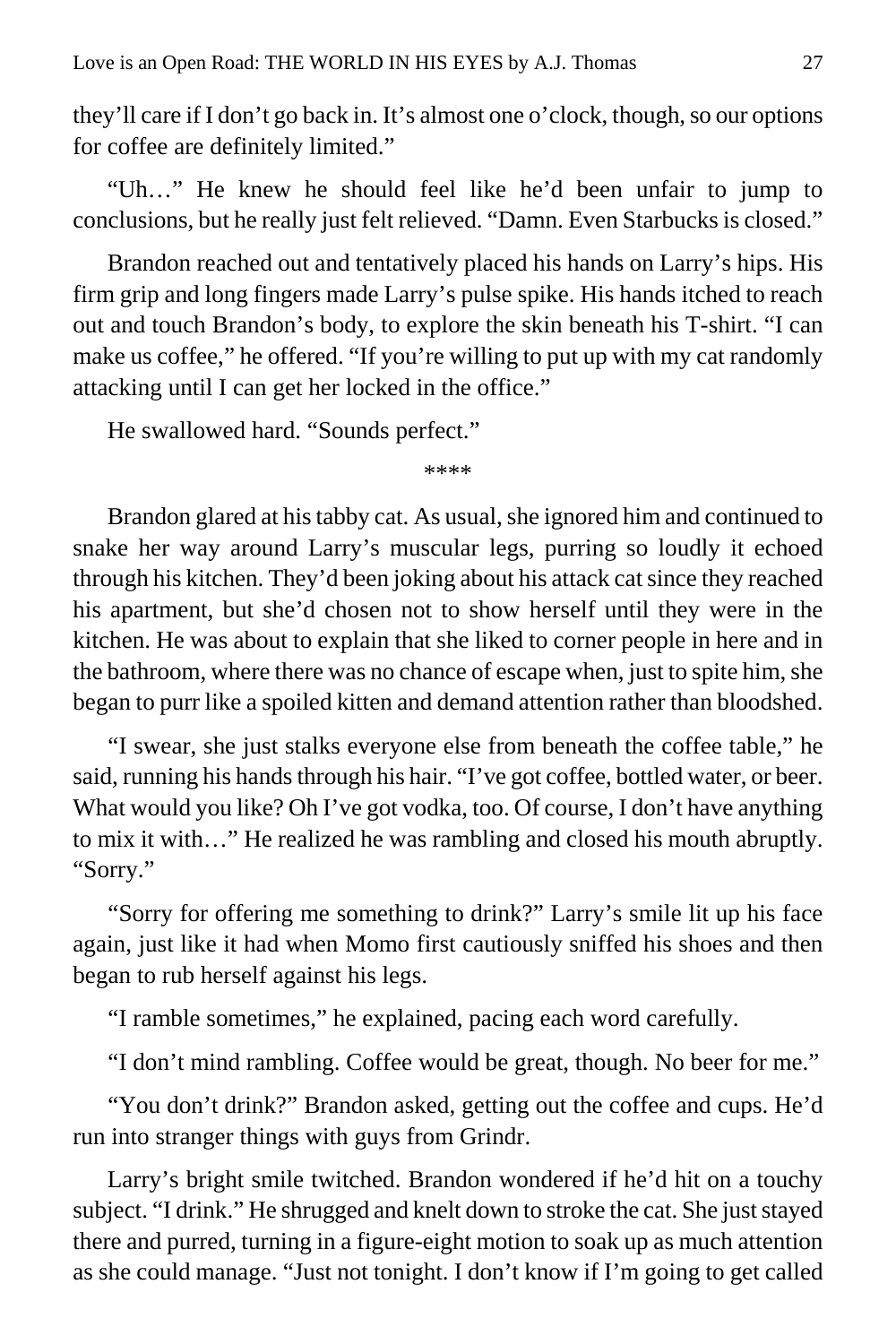in to work this weekend, and there's nothing worse than going in with a hangover."

"You don't know your schedule? That must suck. Where do you work?"

He seemed hesitant. "I'm in emergency medicine at Valley Medical Center," Larry said quietly. "I'm kind of on the bottom rung of the totem pole, so I'm one of the guys who gets called in when things get crazy."

"Emergency medicine? Like a paramedic?"

Larry hesitated. "I was a paramedic. I started out as a CNA when I went to college. It wasn't quite what I was looking for, though, so I worked the paramedic classes into my schedule that first summer."

He stared at Larry for a moment, trying to decide if he wanted to know what he wasn't saying badly enough to press the issue. If Larry started as a CNA, he must have gone to college to move up in the same field. He'd only known one male nurse, a guy his sister had dated for almost five years. He'd been good at his job, and so dedicated to helping people he often worked himself to the point of exhaustion, but he'd always complained about constantly defending his career choice. "You don't like talking about work?"

Larry's dark eyes grew wide for a moment before his smile returned, bright and relieved. "I don't. I'm told I get a little intense when I talk about work. It always gets weird."

Brandon couldn't say why he was so happy to see Larry's smile back in place, but he was. "Fair enough. My job is a headache, so I don't even like *thinking* about it on my days off. It's got to be tough, though, never really being able to relax."

Larry shrugged. "It's not so bad. They need all the help they can get, and I don't usually mind as long as I'm not coming off a night shift. Exhaustion's nothing a pot of coffee or five can't fix. What about you? What's so horrible you don't even think about it?"

"Working in the biggest shadow imaginable," he said thoughtfully.

Larry cocked a single eyebrow at him.

He realized how bitter he must sound. "I'm a programmer. I like writing code. It's fun. But the best job offer I got after college was from the company my dad had just retired from. I thought it'd be cool, but everybody thinks I was just hired as a favor to my dad."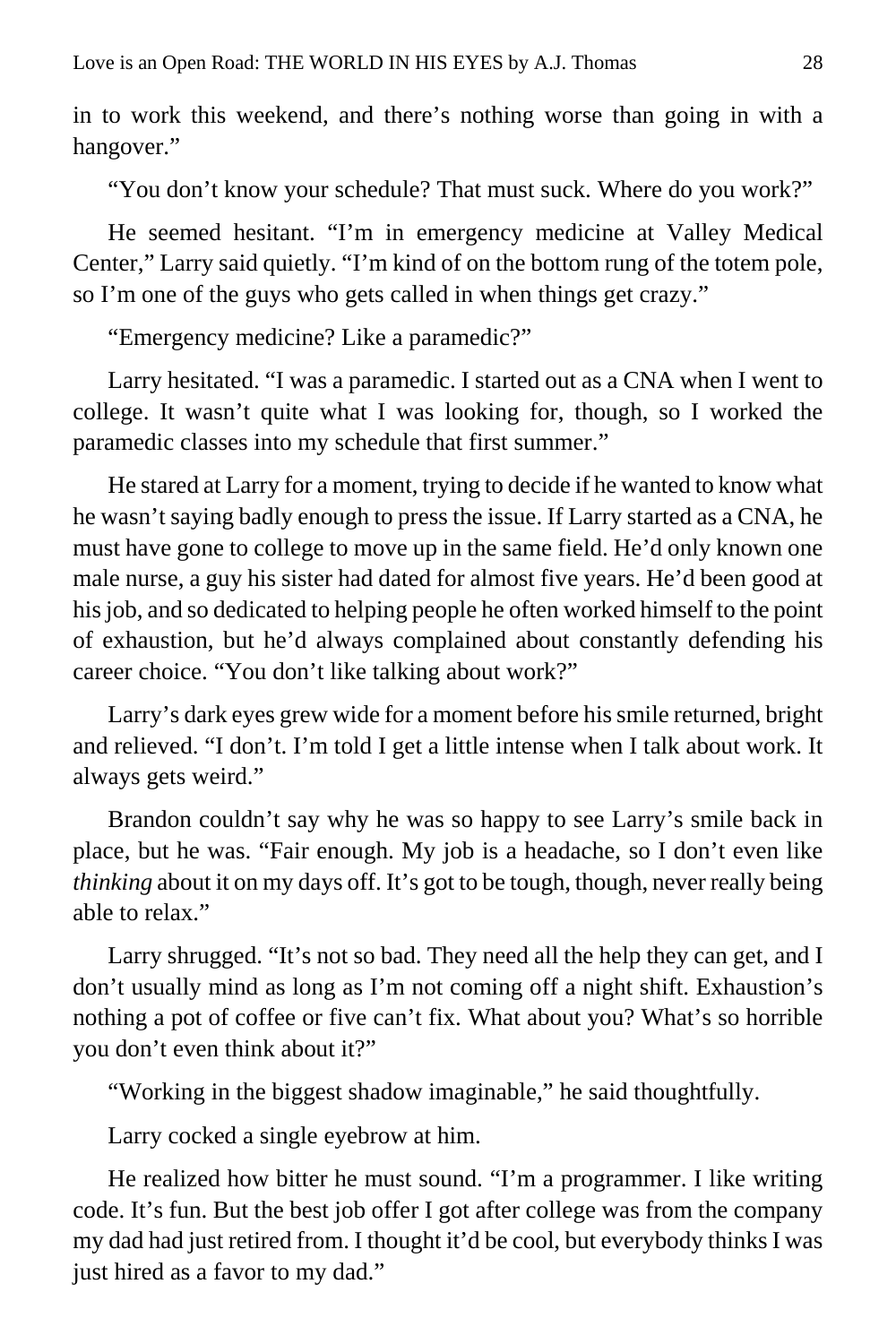"Were you?"

"No. At least I hope not. I have to do twice as much work as anyone else before they think I've done anything, though."

"If you know you're good at your job, does it matter? What are you working on?"

"I'm working as a project lead for a team at Atlas Software. We're making semiconductor modeling software for a graduate school down in Monterey. It's supposed to let electrical engineering students experiment with different semiconductor materials and arrangements to make super-efficient solar panels."

"Damn," Larry said, standing up straight and leaving Momo neglected on the ground. "Most computer geeks I pick up are all about whatever game they're designing. That sounds like heavy stuff, actually useful, you know?"

"It will be. Once you get into the details, it's pretty simple, but trying to get a handle on the whole thing is overwhelming. Really, all I've got to do is design the user interface and put together a library of material variables programmed by other people. It should be easy, because it's all repetitive. But there are two other programmers working on it with me, and I end up redoing most of the code sections they send me."

"Why not just do it yourself? So you'd know it's right?"

"I'm pretty sure that's what I'm going to end up doing. But part of being a team lead is supposed to be supervising people, and it's occurred to me since I started this project that not only do I not want to supervise people, I don't even like people, I…" Brandon snapped his mouth closed. "I'm rambling again."

Larry smiled at him, obviously trying not to chuckle. Momo snaked between his legs, purring insistently. "You're fine."

"I'm just frustrated. No one else is stuck at work until nine, cleaning up other people's crap. If I don't do it, it's going to be my fault when the modeling software doesn't work."

"I've got to admit, that makes the asshole at my job seem easy to deal with. He's a pain in the ass, but I know I'm not going to be held responsible for his mistakes."

"But if some poor grad student can't make a virtual solar panel work the way they want, nobody gets hurt. It's not... you know, important."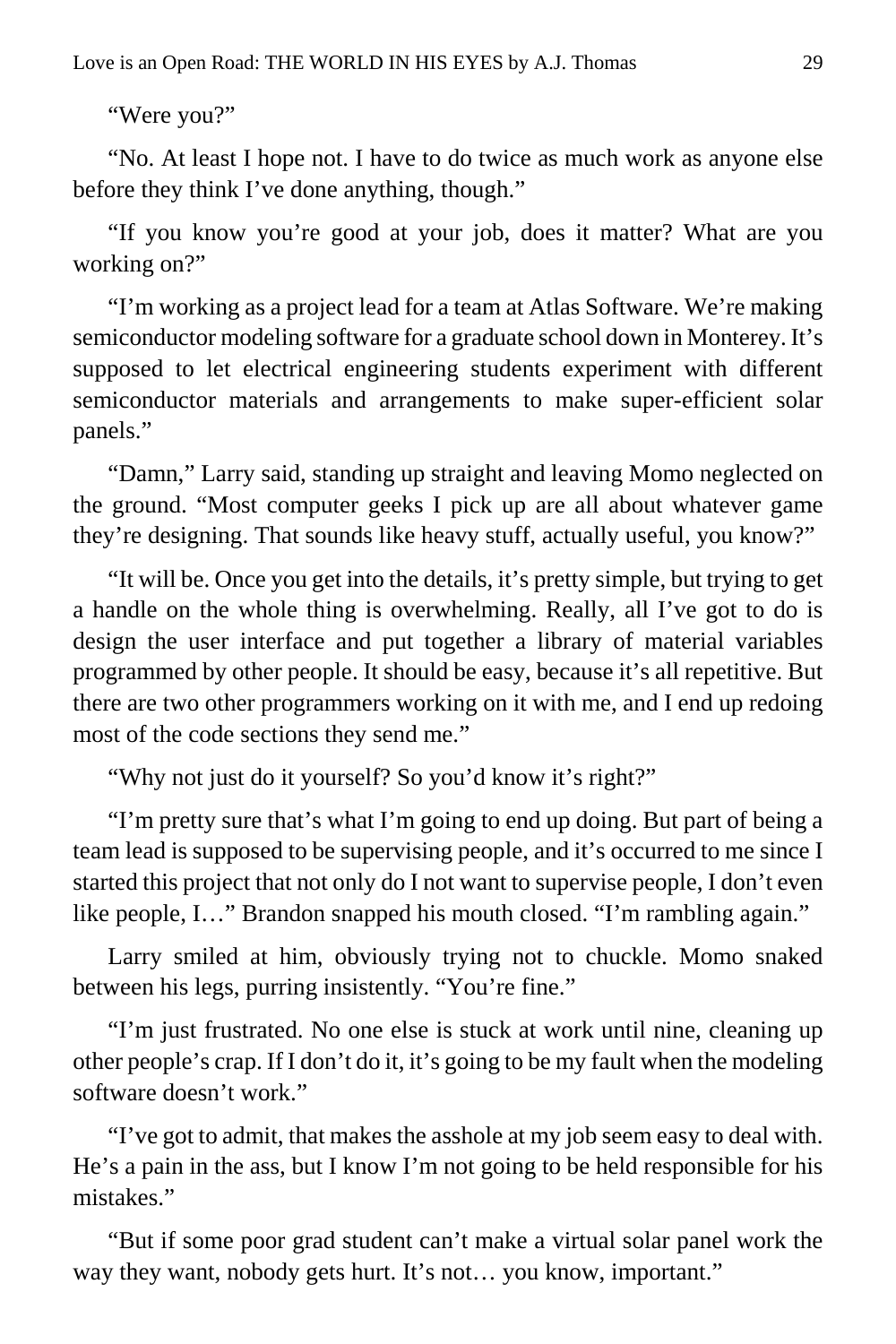"It sounds important. Maybe not a matter of life or death, at least until the environment ends up a little more fucked, but still… Anyway, what I do isn't usually a matter of life or death; it's a matter of how long we have to make people who are strung out wait to get their next fix. And ear infections. I treat a hell of a lot of ear infections."

"Is it that bad? Not the ear infections, the other bit."

"Worse. And it's easy to get angry, because you never know when someone with an actual emergency is sitting in the waiting room. But if you get angry, you get sloppy, and suddenly you're sending someone out the door when they've got a brain tumor the size of a golf ball."

Brandon gaped at him. "How can you do that?" he asked, trying to put himself in Larry's place.

"How can you miss a big ass brain tumor? Easy. You don't look for it. You've heard the headache song and dance a hundred times a night for a year straight, and not once has it ever turned out to be a brain tumor. Maybe you peeked at the triage file and know there's a toddler with a shattered arm who's been in the waiting room crying for the last twelve hours, or a pregnant woman who's been bleeding for hours on end, but all she can do is sit in that chair while her baby dies inside of her, because you can't just kick the dipshit with the headache out. The attending can kick him out, but lowly residents don't get to make that call. I…" Larry seemed to catch himself. He squeezed his eyes shut and conjured up a forced smile, although Brandon couldn't imagine how. "Now you see why I don't talk about work? When I ramble, shit gets grim."

"I meant, how can you stand to do it? How can you work like that? It's insane."

"I enjoy helping people," Larry said simply. "I'm careful, and I like to think I do manage to make a difference. But it also sucks. Just knowing it's possible—hell, probably inevitable—that I'll screw up someday is terrifying. Watching other people screw up is worse, because then I just imagine a whole shitload of cases they're going to screw up when no one's around to catch it, and I can't do anything about that."

Brandon felt a lump in his throat as he recalled how easily Josh had joked about Larry rushing off to answer a page, assuming the worst of a man who shouldered a burden Brandon couldn't even imagine. He said a silent prayer of thanks that he hadn't blurted out his assumption that Larry was a nurse. "I doubt I could handle your job. Hell, syntax errors are enough to make me rip my hair out."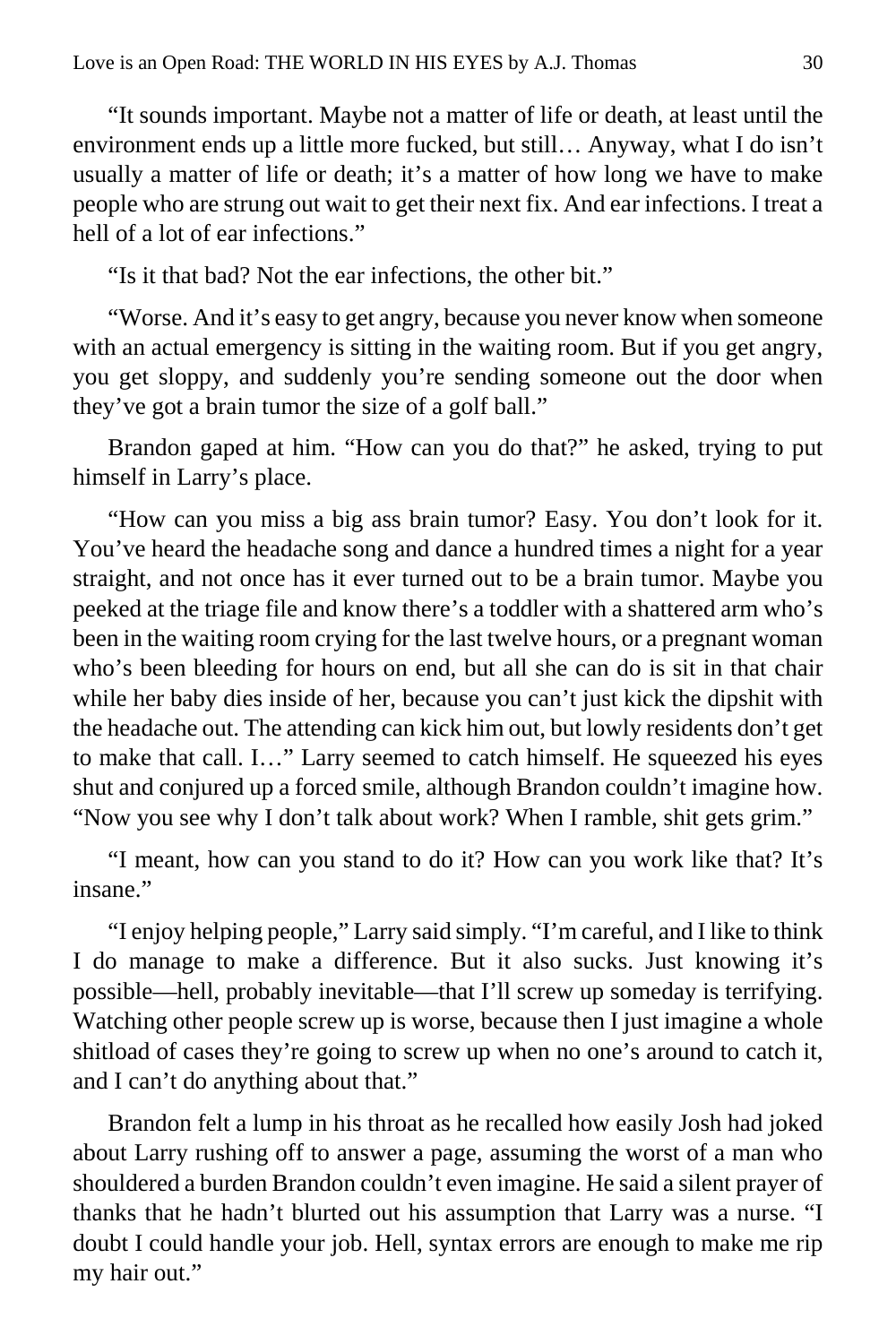Larry grinned, not the forced smile he'd used to banish his own memories of work but a real, open look of joy. "It's worth it. Today I had one of those one in a million cases where the headache turned out to be a tumor."

"But you caught it?"

"I might not be able to help everybody, but I can sure as hell try."

Brandon poured two cups of fresh coffee, keeping his gaze riveted on Larry. His open smile had been replaced with a self-satisfied smirk that made Brandon's cock swell with interest.

Larry bent down and tried to wrap his arms warped around Momo's slender body. She tolerated his attempt to pick her up for almost three seconds. Then she snarled, lashed out with her claws, and somersaulted out of his grip to the floor. She dug her claws into the rug and used it to launch herself around the living room to her personal spot beneath the coffee table.

"Shit," Larry hissed, clamping a massive hand over the scratches on his arm. "Talk about a mood swing."

"I warned you," he said, trying not to laugh. "Normally, that's how she says hello." He hurried across the kitchen, grabbing the first aid box from beneath the kitchen sink. "Let's see how bad she got you."

"It's just a couple of scratches, not the end of the world."

"Of course not," he smirked. "If it were the end of the world, there'd be zombies."

"Zombies?" For a moment, Larry looked utterly confused.

"Yeah. Zombie apocalypse, end of the world. My dad always says if there aren't zombies involved in a catastrophe, it's not worth worrying about."

Larry joined him at the kitchen island, pulling his hand away from his scratched right arm carefully. There were three deep scratches where Momo's back claws used his flesh for leverage, but only one of them was bleeding. Brandon squeezed a bit of Neosporin onto a cotton swab and carefully coated each of the cuts. He grabbed one of the large bandages that typically had the best success covering large areas of kitty marks and smoothed it over the cuts. The light cream-colored bandages looked bright and odd against Larry's skin. Had he ever seen flesh-colored bandages for dark skin? He felt like he should be apologizing for not having something that would be a better match, but he wasn't sure if anyone made them.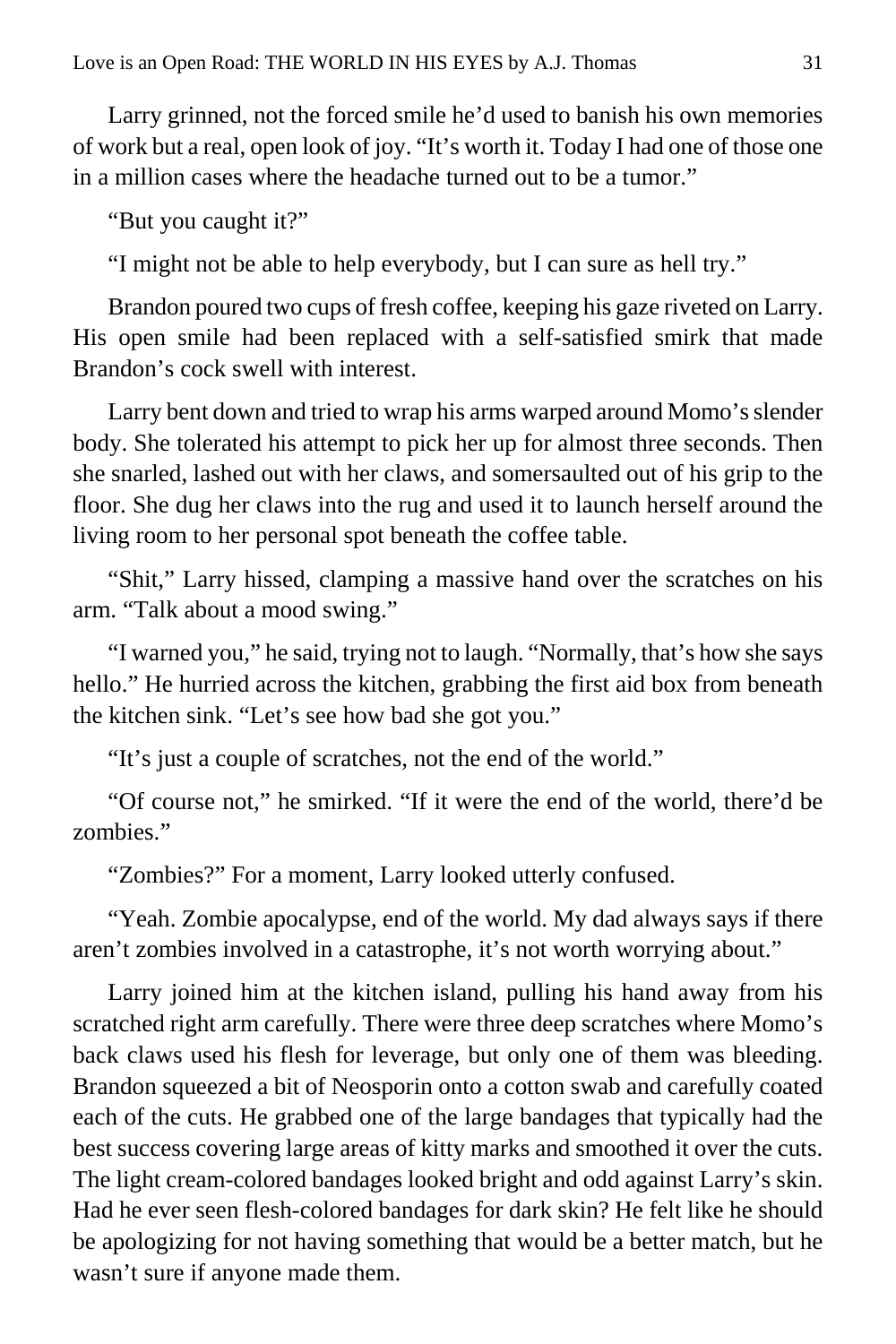He traced his fingers over Larry's densely muscled forearm, relishing the feel of the smooth, warm skin around the bandage. Larry was in incredible shape, and it was so easy to imagine his strong, athletic body pinning him against the wall. He shivered and swallowed hard. "There. All better."

"You've got that down to a routine, huh?" Larry asked, grinning down at him.

Brandon tried to look innocent. "I told you, she's vicious," he said, stroking his arm again. He swallowed hard, mesmerized by the subtle curve of muscle. Larry was a good four inches taller than his own five feet ten, and he was broader and bulkier too. He'd love to plow the tight ass he'd been gawking at since they'd met outside the bar, but he couldn't picture Larry being willing to switch. More than happy to take what he could get, Brandon gave in to the urge to touch, running his hand over Larry's bicep and up to his shoulder.

Larry cupped his chin and gently tipped his face up. "If you're willing to patch me up every time she uses me as a scratching post, I'll risk it."

Brandon opened his mouth to insist that he could just lock Momo in the office, where most of her stuff was anyway, but he never had a chance to get the words out. Larry dipped his head down and kissed him, softer than he'd expected, probing the inside of his mouth with a practiced tongue.

The gentle pressure and the subtle tremor he felt as Larry's bottom lip slid against his shut his brain down, erasing all thoughts of cats and coffee in an instant.

Larry released his chin and maneuvered around the corner of the island, almost drawing away completely to get around the counter. Unwilling to break the sudden, electrifying contact, Brandon pushed himself up on his toes so he could follow Larry's lips, savoring the perfect friction.

Larry molded his long, muscled body against Brandon's, pinning him against the counter. The softness of that first touch vanished as Larry turned his head, deepening the kiss. Brandon could feel a solid erection pressing into his thigh, rock hard and trembling with desire, all over *him*.

Brandon had never felt so utterly lost in the heat of a single kiss, so needed. Which was insane. He hardly knew anything about the man exploring his mouth. No one he'd just met should be able to leave him this stunned, this desperate. He clung to Larry's clothes, shaking.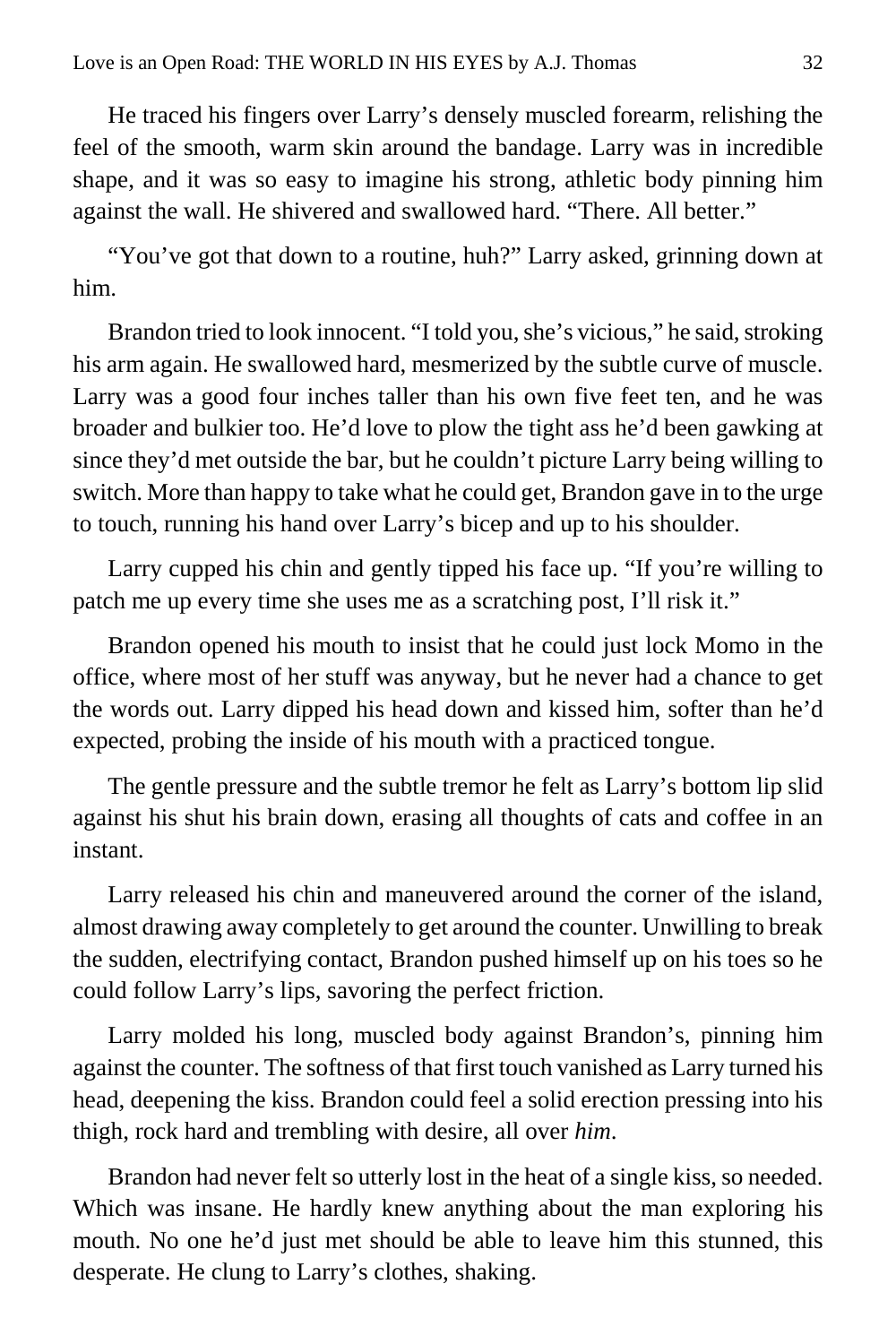He grabbed Larry's loose sweatshirt and tugged him in tighter, chasing his tongue back beyond the ridge of his teeth. He slid his hands down over Larry's hips and around to his groin, not hesitating when he came to the bulge growing beneath the soft fabric. Brandon stroked him through his sweatpants, trying to touch him, kiss him, and undress him all at once.

"Damn," Larry gasped, drawing away suddenly. He snaked his hands behind Brandon and cupped his ass, then hoisted him onto the counter as if he weighed nothing at all. "You can definitely kiss. Talk to me, tell me what you want," he whispered, before dropping his head to lick at the sensitive skin on Brandon's neck.

He laughed. "Talk? With your tongue right there, you expect me to be coherent enough to talk?"

Larry's breath swept across the crook of his neck, hot and moist. "Sensitive spot?" he whispered, scraping his teeth along Brandon's skin.

He drew in a harsh, shaking breath.

Apparently that was all the answer Larry needed. "Good to know," he said, chuckling. But instead of continuing his assault against Brandon's neck, he pulled away a little and tugged at Brandon's belt, tugging it free of the buckle. He worked Brandon's zipper down and slipped his cock out through the slit in his briefs, stroking it slowly. He's gaze stayed fixed on Brandon's face as he squeezed and stroked him. "Your eyes are so beautiful. They get darker when you're turned on."

"I don't think my eyes—" Cutting him off, Larry bent over his waist and slipped his lips over the flared head of Brandon's cock. He sucked him in deep, his lips sinking all the way to the first curls of hair. "Oh shit."

Larry bobbed up and down on his cock a few times, slicking the entire length. He stroked the base of Brandon's cock in his right hand, while his left slipped inside his briefs and palmed his sac. He licked at the head of his cock, circling his tongue over Brandon's slit again and again.

He felt his balls tighten and tried to groan out a warning. With one last slow lick, Larry pulled away and rose to his feet. His hand replaced his mouth, stroking Brandon so fast he couldn't hold back. He shot into Larry's hand so hard his entire body shook with the pleasure. Larry kept palming the head of his cock, his cum-slicked hand moving in the same circular motion he'd made with his tongue.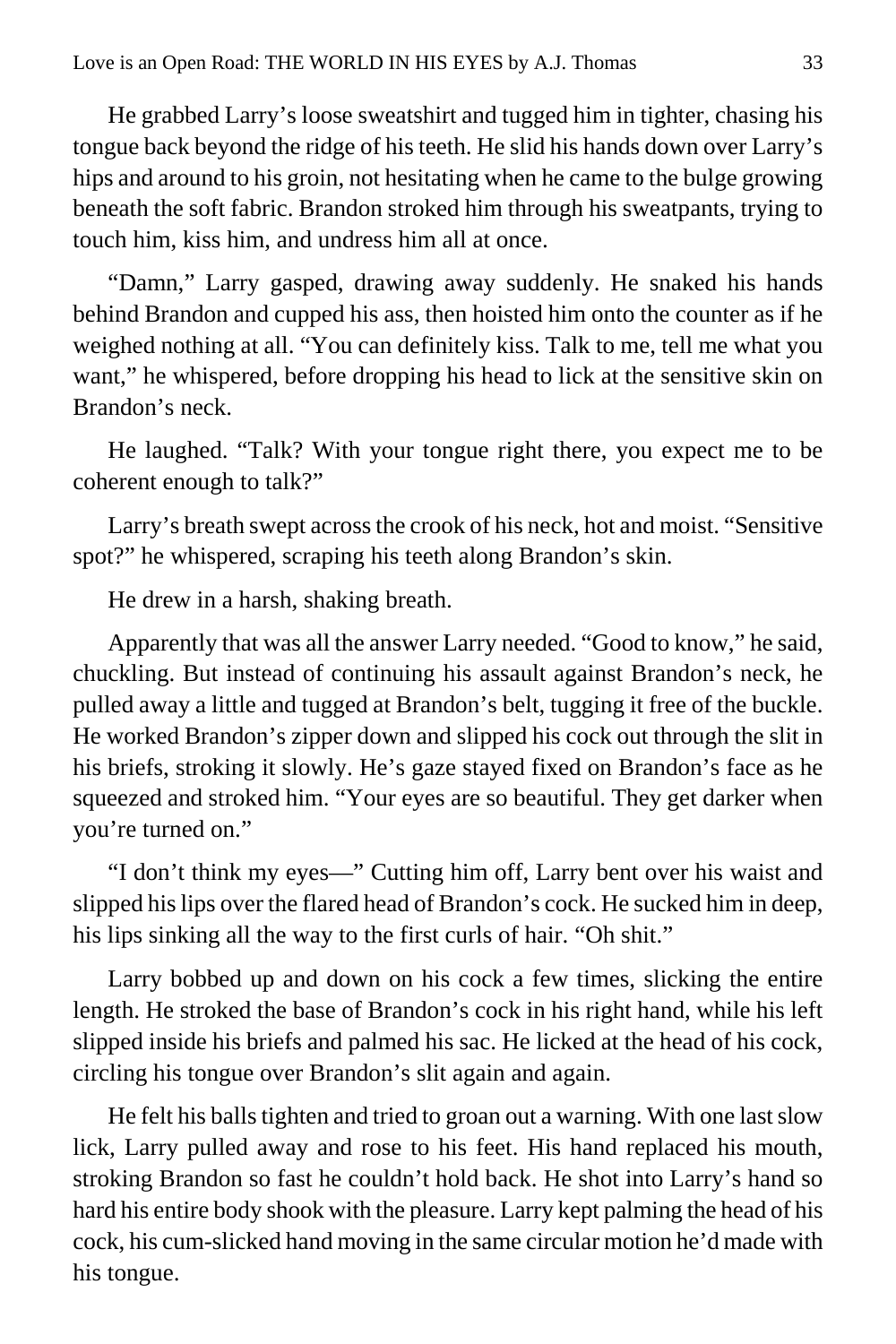He drew out the aftershocks, his eyes fixed on Brandon's face. "Your eyes…" His voice was barely a whisper, and the awe in his tone left Brandon elated, warm, and a little embarrassed. It was stupid to feel embarrassed over a compliment when he'd just had his cock inside someone's mouth.

Someone he might only get one night with, if Josh's experience was anything to go by.

But Josh had described an asshole who shot his load and ran, not caring if the guy he was fucking got off or not. Definitely not consistent with the blow job he'd just received. Not consistent with anything he'd seen of Larry, in fact. Maybe Josh had made a mistake and was thinking about someone else?

Still, if there was a chance he might only have one night to explore the spark that Larry's open smile and bright eyes ignited inside of him, he'd make the most of it. He pushed himself off the countertop, wrapped his arms around Larry's neck, and kissed him hard. When he pulled away, Larry's arms were around him, and those beautiful dark eyes were open wide, filled with something that looked like wonder.

"Bed?" Brandon asked, tugging him out of the kitchen.

Larry nodded, his kiss-swollen lips brushing against Brandon's again. "Definitely."

\*\*\*\*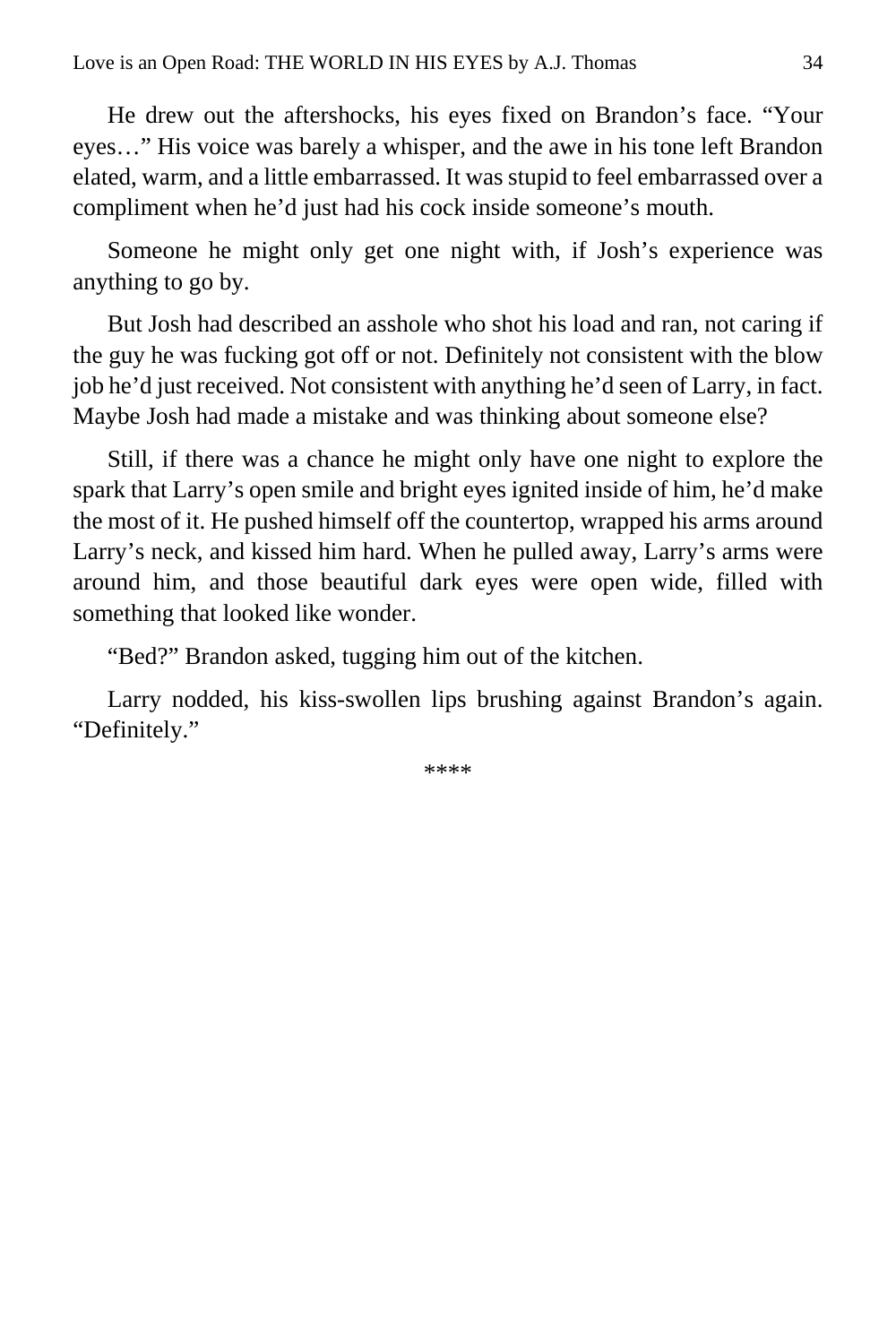### **Chapter Three**

<span id="page-34-0"></span>Larry followed Brandon into the bedroom. He'd thought Brandon was cute from the moment he saw his photo, but he'd been totally unprepared for the way he kissed, all passion and raw energy. Brandon was so responsive, and watching him come had been intoxicating all by itself. The sight of his ivory skin and his hazel eyes going dark and wide left Larry's head spinning.

Brandon tugged him toward the bed, walking backward until his knees hit the edge, before letting himself fall back. Larry leaned down over him, kissing him again. He pulled away long enough to pull off his sweatshirt and to finish stripping off Brandon's clothes. Brandon's eyes raked over his chest slowly, making him slow down as he shoved his sweatpants to the floor.

"Shit," Brandon gasped, reaching for him.

He trailed his hands over every inch of Larry's skin, and everywhere he touched burned for more contact. Larry smirked as Brandon's cock hardened again, standing erect over his stomach while Brandon explored his body.

"I love how turned on you get," he said, giving Brandon's cock a few quick strokes.

Brandon bucked his hips, thrusting up into Larry's hand.

"I want to see your eyes when I'm inside of you," Larry whispered, thrilled at the gasp that escaped from Brandon's lips.

"There's lube in the drawer," Brandon said, nodding toward the nightstand.

When he'd retrieved the necessary supplies, he nudged Brandon's legs open and knelt between them. He didn't want to rush, though. He ran his fingertips over Brandon's body, from his chest down to his thighs, sweeping around his cock along the way. "You sure about this?" he asked, massaging Brandon's thighs.

Brandon locked his gaze on Larry and smirked. Then he arched his back, jutting his cock out. "I want you to fuck me," he said, his voice husky and deep.

Something in his voice and expression made Larry's balls tighten. He couldn't remember ever wanting someone so badly, being so overwhelmed with the need to bring someone else pleasure. But suddenly all he wanted in the world was to fill Brandon with desire, to make him come so hard he screamed.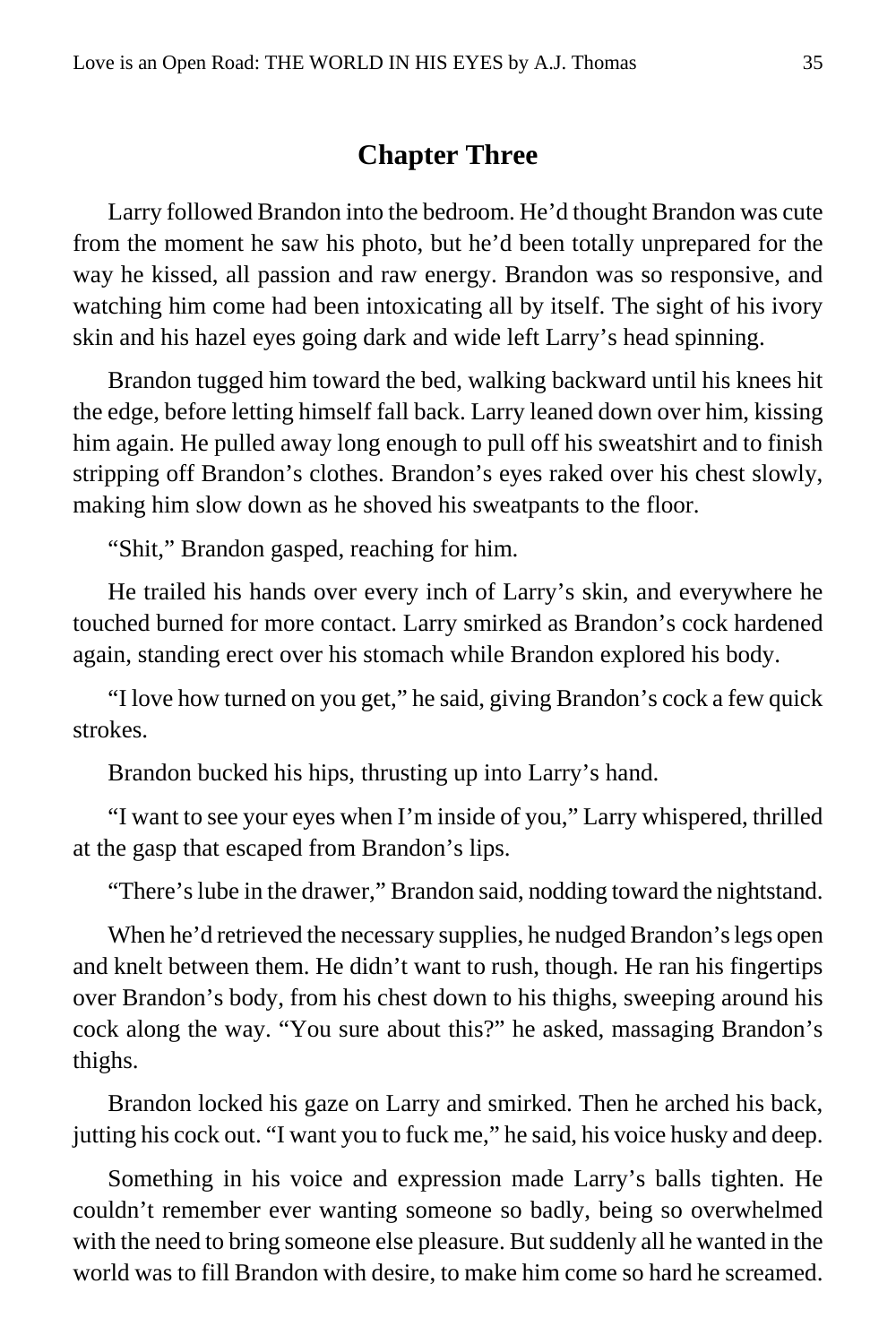He reached for the lube and prepared Brandon quickly, studying his reactions. He twisted his fingers, carefully searching inside Brandon's body for his prostate. When Brandon cried out and shifted against him, Larry rubbed the mound in gentle circles. He was mesmerized by every twitch and gasp he elicited. The long, deep moan he coaxed out of Brandon's throat was almost his undoing.

He ripped open the condom and covered and slicked himself quickly, determined not to come before they'd even gotten started. Brandon was stretched and open for him, so he lined himself up and lifted Brandon's knees, rocking into his body. After a few shallow thrusts, he sank in completely and froze.

"Fuck." Brandon lifted his legs higher. He set his calves on Larry's shoulders and rolled his pelvis.

Larry chuckled and rocked his hips forward, meeting Brandon's thrust halfway. They fell into a natural, easy rhythm, moving fast enough they both ended up breathing hard, but slow enough to drag it out. He wanted to make Brandon come once more, to feel him tighten and quiver around his cock, but they ended up in such perfect sync that he didn't need to think about pleasing the other man. He didn't need to analyze his expression or worry about his pace or angle. He just had to move, and Brandon moved with him. It was perfect, Brandon molding to his body and shifting with him as though this was their thousandth time and not their first.

"So perfect," he whispered, keeping his gaze fixed on Brandon's eyes.

He brought his hands around Brandon's legs and began to stroke his cock in time with their movements. As soon as he felt a hitch in Brandon's rhythm, he gave up fighting his own orgasm, filling the condom with a shudder that rocked his entire body. He kept stroking and squeezing Brandon, bringing him over the edge with a few quick pulls.

Taking a moment to catch his breath, Larry let Brandon's legs fall off his shoulders and slipped out, then crawled up over Brandon's body, settling over him.

"You okay?" he asked, nuzzling Brandon's collarbone.

A tremor vibrated through Brandon's body. A chuckle?

"I am damn good," he said. "We should get cleaned up, though."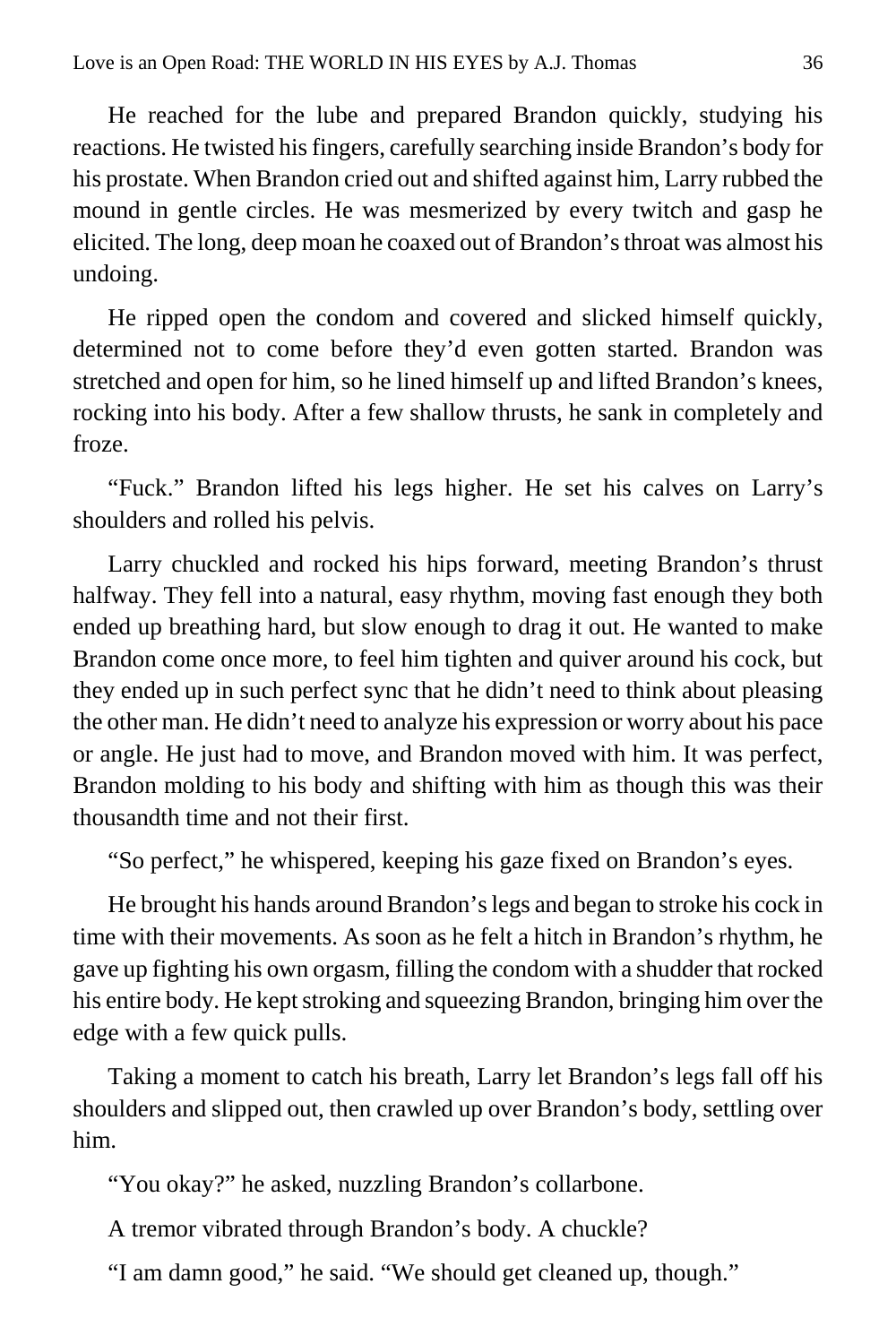"I guess so." He rolled to the side and off the bed. When Brandon sat up, he set a hand on his shoulder and gently pushed him back down to the mattress. "Let me," he said. He gestured toward a dark doorway that he knew didn't lead to the rest of the apartment. "Bathroom?"

Brandon slumped back onto the bed and nodded.

Larry hurried into the bathroom, tossed the condom in the trash, and grabbed a washcloth from the basin. When he got back to the bedroom, he froze. Brandon was still lying there, but both of his arms were draped over his eyes.

Larry didn't think he was in pain. He'd stretched him until he could slip his cock inside easily enough, and they'd taken things slowly. Brandon had been eager in bed, enthusiastic even. "Regrets already?" he asked, even though he didn't want to hear the answer.

\*\*\*\*

Brandon dropped his arms to the bed and propped himself up on his elbows. "Regrets?" he repeated the word. He definitely wasn't regretting his ordinary Friday night morphing into a waking wet dream. "No. Just…" He shrugged.

He didn't know what to say. He'd known the sex would be good, given Larry's chiseled body and tantalizing smile. But he'd never expected this. With Larry, every worry and frustration from the day just ceased to exist. Every sensation beyond the heat of his skin had been muted as if the entire world had been nothing but background noise; the rhythm of their bodies moving together became his entire world.

And then it was over. Reality came crashing back, and he'd only had a few seconds to get his head on straight while Larry disappeared into the bathroom.

He had to get it together. This was a Grindr hookup, for fuck's sake. Larry had been polite enough to offer to buy him a drink, which was more than a lot of guys he met on Grindr were willing to do.

Larry crawled over the bed and settled down next to him, wiping his own spunk off Brandon's stomach. "I never did manage to take you out for dinner, did I? Can I make you breakfast?"

"It's three in the morning," Brandon pointed out. He took the washcloth from Larry and tossed it into the hamper.

"Later in the morning," Larry said, without missing a beat.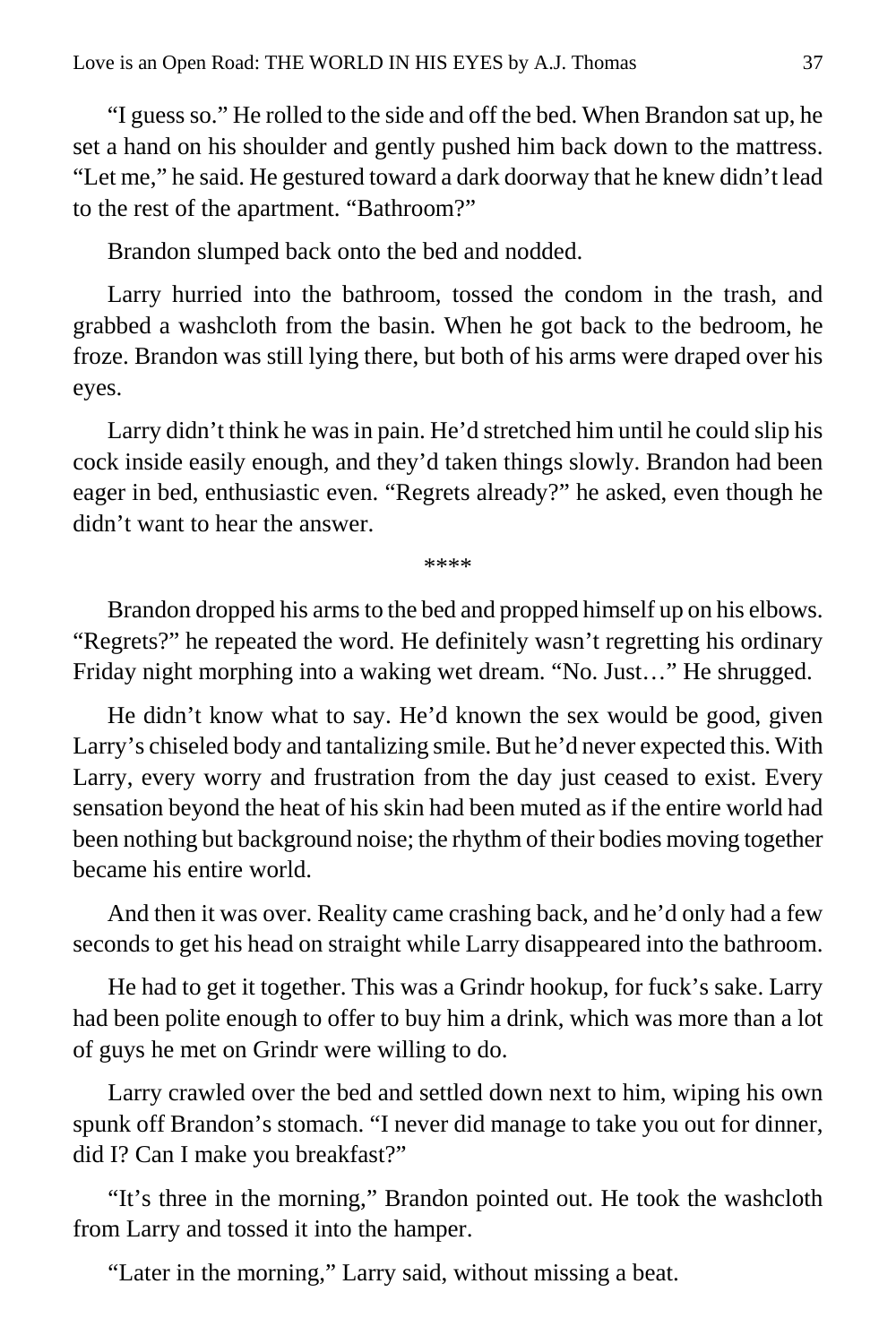Brandon reminded himself he'd probably find himself alone in the morning, but for now, he felt too good to care.

When he did finally wake up, he was spooned against Larry's body, warm and comfortable with Larry's arm wrapped around his chest. Larry's cock was nestled in the crack of his ass, hard but still, and his lips were fluttering across the back of Brandon's neck.

His cock woke up immediately, even if the rest of him took a few blinking moments. He turned his head to look over his shoulder, and Larry met him for a quick kiss.

And on the floor, something beeped. Larry dropped his forehead against Brandon's shoulder and cursed, then slipped away toward the beeping. He found his pants and dug out a small pager, then his cell phone. "This is Doctor Myers, returning a page."

Brandon tried not to listen. He rolled onto his back and stretched the kinks out of his muscles. He was surprised he wasn't sore after Larry had fucked him last night, but if anything, he felt great, energized.

Larry hung up the phone and grimaced. "Can we try that whole 'me buying you breakfast' thing some other time?"

"You said you might have to work," Brandon reminded him. "It's okay."

Larry's angry expression looked intimidating for a moment until he shrugged and stuck out his bottom lip. Brandon couldn't help but laugh.

"What?" Larry asked.

"You're cute when you pout," he blurted out.

Larry's bottom lip jutted out a little more. "I do not pout."

Brandon turned onto his stomach and burrowed into the pillow. It smelled like a mix of sweat, sex, and spicy cologne. Not a scent he wore, but nice.

"I'm sorry," Larry said, pulling his clothes on with a brisk efficiency. "I really am. A guy on another team called in sick, so…" He shrugged.

Brandon took another deep breath and then got up too. "It's okay. You want some fresh coffee?"

Larry's eyes grew wide and hopeful, his smile huge. The sight made Brandon's breath catch. Would he piss Larry off if he pointed out how adorable he looked? Instead, he climbed out of bed, padded into the kitchen, and started a fresh pot of coffee.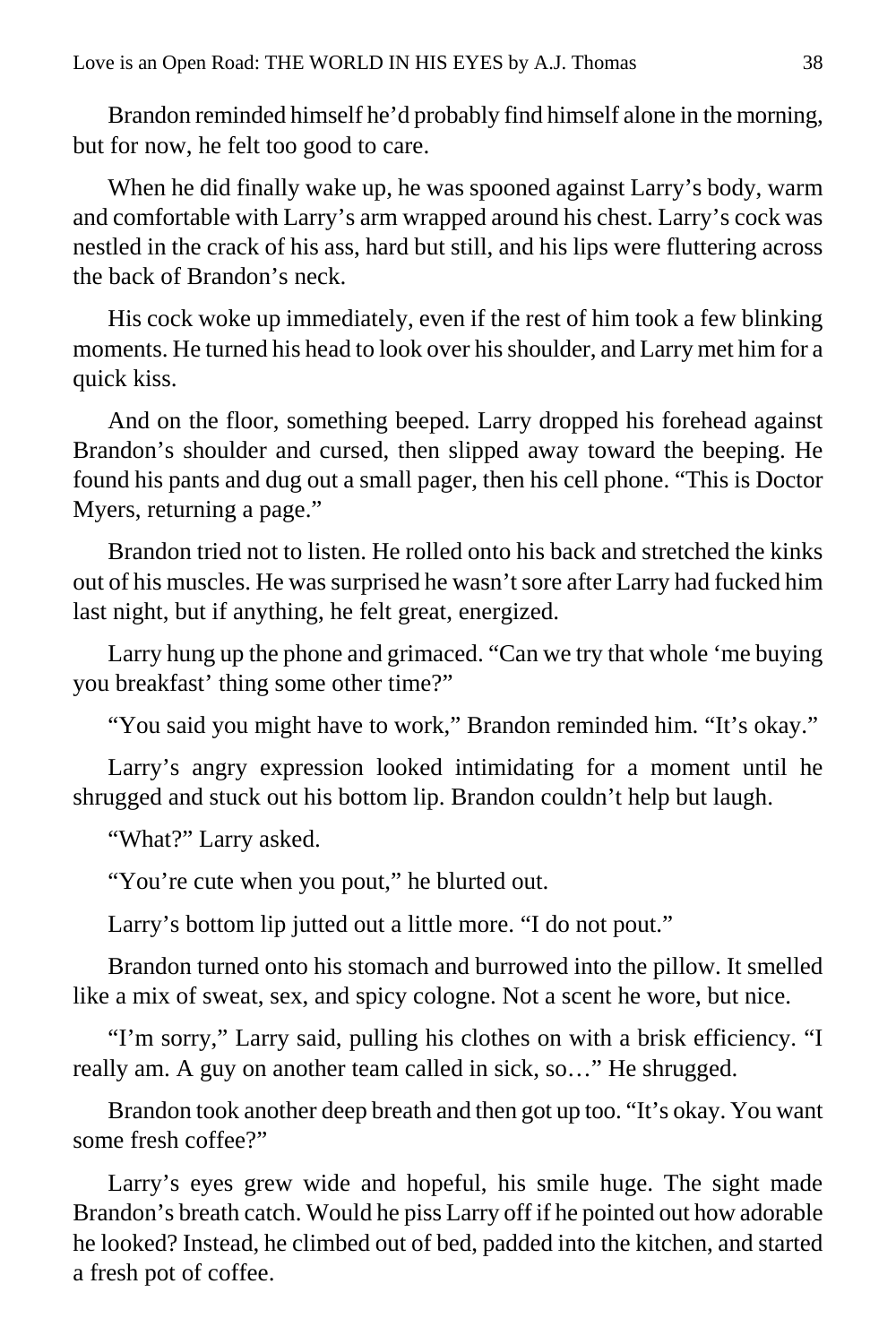Larry joined him in the kitchen a minute later, fully dressed. He set his hands on Brandon's hips and pulled him back, grinding against his ass and letting out a mournful groan. "Do you always make coffee naked?" he asked, kissing Brandon's shoulder.

"Not always."

Another kiss followed, softer. "Probably a good thing. I might never go to Starbucks again if I could get coffee and an unobstructed view of your ass in one stop."

Brandon lowered his gaze, torn between laughing and feeling embarrassed. "Are you always this over the top?"

Larry's arms wrapped around him, holding him close. "Hmm. I don't know. Have dinner with me tonight, and maybe you can tell me?"

He leaned his head back against Larry's shoulder. "If you want to have dinner, give me a call when you get off work." He patted Larry's arms and slipped out of his grasp, heading back to the bedroom to retrieve his phone. "Here," he said, entering the lock screen PIN quickly. He brought up his contact list and added a new entry. "Give me your number? Then just call yourself so you've got mine."

Larry took the phone, tapping at the screen. A moment later, his own phone rang in his pocket. He set Brandon's phone on the counter and pulled out his own. "Cool," he said, pocketing his phone again.

When Larry left ten minutes later, after chugging two cups of coffee he'd made tepid by pouring them over a half a cup of ice, he promised to call tonight or tomorrow. He'd kissed Brandon good-bye, a soft touch of lips Brandon felt long after Larry disappeared out his front door.

\*\*\*\*

Larry stared at the wet clumps of too-long brown hair plastered to the little boy's forehead. The cardiac monitor beeped softly beside him, his pulse weak but still there. The tube taped in around his mouth funneled air from the ventilator into his lungs, making his chest rise and fall in a mechanical cycle that could almost make Larry believe there was still life in the tiny body.

They'd worked for twenty minutes to get his pulse back. But he'd been down fifteen minutes when the paramedics rushed him in after his father found him in their pool, floating unconscious in the water. For a slow, horrible moment, Larry had noticed that the child's hair was exactly the same shade of dark brown as Brandon's.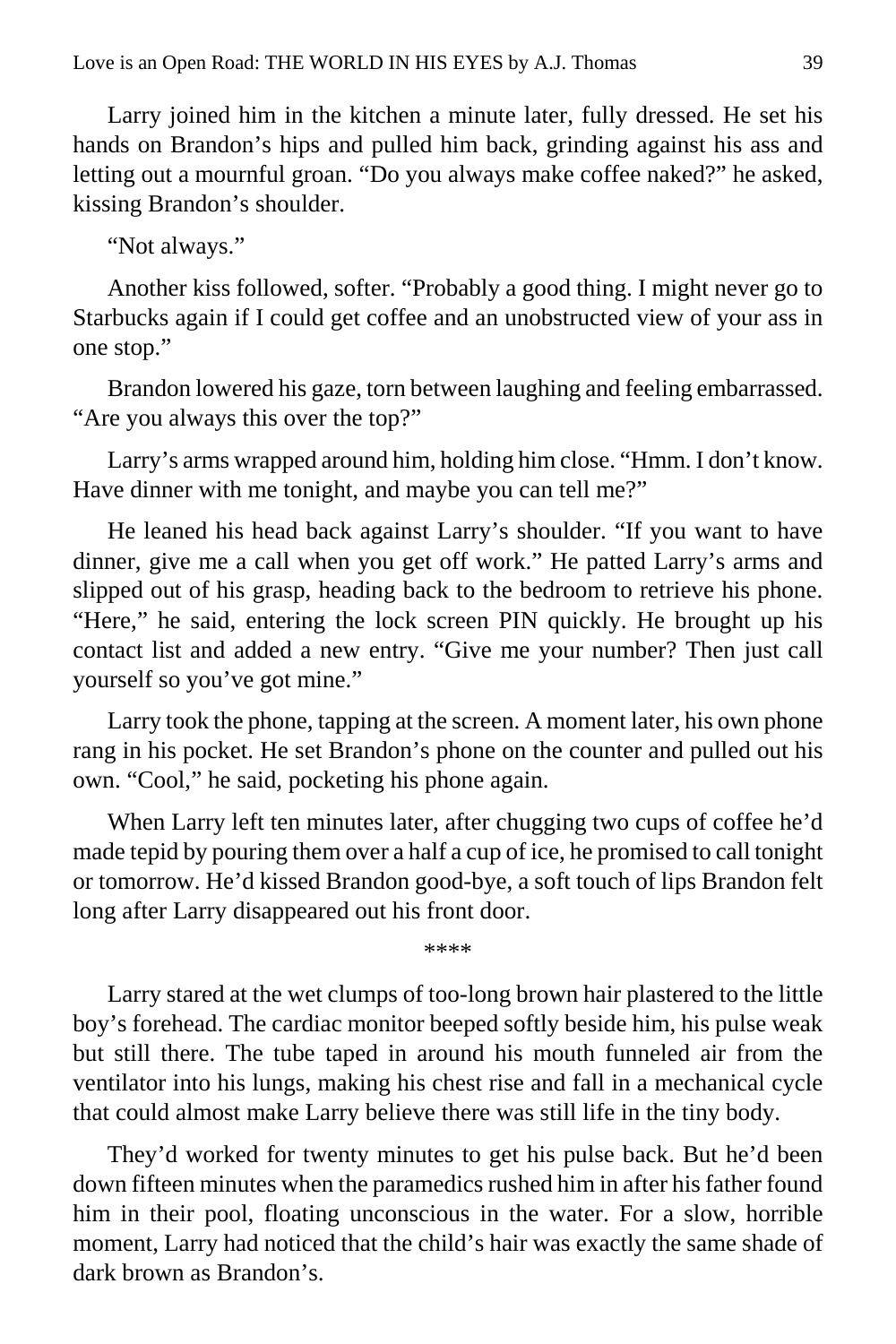Even though they'd gotten a pulse back, Larry wouldn't venture a guess about whether the boy would ever wake up again. Of course, if he came down with aspiration pneumonia he might not even make it through the next few days to have a chance to come around.

"Is the mom here yet?" he asked Carol, one of the RNs.

"Still just the dad."

He shivered. "Will you come with me?" he asked, nodding toward the family room.

She smiled gently and nodded. "I need to get signatures anyway," she said, grabbing a clipboard with the boy's admission orders.

Inside the family room, an older man who'd lost most of his hair was hunched over the table, holding his forehead in both hands. A much younger woman with curly brown hair sat beside him, her makeup smeared beneath her eyes. Larry looked at Carol, wondering about the woman. She shrugged. "Mr. Jenkins?"

The man looked up, his expression grave. "I'm sorry. I didn't realize your wife was already here. I'd have come to talk to you sooner."

"Vicky is my girlfriend," he whispered, each word coming out between quiet sobs. "My ex is down in Hollister. She's on her way, but traffic…"

"That's fine. There'll be a chance to go over everything. I'm Doctor Myers," he began, taking the chair on the opposite side of the table. He kept his voice gentle, but his tone detached, as he informed the terrified father that they'd managed to get his son's heart beating again. A brief flash of relief crossed his face, but Larry continued, crushing the hope he'd briefly sowed. He explained the man's son was unconscious and a machine was breathing for him. He didn't know if the boy would ever wake up again, or breathe on his own. He didn't want to give the father any kind of false reassurance, just the current facts and the time and space to process it all. "He's being admitted to the Pediatric ICU upstairs," Larry continued. "They'll be able to monitor his lungs and keep him comfortable. Do you have any questions?"

The father opened his mouth and then closed it again. He shook his head slowly. "Not right now."

"Would you like to sit with him?" Carol asked gently. The father managed a shaking half nod.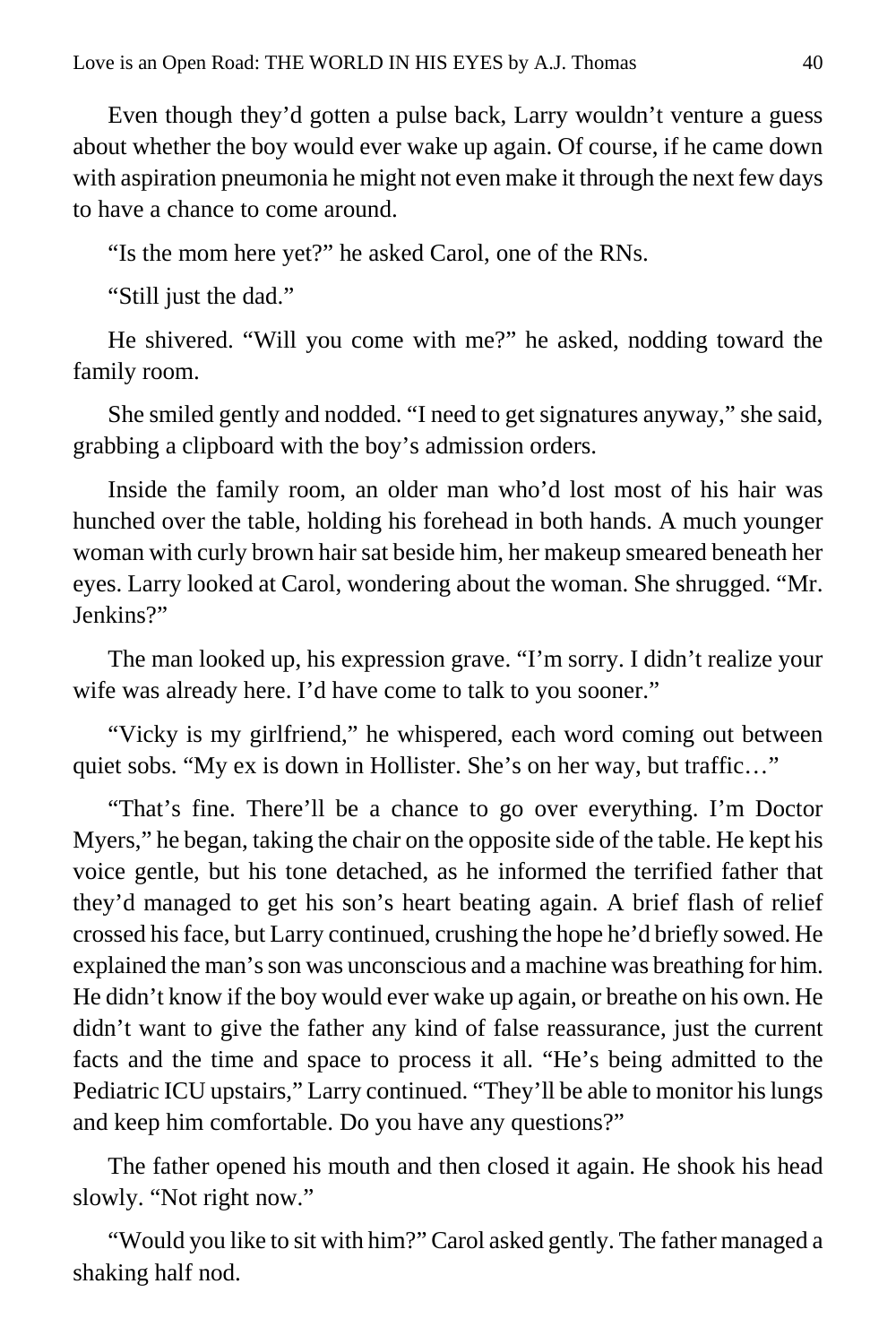In the hallway, the PA speaker blared to life, like it did every minute or so. "That's me," he said, as he was paged to the nurses' station. Professional mask firmly in place, he grabbed a business card from the pocket of his scrub top. "If you have any questions at all, ask one of the nurses to track me down, or you can call at any time." The father took his card with shaking hands.

Back at the nurses' station, two uniformed security officers were hanging around. Rick must have warned them about Mr. Ericson in room five of his own initiative, and Larry was grateful for that. It would save him the time waiting for them to respond.

"Mr. Ericson's blue sheet ready?" he asked, referring to the involuntary commitment paperwork needed to get the man in room five admitted to the Emergency Psychiatric Services Unit.

Rick, one of the few male RNs working today, passed him the last of the involuntary commitment paperwork he'd been waiting for. "Page one of the charge nurses to come notarize this?" he asked.

"She's already…"

"I'm here." A woman in a dark pantsuit hustled up to the desk, a ballpoint pen already in her hand. She didn't even look over the commitment form as she sprawled her name and filled in all of the notary public blanks.

When he'd signed the form and had it notarized, he added it to Mr. Ericson's chart and smiled at Rick. "You know this is going to suck, right?"

"I paged them, didn't I?" Rick pointed his thumb at the security guards.

Larry nodded. "Give me a minute to talk to him."

Two CNAs shifted gurneys out of the hallway leading to the elevator, clearing a path in case this didn't go well.

"Mr. Ericson?" Larry kept his tone neutral and friendly as he shifted open the curtain. The bulky, scowling man sitting on the side of the bed glared at him. His wife sat in a chair on the opposite side, wringing her hands. "I'm afraid I was unable to get a bed for you at Crestwood, or the other treatment centers we contract with."

"So… what? I need help," he growled.

Larry had no doubt the man needed to be in rehab. He'd come in with his wife asking to go to Crestwood, an inpatient treatment facility he'd been sent to before.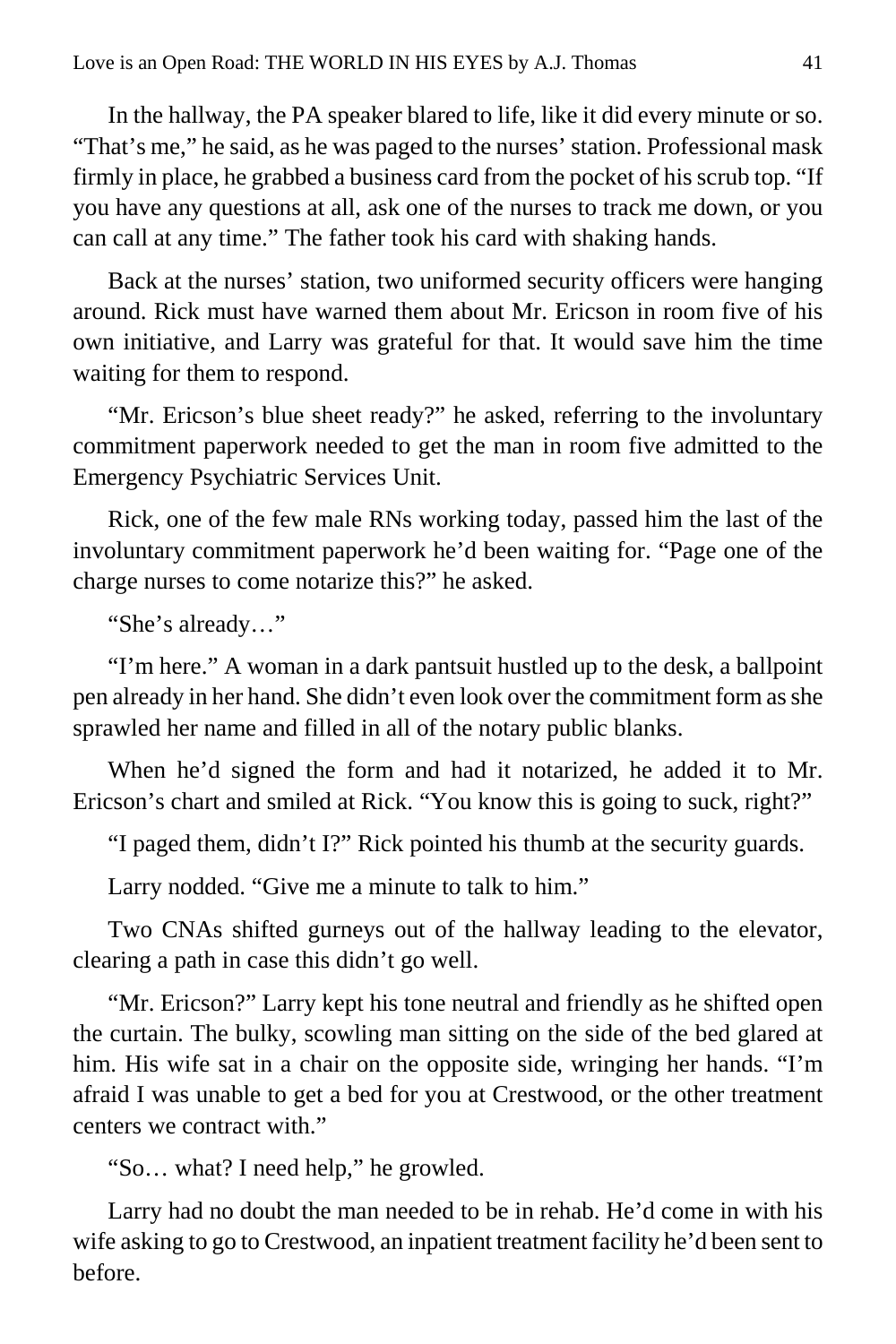"The only bed available for you right now is upstairs in our Emergency Psychiatric Services Unit." He stayed near the open curtain where he knew the security guards could still see him. "I'll need you to lie down. All transfers to EPS from other hospital departments need to be transported in restraints."

"Restraints? Oh hell no. Are you a fucking idiot? I told you I need to go to rehab! I'm not going to the county looney bin here!"

"Mr. Ericson, you said you needed treatment for alcohol addiction, and you said you had an imminent plan to attempt suicide."

"But you know I'm not fucking—"

"I know that I take every person who tells me they're suicidal seriously." Even when he'd bet money the threat was bullshit. "I know that once you stated you were planning on shooting yourself in the head, my hands were tied," Larry said simply. Which was sort of true. Technically, the fastest way to get into rehab without insurance was to say you were thinking about committing suicide. At that point, Larry couldn't legally discharge him. "EPS is upstairs. It's an inpatient facility where we can provide treatment for seventy-two hours, and hopefully during that time a bed will open up somewhere else."

"No one is putting me in restraints! I'm not going to no fucking EPS!"

From across the room, the man's wife looked more worried. "Baby, please calm down—"

He turned toward her, snarling. "No one asked you, bitch!"

Larry watched a nurse pull the curtain back. The security guards, who had somehow tripled their numbers, stood fanned out behind him. "Mr. Ericson, you are going to EPS. There are two ways this can happen. If you cooperate and allow us to transport you, they can get you evaluated, and you might be able to talk your way out of there tonight. If you refuse to cooperate, they will keep you for the full seventy-two hours. And if any of my staff get hurt trying to transport you, when they discharge you, it will be into the custody of the Santa Clara Sheriff's Department."

Mr. Ericson eyed the security guards waiting right outside. "Whatever." Grumbling, he climbed back onto the gurney and squirmed until he settled his head on the pillow, then held up his hands and shook his head, as if to ask what Larry was waiting for.

Once Mr. Ericson was admitted, and Larry had gotten a nurse to pass along a brochure of domestic violence resources to Mrs. Ericson, he grabbed a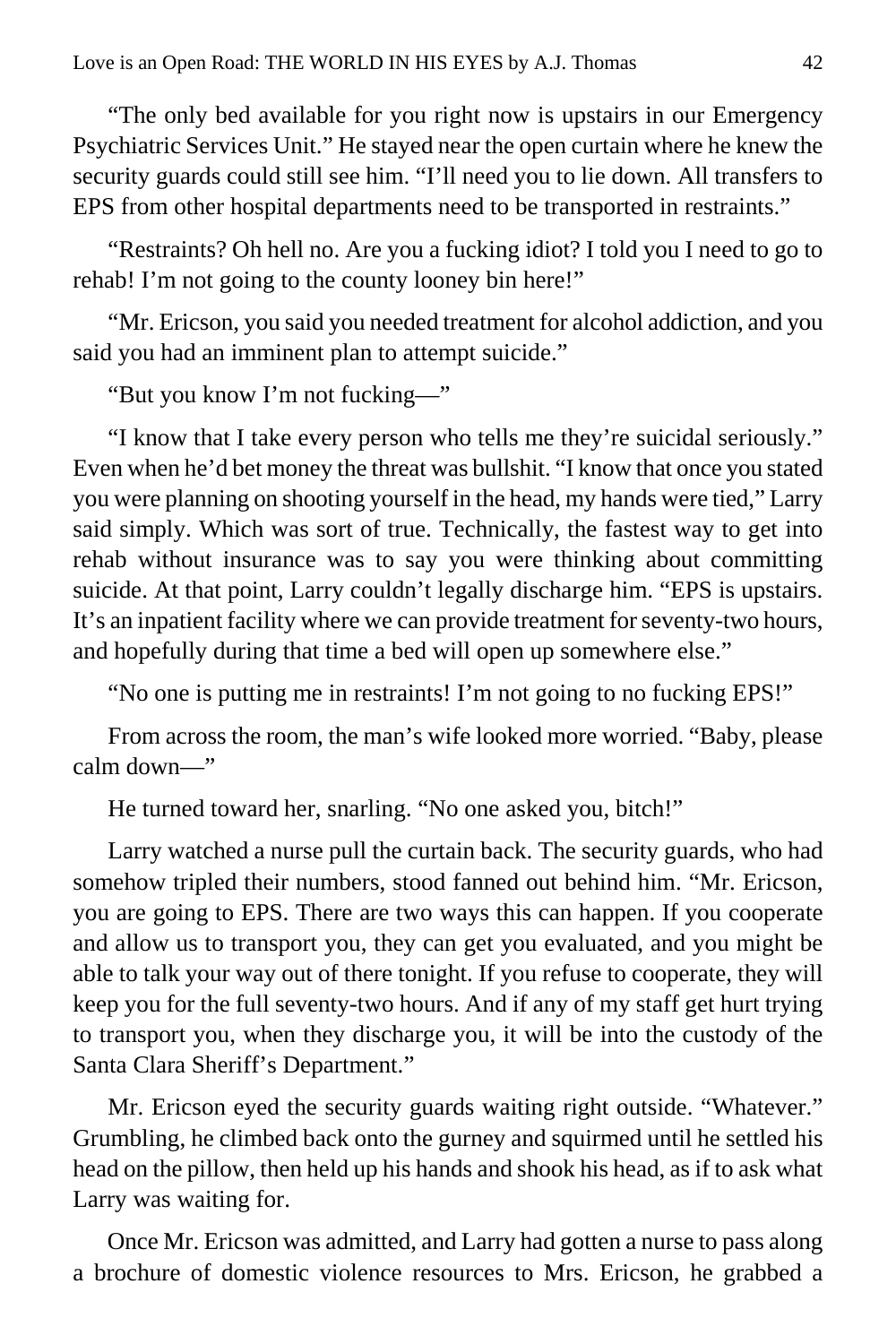handful of grape tomatoes from his stash of snacks at the nurses' station. He managed to eat a little, followed up on the five other patients he had waiting on lab work or radiology results, and glanced at the clock. It was just after six thirty, which meant he might only end up working an extra hour, if things stayed quiet and radiology hurried the hell up.

He grabbed his phone and scrolled through his contacts, smiling when he saw Brandon's name. He'd have to take a picture to go with his phone number. He tapped out a few letters of a text message before the EMS scanner at the desk crackled to life. He half listened to the nurse who spoke with the EMS unit. His senior resident Dr. Franklin and Dr. Solomon, the attending physician, were suddenly there eavesdropping too. "Cyclist struck by a semitruck, no helmet, unable to intubate on the scene," the nurse announced. "ETA three minutes."

"Prep bay two and give the trauma team a heads up," Dr. Solomon said calmly. Solomon was an older man who always showed up for work in nice slacks and a sweater vest. He looked like a television grandfather, and he tended to talk like one too. He never, ever seemed to be in a hurry, but he somehow managed to evaluate and treat more patients in a given shift than Larry could manage. He was also socially conservative, which meant Larry automatically shied away from getting too friendly. But he was methodical and great to work with, regardless.

Not that Larry had a choice, either way. "Myers, you're with me on this one," Solomon announced, heading for the scrub sink.

"You got it." He canceled the text message and put his phone away, the weight comfortable in his back pocket. The EMS entrance slid open and a team of paramedics rushed in, flanking the gurney they pushed between them.

He jumped to his feet and shoved the last tomato into his mouth, then got back to work.

\*\*\*\*

Brandon spent most of the weekend catching up on laundry and going through the code sections he hadn't been able to get to compile at work. Larry hadn't called Saturday night, and he forced himself not to think about it.

He'd known Friday night was likely to be a one-shot deal before he'd ever replied to the Grindr message. It had been one hell of a one-night stand, and he was content to leave it at that. He crushed the little part of himself that had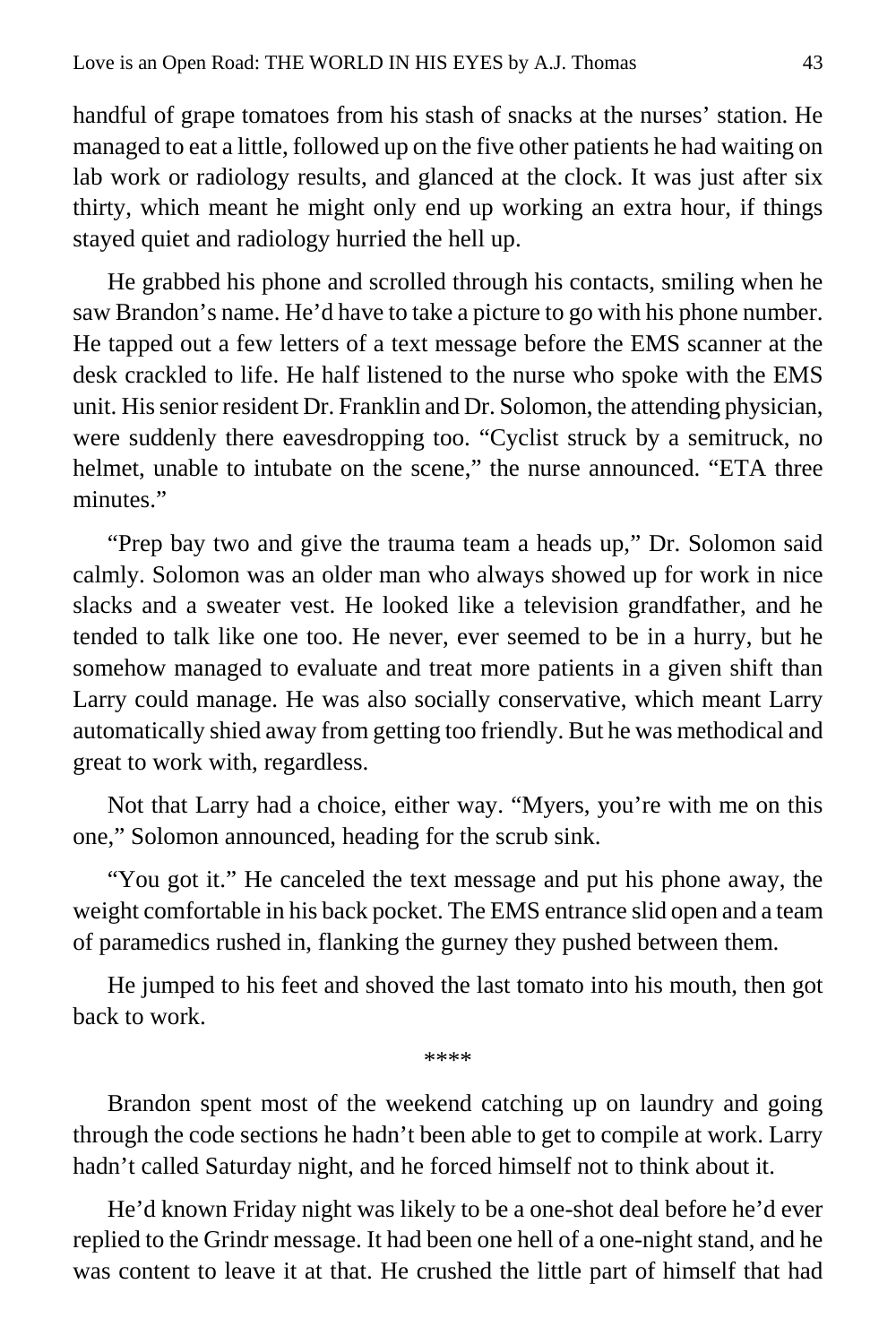secretly hoped he might hear from Larry again, burying that naive hope beneath work, pizza, and more work.

He liked working for Atlas, but sometimes at the office, he felt like he could feel the scrutiny of all of the other programmers burning into him through the cubicle walls. He always focused better at home. He'd even managed to ignore Momo's constant glares for most of Saturday. By Sunday morning, she seemed to have forgiven him for having the audacity to bring yet another human into her domain. She curled up under his desk and attacked his slipper-covered feet to show him he would still be tolerated.

Sunday night, his phone rang for the first time since Friday night. His pulse raced at the sound, and then felt like it was stammering to a halt inside his chest when he checked the caller ID and found it was just Daniel.

"Hey," he said, tucking the phone between his ear and shoulder so he could keep typing.

"Hey yourself. You're working again, aren't you?"

"This user interface isn't going to build itself."

"You need to unplug," Daniel warned him. "Like Friday night. Why'd you take off? We found the perfect guy to take your mind off work."

"I managed that just fine on my own," Brandon countered. And he had been perfect.

"What? Who?"

"The guy from Grindr," he admitted. "He showed up right as I was about to leave."

"Better late than never, I guess. You had fun?"

Brandon stared at the command prompt window on his monitor, but he wasn't seeing the code anymore. "Have you ever been with somebody where everything just… clicked?"

"Clicked?" Daniel chuckled. "The sex was that good?"

It had been so far beyond good, Brandon couldn't actually think of any word capable of describing the contented, sated feeling he'd enjoyed all day Saturday.

"Bran, you still there?"

"Yeah, I'm here. It was nice," he said at last.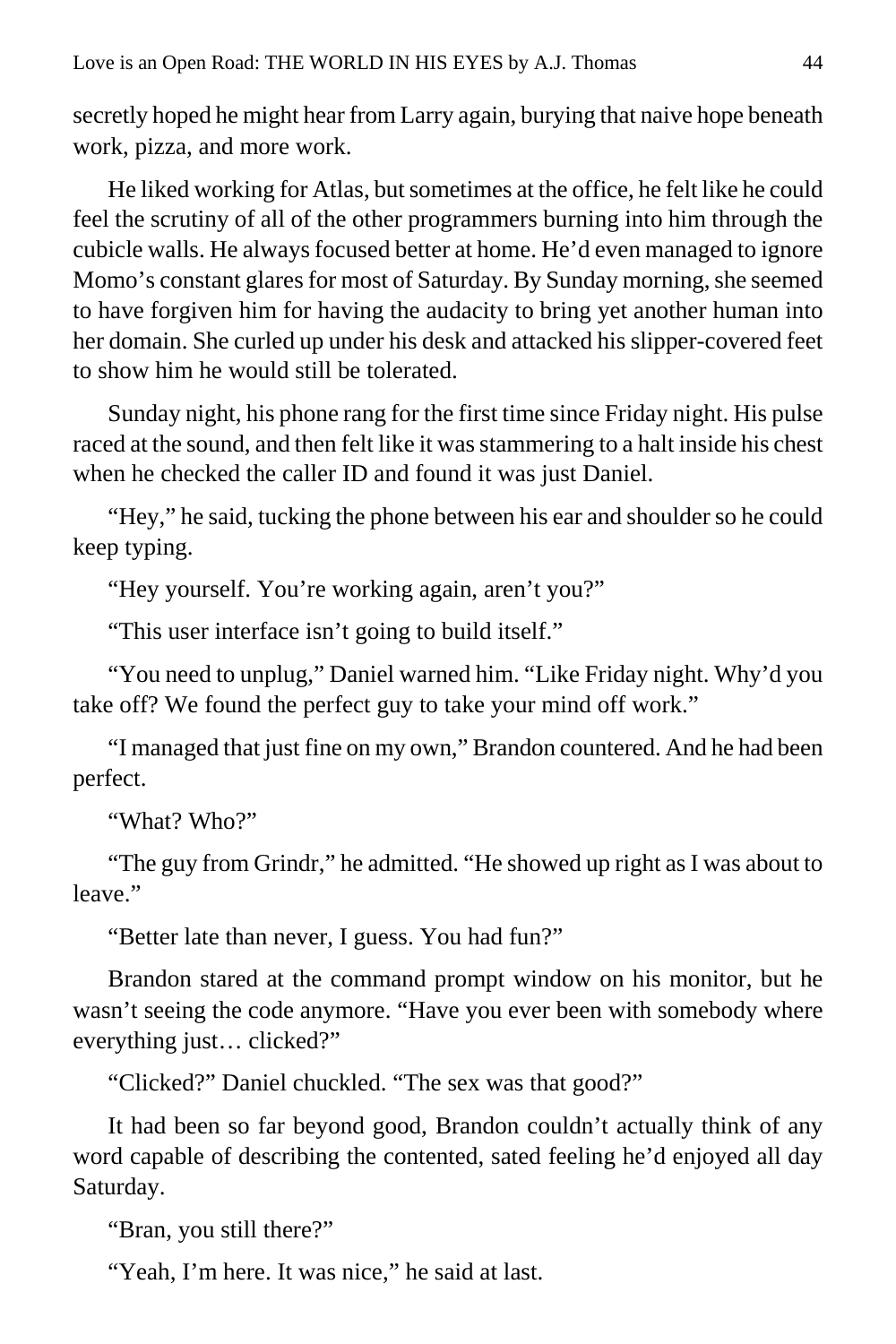He could tell Daniel was probably smirking. "Nice?"

"Yeah."

"Well, at least you didn't ditch us and go home. You going to see him again?"

Brandon had spent the entire weekend very intentionally not asking himself that question. "I don't know. I've got a lot to do on this project, and his work schedule is no better. Josh wasn't kidding about being a slave to his pager."

"Seriously? Did he do the same thing to you?"

"Not exactly. His pager went off early in the morning, and he had to take off. He was nice about it, but he still left. It comes with the job, I guess."

"What's he do?"

"He's an emergency room doctor."

There was a long pause before Daniel sighed. "So, he said he's a doctor. And you just took his word for it?"

"Uh, yeah," he said slowly. He leaned back in his office chair, confused by the skepticism in Daniel's voice. "Why wouldn't I?"

"Because he was probably just saying it to get you into bed."

"What's with you?" Brandon asked, remembering the way Daniel had assumed Larry's initial Grindr message was just a manipulation tactic. "I may have been a kid when my sister Jen did her residency, but I remember the hours and the complaints sounded pretty much the same. Why would you assume he lied?"

"I'm not assuming," Daniel said, his tone diplomatic. "I just think itseems a bit far-fetched. Guys lie to impress each other on Grindr all the time."

Brandon thought about the ten-year-old profile picture on Daniel's Grindr account. The picture had been taken the summer before he graduated from high school. He'd never been that fit during the four years they'd been friends, and Brandon wasn't sure he ever had been. "Look, just because some guys lie on Grindr doesn't mean everybody does. I don't. Besides, I doubt he could manage it. His face is too open, too easy to read, you know?"

"If you say so." Daniel sounded dismissive. "As long as you know what you're getting into."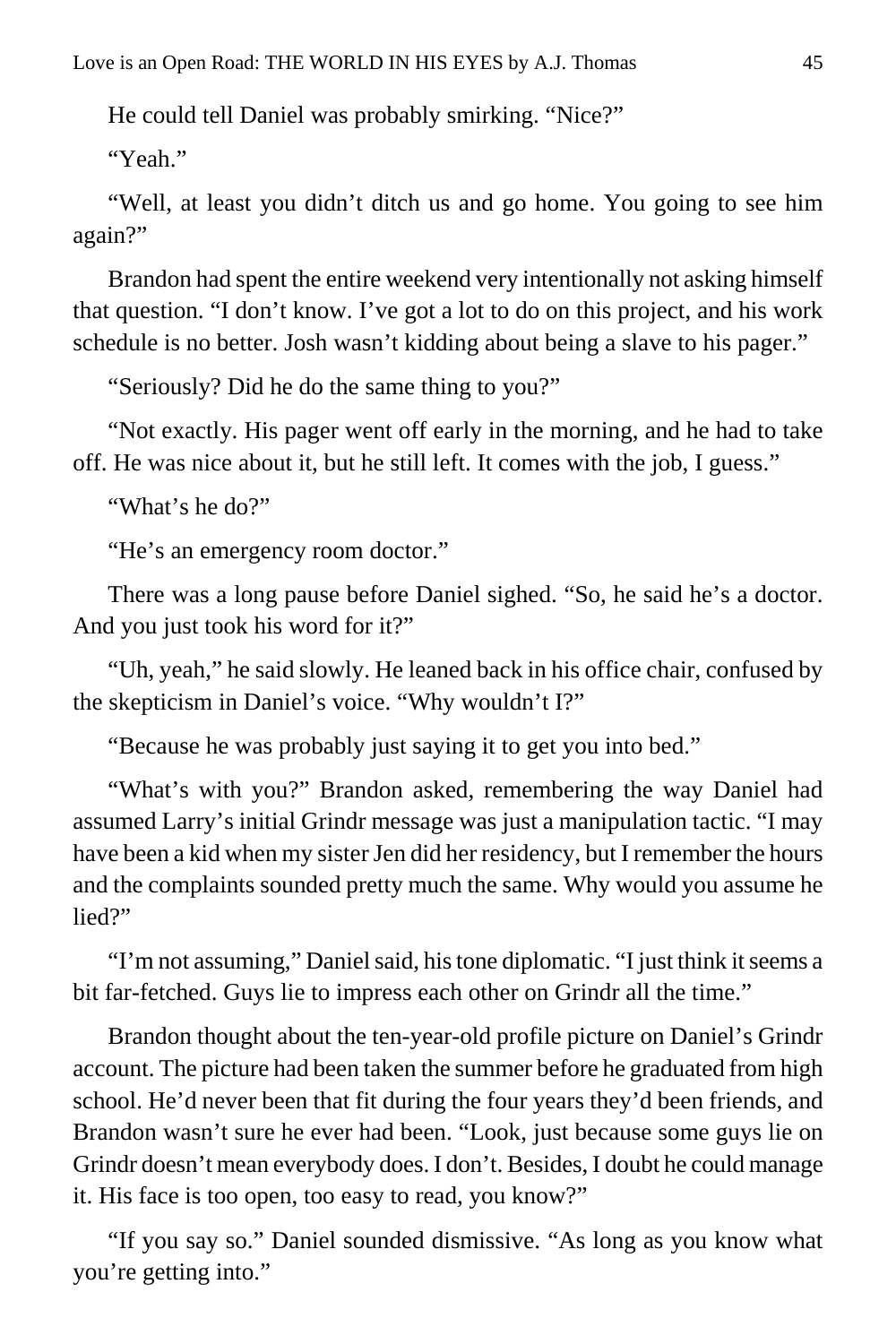Brandon was glad they weren't talking in person. He wasn't getting into anything. It had been one hell of a one-night stand. He'd hoped Larry might want to get together again, but the weekend was all but over. There hadn't been a single call or text message, not even a "Hey, last night was fun!" He wasn't going to sit around staring at his phone like an idiot when the weekend was pretty much over.

"Bran? You still there?"

"Yeah, I'm here. Just focused on work. And you can stop pretending to be my big brother. I'm not getting 'into' anything. We had some fun, but I doubt we're going to get together again. Things clicked for me, but I'm not so sure we were on the same page."

"All the more reason to come hang out with us!" Daniel declared. "Come on, we'll cheer you up! Or you could just come over to my place instead. I bet I could make you feel better."

"Don't joke around. If someone hears you say shit like that at work, even being William Alcott's son won't save my reputation. Besides, I don't need cheering up," he lied. "I've got to go, Dan. I've really got to get this done."

\*\*\*\*

Even making a decent salary, the best nursing home Larry could afford for his mom was depressing. It was a hive of activity, patients moving about throughout the facility's recreation rooms, dining rooms, and gardens with the help of the staff, but it also felt stagnant and oppressive. It was either freezing cold or sweltering, never just comfortable. It was often filled with the lingering odor of stale urine and feces, depending on how overworked and short staffed the nurses and custodians were on any given day. Luckily, when he visited, he just walked through the chaos and smell to get to his mom's room—a quiet refuge he'd tried to make as nice as possible.

Despite the grim setting, his mom always managed to stay in a good mood. "Lawrence!" She smiled, adjusting the bed so she could sit up and talk to him. "Did Gus come with you? She still has Sundays off, right?"

"Not today," he said, dragging the rocking chair out of the corner of the room and bringing it toward her bed. "She had some car trouble Friday and needed to get it fixed today."

Her eyes looked him over, quietly appraising him. "Everything okay between you two?" she asked in a tone that made it plain she knew there was something wrong.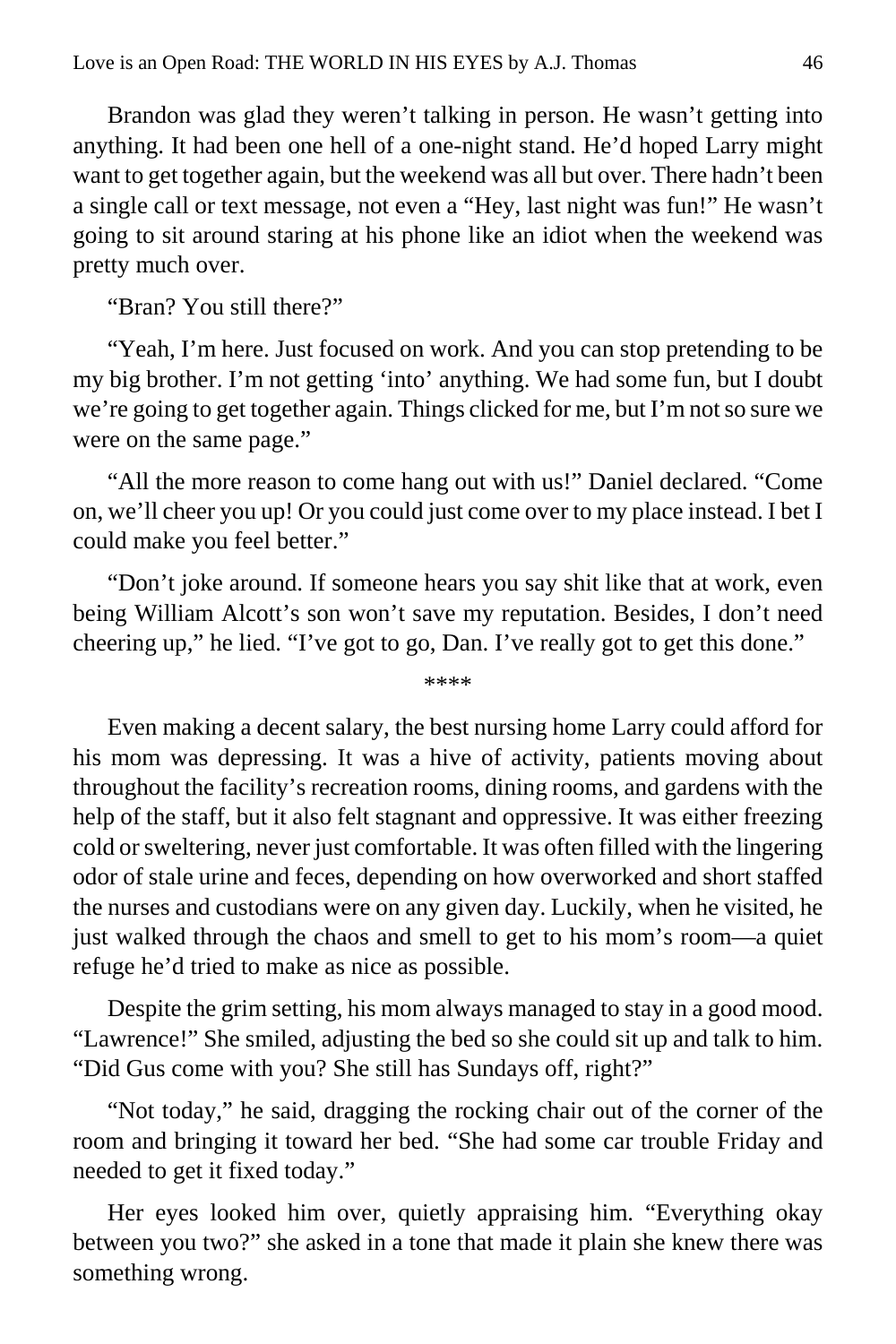"We're fine, Momma," he assured her. "We're both busy. You know how it is."

"Hmm. You're busy, you mean. You should make more time for her, Lawrence. A girl like that isn't going to wait around forever."

"I know, Momma," he said, automatically. "How have things been this week?"

"Dreadful," she said, her tone unusually blunt. "That laptop you brought me keeps throwing fits every time I try to do anything. It gets so hot on the bottom, I'm half worried it's going to catch on fire. Can you look at it for me?"

"Your computer?"

His mom wasn't capable of walking down to the game room to play cards. She was also twenty years younger than most of the other residents, and he knew that irritated her. The feeding tube keeping her from losing any more weight between chemotherapy sessions made it difficult for her to even get out of bed, so he'd brought in a nice laptop with a DVD player. He gave her his debit card number to subscribe to Hulu, Netflix, and whatever else she wanted. The computer was one of the only ways she had to occupy her time, so it saw a lot of abuse.

He knew the overheating issue was probably caused by her using the laptop on her blankets. He'd tried to explain the vents need to stay uncovered for the laptop to cool down, but he doubted she actually used her tray table to hold it. "Yeah, let's see what's going on."

Three hours later, Larry was ready to fling the damn computer at the wall and buy her a new one. They spent the time talking, like they always did, about everything from movies to politics. She let him ramble about work, listening to both his complaints and triumphs, until an orderly brought her dinner.

All the while he tried to figure out what was making the computer work normally for a few minutes after starting and then freeze or just plain die at random. "What, exactly, were you trying to do?" he asked.

"I wasn't trying, Lawrence. I updated the video card driver," she said, enunciating each word carefully. "But afterward, it didn't display anything right. I flashed the BIOS hoping that it just needed to be updated too. And it's still crashing."

"Still? So, you did all that to try and fix it?"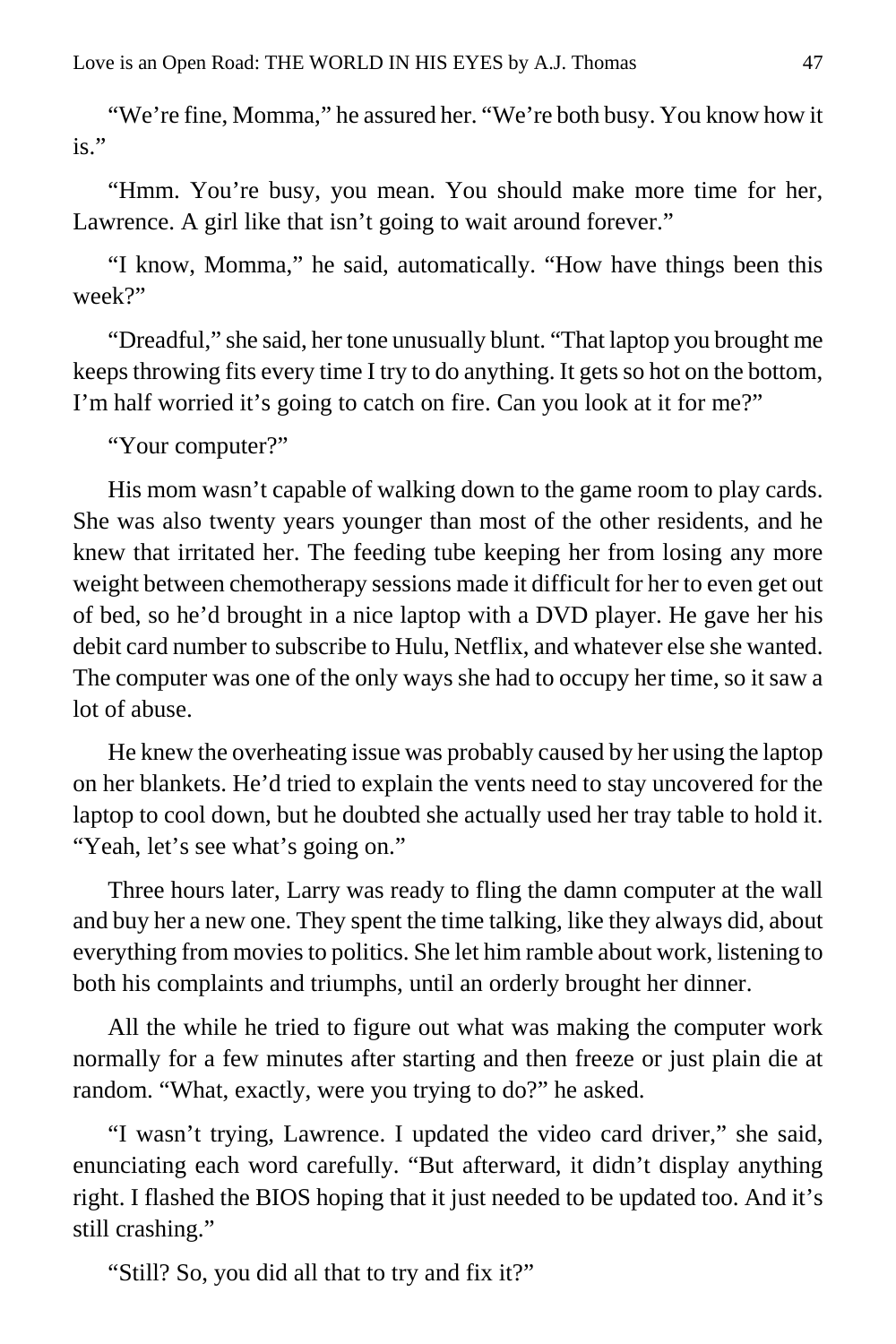"That's right."

"Damn, Mamma, I don't know how to make this work."

"It didn't come with a restore disc?" she asked.

"No laptop comes with a restore disc anymore," he said, turning off the power again.

She held up the remote and flipped through the three television channels that the TV mounted in the corner of her room picked up. "Hmm."

"If you know how to fix it, I'm willing to follow instructions," he reminded her.

"I'm honestly not sure," she said, pressing her lips tightly together. "I should know. And I could figure it out, if I could only Google it. But, of course, that's the problem."

"The only thing I can think to do with this thing right now is to throw it in the trash. But there are computer repair shops. I can take it in to one of them tomorrow."

Her expression turned into a deep frown. "Do you think that will take long?"

"I don't know," he admitted. "But if they can look at it tomorrow, I can pick it up after work the next day."

"No, you can't. You've got one of those endless shifts from hell coming up."

She was talking about the equivalent of a thirty-six hour shift he pulled once a week, with one full shift, followed by a shift spent on-call, and another full shift. "I'll be able to take a break," he lied. On-call shifts for residents were so demanding there were rooms set aside for residents to sleep in at the hospital, since it was easier than trying to go home. "I'll tell you what. I've got my computer out in my briefcase in the car. How about I bring that one in, and you can use it until I get this one fixed. That way I won't have to rush to get it done, and you won't have to miss an episode of Game of Thrones."

His mother gave him a huge smile. "Would you? I'm dying to see what happens."

"Of course. I've got notes on mine, but nothing I'm going to need. I'll probably be able to get this one back to you by Thursday."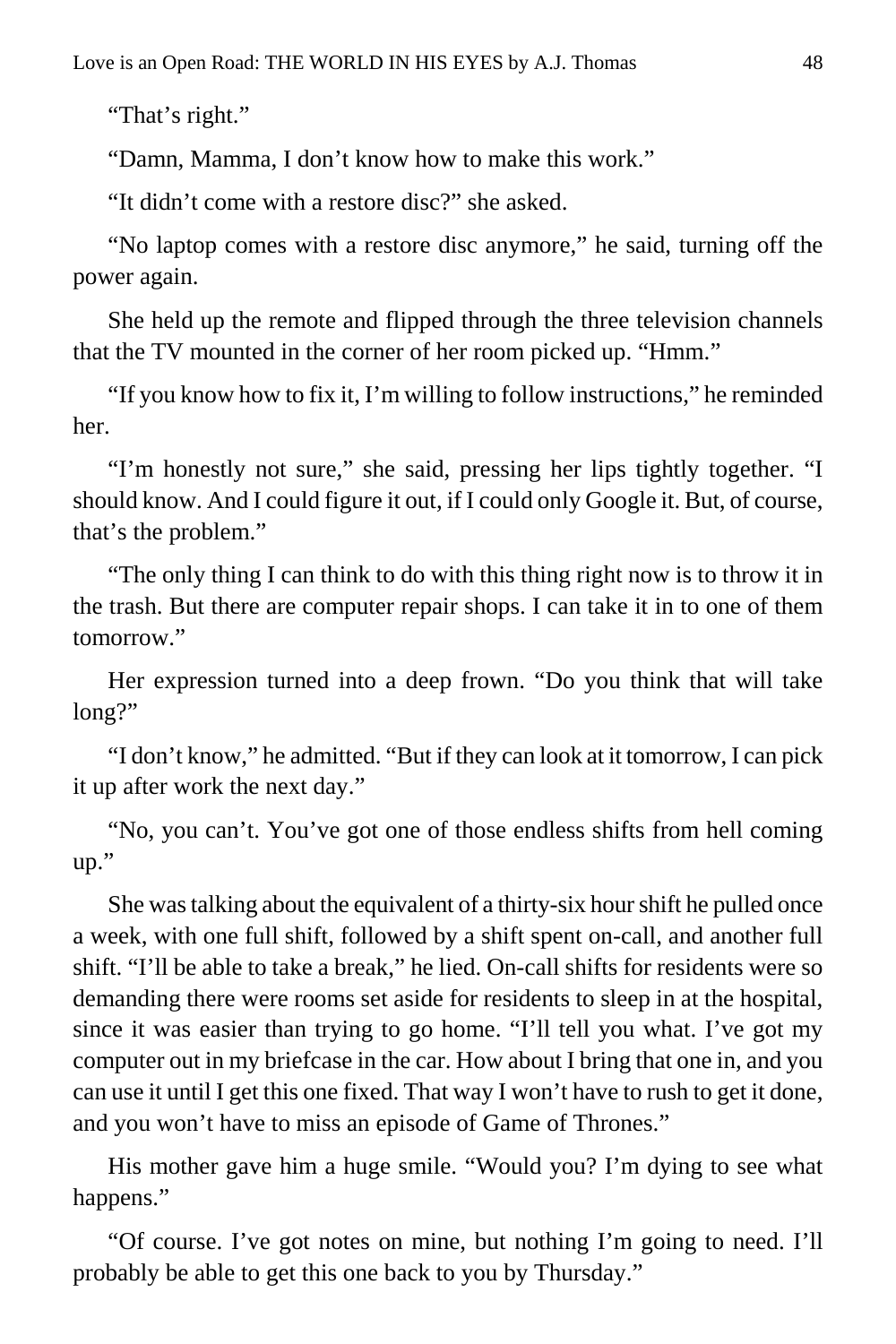She chuckled and shoved her food around on the plate. She'd only taken a couple of bites, but Larry knew better than to say anything. "Don't bother pretending you're going to be awake on Thursday afternoon. The last time you tried to stay awake after one of those shifts, you weren't fit to be in polite company."

"I've got Friday off too," he said. "I don't need a recovery day if I'm going to get a full night's sleep."

"Recovery day." She smirked. "Grumpy day seems more accurate to me."

He packed up the laptop quickly, toted it out to his car, and returned with his own smaller computer.

A nurse slipped out with his mom's dinner tray as he returned to her room. "She asked me to take this," the woman nodded at the food. "Any chance you can talk her into eating a little more? The feeding tube can supplement her calorie intake, but it can't supply all of her nutritional needs."

"I know," Larry whispered. But he knew all he'd accomplish by encouraging his mother, once again, to eat more would be to upset her. "She's only three days out from her last round of chemo. Her appetite will get better." The skeptical expression on the nurse's face deepened, but she nodded and left with the tray.

He set his own laptop up quickly, disabled the password required to wake the computer from sleep mode, and stared at the icon for the Grindr app on the desktop. With a flare of panic, he started uninstalling things. "I just need a minute to email myself a few files I might need for work." When he was certain there wasn't anything that screamed "gay" left on the computer, he set it carefully on the cleared tray table and entered the password for the wireless router he'd set up in her room, he positioned the table so she could reach it easily. "It's not going to have as nice a display, or as big, but it's something."

"Thank you, dear. It gets so dull in here with nothing but Jerry Springer reruns."

"Sure. I'm just sorry I didn't get up to visit sooner this week, I'd have been able to do something about it then."

"It's all right. You come when you've got time, I know that." She patted his hand.

He smiled at the gesture, trying not to notice the way her hands felt like ice, how thin her fingers looked. "Hopefully I'll get it fixed Thursday and bring it back this coming Friday."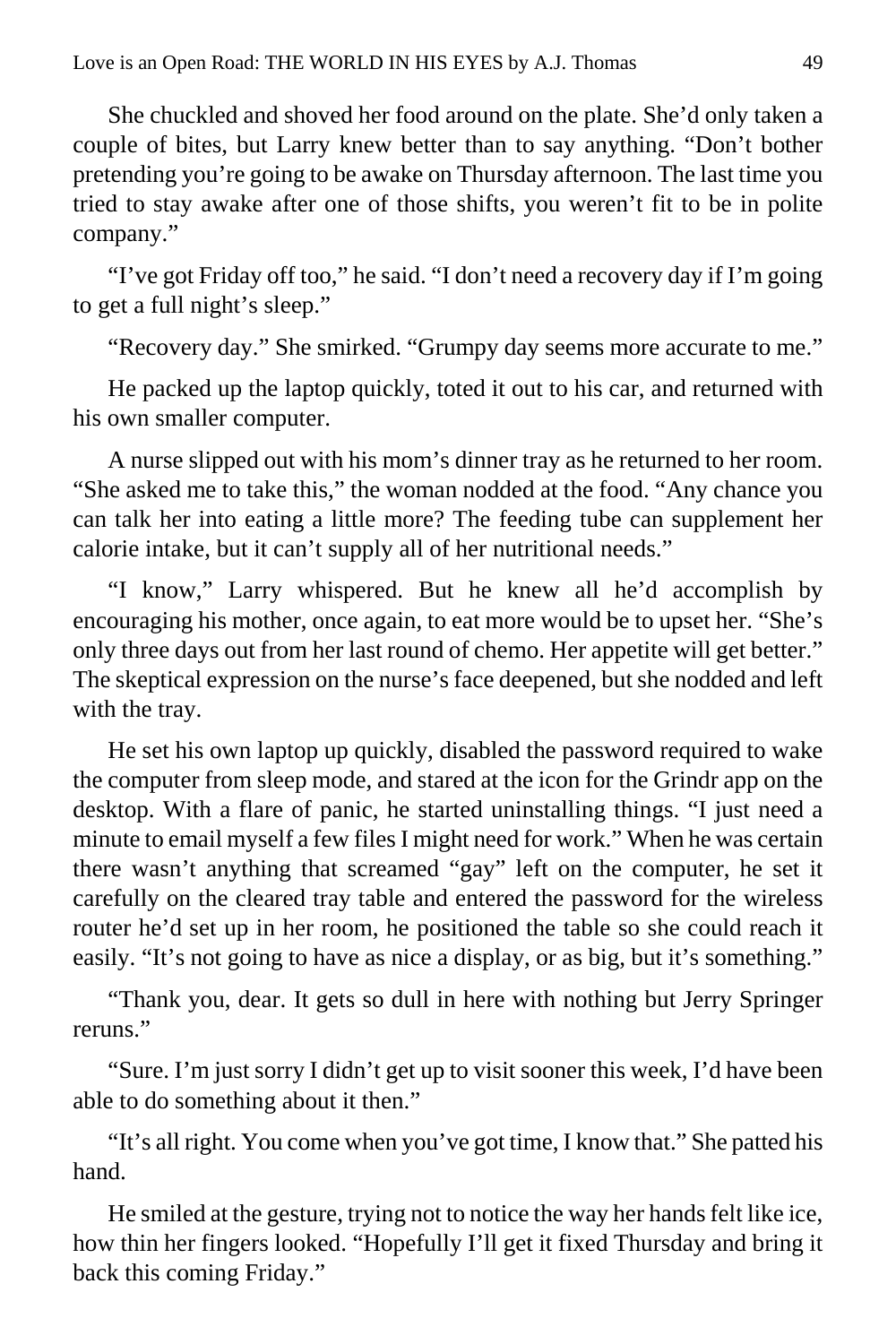"Wonderful."

A brisk knock drew his attention to the door. "Ms. Myers," a feminine but definitely male voice called out. The nurse who came in was a slim Hispanic man with perfectly styled hair and—Larry stopped himself from staring metallic eyeliner. "The library truck came by this afternoon, so I have a whole box of new paperbacks for you!" He stopped when he saw Larry and smiled. "I'm sorry.I didn't realize you had a visitor. I can come back!"

"No, no, it's all right. This is the son I was telling you about. He's a doctor in Santa Clara. Lawrence, this is José. He's so kind. He paints my nails once a week and even helps me with my hair. I know there's no point, but it…" His mom shrugged a little.

Larry let himself relax a little. For as long as he could remember, his mother had been diligent about her appearance. Even when she was too sick to do more than pour him a bowl of cereal and hug him as he ran out the door for school, she always dressed nicely. She'd always done her hair and makeup and was careful about "looking put together" as she called it. Not being able to do those things personally had been hard for her, and it was harder still for her to ask others for help, especially for something that must seem frivolous to the majority of the nursing staff. He automatically liked José.

"Nice to meet you," he said with a bright grin.

"A pleasure," José almost purred. His gaze stayed locked on Larry's eyes a little too long, well past the moment when Larry knew any straight man would have looked away. José just grinned. "Ms. Myers, how about I leave these here, and you can pick whichever ones you want. I'll take the box when I come back around, okay?"

"That's fine," she said. "I'm sure I'll find something interesting."

José set the box of books down next to his mom and then left slowly, his gaze fixed on Larry again. The open invitation in those eyes was obvious and would have been tempting a week ago. But Brandon's eyes, radiating desire and confidence, kept rising to the surface of his thoughts. José was cute, but he didn't excite Larry the way Brandon had.

He glanced at his watch, confirming that it was too late to see Brandon. It wouldn't take him too long to get back to San Jose, but he had to be at work by seven in the morning. And as his mom had reminded him, from Tuesday morning until late Wednesday, he would be stuck in the hospital. Seeing Brandon again was going to be tricky.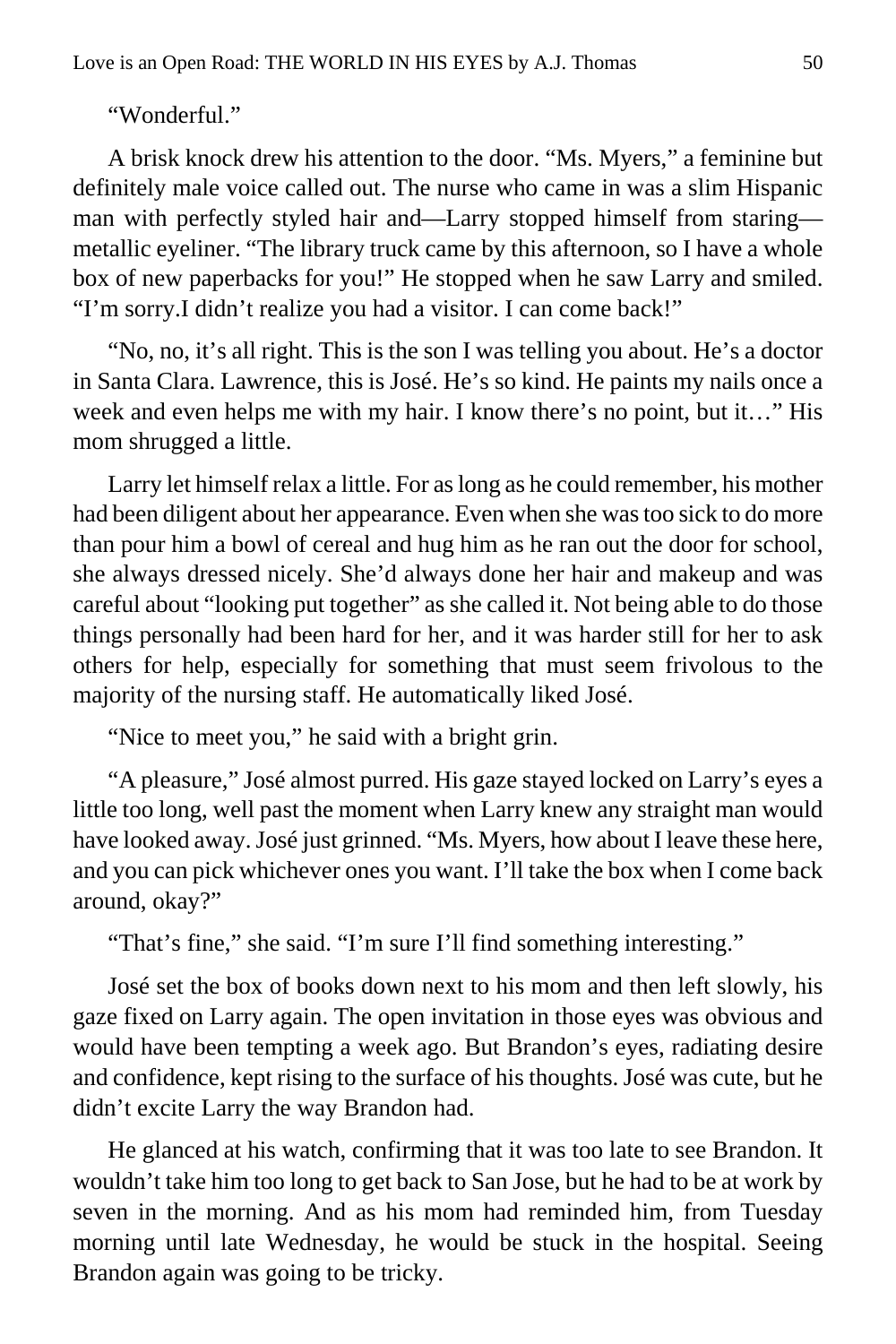"There's that look again," his mom said, her eyes narrow.

"What look?"

"That look you get when you're thinking about something you don't like."

"Just work." He shrugged. "Residency isn't going to last forever, but sometimes it feels like it. There's just never enough time for everything."

She gave him a sympathetic smile. "Just take things one day at a time, Lawrence. If they made it easy to become a doctor, everybody would do it. Focus on getting through the task at hand, do the job that's in front of you, and you'll manage just fine."

He sighed and shoved his hands into his pockets. "I know." He thought about the way Brandon had smiled at him Saturday morning. "I'll have to figure it out."

\*\*\*\*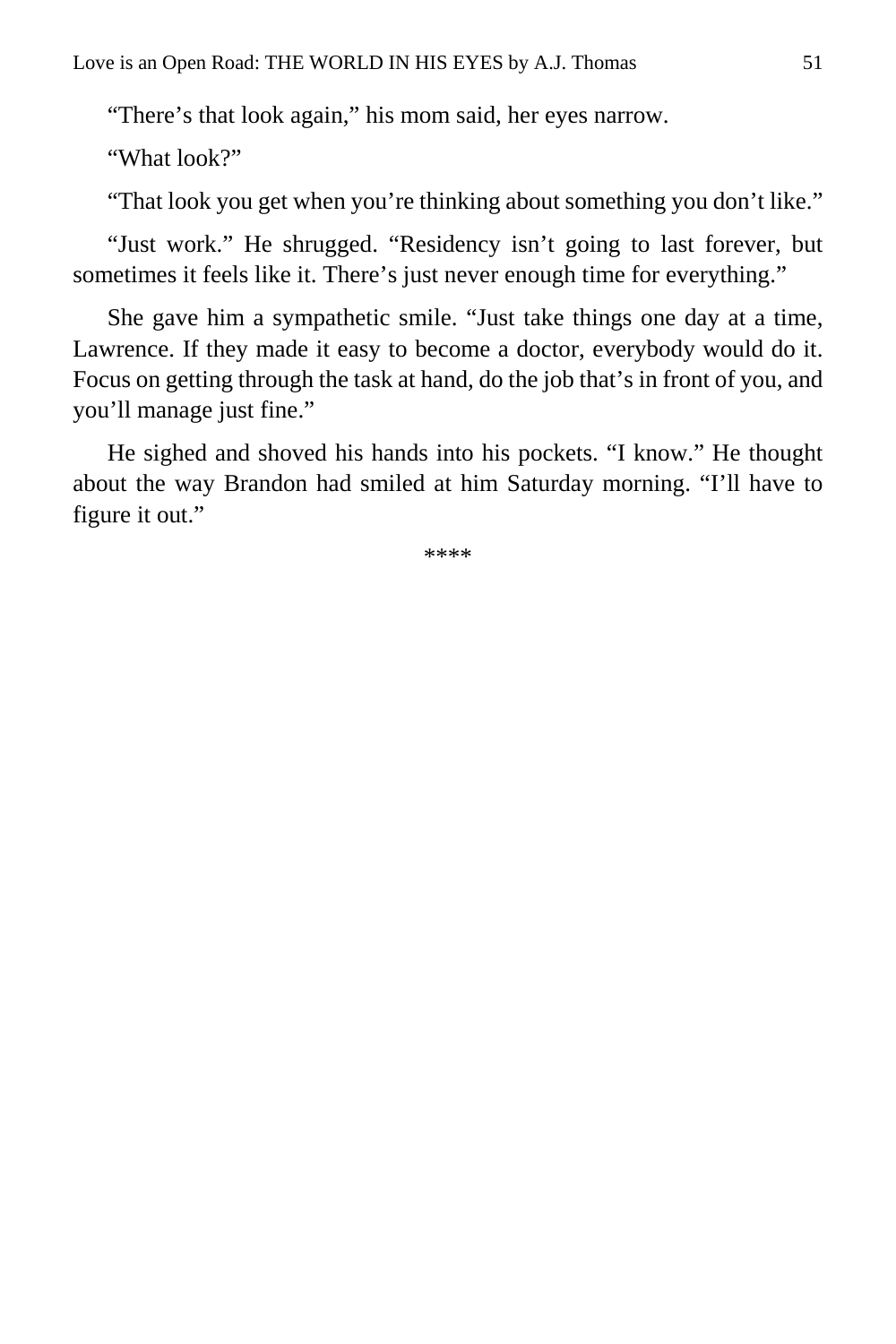## **Chapter Four**

*Could I bribe you into doing me favor?*

Brandon stared at the text message, wondering if Larry had sent it to the wrong person. He replied quickly.

*Depends on the favor. And the bribe.*

Larry's answer came a few minutes later.

*Dinner @ my place. Anything you want in bed.*

Brandon chuckled and rolled his eyes.

*Is dinner the favor or the bribe?*

*Please? Over the phone tech support has eaten my soul. I need to see a real human being.*

He chuckled and picked up his phone to answer.

*So are you offering to cook, or do want me to bring you food?*

*I'm offering to order out. Just looking for company.*

Brandon didn't think he'd be very good company, and he said as much.

*You can be pretty company, no matter how bad work is going.*

Brandon sighed and tapped out a reply.

*Think you've got the wrong number. I'm not pretty.*

He rolled his eyes and turned back to work. He clicked through the user interface, initiating the commands to build a virtual solar panel out of three different semiconductor materials. A window with electrical variables popped up, but froze halfway through streaming the data.

"Fuck." He pinched the bridge of his nose and squeezed his eyes shut for a moment, trying to ease the headache mounting behind his eyes. He'd almost managed to catch up over the last week, but the error causing the simulation to crash wasn't something he could fix by going through the code sections looking for typos.

*Hot, then? Gorgeous?*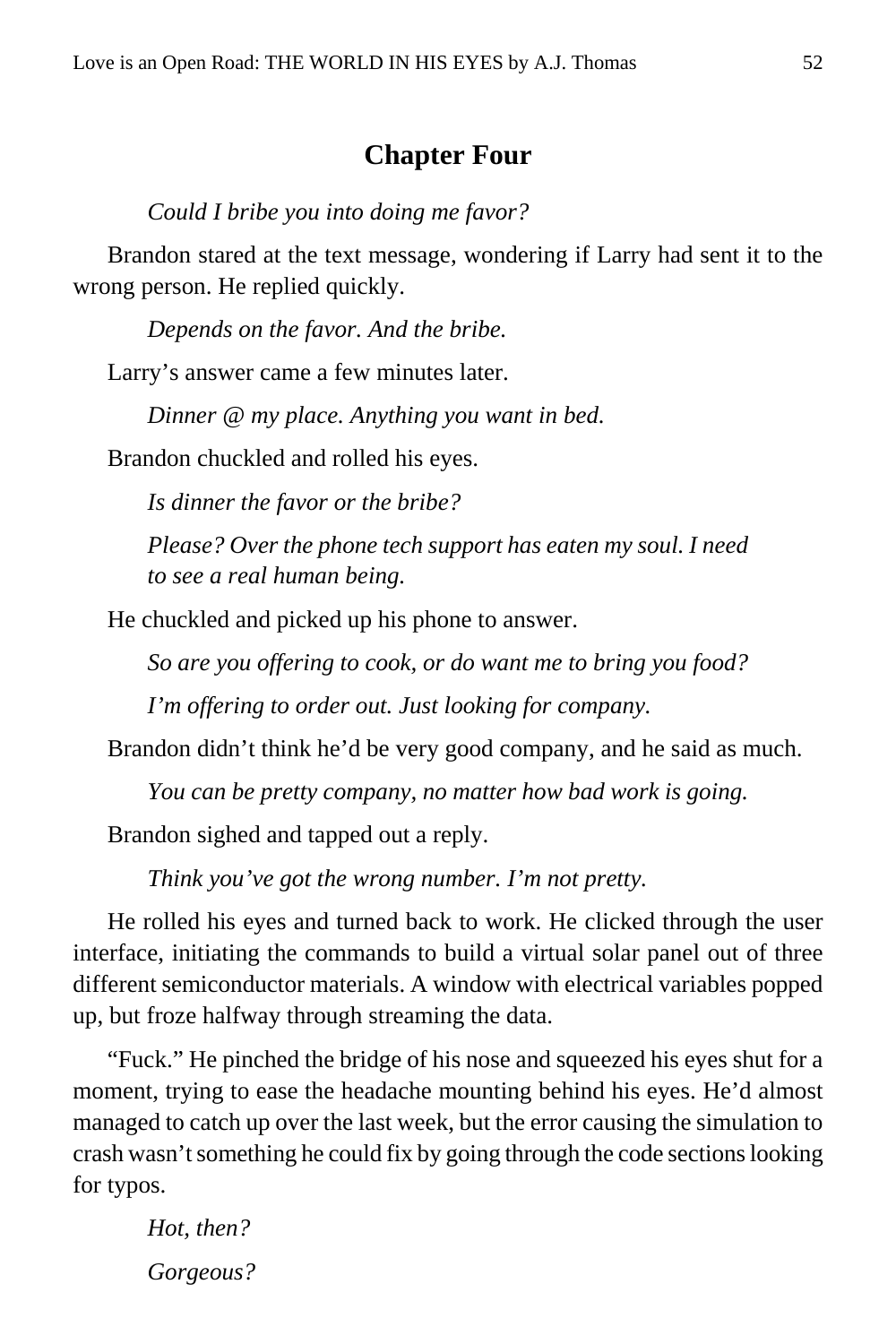### *Handsome?*

The string of texts made him smile. He could picture Larry staring at his phone with a bright, confident smile.

*I stand by "pretty." Your eyes…*

Brandon smirked.

*No more getting sappy over hazel eyes.*

He leaned back in his chair and began to shut things down. It was only six o'clock, but the office around him was already empty. Even Daniel had only stayed long enough to remind him he'd promised to hang out with him and Josh tonight. Brandon had been so focused on testing the user interface, he'd only been half aware of his friend hovering behind him.

He knew he shouldn't let anything distract him, especially when he was so damn close to finishing this project, but he had to eat. Larry's invitation sounded a hell of a lot better than grabbing dinner from the vending machine in the break room.

But he wasn't going to spend another week with his heart jumping into his throat every time his phone vibrated. The sex had been incredible, but the softness that followed, the casual promises—he couldn't do that again. If he was going to indulge in another night with Larry Myers, he needed to set some ground rules. He needed to get Larry to stop the bullshit and stop pretending that this was anything but sex.

Sex he could handle.

He stood up and stretched, working the kinks out of his back and neck and texted Larry for his address.

\*\*\*\*

Cooking was not Larry's strong suit. A lot of the men he'd tried dating were domestic and able to whip up amazing meals with nothing but the grim contents of his pantry. But by the time he thought about food, he was always too hungry for something so complicated as learning to cook. Instead, he'd run to the supermarket and picked up a six-pack of the beer Brandon had had at his place the week before and ordered some Chinese food. He put on a nice pair of jeans and a T-shirt that showed off just how much time he spent in the gym and then tried to clean up the mess he'd left on his coffee table while trying to fix his mom's laptop. He barely managed to get the laptop tucked away when the doorbell rang.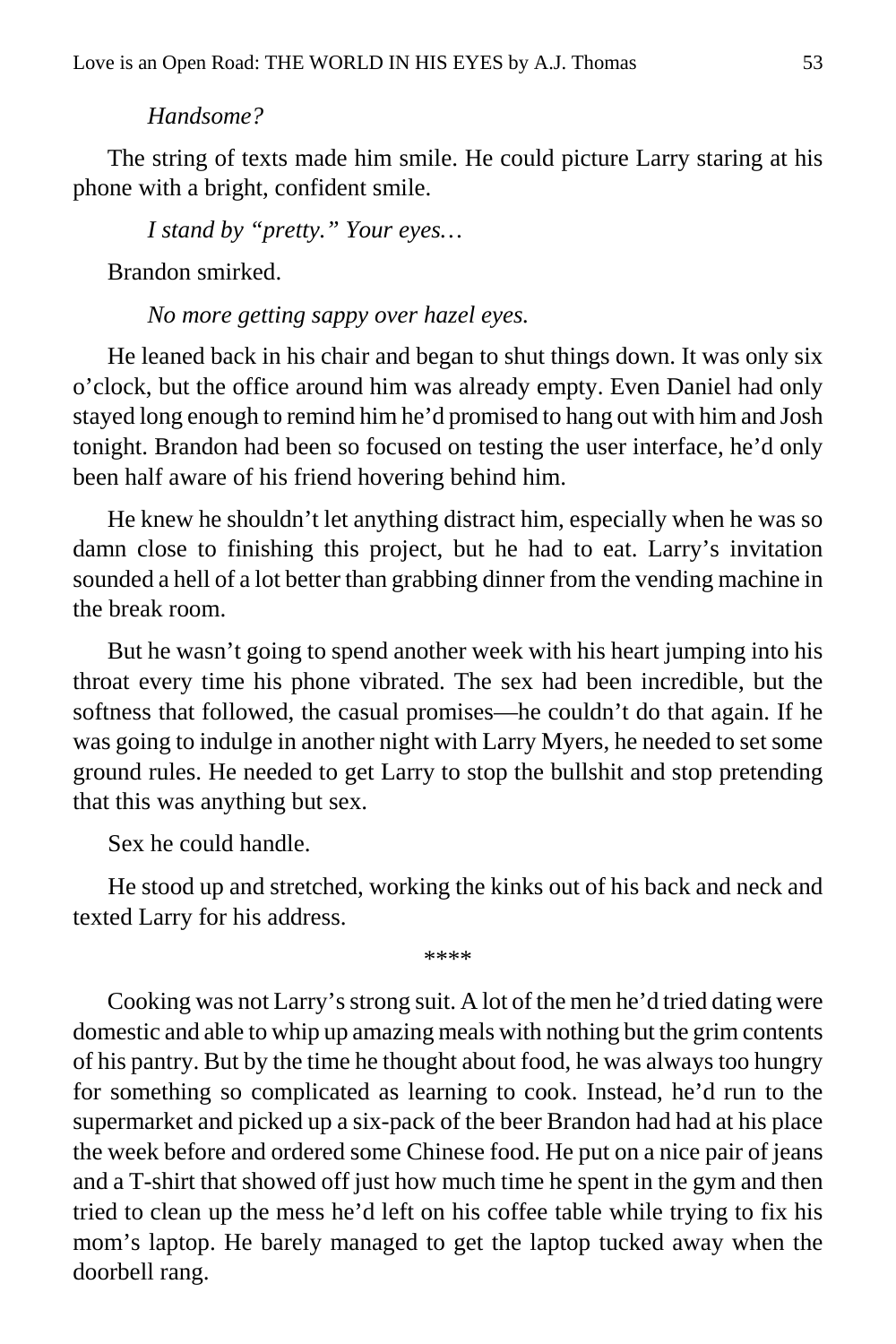Brandon was standing on his doorstep in rumpled gray slacks and a lightblue button-down shirt. He had a tie around his neck, but it looked like it had been pulled loose over the course of his day. His hair was tousled just like it had been after they got out of bed last weekend.

Every part of Larry's body tightened at the sight.

He met him at the threshold, taking him by the waist and kissing him softly. They lingered over the kiss for a moment before Brandon pulled away and shoved the door closed behind him.

"Hi," Larry said, bumping the tip of his nose against Brandon's. "I'm sorry I didn't get a chance to text you last weekend. Or at all. Work is always crazy, and then I spent all day yesterday trying to fix a damn computer thing, and…" He rubbed his forehead against Brandon's hair, enjoying the soft texture against his temple. "I'm glad you came."

Brandon groaned and shook his head. "No," he said reluctantly. "You said food. If this turns into a repeat of last weekend, we'll never even get to dinner, and I'm starving."

Larry smirked and slipped away. "I ordered Chinese. It's on the counter. We can eat whenever you want. Now, later, breakfast…"

Brandon closed his eyes and smiled. He looked like he was trying not to laugh.

Larry set his hands on Brandon's hips and guided him into the living room. "I'm sorry. I know I said I'd text you. My work schedule sucks, and by the time I figured I could text you without seeming like some kind of psychopath, I was caught up at work. It sounds like bullshit, I know, but—"

"My sister is an oncologist," Brandon interrupted. "I remember a bit of her residency years. Mostly, I remember her falling asleep at the dinner table. It was her residency that convinced her to go into research instead of practice, so I get how bad it is."

Larry was surprised and then relieved. "I wanted to see you," he said. "I've only got Thursday and Friday off this week, and I promised my mom I'd spend Thursday getting her computer fixed and returned to her. So…"

"So you figured you could see me and get her computer fixed all in one go?"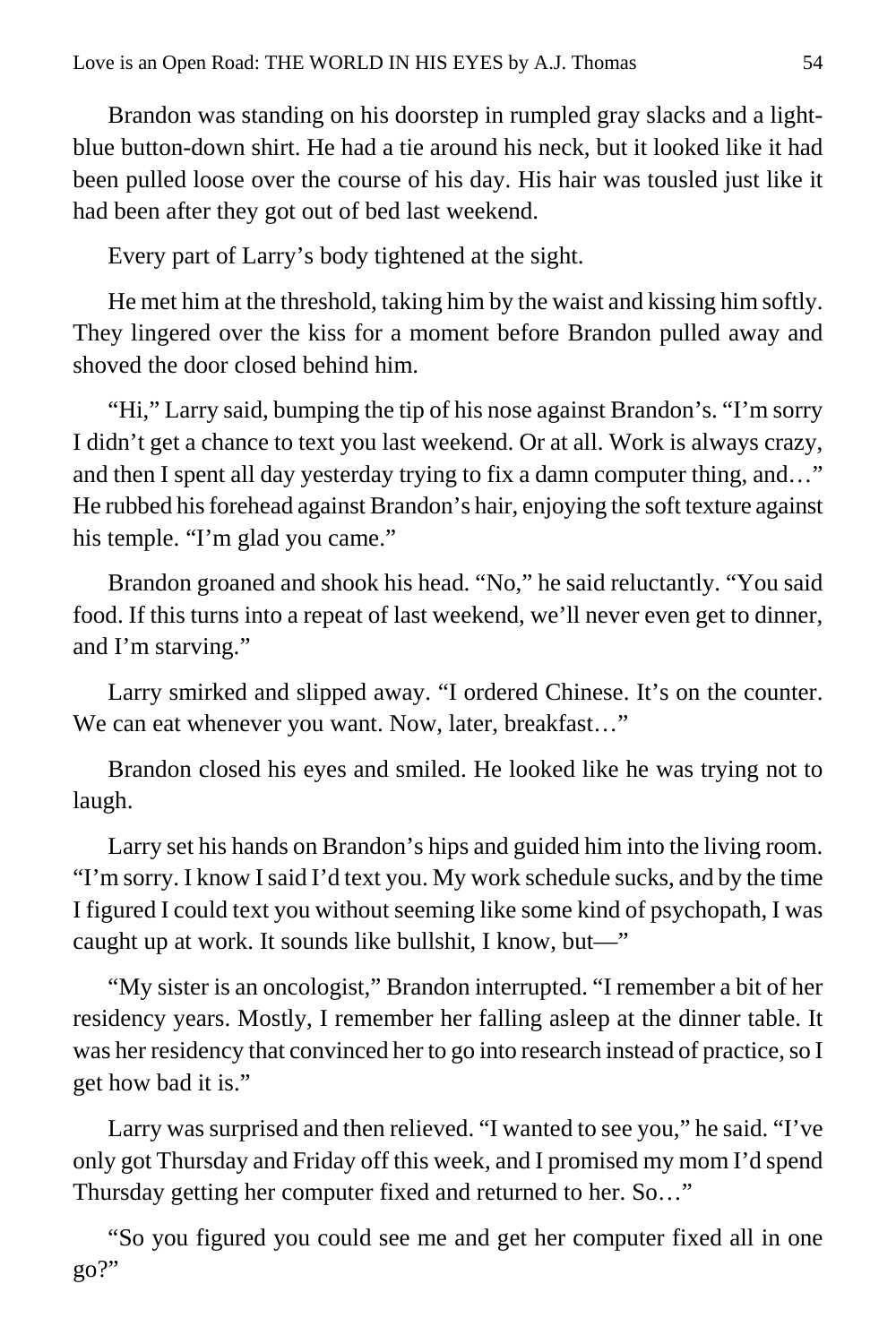"No," he laughed. "I tried to fix it. I gave up. I'm going to take it in to a repair shop when I've got time. That'd be like a date asking me to diagnose their headache, wouldn't it?"

Brandon gaped at him.

"What?"

"If you were honestly looking for a fuck-buddy, this would be so much easier."

"Would it?"

"Do you know how many guys I've dated who assume I can fix whatever ancient laptop they've got tucked into storage units or packed away in their closets?"

"Uh, no."

"You're…" Brandon grimaced and shook his head.

Larry felt his stomach sink, his hope tumbling with it. "Not what you're looking for?" he asked, his voice barely a whisper.

"If I were looking for something long term, you'd be it. But it sounds like both of us aren't really in positions where our jobs give us time for… you know, actually getting to know someone."

Larry slouched and shoved his hands in his pockets.

"Hey." Brandon cupped his jaw with both hands. "I'm not trying to say we can't hang out, or that we can't fuck. Just that it'd be easier if I didn't feel like I've got to get all OCD about whether or not you're going to call. And wouldn't it be simpler if you didn't end up feeling guilty when you can't call?"

"So, a 'friends with benefits' kind of deal?"

"I know we could have fun."

Larry leaned into his touch. The warmth of Brandon's fingers and the passion in his eyes were at odds with the chill that settled in Larry's gut. Brandon leaned up on his toes and kissed him, not softly but eager, energetic, and perfect. He'd hoped Brandon might see him as worth the effort, hoped for something real, but maybe if they took their time, Larry could convince him they could be so much more. And if he couldn't, if Brandon was determined to keep things casual, at least the "benefits" part of being friends with benefits would be hot.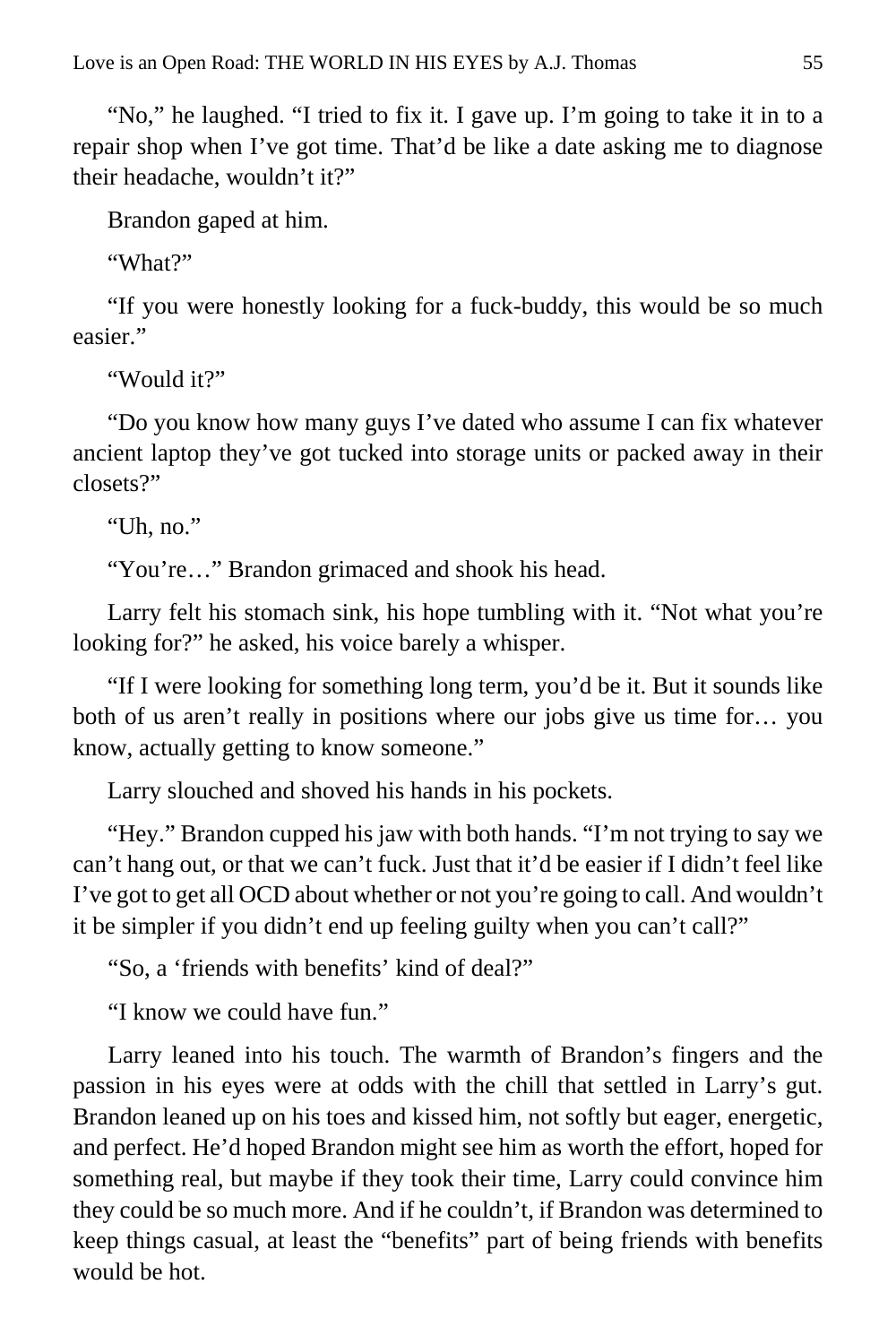His body had already made its decision, inching toward Brandon to feel every inch of warmth available through their layers of clothes. He'd spent an entire week fantasizing about the man in his arms. At this point, he wanted him badly enough he'd take what he could get.

He ground his hard cock against Brandon's body, relieved to find Brandon was also as hard as steel beneath his clothes.

Brandon gasped against his lips when Larry backed up him against the foyer wall.

He snaked his hand between them and squeezed the tip of Brandon's cock through his clothes. Brandon cried out and tried to thrust into his hand, heedless of the fabric separating them. Hands shaking, Brandon shoved him away a little and began to unbuckle his belt.

He caught Brandon's hands and held them still. "Food?" he asked, breathless.

Brandon leaned his head back against the wall, panting. He ran his hands over his face and met Larry's gaze, smiling. Then he grabbed the front of Larry's shirt and spun him around, slamming him against the wall hard enough that his picture frames rattled.

He dropped to his knees, pulling open Larry's pants quickly.

"I thought you…" Larry didn't have the willpower to finish his sentence, to stop him from slipping his cock out of his boxers and swallowing the tip eagerly. He'd been thinking about this so long, fantasizing about it so often over the last week, he nearly came the moment he was inside Brandon's mouth.

Thankfully, Brandon slipped off of him again, giving him a second to try and get himself under control. Brandon looked up at him, his gaze intense. "You said 'anything' I want." He reached into Larry's boxers and cupped his balls, rolling them in his palm as he turned his attention back to Larry's cock.

"Not arguing," he whispered, entwining his hands in Brandon's hair.

Brandon stroked the bottom of Larry's cock and bobbed up and down over the tip, sending him crashing headlong into an orgasm that left him trembling and dizzy.

"Christ," he gasped.

Brandon licked him clean and eased Larry's hands out of his hair. "Too tight," he explained, rising to his feet.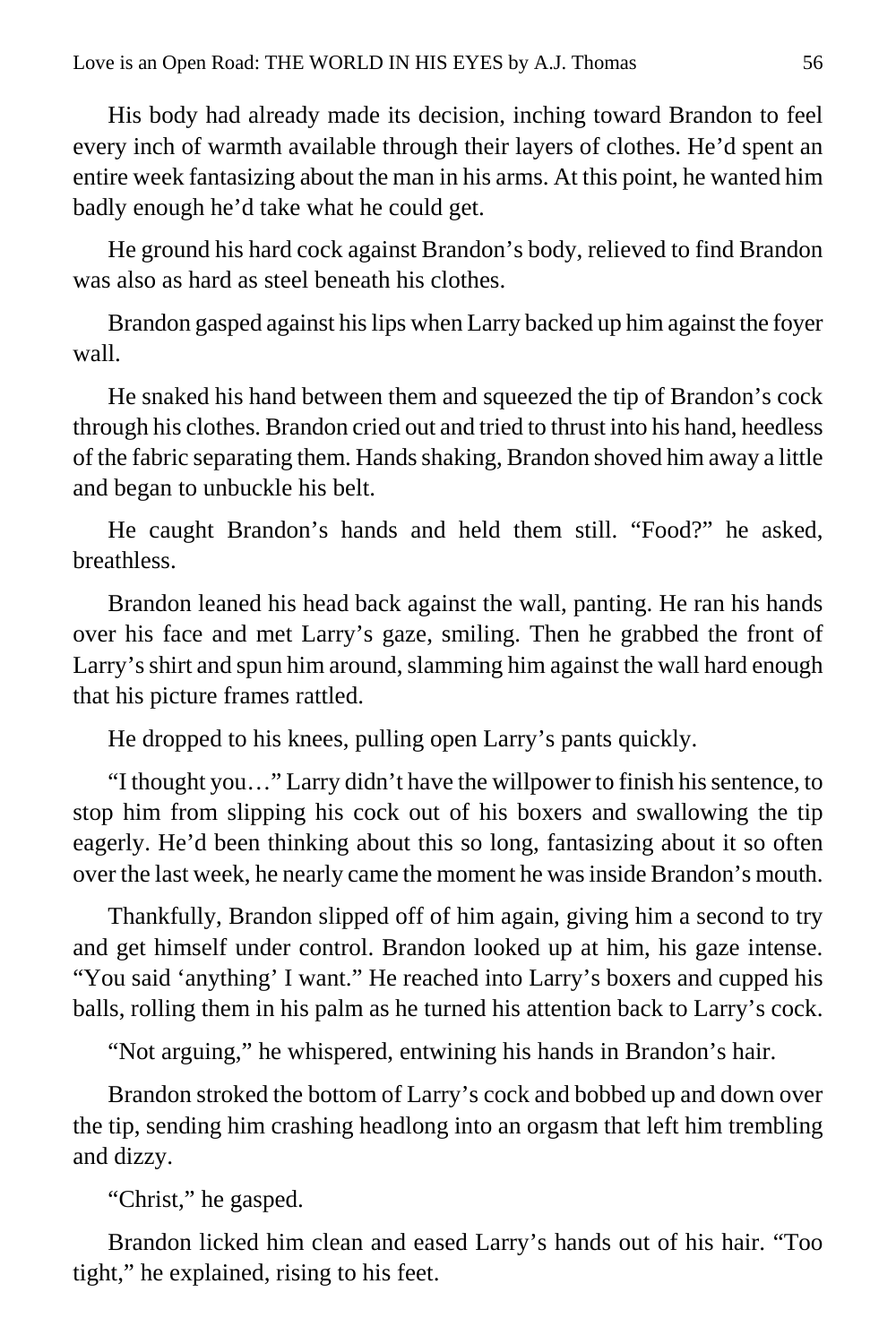"Shit," Larry breathed. "Sorry."

Brandon smirked and kissed him. "You have no idea how hot it is to see you lose control like that. Don't worry about it."

Larry managed to stand up straight, once his legs stopped shaking, and reached for Brandon's belt buckle again. "I don't have much hair you can pull—"

"Not on your head." Brandon ran his fingers over the base of Larry's cock, and the dark tangle of curls around it, one more time. Then he tucked Larry back into his pants and zipped him up. "So, food?"

"But I haven't done anything for you," he pointed out.

"Are you planning on kicking me out after dinner?"

"Never," Larry said, the certainty in his own voice surprising him. He ran his hands around Brandon's waist and squeezed the tip of his cock. He was still hard, straining against the linen of his slacks. "I'm just surprised you can think about food at all."

Brandon hissed and covered Larry's hand with his own. "Sometimes anticipation can be just as much fun as sex. Come on."

They barely made it through dinner before they stumbled into Larry's bedroom, shedding clothes along the way. He kept reminding himself to take his time, to make it as good for Brandon as he possibly could. And it was good. Pushing past the tight ring of muscle into Brandon's ass sent him flying, elated and unburdened all at once.

When it was over, they made a halfhearted effort to clean themselves up then Brandon gathered his clothes and left. There was no kiss good-bye. Just a casual smile, a nod, and then a closed door.

Larry grabbed a beer from the untouched six-pack in his kitchen and chugged it before he went back to bed. He needed to catch up on sleep before he started yet another week at the hospital. He needed to not think about how much worse seeing Brandon leave felt than the one-night stands that had kept him sane for the last four years. Those virtually anonymous encounters had been a chance to get off, but he'd hated the way they left him feeling worn out and depressed. And even that was nothing like this.

By the time he finally got to sleep, he'd made up his mind. He could do casual sex. He could even stick to a friends with benefits kind of deal. But not with Brandon.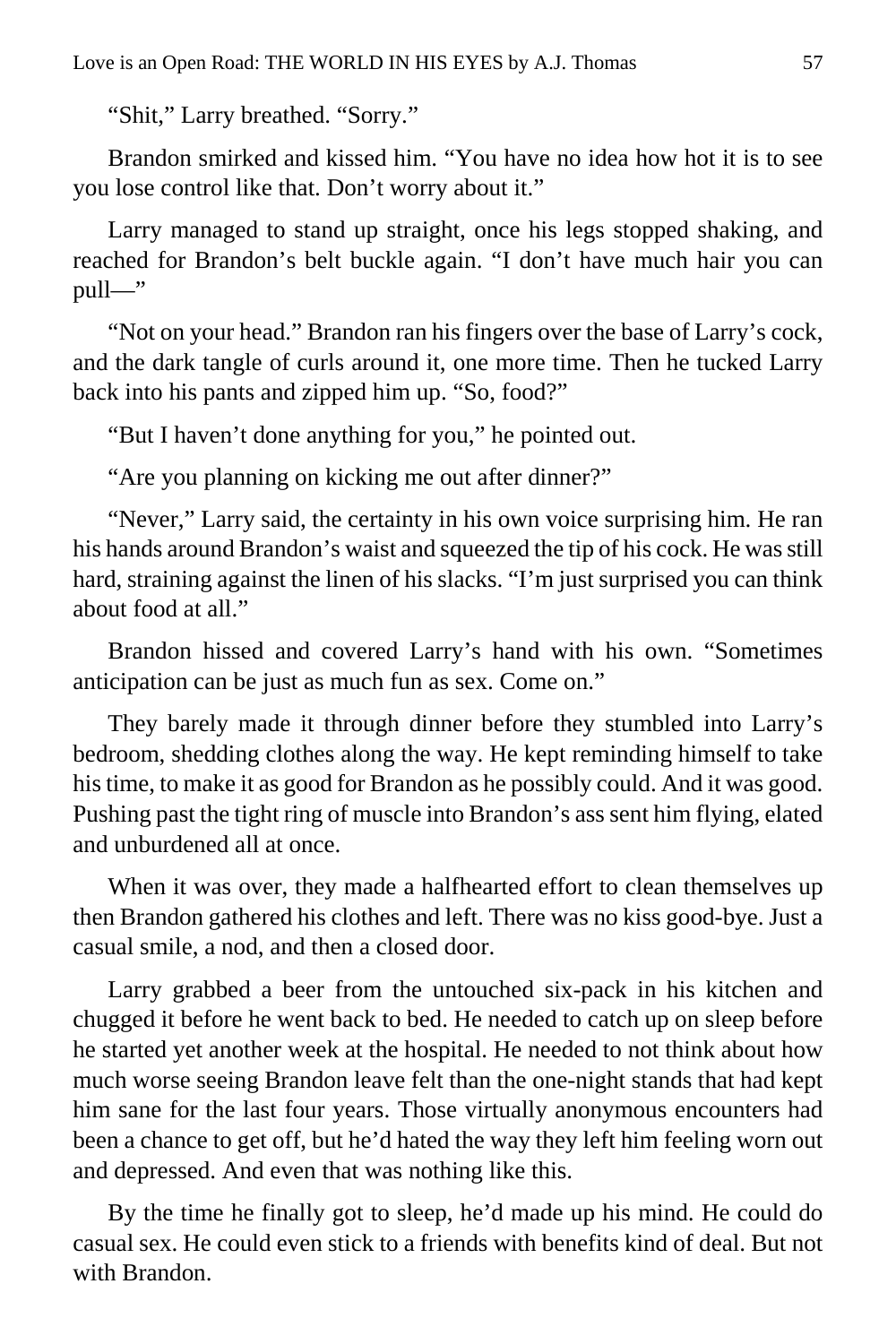In the morning, he sent Gus a quick text message, knowing she'd see it when she woke up.

*That guy you mentioned still interested in getting together?*

\*\*\*\*

The next weekend, Larry found himself at dinner with a younger white guy Gus had insisted was definitely gay, out, and single. His name was Issac, and he had a nervous smile that was getting awkward quickly. He kept smiling no matter what he said, as if he was worried letting his expression slip might somehow be offensive.

"I think we've really moved past that race stuff. Like me, I don't care if people are black, white, or purple, you know? We're all humans, we're all the same."

Issac was the first gay white man Gus had tried to set him up with. She'd been hesitant, since her own experiences dating a white man had resulted in strangers approaching her when they were together, presuming she was a hooker. Apparently Issac had assured her he was totally cool with dating a black guy. Larry would have to show her the dozens of screenshots he kept on his phone from all the guys who repeated the "So, is it true black guys have big cocks?" line, so she could understand what most white guys meant by being okay with dating a black man.

So far, Issac had done nothing except ramble about how colorblind he considered himself to be. Since the long, defensive monologue had started with Issac being surprised by how well-spoken he was, Larry had decided to smile politely, offer to pick up the tab, and then get away as fast as possible. Maybe he'd call Brandon after he said good night to Issac, and see if he might be up for company.

Ten minutes after their entrées arrived, the familiar chirp of his beeper saved him. The sound had never been so welcome.

"I'm sorry," he said, interrupting Issac. "That's work. I've got to run. Let me get this," he said, motioning to the waiter for their check.

"Oh," Issac said, pursing his lips.

When the waiter arrived, Larry didn't waste a moment. "I'm afraid I have to rush off. I have an emergency to deal with. I'd like to take care of the check now," he said to the waiter.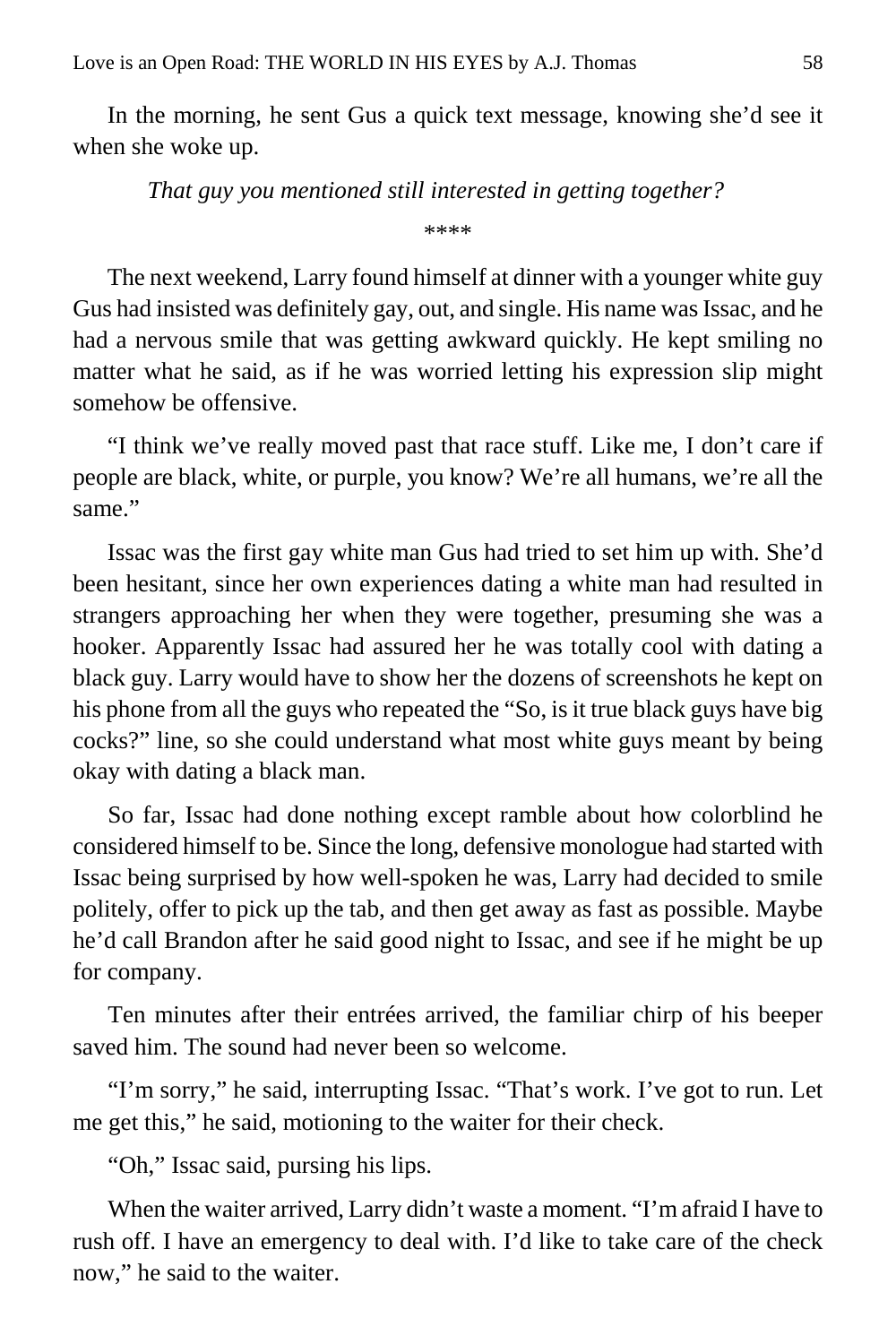"Would you like your entrées boxed?"

"I'd like mine boxed to go. Issac?"

He shrugged and handed over his plate too. "Yeah, might as well."

The waiter took both plates and Larry's debit card.

"I am sorry," he said again.

"No, it's okay. August warned me your job was unpredictable and kind of a matter of life or death, so, yeah… This was fun. Maybe we could try again next week?"

"I don't know," he said, shaking his head. "You seem like a great guy, but to be honest, I'm just not feeling it."

If anything, Issac looked relieved. "Yeah, I guess this was kind of awkward for both of us, huh?"

That was one hell of an understatement, but Larry just smiled politely. "A bit." He signed the receipt the waiter brought for him and shoved his card back into his wallet. "Thank you for having dinner with me, though."

He thought about how the night might have ended if he'd called Brandon after his date. He'd probably be rushing off after sex instead of an uncomfortable dinner, since weekends almost always involved rushing to work at least once. And if he didn't get paged to go in, Brandon would be out the door the moment they were done fucking. He suspected he'd feel like shit regardless.

\*\*\*\*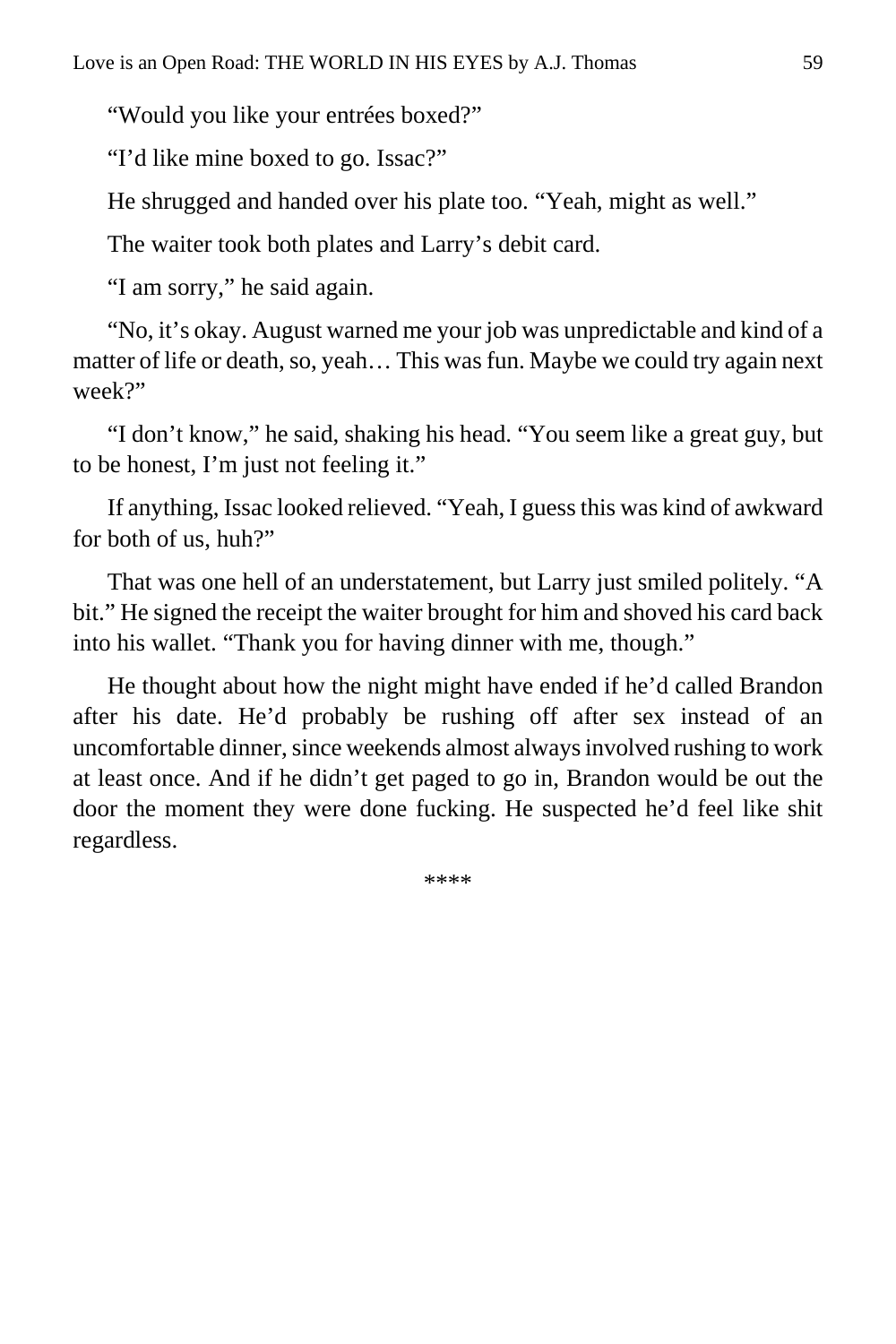# **Chapter Five**

The music was so loud it reverberated through Brandon's body, making the headache he'd been trying to ignore pound in time to the deep bass. The black lights and occasional strobes weren't helping. But he'd promised Josh and Daniel he'd hang out, promised he'd meet some guy Josh swore would be perfect for him. The guy, a butch weight lifter with sun-streaked auburn hair, turned out to be more Josh's type than his. Josh had been glued to the guy for the last hour, grinding against him on the dance floor as if he was trying to fuck him with their clothes on.

He spotted Daniel chatting with a couple of older guys, got his attention long enough to tell him he was going to head home, and then escaped from the noise and the lights.

"Bran!" Daniel called, hurrying after him through the doors to the parking lot. "What's wrong?"

"My head hurts, man. I'm sorry; I'm not up for staying here tonight."

Daniel set his arm around his shoulders, steering him back toward the club. "Brandon, how long are you going to keep acting like this? Josh warned you about that fucker. You went after him anyway, and shit turned out exactly the way he said it would. And honestly, you're probably lucky he didn't go through your wallet while you were asleep."

"Why would he do that?"

"You never know. He's a random guy from Grindr, anything could happen. But hiding behind your computer isn't going to make you feel better. You need to unwind and remember that there are other guys who'd love a chance with you."

"My head hurts, Dan. That's all." The cool air outside the bar provided a bit of relief but not enough.

"I've got some painkiller back at my place," Daniel said, stepping in front of him.

Suddenly the friendly almost-hug felt awkward. "Dan," he said, shoving his arm off. "I need to go. I'm sorry. I am, but you should go have fun. I'll see you Monday, okay?"

He didn't wait for Dan's answer, striding to his car without looking back.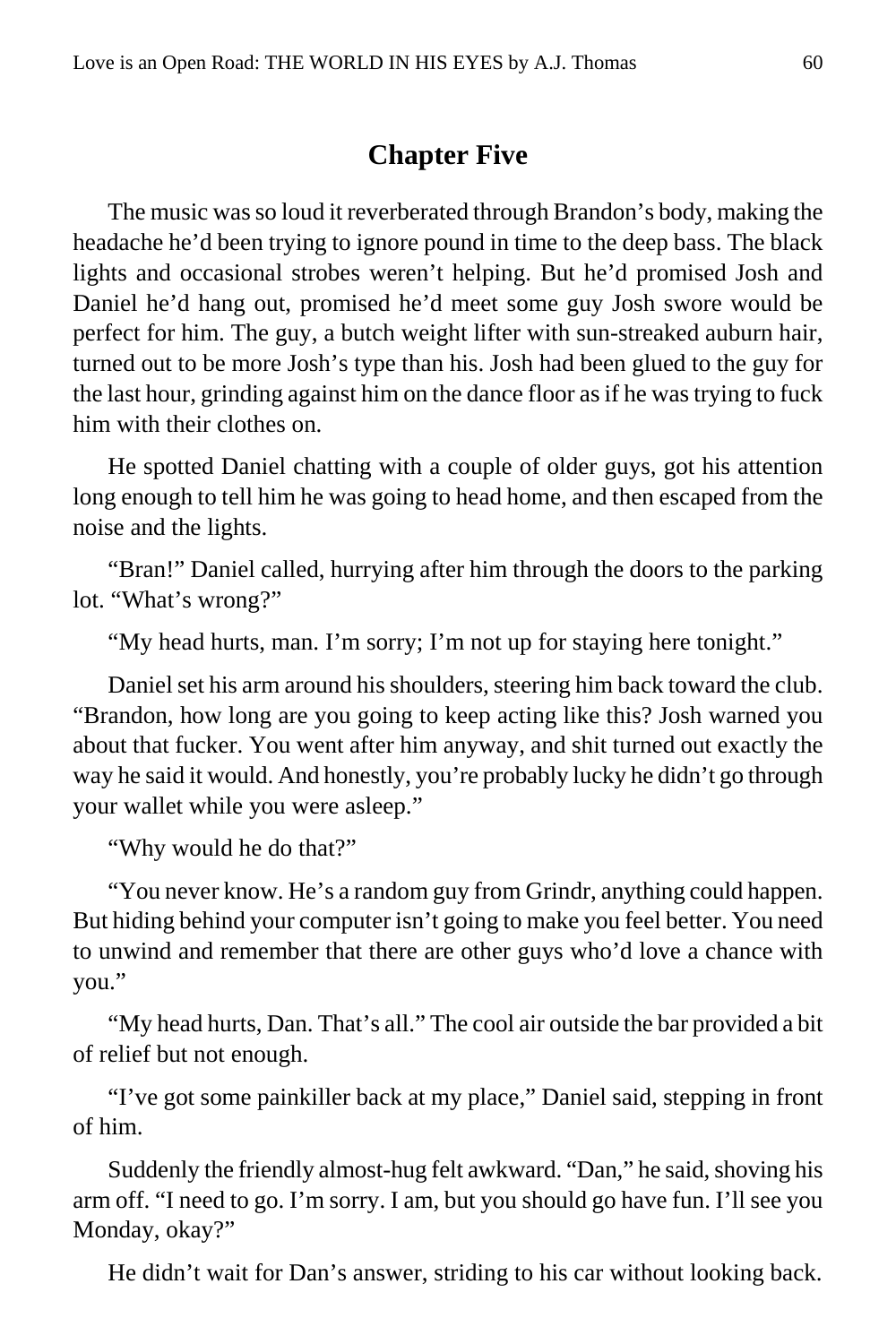He climbed into the driver's seat and dug out a packet of ibuprofen he kept in the center console and then sat behind the wheel, letting the quiet and the cold soothe the pain until the medication kicked in.

He tried to recall how much he'd had to drink. He'd been fine after a beer, but then he'd accepted a sangria from Daniel, and then the headache began. He'd be okay driving with just two drinks.

Before he started his car, he grabbed his phone and tapped out a quick text message.

### *Hey. What are you up to?*

It had been two weeks since he'd gone to Larry's apartment. Two weeks of occasionally checking to see if he might be busy, of trying to remind himself he wasn't taking this seriously. Every time Brandon thought he caught him with a day off, Larry said he had to work, or had to take care of family stuff. They hadn't managed to hook up once. But every time Brandon began a conversation, always with a text message, they typically kept replies going for hours. He only shared a bit about his day, made a few jokes, and tried not to start laughing in his cubicle when Larry found something hilarious on the Internet that he hadn't seen yet.

### *Nothing entertaining.*

He sent back a simple question mark.

*Blind date. Double date. My friend Gus is obsessed with setting me up. Most awkward night ever.*

Brandon was confused. Over the course of their text conversations, he'd picked up that Gus was somehow female, that they'd dated for a long time, and were still friends. Regardless of the orientation of anyone involved, setting up your ex on a blind date was weird. A blind date with your ex was weirder still. He could only imagine how much Larry had to be squirming.

*Your blind date uncomfortable?*

*He's bi. He thinks it's hot. Like Gus and I are package deal.*

Brandon cringed.

*What about her date?*

*Her boyfriend.*

After a moment, another text popped up.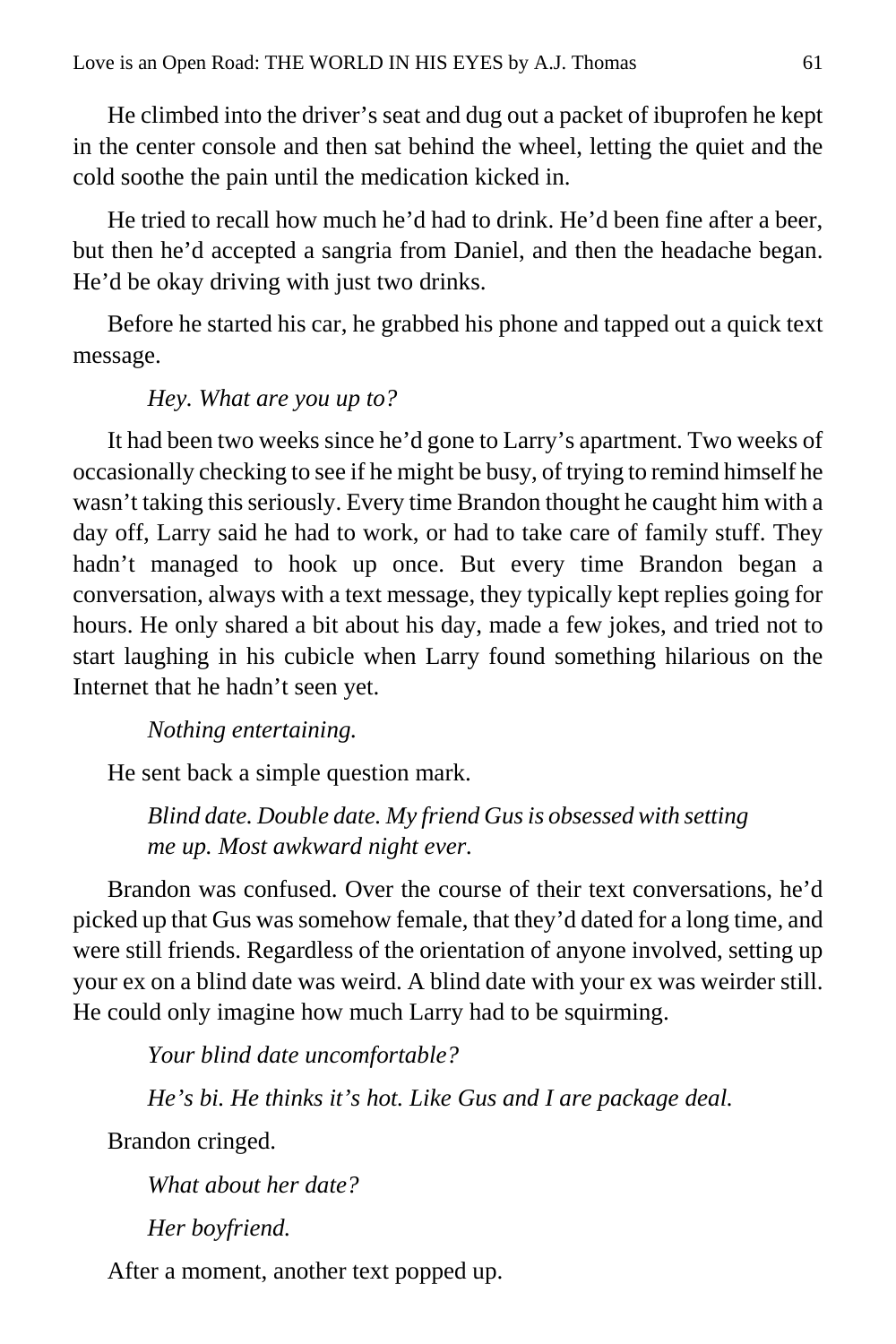*He's suitably horrified and trying to be polite. Call me? Now? Please!*

Brandon gaped at his phone. "You've got to be kidding me." He hit the little phone icon on his screen and brought the phone to his ear, oddly nervous.

"Doctor Myers," Larry answered, his tone curt and professional.

"Does it matter what I say?" Brandon asked, trusting that whoever Larry was having dinner with wouldn't be able to hear him.

"Not really, no."

How was he supposed to know if anything Larry said was directed at him or the blind date he was trying to ditch?

"I suppose I need to say something, huh? So there can be chatter on the other end of the conversation. Something that sounds urgent and like it might be a matter of life and death?"

"Yes."

"Well, I'm sick of bars. I'm sick of clubs. I'd really like to get laid tonight, but it turns out I can't stop comparing every guy I see to you. And the fucked up part is I get the impression that you're avoiding me. Are you avoiding me?" He let his head fall back onto the seat and tried to laugh. "Not that it matters. You're on a date with someone who wants a foursome with your ex, so it's not like you're hard up. Have I rambled long enough?"

He heard something muffled on Larry's end of the line, something that sounded like, "Would you excuse me for a moment?"

"Operation 'save Larry from weird foursome' managed," he muttered.

"You're drunk," Larry said directly into the phone. "I don't even have to ask if you've been drinking. Where are you?"

"In my car."

Larry breathed into the phone. "Oh, hell no. I don't care where you are, pull over. I'll come get you."

Brandon wasn't sure if he should feel offended. "I'm not driving. I'm sitting in my car." Granted, he was planning on driving home if Larry wasn't up for getting together, but he hadn't actually done it yet.

"Thank god. Where are you parked?"

"Rebels. Same place as before."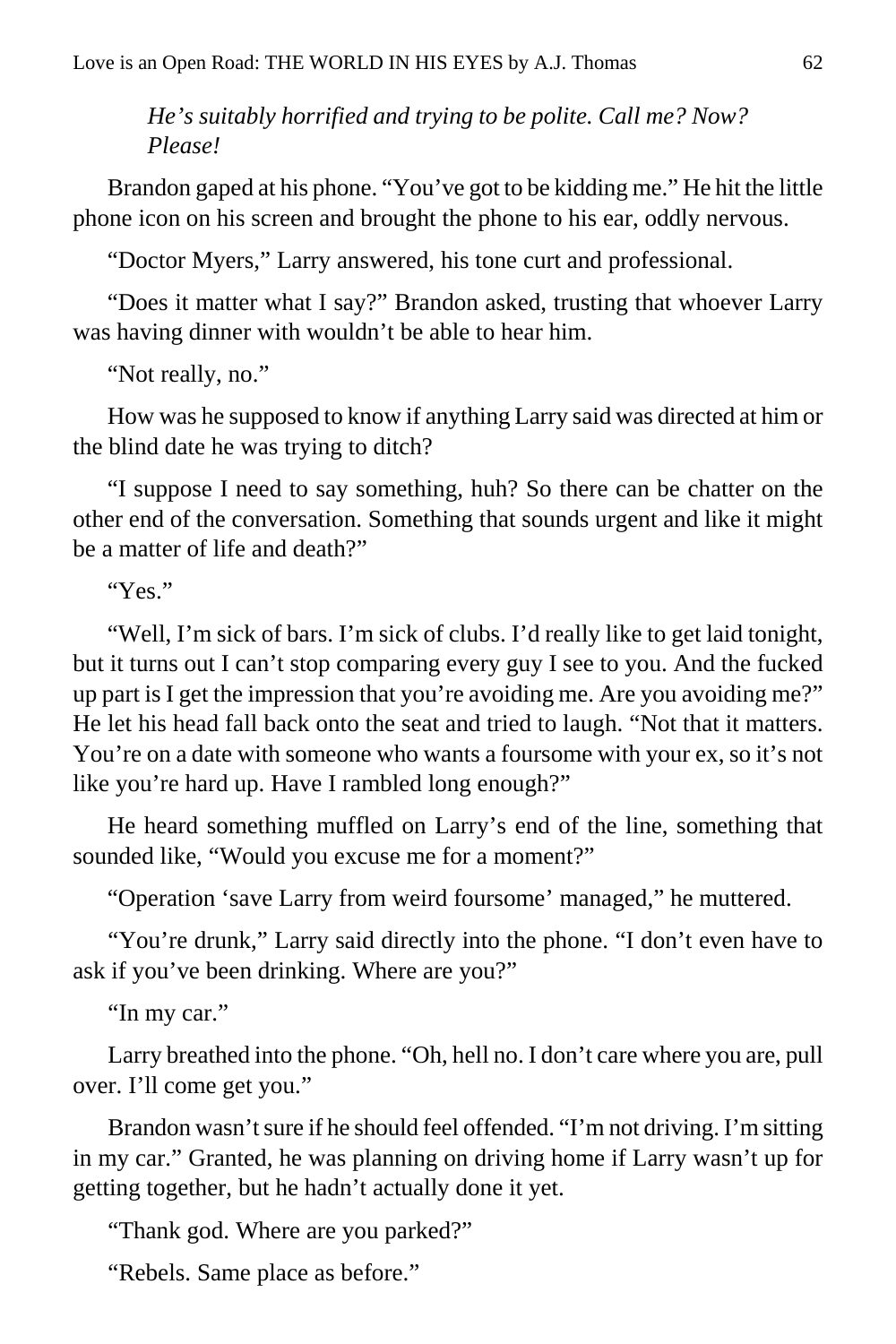"I'll be there in ten. Don't move, okay?"

"I'm okay," Brandon insisted. "I've had two drinks. I'm just tired, and my head hurts. I'm not drunk."

"Fatigue leaves the body just as impaired as a shot of alcohol."

"Do I get an incentive for sitting here?" Brandon asked suggestively.

"Just stay put."

It took Larry less than the ten minutes he'd promised. Larry pulled open the driver's side door and offered Brandon a hand getting out.

"I'm not drunk," he insisted. "I'm waiting for the ibuprofen to work." Larry tugged him to his feet and pulled him close, guiding Brandon's arms up and around his neck. Brandon let himself fall against Larry's chest, noting the nice shirt and dark, silky suit jacket. "You look good."

Larry's breath tickled the shell of his ear as he chuckled. "Not drunk at all, huh?"

He shook his head. "Two drinks."

At his apartment, he half expected Larry to shuffle him through his front door and take off, but when Brandon asked him to come in for a drink, he agreed.

"Can you manage coffee?"

"I need to eat. Join me for pizza?" He used an app on his phone to order, and by the time he paid the driver, Larry had figured out coffee by himself. He shoved a steaming cup into Brandon's hands and took the pizza.

"I was just going to grab a beer," he said.

"The coffee will do as much for your headache as the painkiller. A beer will make it worse. Drink the coffee." Larry said the words with a quiet, calm certainty that was, admittedly, hard to disobey. He took the pizza into the kitchen before Brandon could argue with him. He took a sip of coffee and followed him, helping get pizza onto plates and out into the living room.

It wasn't until after they sat down that a ball of gray fur launched itself at Larry's feet. He spread his legs apart and Momo ended up crashing into the couch. She rolled to the side, shook her head, and stared at them both. "That's a normal 'hello'?" he asked, scratching her on the top of the head as though she hadn't just tried to attack him. She glared then began to purr anyway.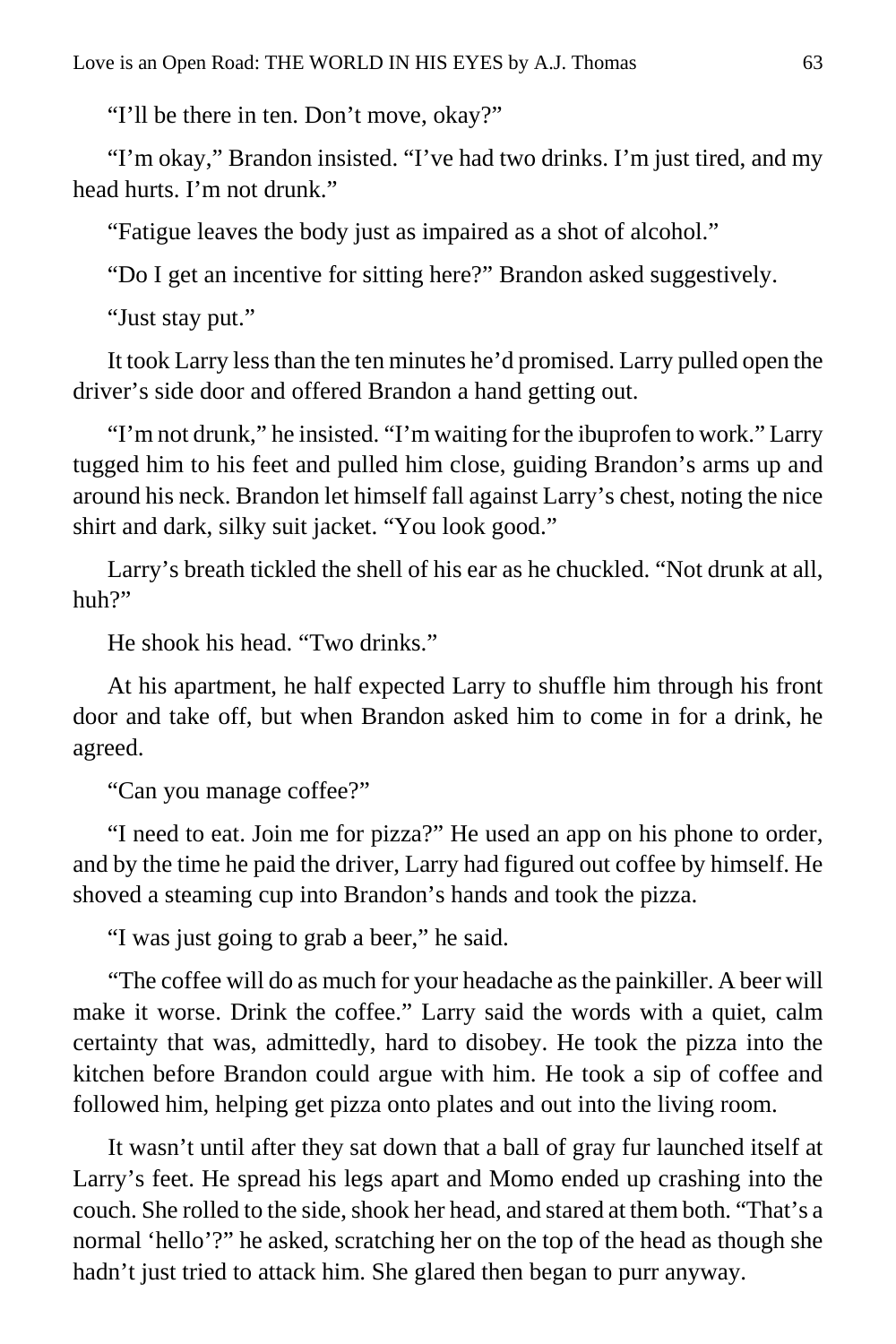"She likes you. You get a beer but I don't?" he asked, nodding to the bottle on the coffee table.

Larry groaned. "After the dinner I just sat through, I really want one."

"No worries about hangovers?"

"If there's pizza, I'm okay."

"So what was the deal the first time you came over? You worried I'd spike your drink or something?" he teased.

"Yeah, right. Why drug the willing? No, it's just a thing."

"A 'thing'?"

"A car accident thing. And a drunk asshole thing."

"I guess you've probably seen a lot of victims of drunk drivers," Brandon said, his smile fading. "I'm sorry, I hadn't thought about that."

"It's not the victims that bother me. They're trauma patients. I evaluate them and get things started, that's easy. Drunk drivers, though, usually get hurt too. And they're always assholes who don't want to be treated, who can't remember they're hurt, and who will inevitably sue my ass if they make their own injuries worse. Gus always told me I just get more fun when I'm drunk, but I don't ever want to be 'that guy,' you know?"

"You ended up staying here that night," Brandon reminded him, taking a bite of pizza and following it up with a big swig of coffee.

Larry shrugged. "I wasn't sure how things were going to go. Who can ever be sure what someone's going to be like?"

"Like your date?"

Larry's eyes got narrow, his expression angry. "I owe you one. As soon as Gus and her boyfriend took off, things were only going to get worse."

"I'm sorry. Why's she trying to set you up, anyway?"

He shrugged. "It's what girls do. It's what she does, anyway. We dated for… well, forever, and there wasn't a single day in our relationship when she wasn't talking about setting one of her friends up with somebody. When I came out, I got relegated to the 'friend who needs true love' category, and that was that."

"Sorry," Brandon said, chuckling.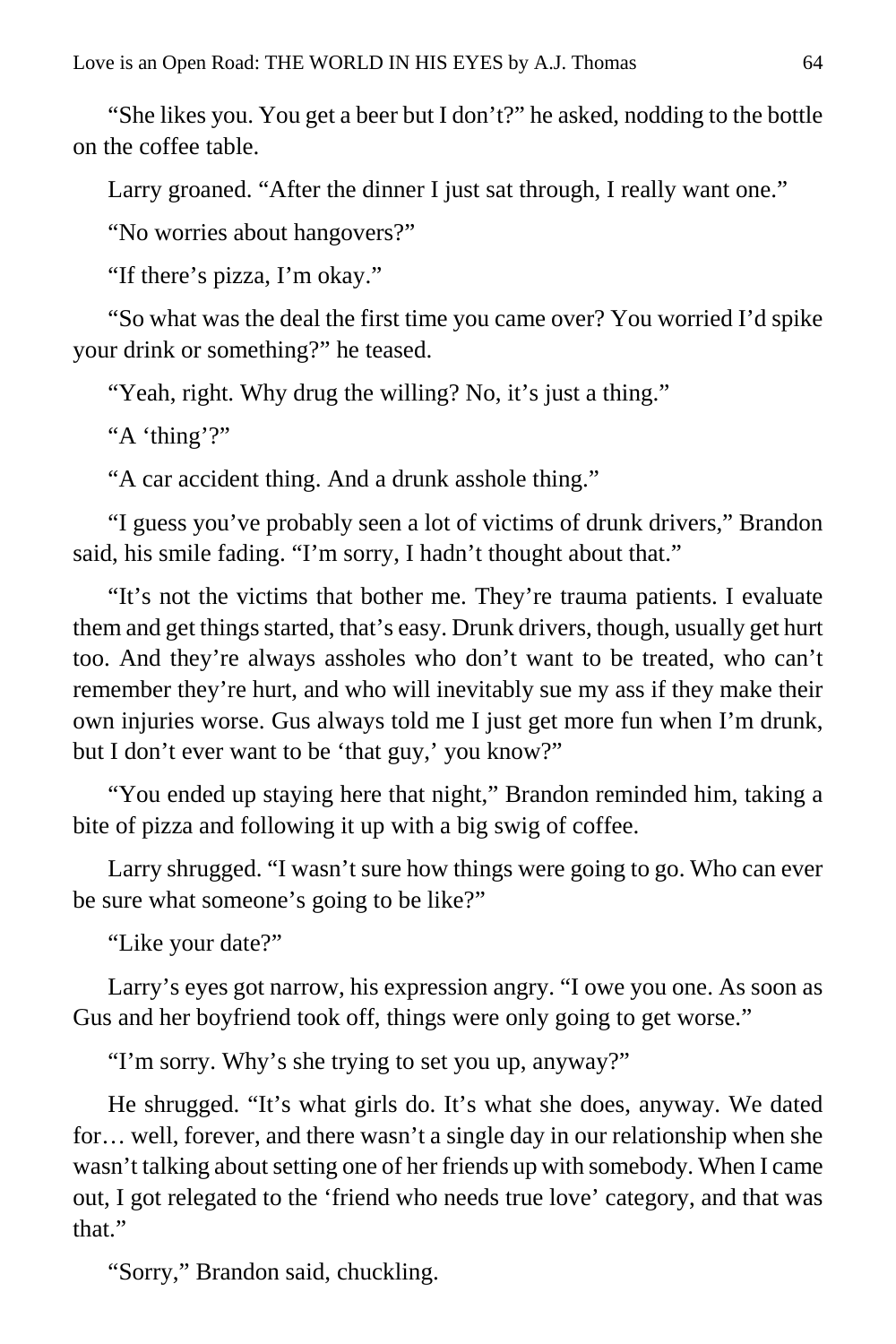"It's no big deal." He took a sip of his beer, suddenly looking thoughtful. "I'd put up with a thousand shitty dates if it makes her happy."

"How long were you two together?"

"We became friends when we were in preschool. We started dating at thirteen. Well, when she turned thirteen. She's always been my best friend."

"Then you should be honest with her. If she's trying to set you up, it's because she wants you to be happy. If blind dates aren't what you want, you should tell her."

Larry's gaze lingered on him longer than strictly necessary. He wore a smile, but something about it was sad, almost regretful.

"It is what you want," Brandon said aloud. "Oh."

Larry just shrugged. "I want a life with someone. Something real that lasts, you know?"

Brandon's chest tightened. "Is that why you haven't been interested the last couple weeks?"

"I doubt I could ever *not* be interested in you."

"The deal was no bullshit, remember? Every time I suggest we get together, you make a joke, change the subject, and then have to run to work."

"I've been busy. When I'm at work, I can't afford to think about anything but the job in front of me. I don't mentally multitask because the risk of making a mistake is too high. But…"

"It's okay," Brandon said, even though it didn't feel okay. "Usually the whole friends with benefits thing means you've got to be friends first."

Larry tipped his beer bottle back and chugged the last few sips then turned toward him. "I'd like to be friends. I've been busy, but I'm here now." He reached for the back of Brandon's neck, as if he might pull him in for a kiss, but he froze. His fingertips ghosted over Brandon's hair for a moment then dropped away. "After that blow job, the friends with benefits thing sounded good, but I can't." He took a bite of pizza and kept his eyes on the coffee table, not meeting Brandon's gaze. "When I saw your text, all I wanted was to find a way to hook up with you tonight. It was the same last week, when it was just me and some random guy Gus met through her job. I didn't want to fuck him enough to put up with him trying to convince me race was irrelevant. I wanted you."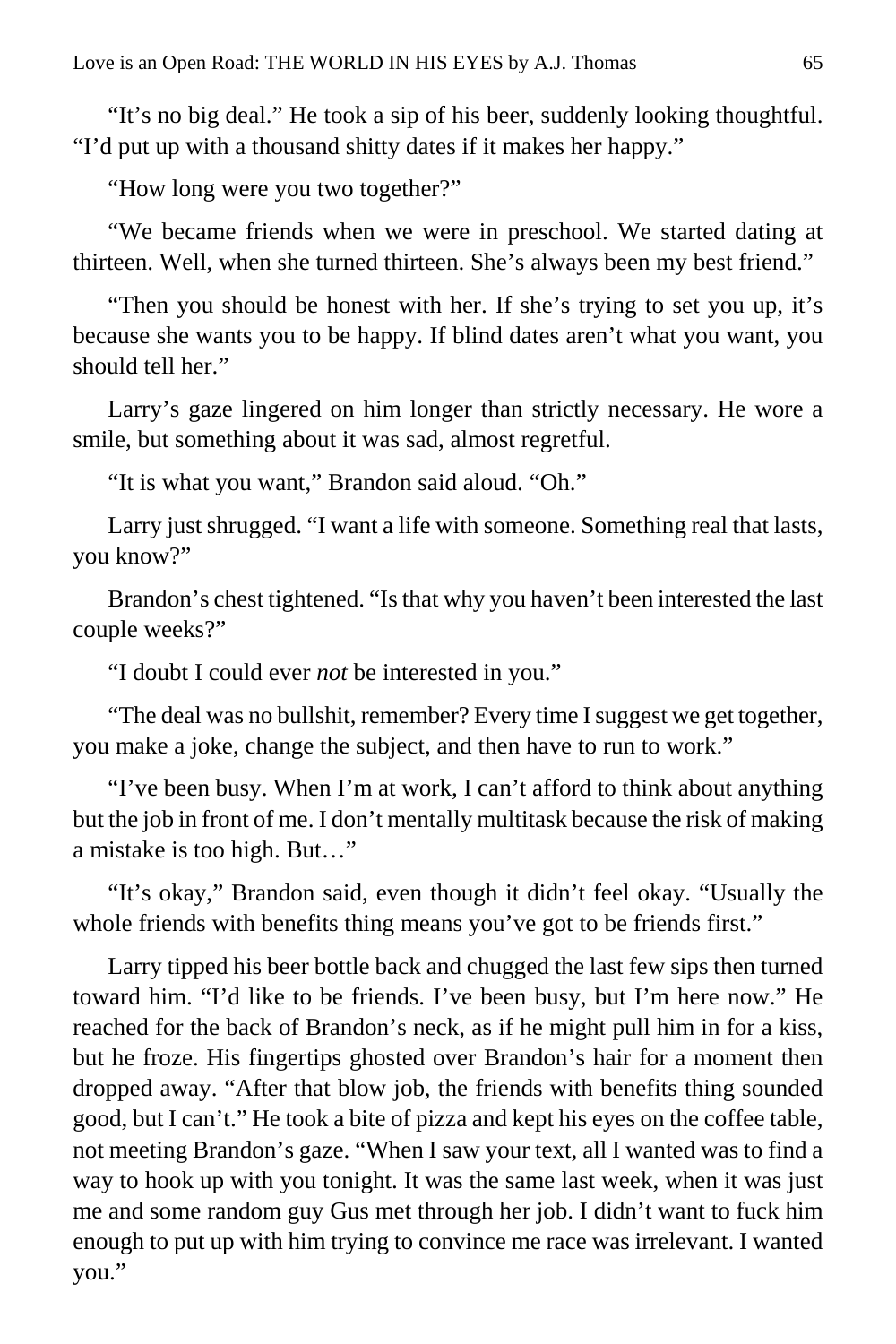"So you don't want to do this?" Brandon felt like he couldn't breathe, couldn't even think. "We could just be friends," he said, trying to force the word out. Of course they could just be friends. Larry had left a date and his best friend because he'd thought Brandon needed help. If their text conversations had revealed anything, it was that Larry was fun, intelligent, and he needed someone to vent to about all the subtle injustices he wasn't allowed to scream about on the job. Brandon had kept responding, kept encouraging him to talk because he felt like maybe he could help Larry too. "Or we could try the whole 'dating' thing, but your schedule sucks so much, I don't know when we could actually see each other. We'd still only be texting each other a couple times a week and seeing each other every two weeks."

Larry sighed. "I won't compromise on the work thing. I can't. But I can try to give you the time I do have."

Brandon nibbled on a bite of pizza. "Guess we'll just have to figure it out."

Larry looked up at him and smiled, not the bright, goofy grin Brandon had missed, but a look of genuine happiness. "Good," Larry said. "You should finish your coffee."

Larry reached for the cup and placed it in Brandon's hands, apparently oblivious to the spark Brandon felt when their fingers touched. "Why?" he asked.

"Because you've got a headache. Caffeine makes most over-the-counter pain medication more effective for relieving headaches."

"The headache was just from the sangria. Red wine does it to me every time."

"Why drink it then?"

Brandon shrugged. "Daniel shoved it into my hand."

"Is Daniel the one I've slept with?"

Josh's tale had come out during their text message conversations, too. "No. Daniel's a friend from work. Josh is the one you slept with. We've been friends forever, but he went to work for Google after college. And I'm positive you slept with him. He even described your beeper. I know you said you don't remember it, but he got you spot-on. Except for the callous douche part."

Larry stood up for a moment and took off his suit jacket, draping it over the back of the couch. "This is going to sound horrible, but I still don't remember. I mean, it probably happened, but I wasn't trying to be a jerk."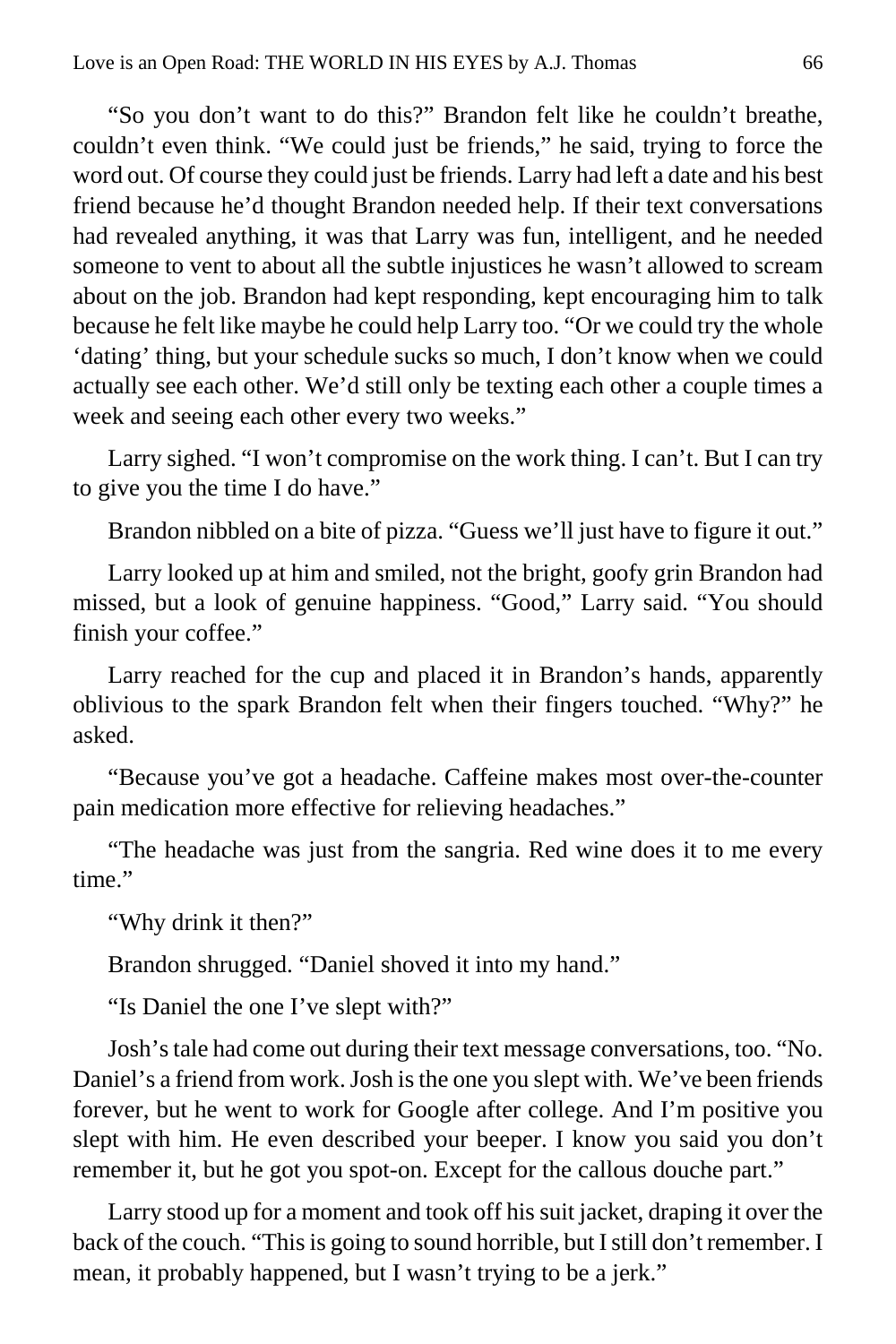"I know. He can find something to be offended about anywhere. He's been like that for as long as I've known him."

"How long has that been?"

"High school. Then he followed me to college. Which was pathetic, because all through our senior year, he gave me shit about not leaving home to go to college, like I would be subjecting myself to some kind of worldly isolation by staying in northern California."

"You've been here your whole life?" Larry asked, looking surprised.

There were so many people in the San Jose area with more people pouring in every year with fresh computer science degrees and brilliant ideas. People came to San Jose to make money, to engineer whatever gadget they envisioned changing the world, to build multimillion-dollar start-ups from the ground up. And his parents had done just that—making a home for themselves among the middle class of Silicon Valley. A middle class where a net worth of several million dollars was normal. When Atlas Software took off, their stock portfolio had grown to include a few extra digits, but their lives hadn't changed much.

"Kind of. My folks live up in Mountain View, so maybe I was a little sheltered growing up."

"You weren't a Stanford kid, were you?" Larry asked.

"Almost. It was like fifteen minutes away from my parents' place, and my mom got her Juris Doctorate from Stanford Law. But I wanted to go to school near the beach. Lame, I know, but I ended up at Cal State Monterey Bay."

"That's a whole sixty minutes from home," Larry pointed out.

"Yeah, I know. I wanted to go to the beach, not leave. I love it here. You watch the news, and it seems like the rest of the country is overrun with psycho conservatives, and this part of California is the only place where people are rational and actually nice."

Larry laughed and leaned back into the sofa, watching him. "Totally unfair. The rest of the world isn't so bad, and not everyone around here is decent."

Brandon rolled his eyes. "What about you? Where are you from?"

"Oakland," he answered, his tone almost defensive.

"A whole forty minutes away?" he echoed Larry's last comment.

"Yes, but it's the other direction. And it's a whole other world compared to here."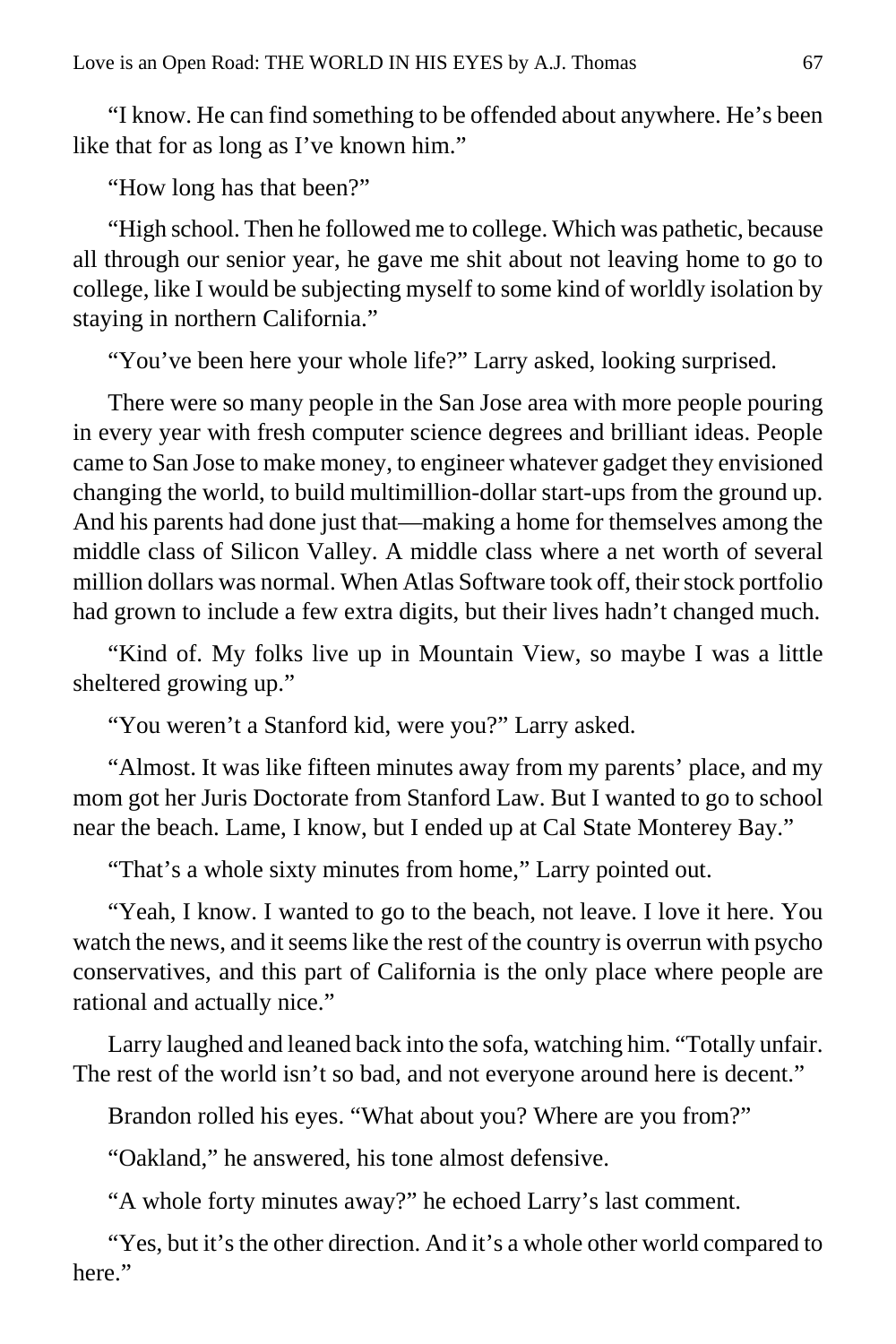"Did you go to school locally? Or just come home afterward?"

"This is school," Larry said simply. "The hospital has a horrible reputation. People say we're overwhelmed by Medicaid patients and every homeless person who comes in off the streets, and they're right. But we get so many different cases that Santa Clara is an amazing ER to work in as a resident, and it's the most important part of the curriculum."

"So you're still a student? Do they make you take tests at the end of the week or something?"

"At the end of every six month rotation. With performance reviews from my supervising physicians."

"Damn. I was so sick of school by the time I finished my bachelor's degree I couldn't even think about staying."

"It's not so bad. I'm a doctor, and I'm doing the same thing right now that I intend to do for the rest of my career. I even get paid, albeit only about a quarter of what an attending physician makes."

"So are you planning on staying? At Santa Clara, I mean?"

"Or someplace close, yes. I need to stay close to Oakland, either way."

"You've never been anywhere else?"

Larry shook his head.

"So you can't really say I'm wrong about the rest of the world, then."

"I can't say, in my direct experience, that you're wrong. Maybe the rest of the world is full of assholes, but we've got our share right here. One of the attending physicians I work with comes across as the nicest guy, but I've heard him rant about politics and the 'gay agenda' and, I tell you, the man freaks me the hell out. But he's not in some small town in the heartland—he lives in Mountain View."

He cringed. "I swear my parents aren't like that. Hell, my mom was happy when I came out. She finally had something new and trendy to talk to her friends about."

"Trendy?" Larry snorted. "You're lucky. My mom's Roman Catholic, so…"

"She doesn't know you're gay?"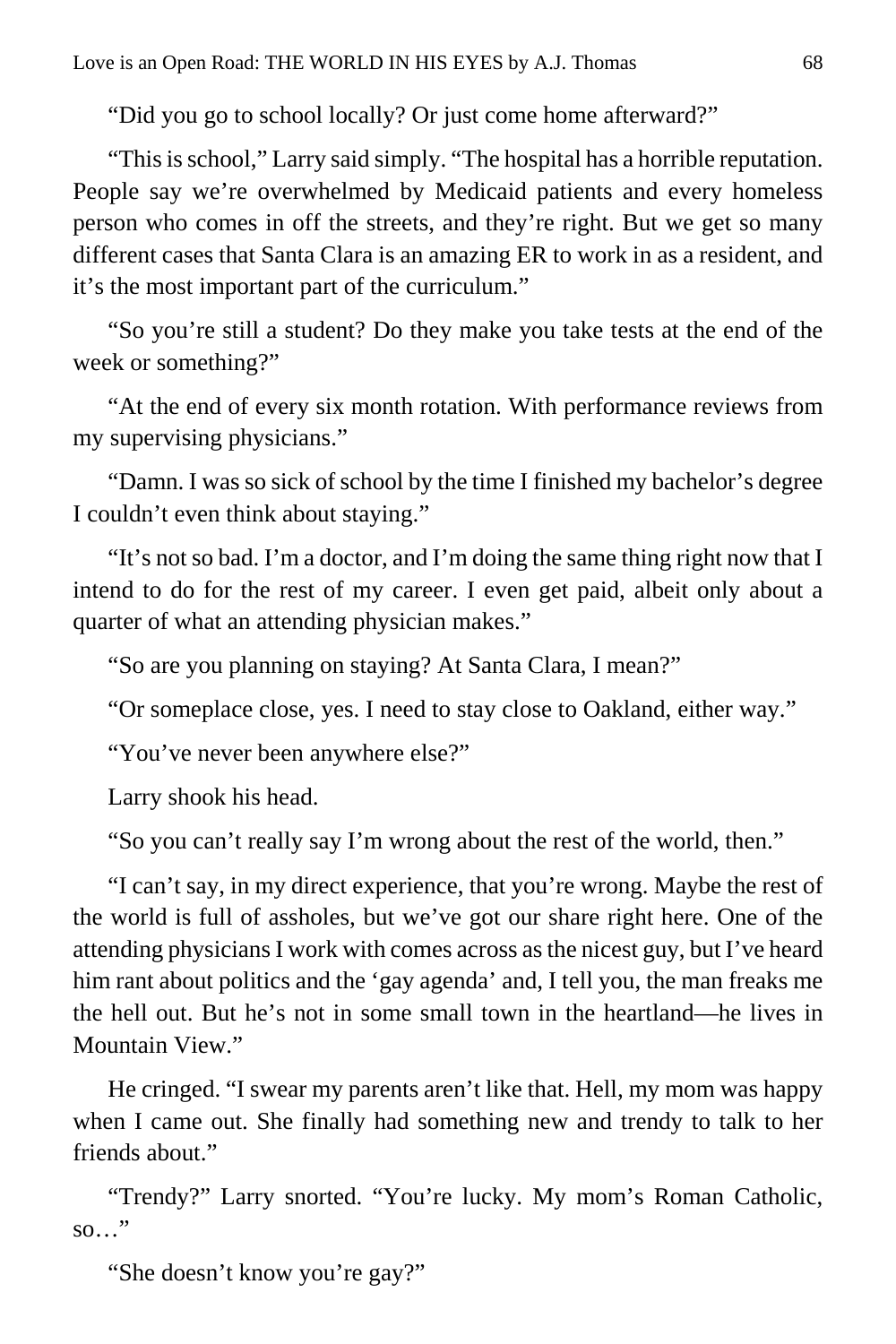Larry pressed his lips tightly together and shook his head. "It's hard, just trying to figure out how to bring it up. She's liberal, always has been, but not *that* liberal. She doesn't believe in any 'gay agenda' conspiracy theories, but she thinks it's a sin. Better than either murder or adultery, but still a sin."

"So you're trying to figure out how to tell her?"

"Nah, not really. We've always been close, but sex isn't a part of my life I'm inclined to talk about with my mom, no matter who it's with. I try to go see her once a week, more if I can help it. And that probably sounds creepy, like I'm still attached to her apron strings or something. She's, uh, she's sick. She has leukemia."

"Leukemia?" Brandon shifted closer to him on the couch, forgetting about the pizza and the rest of his coffee. "That's a kind of cancer, right?"

Larry nodded. "Blood cancer, basically. She's been dealing with it for a long time, going through treatment then she has months and sometimes years in remission. This time around it spread to her lymphatic system. Aggressively. She's been in a nursing home for the past two years because the cancer and the treatment hit her hard. She was in an assisted living facility for a few years before that."

"Is she why you wanted to go into medicine?"

"In a way, yeah. I can't treat her. There are definite rules about physicians treating members of their immediate family. But I realized around age twelve that her doctors sucked. She didn't have insurance and didn't qualify for Medicaid, so no one wanted to bother doing a full workup. They gave her a tenor twenty-day supply of pain medication and shuffled her out the door without ever listening to her. One guy she went to see actually referred her to the county mental health services center and told her it was all in her head instead of considering her symptoms and ordering a blood test. By the time she was actually diagnosed, what probably started as a treatable stage-one or -two leukemia had progressed to a high-risk, stage-four cancer that was affecting her liver and lymph nodes."

"I can't imagine what that must have been like. It's frustrating just to listen to."

"It was. It pissed me off. I wanted to be able to go back in time and tell her doctors what to look for. I wanted to make sure no one else went through what she faced—having every doctor accuse you of making up your symptoms while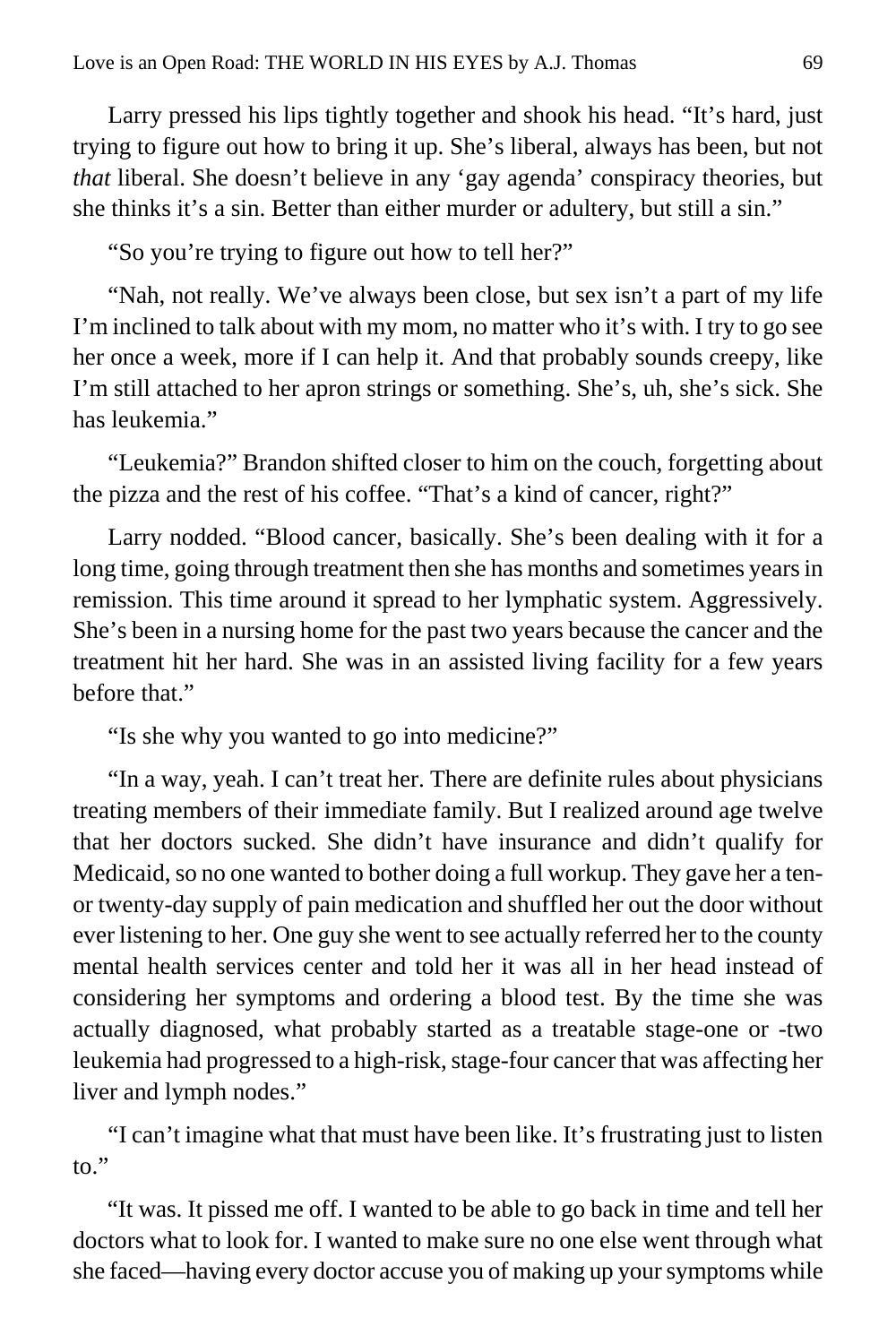you get sicker and sicker. Plus, I don't know how much time she has left. Her cancer might respond to the chemotherapy, it might not. She might change her mind about getting on the waiting list for a bone marrow transplant. She might go into remission. And she might go downhill overnight. I wanted to make her proud while I still could."

"Do you have any other family?" Brandon felt his stomach sink. He shifted so close their thighs touched. He wanted to move closer still, to wrap Larry up in his arms and hold onto him tight. "Anybody else?"

"Neighbors, including Gus. Technically, I've got a couple half brothers and a half sister out there somewhere, but I don't know them very well. What about you?"

"I've got a brother and a sister, Jennifer and Luke."

"Jennifer is the oncologist, right? You close?"

"God, no." Brandon took a sip of his beer. "They're old. Jen's forty-two and Luke is turning forty this year. I have about as much in common with them as I do with my dad."

"What? So they're… All right, I don't know how old you are, but that seems like one hell of an age gap."

"I'm twenty-seven," he informed him. "It's a huge age gap. My parents decided they were never going to have any more kids after Luke. Fifteen years later, I caught them by surprise. My childhood involved my brother and sister coming home to visit for Christmas, not actually growing up with them."

"Now see, with me, it's the opposite. My dad took off when I was a kid, and he got married again when I was a teenager. Right about the time I finished high school, he wanted me to meet his wife and new kids. It was weird, seeing this herd of screaming little kids who were technically my siblings. They seem cool, but they're little. His new wife tries to stay in touch—she sends Christmas cards and stuff like that, with school pictures and school news and soccer team photos. They live an hour away, and I doubt I'd recognize any of them if I passed them on the street."

"But no one else who can help you take care of your mom?"

"I can't take care of her. I visit her, and I support her, but I can't do what a nursing home can. I just wish she would quit whatever the hell she keeps doing that kills every computer she touches."

"It happened again?"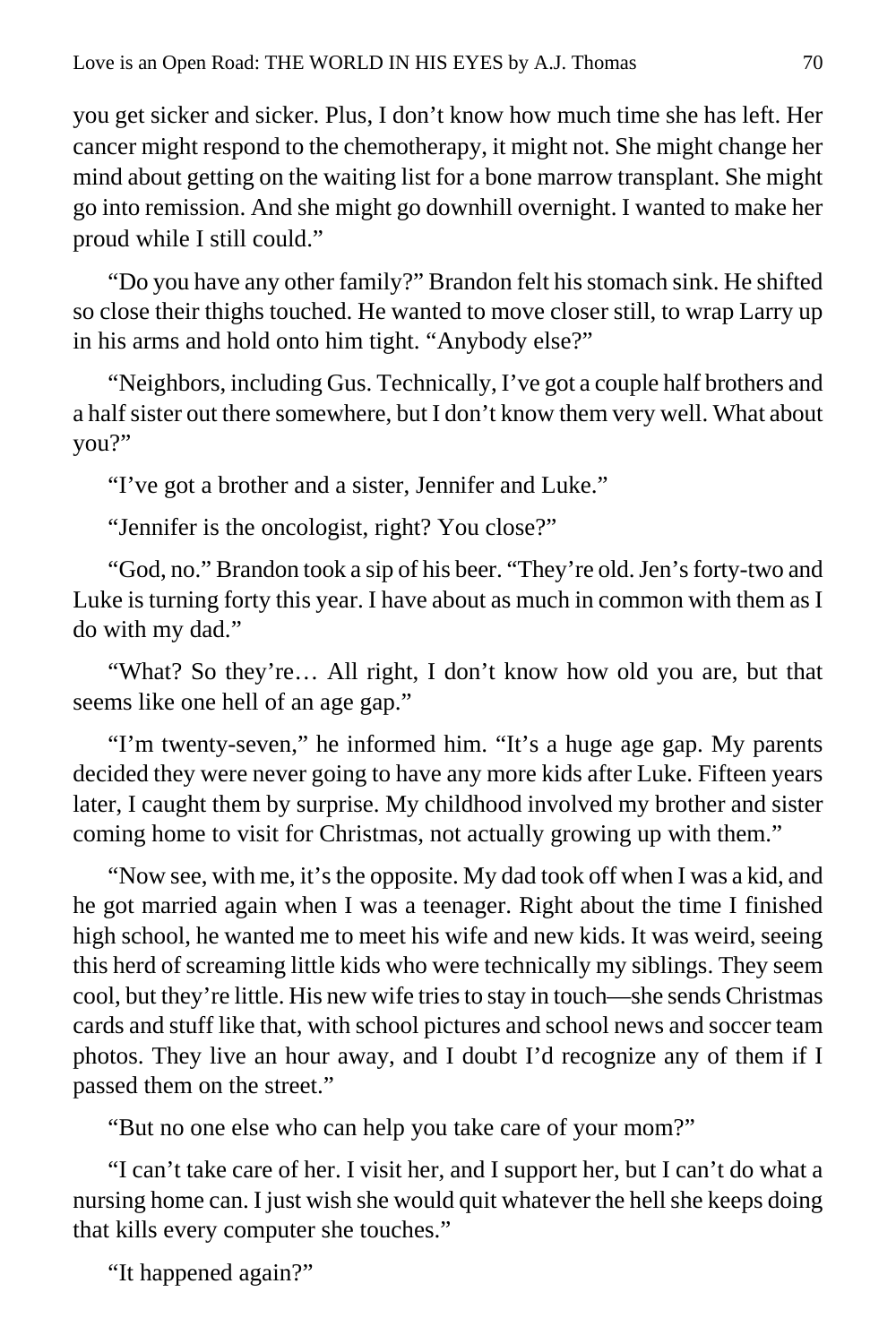"Yes. It was mine this time. She was using it because I still hadn't gotten hers back from the shop."

"It's been two weeks. It should be repaired by now."

"It's not going to be. Apparently the video card is fried, or something. They said it was added after market, and it wasn't meant to go with the motherboard or the power supply. I don't know what the hell they're talking about, only that it'll cost more to fix it than to replace it."

"Laptops don't usually have video cards anymore. Some big systems designed for gaming still have them, but that's it. Sounds like it was an older system anyway."

"It was, yeah. So, I'm going to buy her a new one when I get paid again and then try and figure out what the hell she did to mine."

"I could take a look at it for you," Brandon offered. "Do you have it in your car, or is it at your place?"

"It's in my car, but it's all right."

"Do you work tomorrow?"

"I really hope not, but I might get called in."

Brandon considered him for a moment. Despite his unpredictable schedule, Larry was still sitting here at nearly midnight. He'd offered to give Brandon what time he had, and he'd even made coffee to help his headache. "Go get it, I'll figure out what's going on with it and have another cup of coffee. Then in the morning, or whenever your pager goes off, you can give me a ride back to get my car. You can sleep while I work on it, if you'd like."

Larry stared at him for a moment, smiling, before turning away. "Not quite how I was hoping to spend the night with you, but sure, okay."

\*\*\*\*

The absence of sound woke him up.

Despite Brandon telling him to go get some rest a couple of times throughout the night, he'd fallen asleep on the couch, making jokes about an old movie while Brandon somehow got his computer to start again then began a long process of letting software figure out what was wrong with it while Larry watched TV.

Despite the occasional pang he felt when he looked over at Brandon, wanting to touch him but also not wanting to distract him, it had been a fun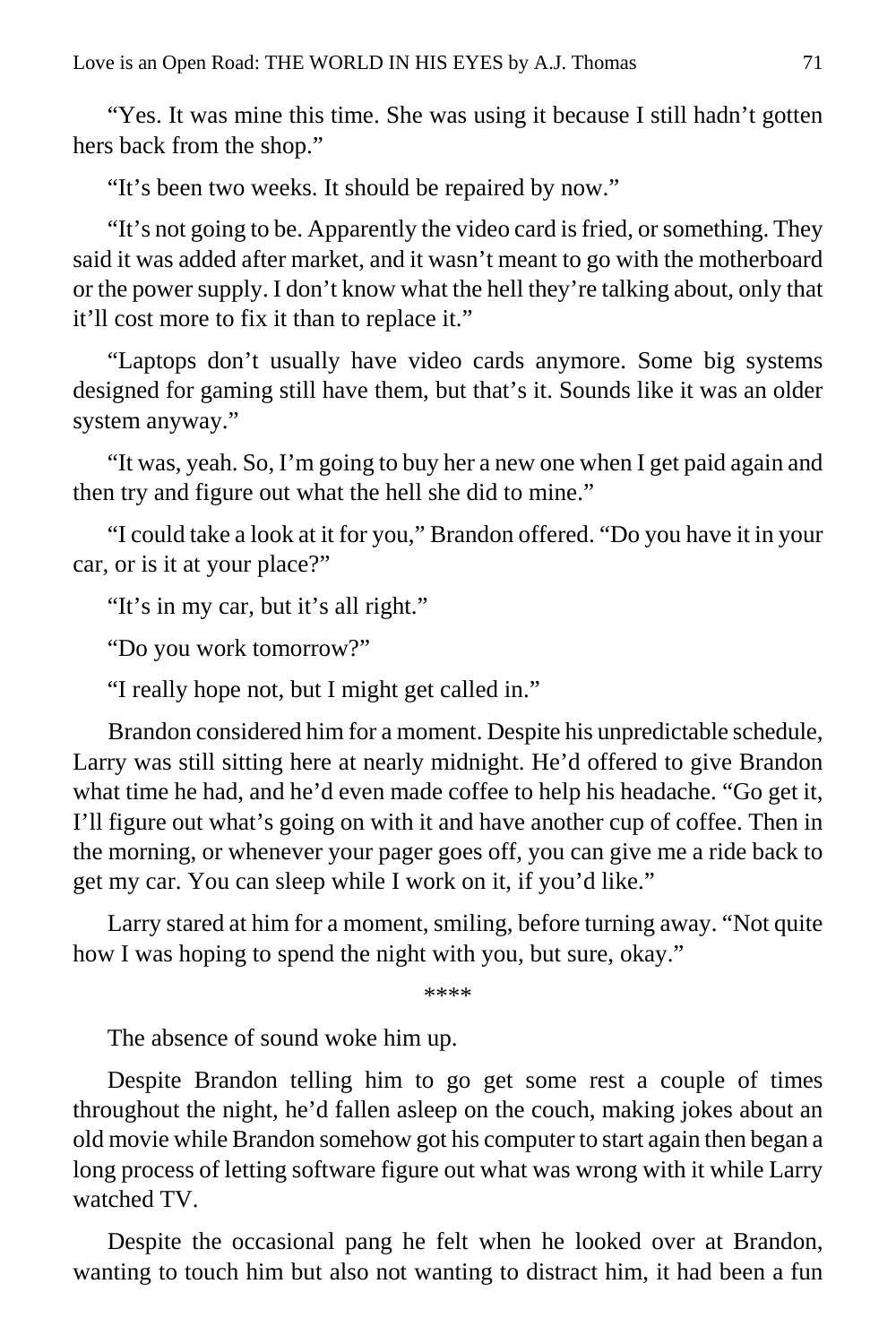night. Now with Brandon on top of him, his head pillowed by Larry's shoulder, covering the rest of him like a blanket, things weren't so simple. The television was off, and he was pretty sure they'd dozed off with it on. He was also pretty sure Brandon hadn't been plastered against him at the time.

Brandon had turned off the television and dropped the remote, but he didn't move his head or open his eyes. Larry ran his fingers through Brandon's hair, savoring his chance to feel the soft, thick texture again. It was so nice, feeling him close without any questions or expectations. He wished he could rewind the last three weeks and make their first night end like this. Not that the frantic marathon sex hadn't been awesome, but they hadn't had time for anything beyond it.

"Morning," Brandon murmured against his chest.

Larry sat up as much as he could without dislodging him. "Morning."

Brandon squirmed a little, stretching out on top of him. He tilted his head to the side so he could kiss Larry's neck. As he squirmed, Larry felt Brandon's cock stiffen against him.

The tickling, fluttering pressure of his lips was going to be Larry's doom if Brandon's frank arousal didn't do him in first.

"Breakfast?" he asked, trying to slip out from beneath him.

Brandon paused with his lips just beneath Larry's ear. "I don't want breakfast."

He stiffened as Brandon fumbled with pants, lifting his hips to make it easier to pull his slacks down. "I suppose breakfast is a little overrated."

He cupped Brandon's cheeks and kissed him, tangling his fingers in Brandon's hair again. Brandon slipped his tongue into his mouth, just for a moment, then pulled away and began to work his way down his neck. Brandon pushed himself up, almost tumbling off the couch as he shifted down.

When he felt Brandon's hot breath gush over his cock, he propped himself up on his elbows, staring with rapt attention as Brandon took his erection into his mouth and sucked him in deep.

"You could flip around," he said, panting. "Give me a chance to be fair."

Brandon slipped off of his cock with a pop. "Nope. I couldn't focus at all if you were sucking me off. I want to make this good."

"No such thing as a blow job that isn't good," Larry muttered.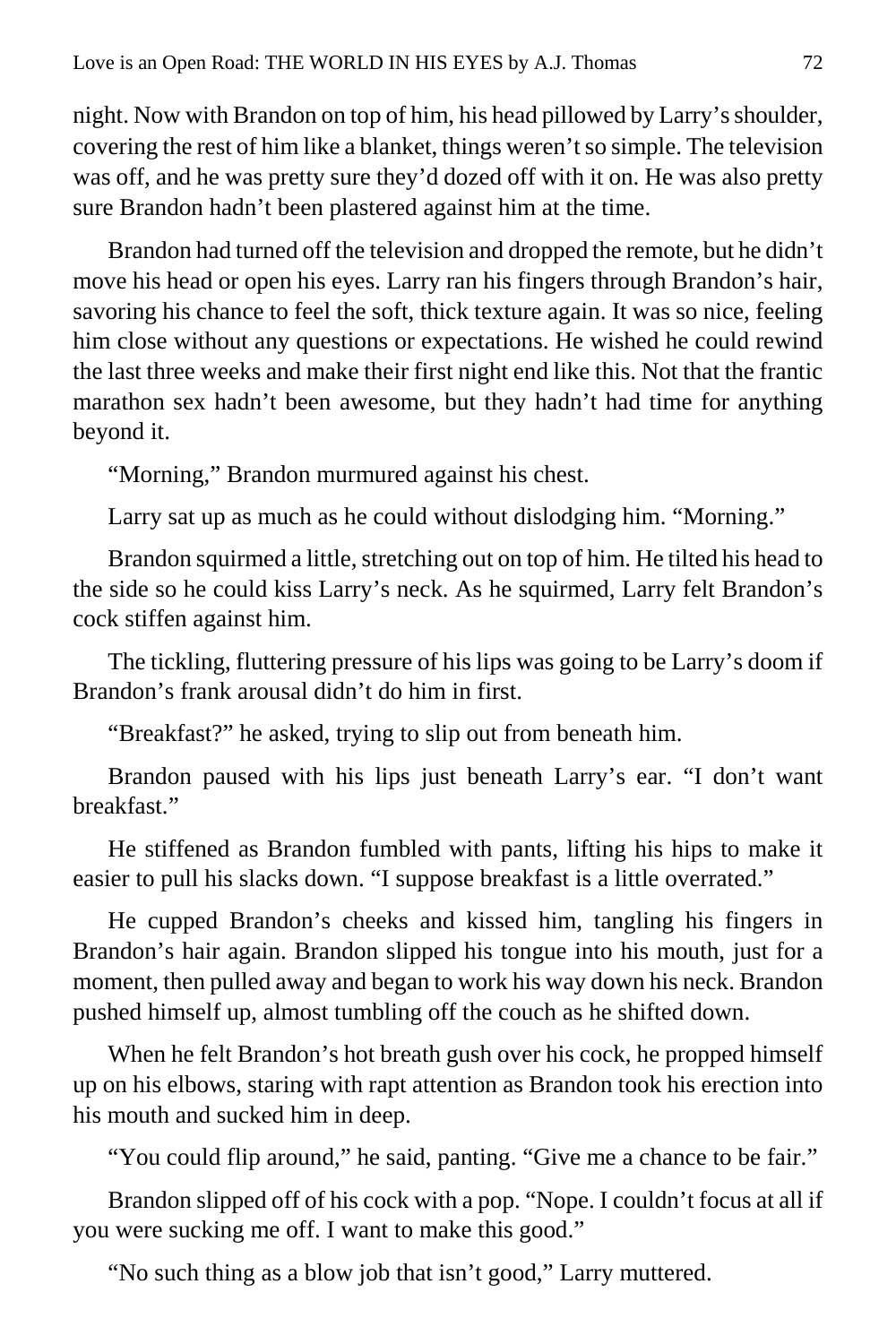Brandon took him into his mouth again, his lips slicking the length of Larry's cock over and over.

He reached for Brandon's hair again and hesitated. "Can I grab your hair?" he asked.

Brandon hummed a yes and Larry flinched. The combination of suction, moist heat, and vibration turned the tiny shockwaves of pleasure coursing through him into a spike of sensation. He thought he saw Brandon smirk around his cock before beginning to hum low and deep. The vibrations sent him crashing into an orgasm that shook his entire body. He watched Brandon swallow around his cock, mesmerized by the sight.

When Brandon pulled away, Larry almost whimpered. He missed the warmth instantly. "Where are you going?"

Brandon ran his hands through his hair and headed toward the bedroom. "You can return the favor in the shower."

"I'm totally up for that," he said, rolling off the couch to follow.

After a quick but fun shower, he insisted they either find breakfast or go out to eat. Brandon swore he had food somewhere in his kitchen, but he returned his attention to Larry's laptop before they managed to make it to the kitchen.

"So you'll walk away from a techie problem for sex but not for food?"

"Sex and a shower," Brandon muttered without looking up.

"How'd it go?" he asked, nodding to the thin laptop.

"You had a couple of Trojans hijacking your system resources—just malicious crap."

"I have condoms hijacking my computer?"

Brandon smirked. "You live in Silicon Valley. You know what a Trojan is, come on."

"Like a virus that disguises itself as another program, right?"

"Yes. In this case, it was a system audio file."

"It was giving me security errors, freezing up and stuff. I couldn't even get online."

"The audio file was eating up over eighty percent of your system memory."

"Huh? Is it gone?"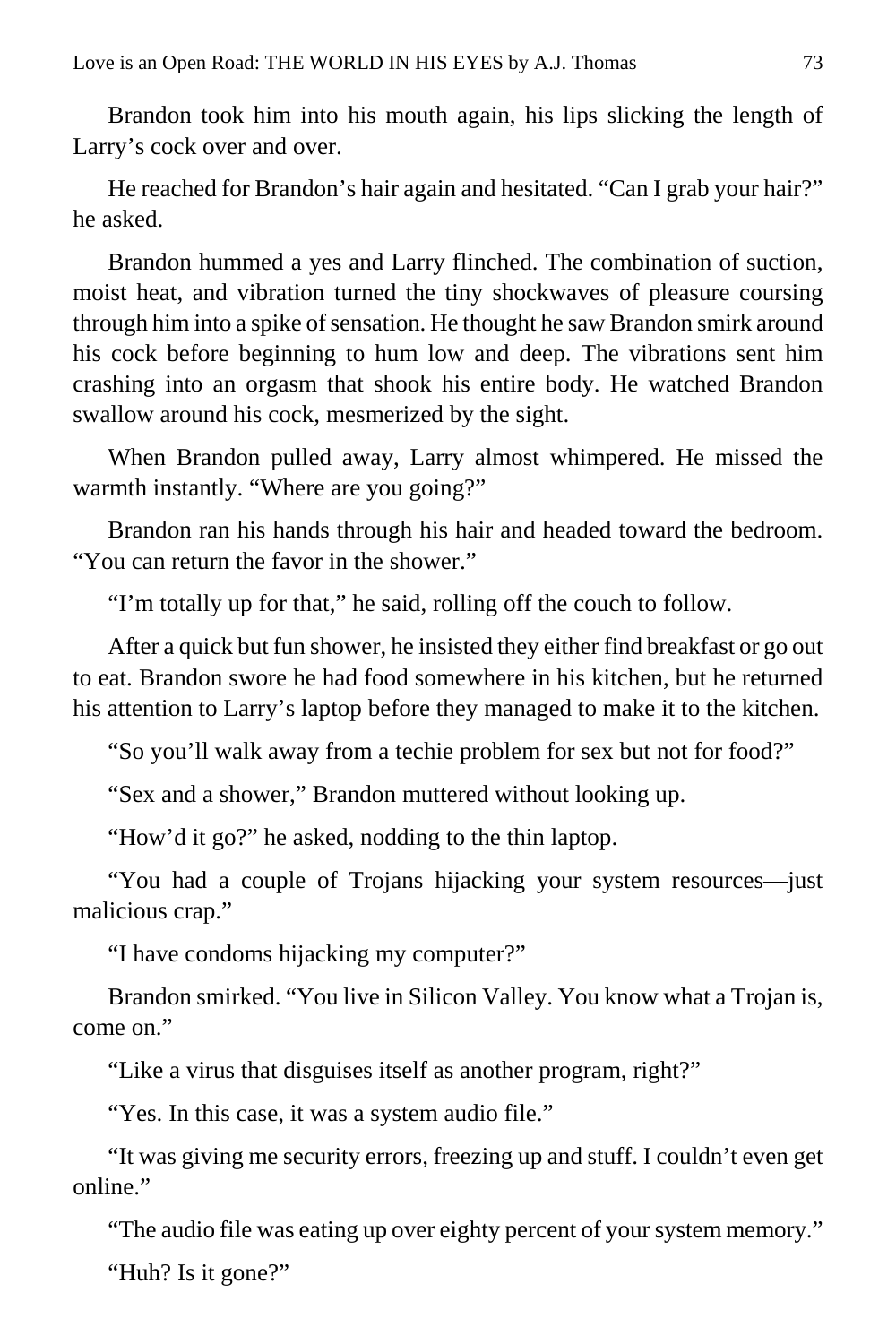"Gone."

"How did it get on there?"

Brandon shrugged. "Usually it's easy to spot programs that are dangerous, but sometimes they can look like normal utilities you're just trying to update. In this case, it was a bundle of chat software, I think. I got rid of it, and I restored most of the system files back to a restore point from four weeks ago, so they should be all right. The full system scan should be done, too."

"So it's fixed?"

"Getting there. It runs for more than thirty seconds so it's Trojan and virus free, but I want to clean up a few more things."

"How about I see if I can figure out breakfast, then?" He disappeared into the kitchen where found eggs, along with some peppers and bread, then set about making breakfast.

"Hang on, the rest of it I need to talk to you about," Brandon announced from the living room. "Even without the malware, it's still likely to crash on you just because of memory allocation issues. This is an ultraportable. It's got the system resources to check email, to do some basic office tasks, stuff like that. You really can't play Warcraft on something like this."

"Play what?"

"Warcraft. That's what's killing it. You don't have any onboard video RAM because your graphics processor is built into the motherboard chipset. It's not a gaming machine."

"I don't play anything."

"Well, it's on there. With all the current expansions and a shit-ton of realtime chat stuff. I'm pretty sure one of the chat programs is where your malware came from. Everything else on it looks to be anatomy databases, medicine databases, and music."

"The music is mine, but there aren't any games on there. I think I played some version of Warcraft when I was ten, but not since then. It's not on there."

"Oh, yeah it is. Come see for yourself."

Larry moved the pan of eggs off the burner and killed the flame. In the living room, Brandon turned his slim almost-new laptop so he could see the screen. A buff elf covered in heavy armor stood posed on the screen. "It's even set to log in automatically. I suppose your mom must have loaded it."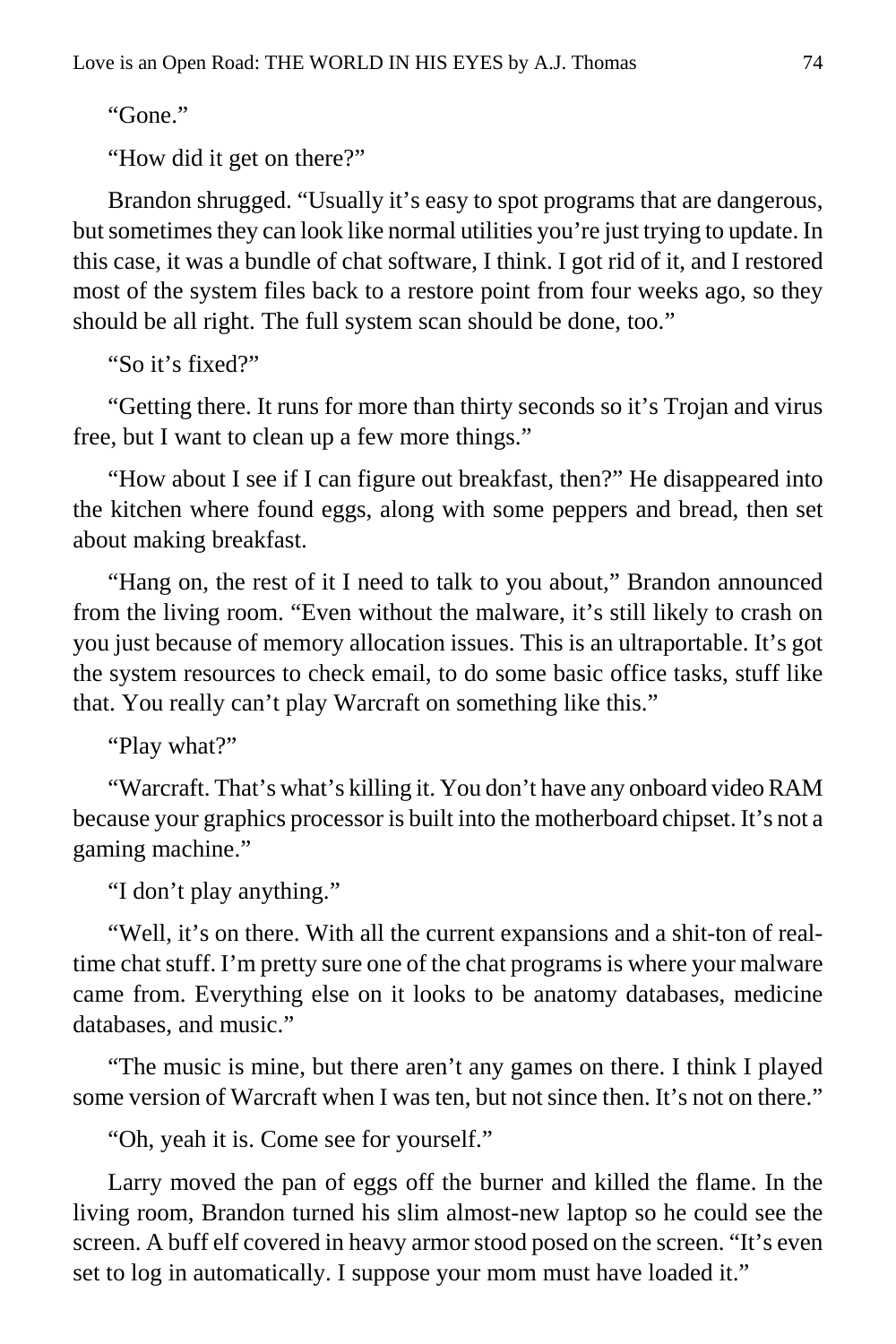"My mom?" Larry shook his head. "No way. She's *my mom*. She doesn't play…" He waved the egg-covered spatula at the laptop. "No. Just no. My mom watches soap operas. She doesn't play video games."

"Then someone else must have. Who else uses your computer?"

"No one."

Brandon chewed on his bottom lip and scratched the back of his head. "Okay, who else uses your mom's computer? Someone at the nursing home?"

Larry thought about the endless parade of nurses, CNAs, and orderlies working at his mother's nursing home. Using a patient's personal property was a serious ethical violation, not quite stealing from a patient, but a definite breach of trust. "That is not okay. My mom's laptop had account stuff saved on it. God damn it, this is not what I needed today."

"I can uninstall the game, but maybe we should wait. If someone's using your mom's computer who isn't supposed to, we might be able to trace whoever the account belongs to."

"Shit. Would you be willing to drive up to Oakland with me?" he asked, shaking the spatula in Brandon's direction. "I can ask the nursing home manager and my mom about it and see what the hell is going on."

"Doesn't sound like you need me for that."

"Well, maybe you can warn my mom about disabling security settings and what kinds of programs to watch out for? Or at least explain what happened?"

"Oakland, huh?"

"Yeah."

"Just to explain things to your mom?"

"Well, no. Mostly to keep me company when I'm stuck in traffic."

"That I can do but on one condition."

"Sure?"

"We drive over the Bay Bridge and get lunch somewhere on the wharf." He was subtly bouncing on the balls of his feet, his eyes lighting up.

Larry stared at him. "You got someplace specific in mind?"

"Seafood! I don't care where. We can split the cost of lunch and gas, if you want."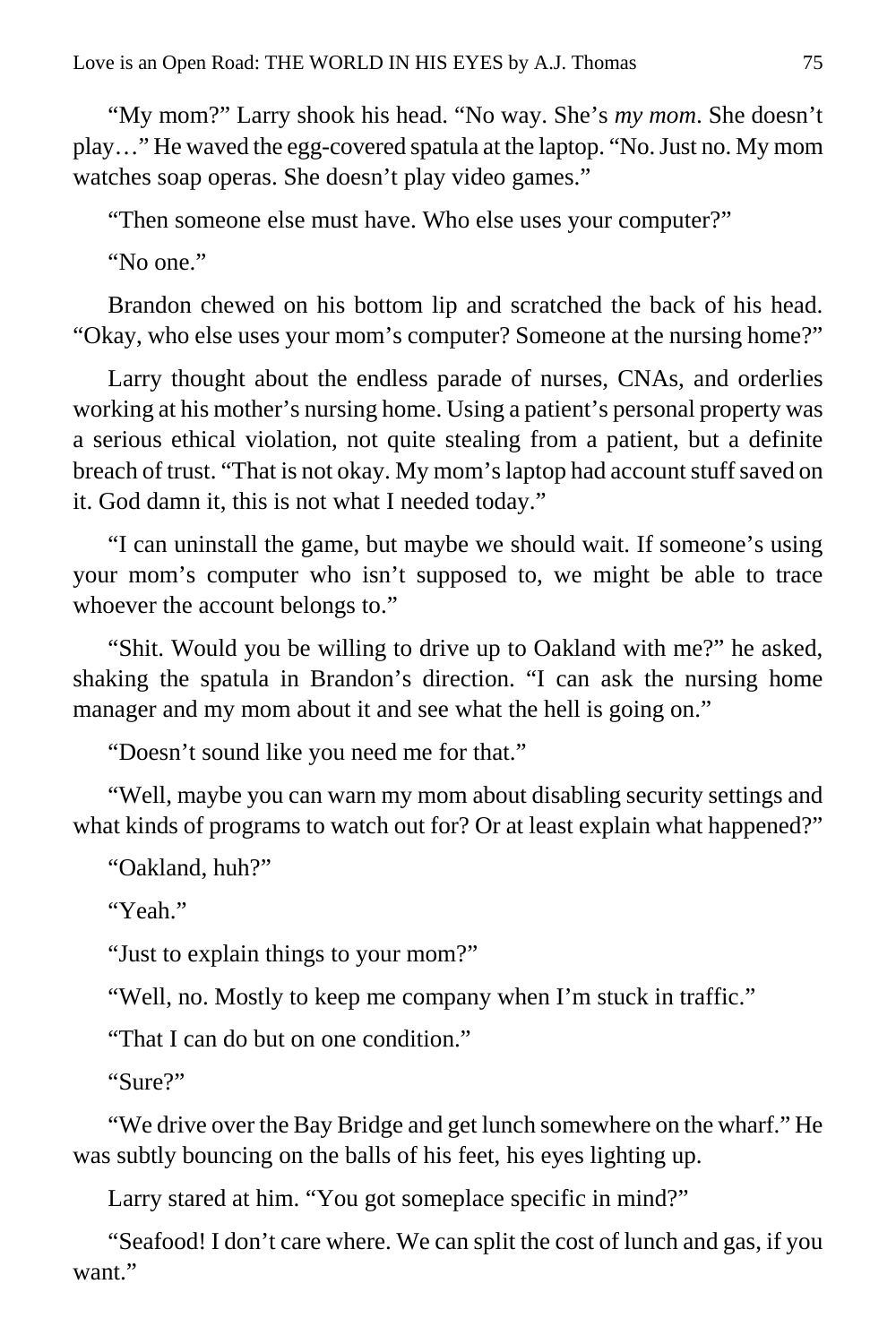He'd give Brandon anything that made him bounce like that. He couldn't help but smile. "Seafood sounds good."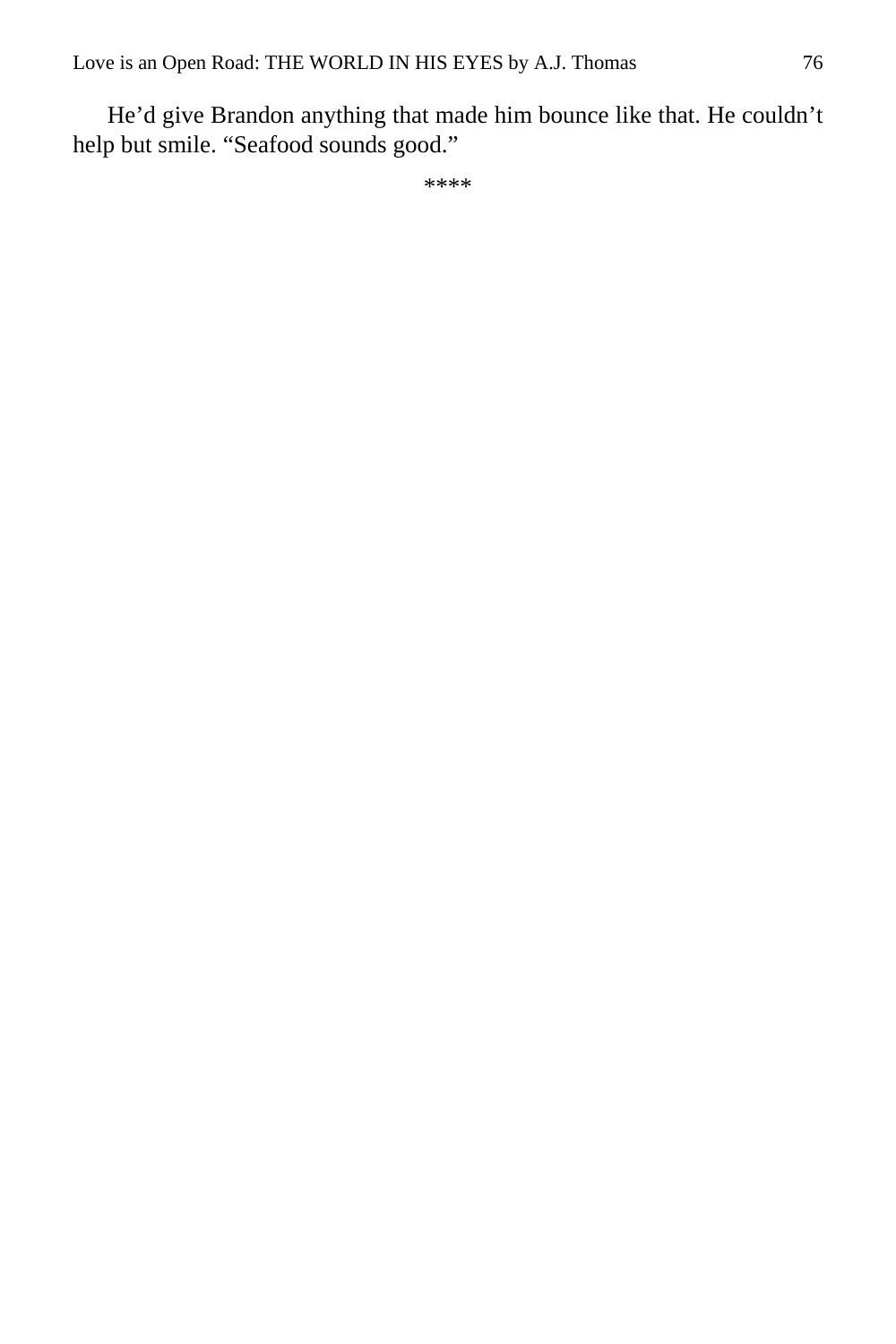## **Chapter Six**

After a quick breakfast, they picked up Brandon's car and returned it to his apartment, then stopped for gas and got on the highway, driving around the southern tip of San Francisco Bay to the suburb-turned-city of Oakland. It had an industrial feel to it, compared to the carefully planned balance of parks, green spaces, and tech centers that defined San Jose. It felt more like a city than San Francisco, and Larry didn't mind the urban vibe. The nursing home was a multi-story skyscraper affiliated with St. Paul's Episcopal Church. It was close enough to Lakeside Park that his mom's window looked out over one of the few expanses of green in the area. He'd thought that was important, before he realized the level of care she needed would mean she couldn't get out of bed to enjoy the view.

He knocked on her door first. "Mom?"

She was asleep, the only sound in the room the soft electric hum of the television in the corner.

"She's so young," Brandon whispered behind him and, for a moment, he sounded stunned. "She doesn't look a day older than my mom."

"You say that when she's awake, you'll make her day," Larry promised. He set his briefcase down quietly and wondered if he should wake her up. "Would you mind if I go find the staff manager since she's asleep?"

"Will she scream and try to attack me when she wakes up and sees a stranger in her room?"

"If she could do something like that, she wouldn't need to be here. I shouldn't be long."

"Go ahead. You want me to set up the laptop in here?"

"That'd be great."

The senior nurse on staff wasn't helpful, and the administrator who virtually always made time for him when he needed to discuss him mother's care was apparently out sick. After almost an hour of wandering between different offices, Larry was ready to give up and just stakeout his mom's room to see who might be going through her things.

When he got back to his mom's room, he was caught off guard by the shriek that came from within. He flung the door open, ready to reassure his mom that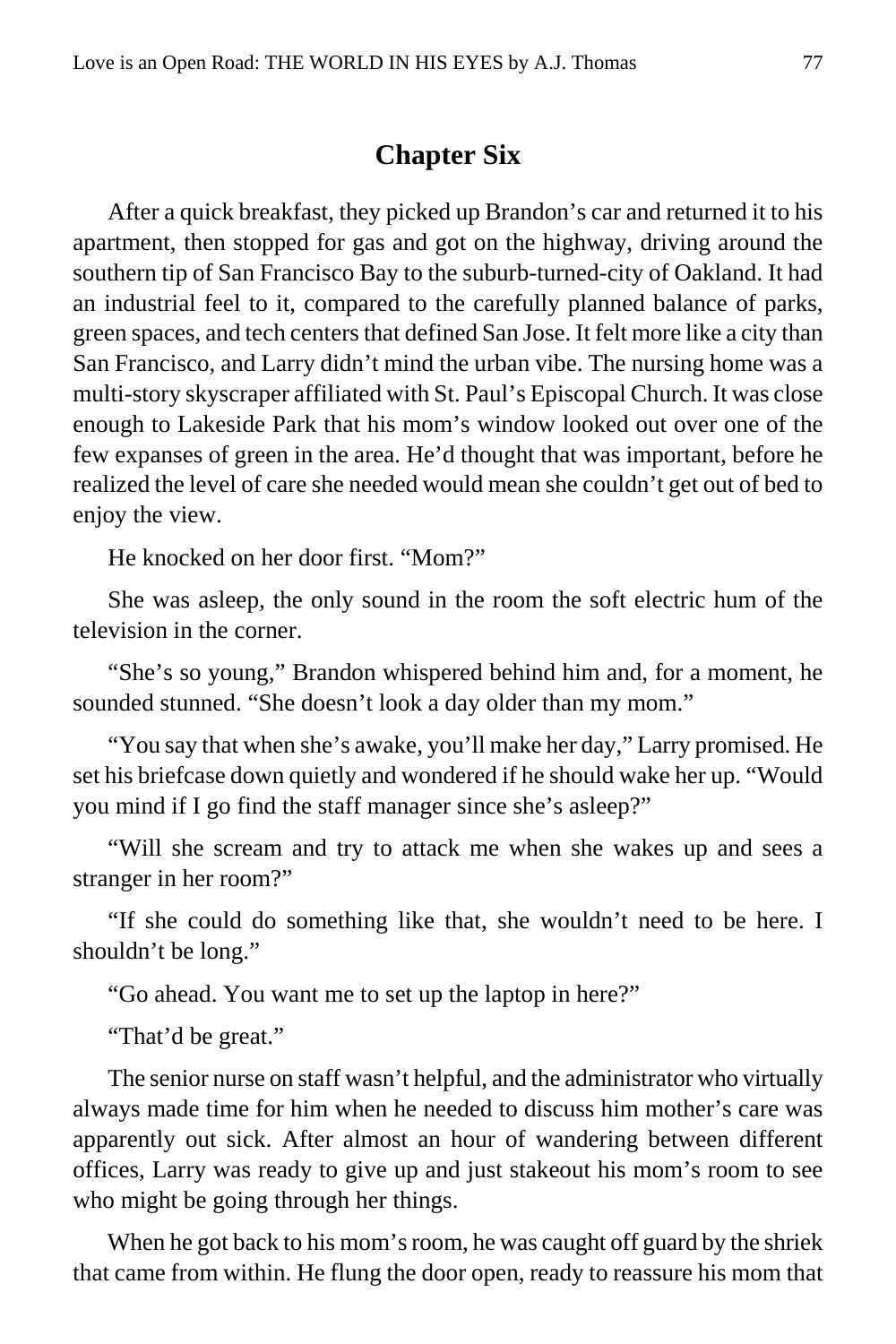Brandon wasn't someone who just wandered in off the street. Brandon was perched on the side of his mom's bed, both of them bent over the laptop screen. And they were both laughing.

"There you are!" his mom called out. "Lawrence, where have you been?"

"Trying to find an administrator who works weekends," he said, grumbling.

"You work in a hospital, Lawrence, you should know better."

"What's going on?" he asked, trying to peek at the computer.

His mom's eyes went wide, and she shut the laptop screen quickly. "Your friend was just helping me with something."

Larry resisted the urge to sigh. He shot a glare at Brandon instead.

Brandon rolled his eyes. "I was showing her a Dungeons & Dragons meme. It's cute."

"It's just a little joke. Thank you for bringing this back so I've got something to do, by the way. My dear José brought me new books, but they go so quickly."

Larry took in the quick flutter of her eyes, the dark cast to her cheeks. "I leave you alone for a few minutes and you manage to make my mom blush?"

Brandon plucked the laptop from her blankets, opened the screen, and spun it around. "It is cute," he said, grinning.

Larry scanned the meme, surprised to just see a picture of strange-shaped dice.

"Read it," Brandon urged.

"I really don't think it's the type of thing Lawrence would find amusing."

"I don't get it," he said, feeling clueless.

Brandon's mouth dropped open. "You never played Dungeons & Dragons? Trish, your son missed out."

"He's a millennial baby," she said, smiling. "It wasn't popular when he was growing up. Frankly, I'm surprised someone as young as you has even heard of it, much less played."

"You played Dungeons & Dragons?" Larry asked, looking at his mom rather than Brandon.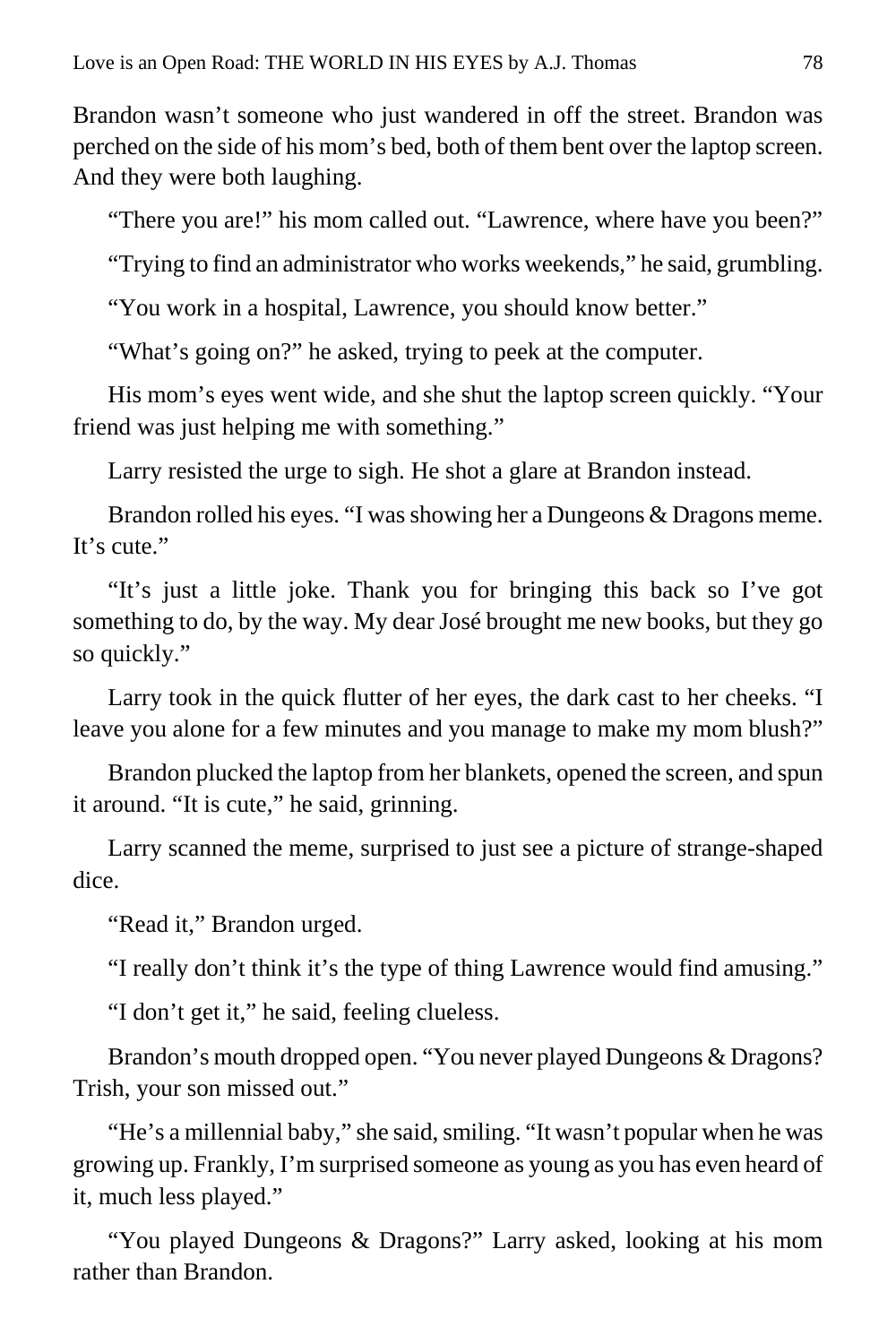"Oh, don't look at me like that," she insisted. "I was too young to have fun in the sixties, and it was cool in the seventies. Well, truth be told, it was never *cool*, but we had fun anyway."

"So this…" He held up the computer, hoping for more of an explanation.

"Everything in D&D is based on chance. You choose to attack an enemy, but whether or not the attack is successful depends on a roll of the dice. How much your character gets hurt also depends on a roll of the dice. A critical fail, rolling a one basically, means that the attack totally doesn't work. The dungeon master decides just how badly something not working is going to suck."

"And the male character ended up married to a male orc. I think I get it." He said the words, even though he wasn't quite sure how it was funny. Or in any way appropriate to show to his *mom*.

His mom managed to look serious for about two seconds then her face scrunched up in laughter. "It's funny," she admitted. "And, yes, it's cute."

"You are so weird," Larry insisted, pinching the bridge of his nose. His mom thought a joke about gay marriage in an old role-playing game was cute? He had no idea how he was supposed to respond to that. "You're both weird."

"Don't be such a stiff. Brandon was just sending my warlock a bunch of things to disenchant, and we started talking about older games."

His mouth dropped open again. "What now?"

"Your mom plays Warcraft," Brandon announced, his smile huge. "Not only does she play, she just got her last character to the level cap. He's an enchanter, and I haven't played in forever, so I sent him some stuff I'm never going to use again to disenchant."

"Him?"

Brandon took the laptop back and used the touchpad for a moment. He turned the computer back around. A butch, pale-skinned thing with pointy ears and a long, flowing red-and-gold robe was on the screen. "Her blood elf warlock. One of his professions is..." Brandon faltered under Larry's glare. "Enchanting."

In bed, his mom snickered. "Told you so."

Brandon nodded and sighed. "You did."

"Told him what?" Larry asked, plopping into the rocking chair.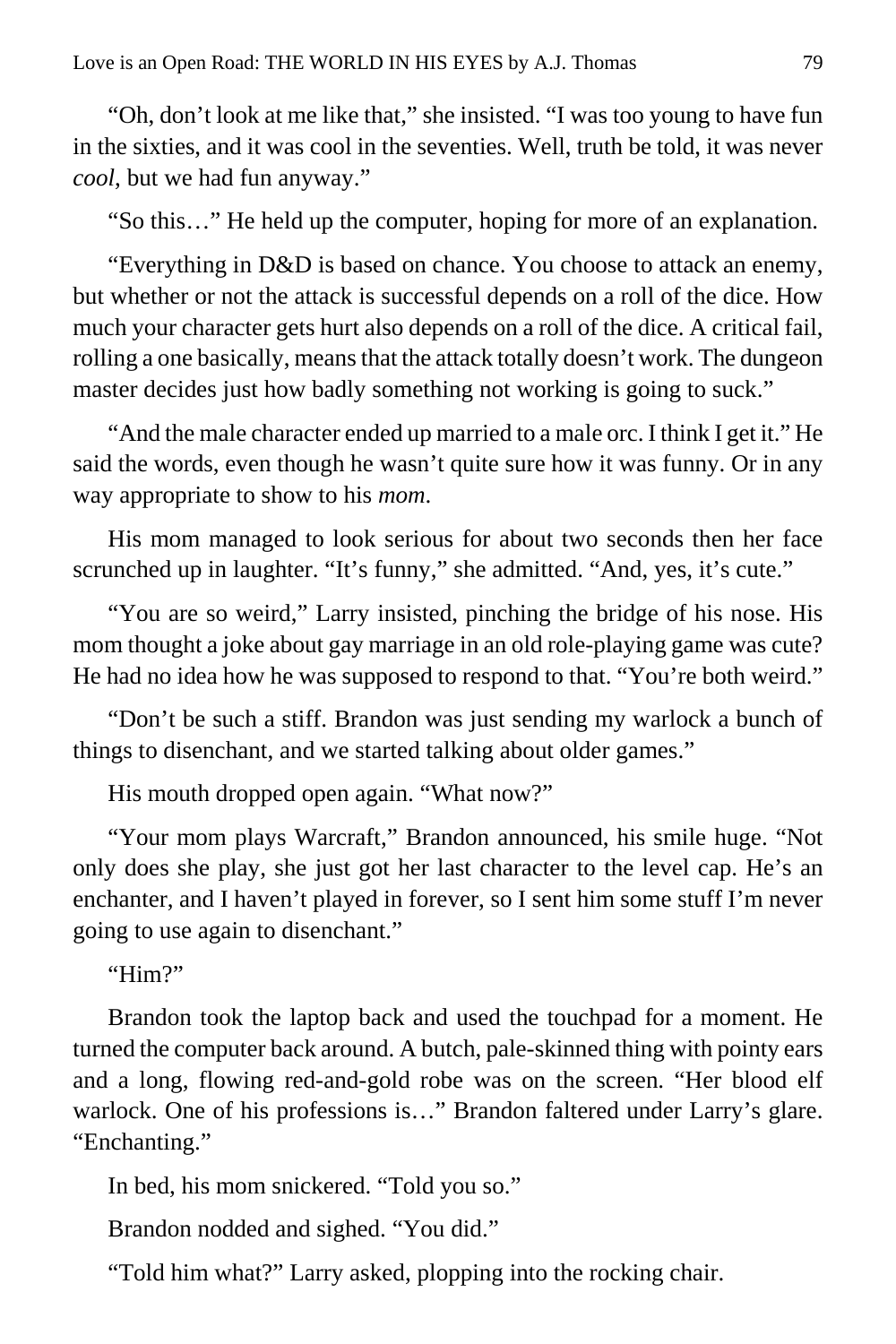"That you've run yourself so ragged you can't imagine having time for something like playing a game." She turned to Brandon and set her hand on his arm. "My fault, entirely. When I first became ill, I was absolutely convinced that if I dared slow down when I was tired, I'd grind to a halt. I thought if I stopped working, I'd never start again. A work ethic is a wonderful thing, but not if it eats away at your life, your happiness."

"A lot of people aren't into video games," Brandon insisted. "I didn't stop playing Warcraft because I ran out of time; I just lost interest. I got an opportunity to do something rewarding in my job, and that just felt more important. My job's nothing compared to his. You can't hold it against him if he wants to devote his energy to something like saving lives."

She patted his arm again. "You must be a good friend."

"And he's selling himself short," Larry said simply. "The software he's designing is going to help engineers make solar panels more efficient. It might not seem like anything big, but give it two hundred more years of using fossil fuels, and it might help more people than me diagnosing an ear infection and treating a half-dozen fake headaches."

"It's…" Brandon shook his head, blushing. "It's not that big a deal."

"Saving our planet isn't a big deal?" His mom was good at looking suitably impressed. "My goodness, you're as bad as Lawrence."

\*\*\*\*

Watching Larry try to come to terms with the idea of his mom playing video games was cute. He cradled his head in his hands and asked her detailed questions about how she'd begun to play and then looked up at him. "So, you said this computer isn't going to be any good for this game. Right?"

"No." He shook his head. "Absolutely not. If you want to play Warcraft," he said to Trish, "you've got to get something a lot bigger. I imagine your old system was fine two expansions ago."

"It was," she agreed. "And my dear night shift nurse had a laptop with a blown out motherboard, and he said it had a decent video card, so we tried putting it into mine. It worked but never quite right. And it ran so hot. Still, it was better than nothing."

"Can you help me pick out a laptop that can play whatever she wants without catching on fire?" Larry asked.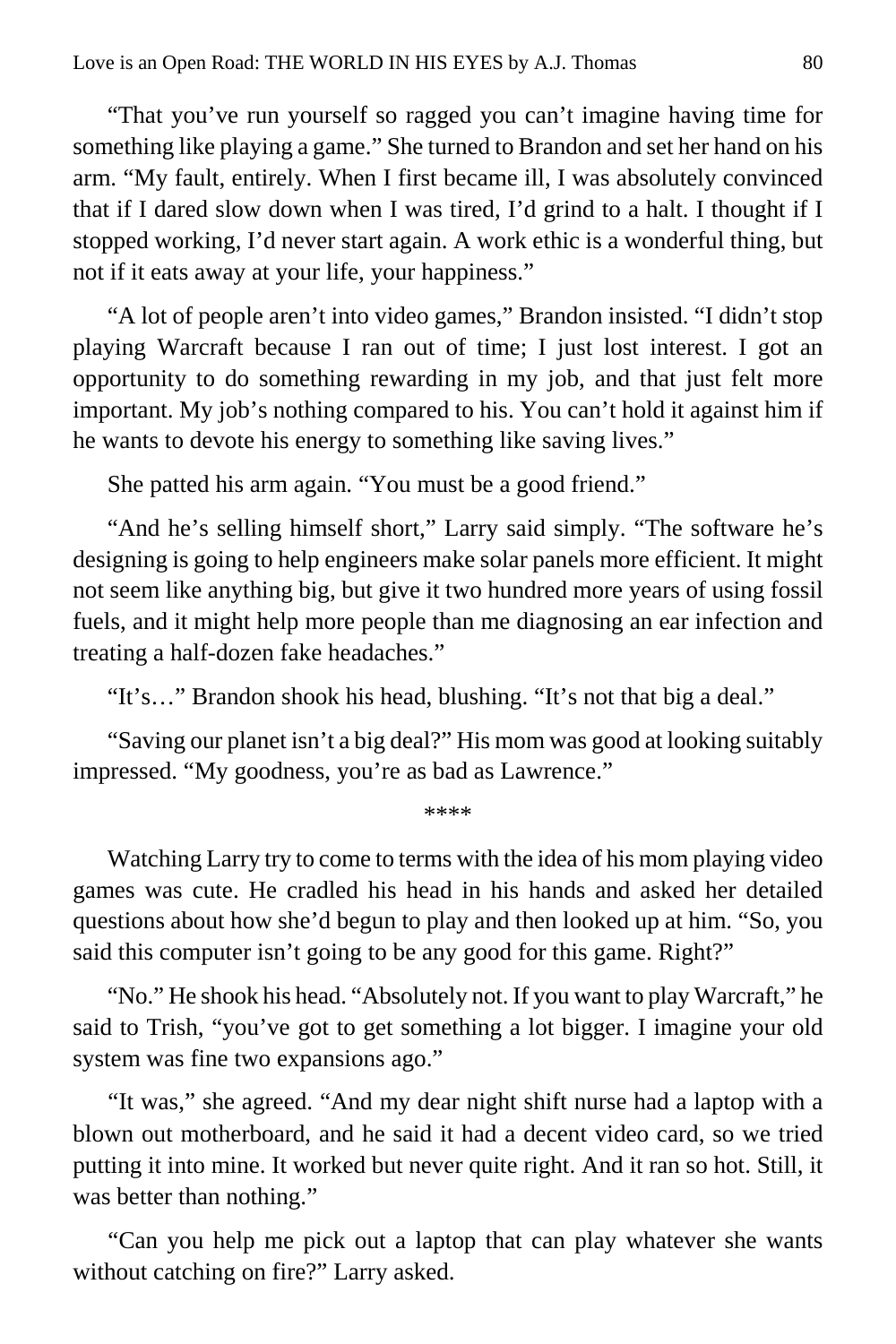Brandon wanted to roll his eyes, but he didn't want to do anything to offend the woman sitting beside him. Every topic he broached and every piece of tech jargon he used, assuming he'd need to explain it, Trish had understood perfectly. She didn't need Brandon to pick out a laptop for her.

"We can go now, swing by Best Buy, and grab some lunch on the way," Larry offered. To his mom, he explained, "I promised him seafood. Lunch is cheaper than a repair bill," he added, trying to provide an explanation he suspected wasn't necessary at all.

"You can't do that," Trish insisted. "Lawrence, I don't want you to go spending money on me. If my computer can't be fixed, I'll save up a bit and order a new one. In the meantime, I'll just have to find some other way to pass the time."

"But Momma…"

"Don't you 'But Momma' me. You've got student loans to pay; your rent is sky high; and last time she popped in for a visit, I noticed you still haven't saved up enough to get August a proper ring."

A flash of panic crossed Larry's features. "I can afford a laptop. Gus is a modern woman. She doesn't want or need a ring to advertise her relationship status."

Brandon tried his best not to look surprised. Larry had said his mom didn't know he was gay, but he hadn't expected her to be ignorant of his son and Gus's relationship ending over two years ago.

"Is that what she told you?" Trish asked incredulously.

"Yes."

"You must realize she just said that because she doesn't want to put any more pressure on you. She wants the ring. She wants you to spend the money. She just doesn't want you to feel like you're obligated to do it."

"Not every woman thinks like you, Momma."

"Lawrence!"

Brandon bit his bottom lip, trying not to laugh aloud. Larry and his mom were a lot alike, even if she managed to leave him confused and suspicious about her videogame choices. "Okay, pause! Pause! Trish, you've got to have some idea what you want. Why not just order something you customize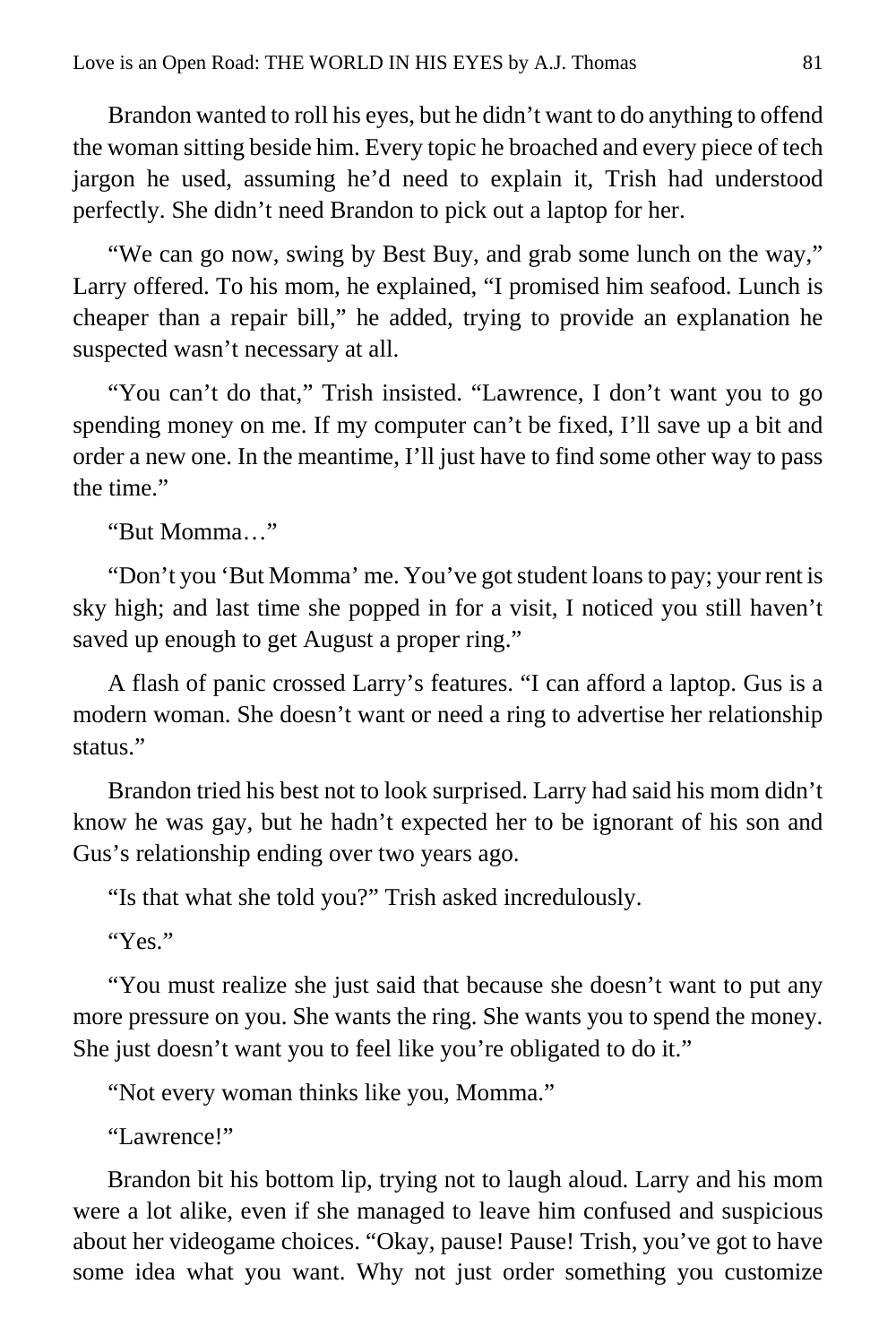yourself? You won't have to put up with whatever a sales person tries to sell Larry, which will be the closest thing to a business-class notebook they've got, or whatever I pick out."

"Why would a salesman try to—"

"I'll explain later," he promised. "But your mom already knows exactly what she wants. Or am I wrong?"

She pursed her lips, considering him carefully. "What I want," she said carefully, "is expensive. I'd rather save up and pay for it myself."

"Show me?" he asked, shifting Larry's laptop to the tray table and positioning it where he'd seen her arrange it before.

She quickly navigated to a three thousand dollar gaming notebook with a massive display and a graphics processor that he would expect to find in a desktop computer. "I'd like that one."

He whistled as he looked over the system that promised not only to be a desktop replacement, but a replacement for damn near any gaming console, too. "That would be awesome," he agreed. "But now I have to try and talk you out of it."

"Oh?"

"Look at the dimensions." He pointed to the tiny box of data at the bottom of the system specification. "It's huge. It'd have a beautiful display, but I think it would be about an inch and a half too big to fit on this table."

She turned the tray table, considering its depth herself. "Hmm."

"And it's almost ten pounds. Here." He hopped to the floor and grabbed a couple of books from the stack on top of her dresser. It took almost a dozen of them to come anywhere near what felt like ten pounds. "These won't work," he admitted, before the stack of books slipped and tumbled to the floor.

Larry hurried over, kneeling beside him to grab the books. Brandon's gaze locked on Larry's for a moment, the position so familiar and enticing. He swallowed hard and replaced the books then scanned the rest of Trish's room. "Okay, so not such a good idea. I hate to ask you to take my word for it, but I really think ten pounds of computer would be too heavy for you to lift and move around comfortably. It would be heavy for me."

"Ten pounds, huh? What about one of the lunch trays? Don't they weigh about that?"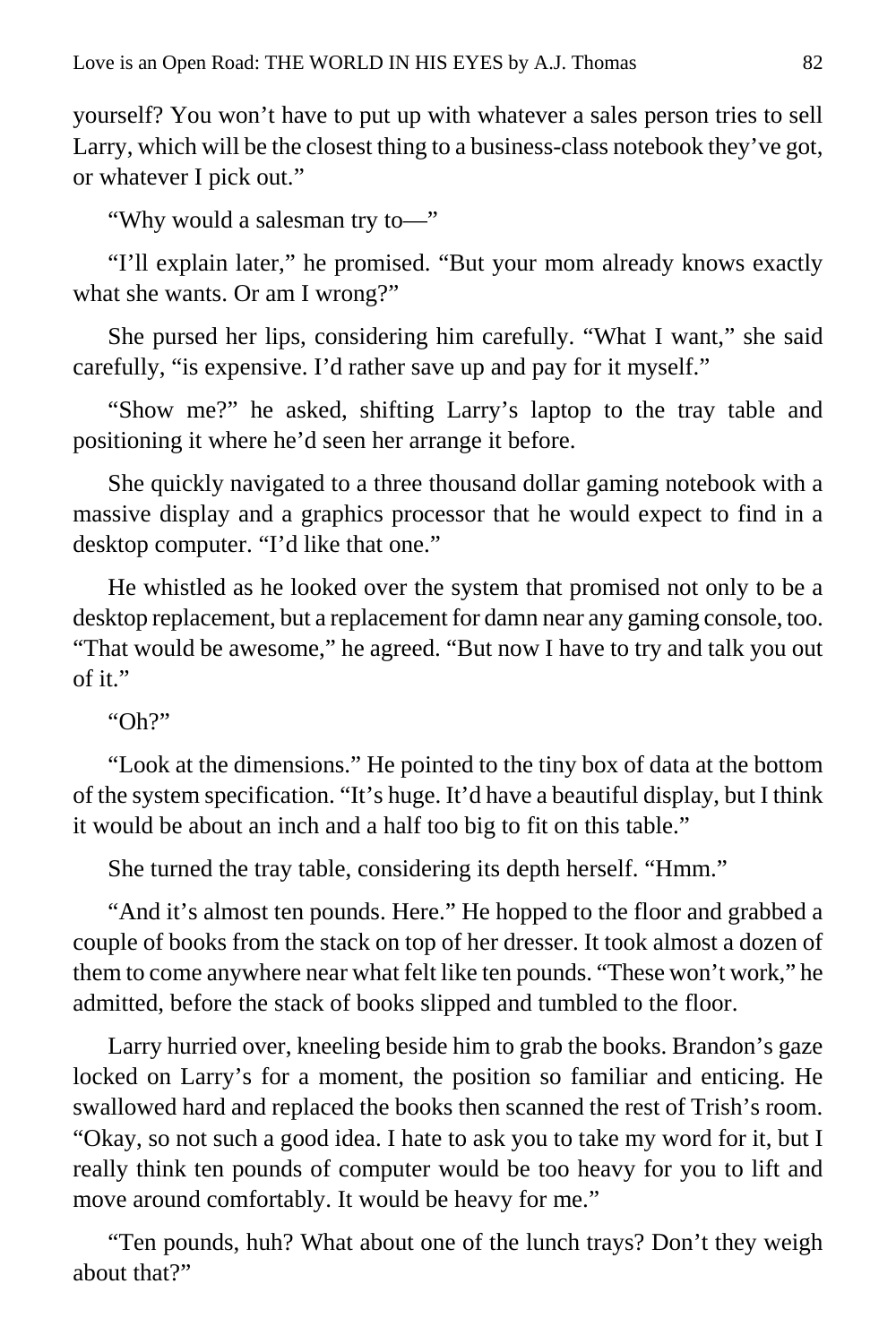"Three pounds, maybe four," Larry said, pushing himself to his feet. Brandon's breath caught as he felt Larry's finger tips travel along the outside of his leg when he moved, the subtle contact brief enough to look innocent and well out of Trish's view.

Larry looked calm and oblivious.

"Oh." Trish looked as disappointed as she sounded. "I didn't think the weight would be an issue, since it would just sit on the tray table. But if it won't fit on the tray table, that's a different story. I suppose the smaller one wouldn't be that bad."

"The fifteen inch is a model they've got at Best Buy," he chimed in. "Which means we can pick it up today and probably get it on sale."

"I suppose," she said, her tone thoughtful. "It's still a lot of money."

"How about I call it an early Christmas present, then?" Larry offered.

She sighed dramatically and shrugged. "I don't want you spending that much on me for Christmas, either."

"Well, it's too late anyway," Larry said, jangling his keys. "I know which one it is now, so if I don't get it for you today, I'll just get for you for Christmas. You can be stuck with it now or then, you're choice."

"Lawrence…"

"And I did promise him seafood." He quickly kissed his mother on the cheek and then grabbed Brandon by the elbow and tugged him toward the door. "Be back in a bit!"

In the hallway outside, he finally let himself laugh.

"What?" Larry asked.

"Your mom's cute," he said. *Cute* wasn't it exactly, but he didn't know a better word. Larry had a relationship with his mom that was so wholesome it would have been weird if Trish wasn't so down to Earth. Her sense of humor reminded Brandon of his own mom, but only after she'd had a few glasses of wine and stopped filtering everything she thought. Trish was open, funny, and so smart some of her quips had almost gone over his head while they discussed games and computers. "Nope, I take it back. Delightful fits better."

Larry smirked at him, his right eyebrow arching up high.

"She is," he insisted.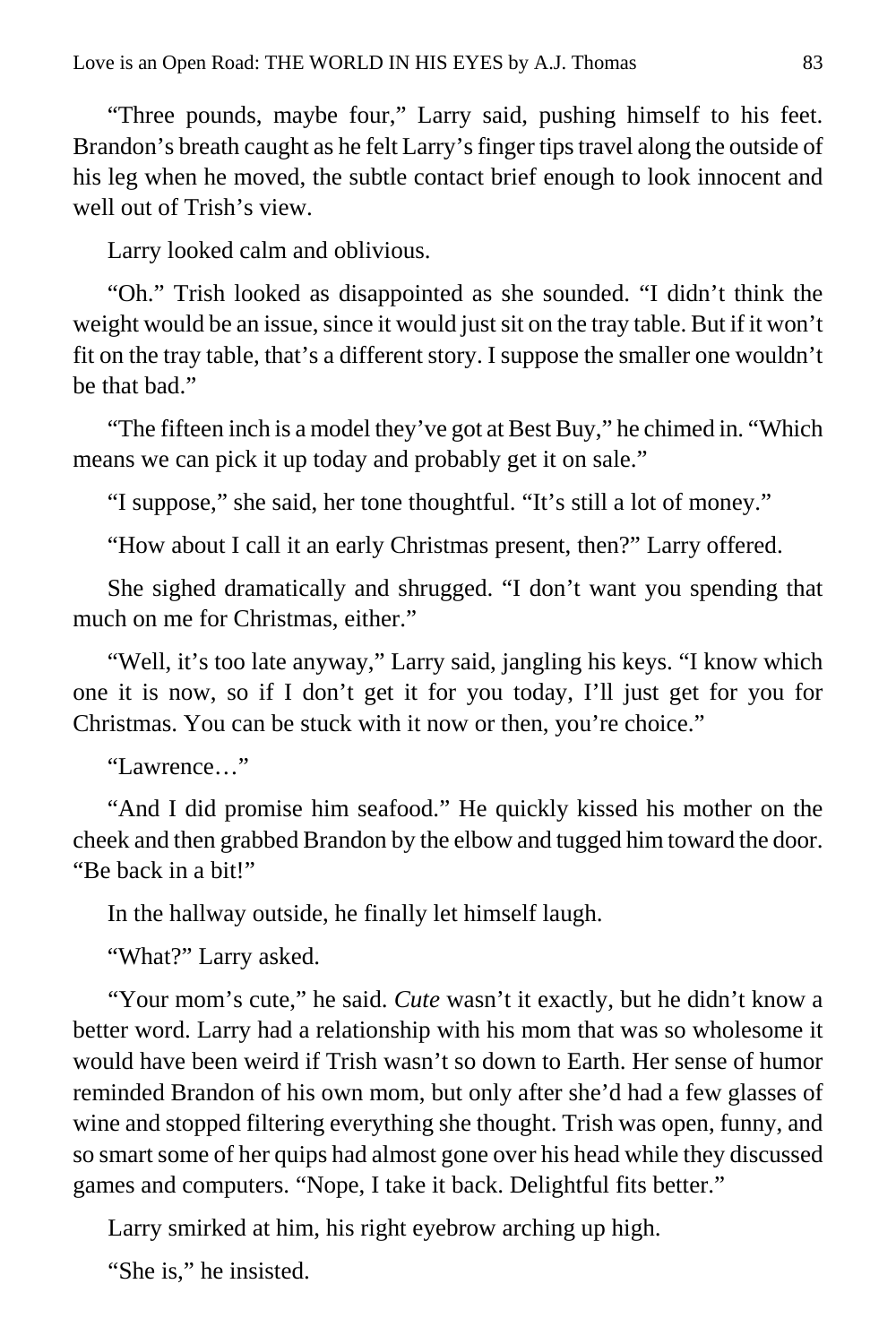"That wasn't how I was expecting things to go," Larry said, pulling him close. "Thank you, by the way. You saved me from making a huge fool out of myself."

"Did I?"

"Yeah. I was ready to outright accuse her nurses of going through her property. It wasn't the right thing to do before talking to her, but I never thought… I still don't get it. She has never talked about video games with me. She never bought games for me when I was a kid. I really don't get it."

"How'd you play an older version of Warcraft, then?"

"I… Okay, I admit, I played that on the old desktop computer we kept in the living room."

"Uh huh. And did you ever ask her to buy you video games?"

"Hell, no. We never had much money, especially after she started drawing disability. I knew how much she scrimped and saved just so I could have nice school clothes, I'd never have…" He stopped and squeezed his eyes shut, smirking. "Hell, maybe she has talked about games, and I just didn't listen. To be honest, most of the time when I come to visit we talk about politics for a few hours, and then I dose off."

"I think falling asleep anywhere and everywhere is just a residency thing," Brandon nodded. "I got in so much trouble one Thanksgiving during Jen's residency when I nudged her elbow out from under her when she fell asleep at the table."

"On Thanksgiving?"

"Yeah. I got a huge lecture about the potential dangers of accidentally inhaling mashed potatoes."

Larry rolled his eyes, his regular smile fixed in place again. "You joke about it, but I swear it happens. I read a case study from a general surgeon who was planning to remove a mass from a patient's lung. Instead of a cancerous growth, he found a pea."

"A pea?"

"A green pea."

"Ok, that's kind of gross. But if I'd heard that when I was eleven, I'd have thought it was funny as hell."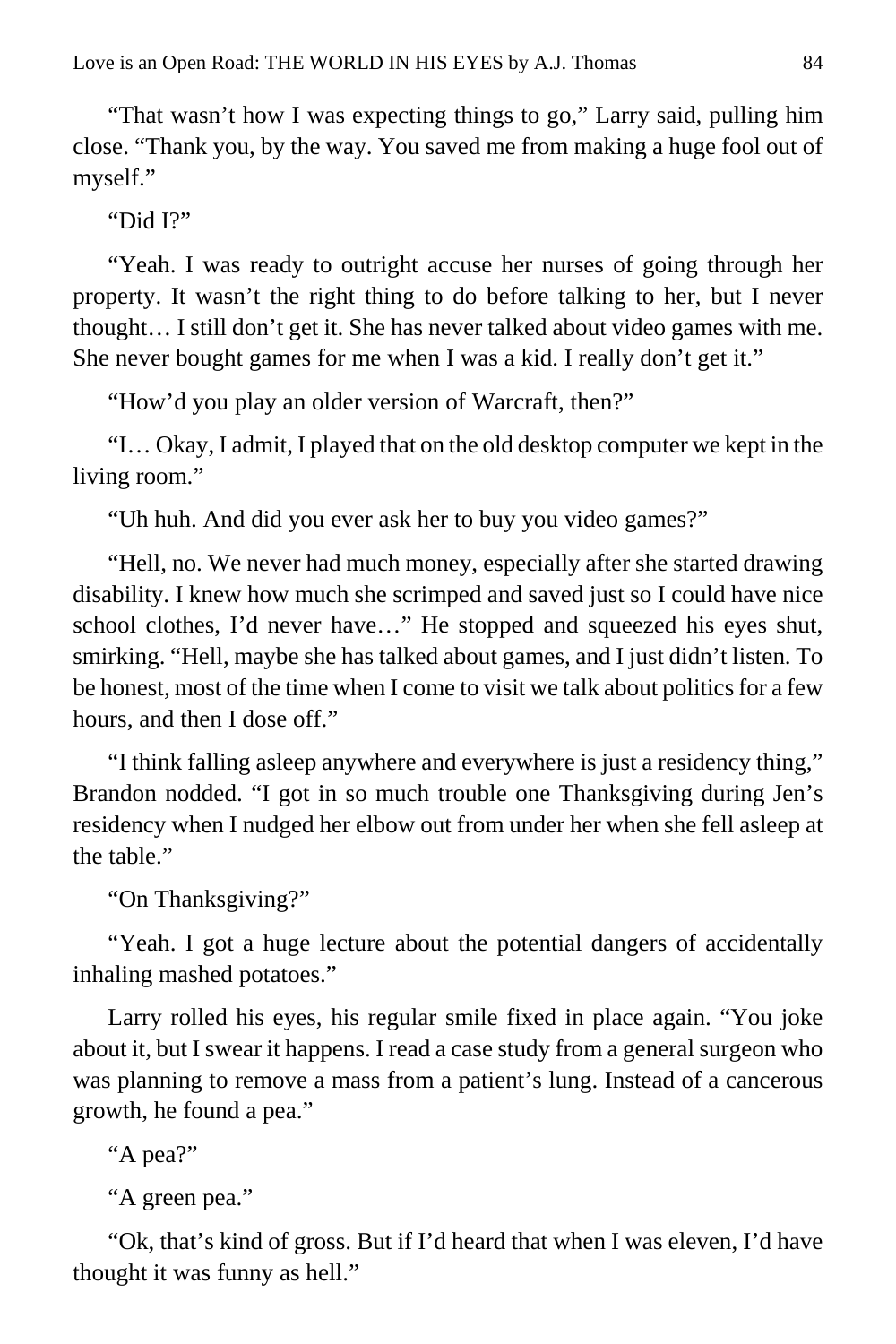"So, over the bridge, lunch, computer shopping?" Larry asked.

Brandon felt warm and giddy when Larry set his hand against the small of his back. It was almost an innocent gesture, like the casual, unconscious touch in Trish's room. A subtle reminder that it was okay to touch.

\*\*\*\*

Larry didn't want the day to end. In the four hours between purchasing the computer his mom wanted and the time they'd scheduled to pick it up after the store technicians did whatever they felt they needed to do before letting him take the damn thing out the door, they'd had lunch at a little seafood place right on Fisherman's Wharf, then spent the afternoon wandering around the tourist attractions and watching the street performers who scratched out a living along the waterfront. Before they left the car, Brandon had carefully pulled a halfdozen one-dollar bills from his wallet and shoved them into a pocket by themselves.

The first time Brandon stopped and watched a man covered in silver paint, and very little else, roller skate around in circles, Larry had been a bit surprised when he tossed a dollar into the man's hat. The third time, Larry was expecting it and stood close while a juggler tossed four bright scarves and a fake sword in the air in exchange for the cash Brandon dropped into the bucket at his feet.

"You know, I thought you were worried you'd get mugged," Larry teased him.

"Huh? No. It's a rule," he insisted. "My mom used to take me up here on weekends when I was little. She always says if somebody manages to catch enough of my attention that I stop and watch whatever they're doing, I owe them a buck."

Larry caught himself before he slipped his arm around Brandon's waist, frustrated by how easy it would be to touch him and how much he wanted to.

Brandon gaze traveled up and down Larry's body, his expression serious. "Not so comfortable being out in public?"

"It's a little weird. That isn't the same as bad, though. I'm a physical person, but I've never…"

"No one here is going to tell your mom." Despite his serious expression, there was a smile in Brandon's eyes.

"I know. I've just never really had the chance to hang out with a guy outside of clubs."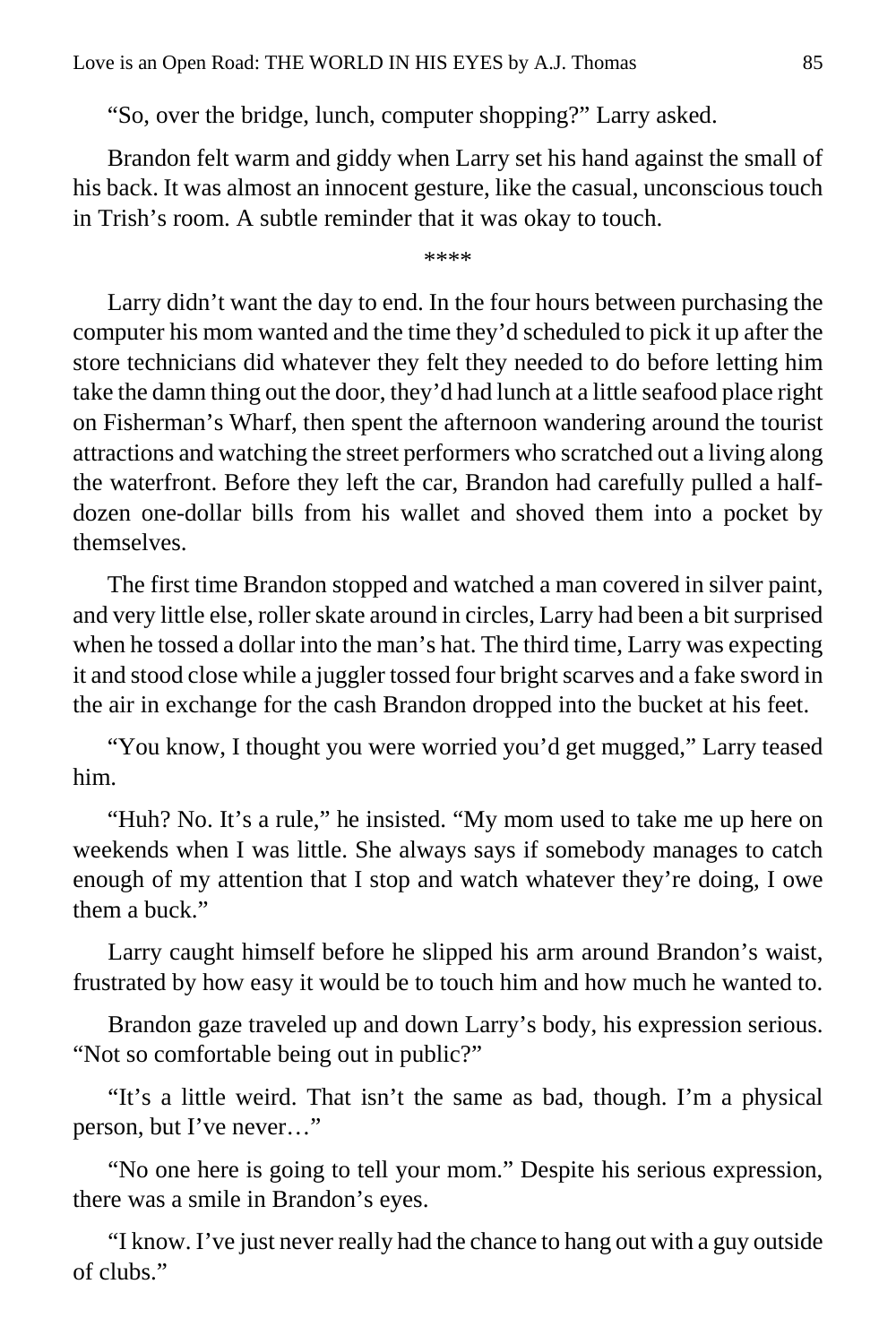"And bed."

"There's no one else watching us in bed."

"Let me ask you something," Brandon said, shifting close enough for their shoulders to brush. "Right here, right now, does it matter? We passed a couple dudes walking down the street with their hands in each other's back pockets. So does it matter?"

"A little."

Brandon smirked and stepped in front of him. He grabbed hold of Larry's wrists and guided his arms around him. Larry pulled Brandon flush against him, nuzzling his hair. He tried to convince himself the warmth and excitement surging through him when he held Brandon was entirely his dick's fault, but he knew it wasn't. All he wanted was to linger on the wharf with Brandon in his arms, even if it meant never dragging him back to bed.

"When you said your mom doesn't know about you, you could have mentioned she still thinks you're engaged to your friend Gus."

He cringed. "We told her we're putting things on hold. That with me so caught up in school, we were taking a break. That got twisted up in her head somehow into 'we're planning a long engagement."

"And you didn't think it was worth clarifying?"

"She loves Gus. And Gus adores my mom. Both of her parents were working all the time when we were kids, so my mom practically raised her too. And my mom is… honestly, she's kind of weird."

"She's awesome," Brandon countered. "And I think you're underestimating her"

"You haven't heard her talk about homosexuals. I can't let her think… I just can't."

"I get it." Brandon snaked his arm up around Larry's neck and gasped as the juggler added three more swords to the rainbow of scarves. "I think you're wrong, but I get it."

They wandered on a bit, toward the end of one of the commercial piers and away from the crowd the performer was gathering.

"So do you top exclusively, or are you versatile?" Brandon asked without any apparent concern for who might overhear them.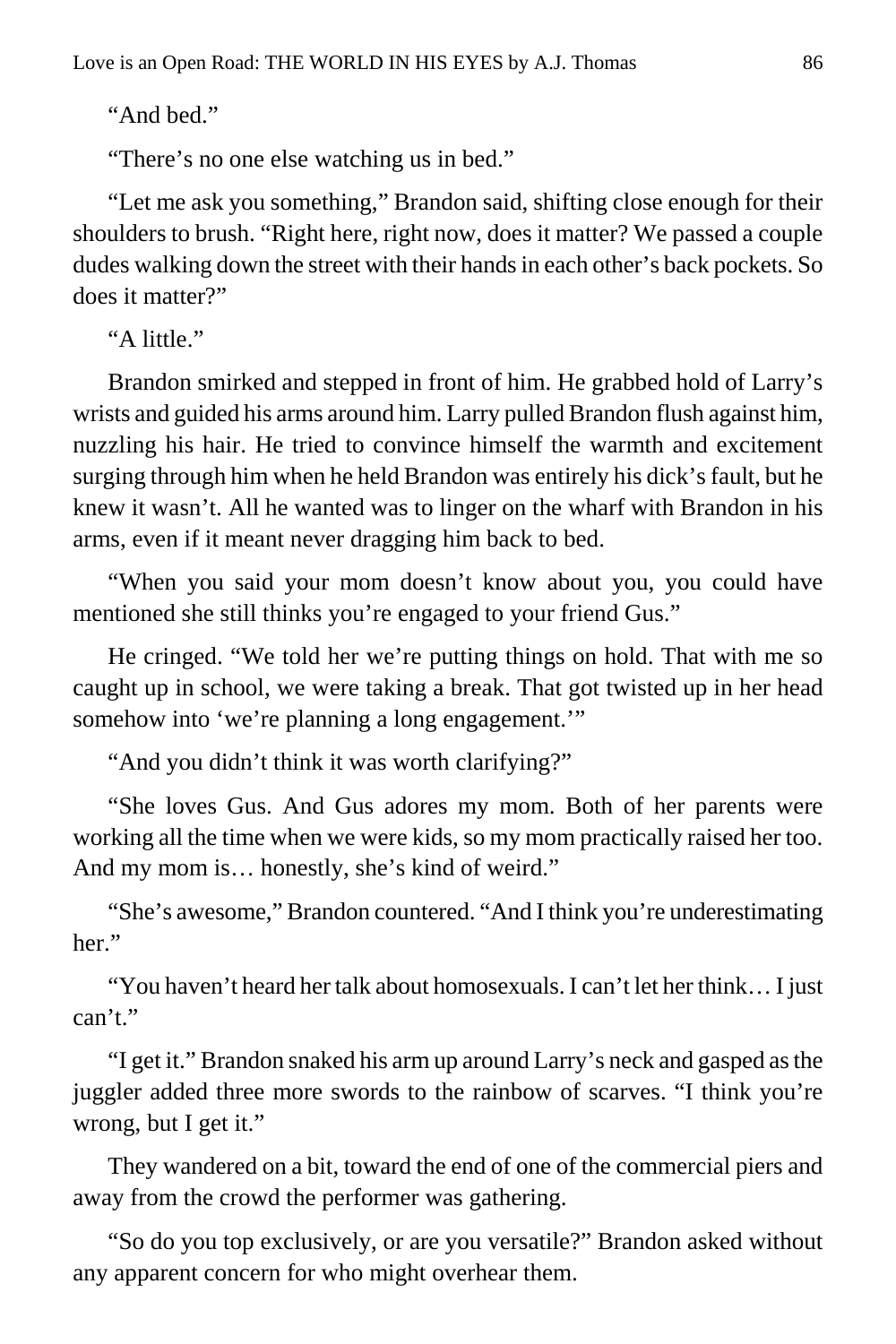He glanced around quickly, but there was no one in earshot at the moment. He wouldn't have thought it possible to feel embarrassed with his arms wrapped around another man in public, but Brandon's question had him blushing. "I…"

Brandon stroked the tender skin beneath his ear and shifted away. "You don't have to answer if it makes you uncomfortable."

Larry swallowed and tightened his hold him. "I don't consider myself a top. I wouldn't mind bottoming, but I've never tried it."

Brandon glanced up at him. "Never?"

"This is embarrassing," he admitted. "I've always been attracted to guys, but I didn't act on it for a long time. When I dated Gus, I really tried to be straight. We even got engaged. I never touched a guy when I was with her, and we were together from the time we were kids on. Thankfully, she was observant and understanding, otherwise we'd probably be married right now. Our last year of college, she caught me eyeing a Chippendale's dancer and, well, that was the end of me pretending. After she broke up with me, I still thought I could fake it with another girl. I went out to a bar, intending to meet someone new, and… I ended up with a guy in the club bathroom. With guys there was passion; there was excitement; there was everything I was too embarrassed to admit I didn't understand when I heard other people talk about sex. I gave up on faking it. But since then, I've only hooked up with guys in clubs when I had time, which wasn't that often, and Grindr made life easier and more interesting, but I… all the guys who…" He buried his face in Brandon's hair, wishing he could crawl away and hide. "I tend to go after guys who are a bit smaller than me, a bit… just like you. And none of them ever asked, so…" He risked a glance at Brandon's smirking face and dropped his gaze to the pier. "Yeah."

"Is the adorable, befuddled thing just an act?" Brandon asked, spinning in Larry's arms so he had to look at him.

"Befuddled?"

Brandon laughed, his eyes crinkling at the corners. "You have a doctorate and you were raised by an eloquent, insightful lady who reads a lot. I'm pretty sure you know what befuddled means." He wrapped both arms around Larry's neck. "You want to try it?"

He nodded eagerly. "If we're going to try this whole 'dating' thing, we shouldn't do a half-assed job of it."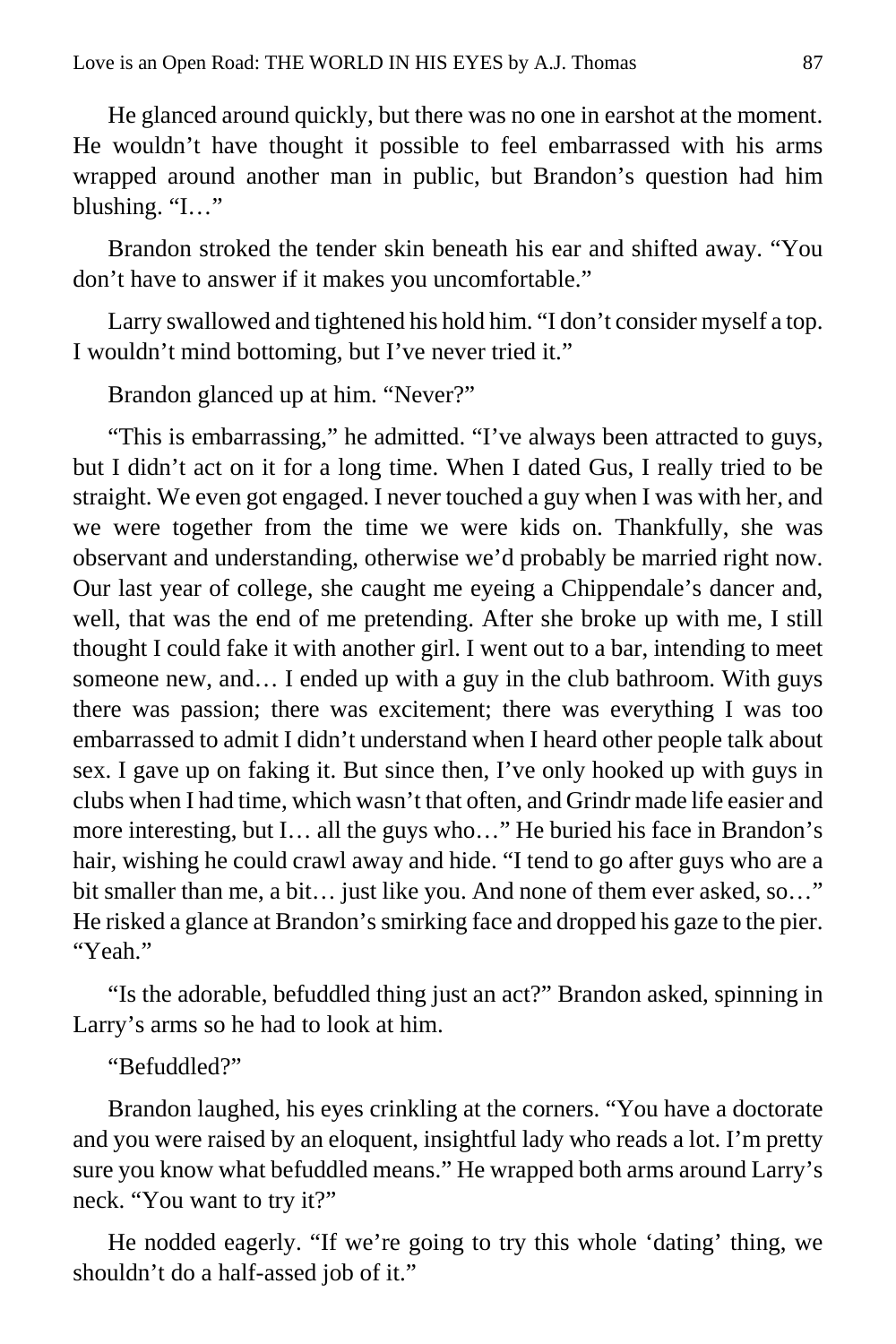Brandon's face scrunched up, and he dropped his forehead against Larry's shoulder, shaking with laughter. "That was horrible," he gasped.

"It made you laugh, though."

\*\*\*\*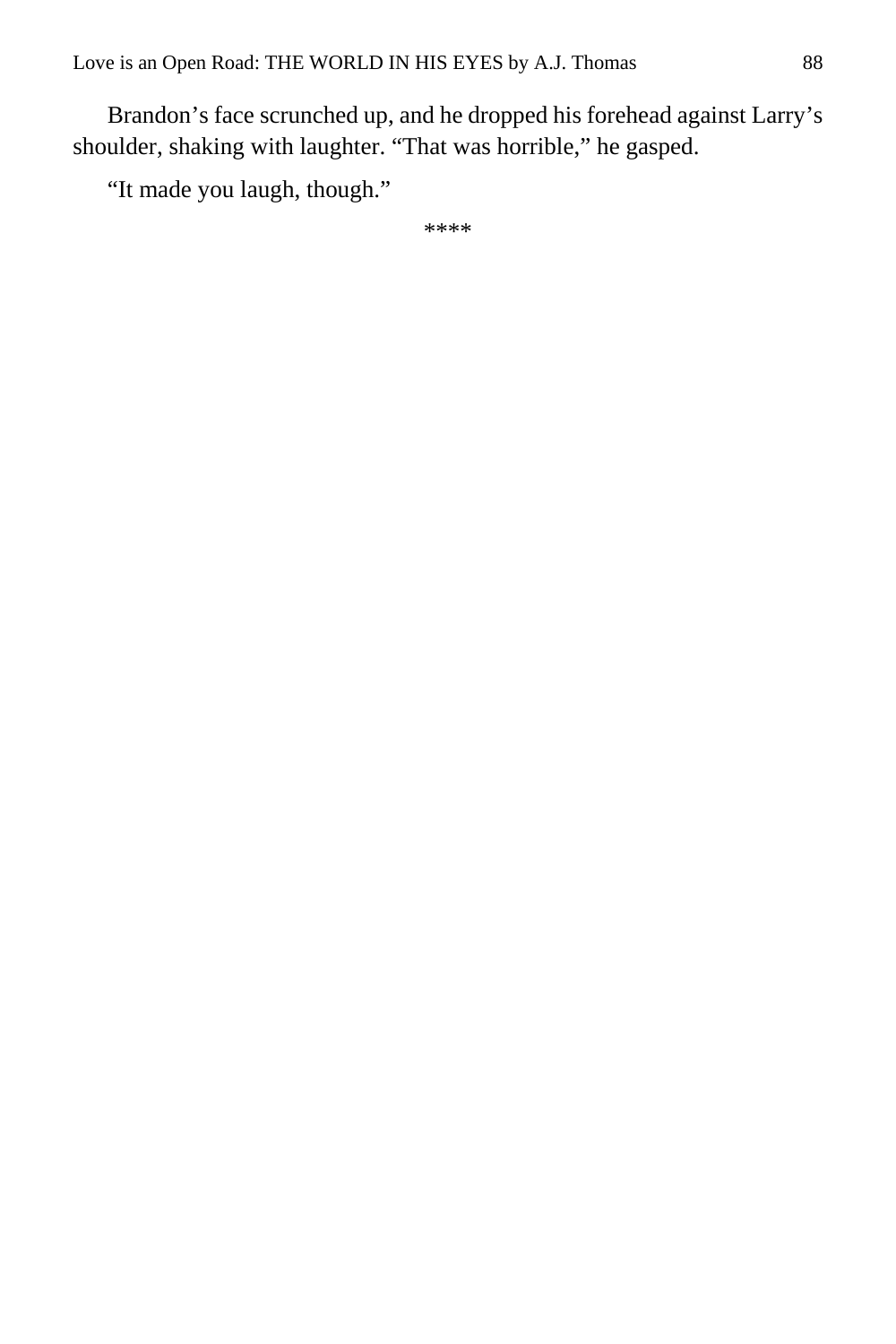## **Chapter Seven**

They didn't start back until five, got caught in traffic heading across the bridge, and covered the last couple of miles into downtown Oakland at a crawl. Even though getting stuck in traffic was one of the things Brandon hated most in life, Larry made it less of a nightmare by switching between radio stations and performing fun parodies of almost every song they came across. He even knew the Spanish version of old rock songs that were broadcast on half the radio stations, and he sang with a deep baritone that radiated confidence and a joy that left Brandon smiling, especially when the bridge vibrated and felt like it was bouncing as traffic on the upper levels moved along at a quicker pace.

When they finally emerged from the elevator onto Trish's floor, it took conscious effort to tone down the jokes and laughter they'd shared on the wharf. A severe-looking woman in scrubs and a long cardigan glared at them, but rushed by without a word.

Halfway down the hall another nurse, a slender Hispanic man with tattoos peeking out from beneath his scrub sleeves, stared at them.

Larry staggered, and his hand dropped away from Brandon's back where it had lingered since they got out of the car. The unconscious touches and easy laughter stopped instantly, and his smile vanished. He shoved his hands in his pockets and shrugged. The door to Trish's room was open, just as it had been, but now feminine laughter filtered out through the door. A slender, petite woman with flawless dark-brown skin and sleek, soft curls was sitting in the rocking chair beside Trish's bed.

"Gus," Larry whispered. "Hey. What are you doing here?"

When she smiled at Larry in the doorway, her grin seemed to light up the entire room. She looked every inch like a woman in love. "There you are! I was bringing your mom flowers and some of my grandma's peanut butter fudge. She told me you'd be back, so I thought I'd hang around."

When her gaze landed on Brandon, he wanted to crawl back into the hallway and hide. She turned to Larry with both eyebrows raised, her expression controlled and unreadable.

"Yeah, we went to pick up a new computer for her."

Brandon held up the box, offering it as evidence, forcing his breathing to stay even and reminded himself that the woman before him wasn't a jealous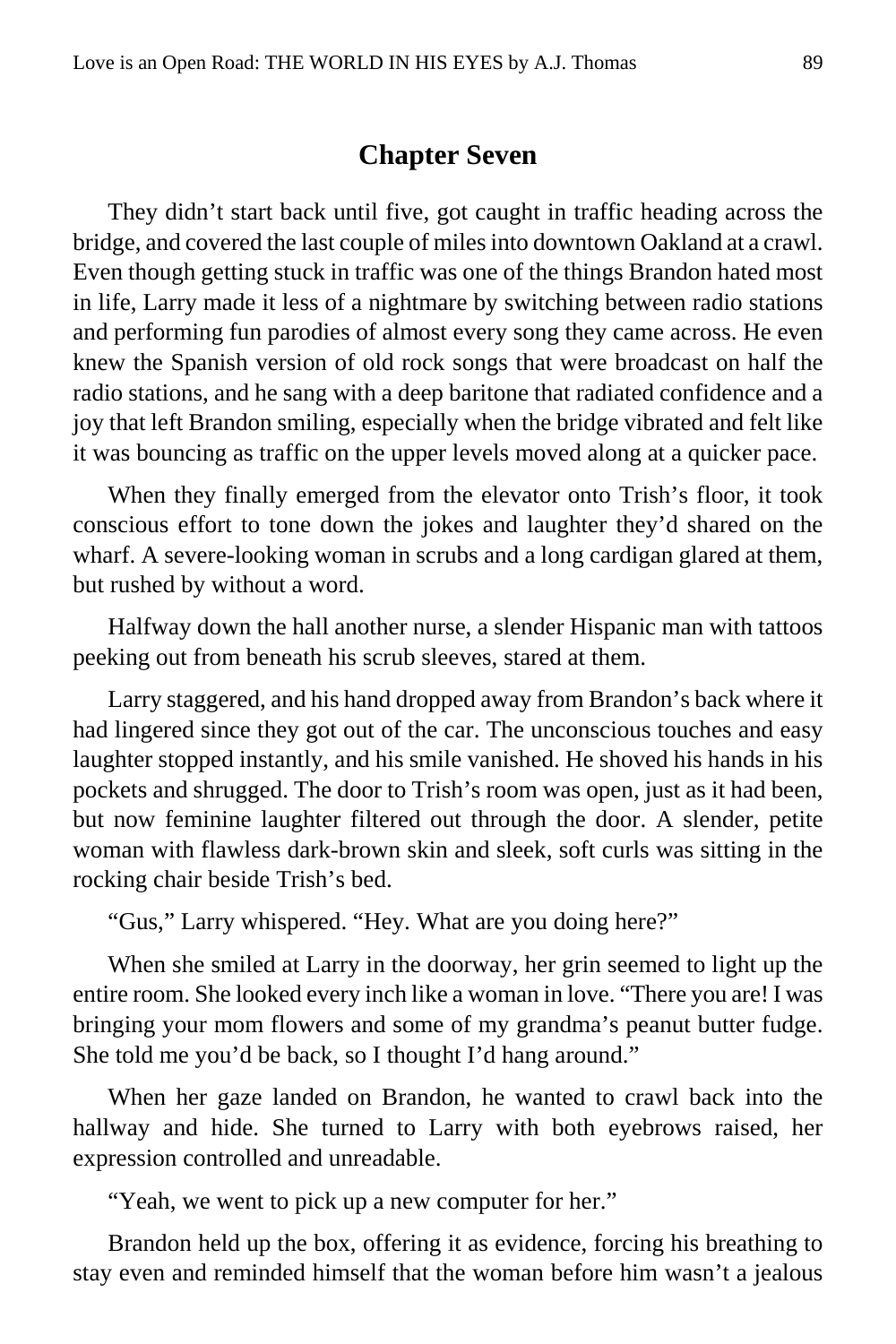girlfriend who'd just found out her ex was bisexual. They'd been there, sure, but Larry had made it pretty clear they'd moved on to being comfortable as friends. She'd even been setting him up with guys.

None of that made him want to hide any less, though.

"The lady at the store cleaned it up," Larry explained. "So it should be ready to go."

Trish snorted.

"Told you she'd want to do it herself," Brandon whispered. He brought the laptop box around the rocking chair, opening it quickly. Computers he could manage. People, not so much.

"Oh my," Trish said, taking in the sleek new laptop with an enthusiasm that Brandon could definitely relate to.

"Larry," Gus hissed. She was smiling, but the grin looked forced.

"You two haven't met yet, I take it?" Trish asked. "Lawrence, despite the manners of the rest of society going to shit, I know I raised you better than this. Introductions are traditional and expected."

Larry rubbed his fingers against his temple. "Introductions? You're right. They haven't met. Gus, this is Brandon. Brandon, this is Gus."

"Nice to meet you," Brandon managed, holding out his hand. Should he say he'd heard a lot about her? While that was technically true, he had a feeling it wouldn't go over well.

"Likewise. Would you mind keeping Trish company for a minute? I've been trying to get ahold of this big lug all day." Her smile was bright and a little menacing as she tugged Larry out into the hall.

Brandon kept his eyes on the computer monitor as they shuffled out.

Trish's gaze didn't leave the screen, either, but she shook her head and sighed.

"You okay?" he asked.

"I'm just fine," she insisted. "Have you and Lawrence been friends long?"

"Not exactly. We just met a few weeks ago. But you know how sometimes people just click? I think we're kind of like that."

"I admit, that's a surprise. He's been so serious for ages now, always quiet and thinking, always putting his work above everything else. I'm shocked he had a moment to spare, to be honest."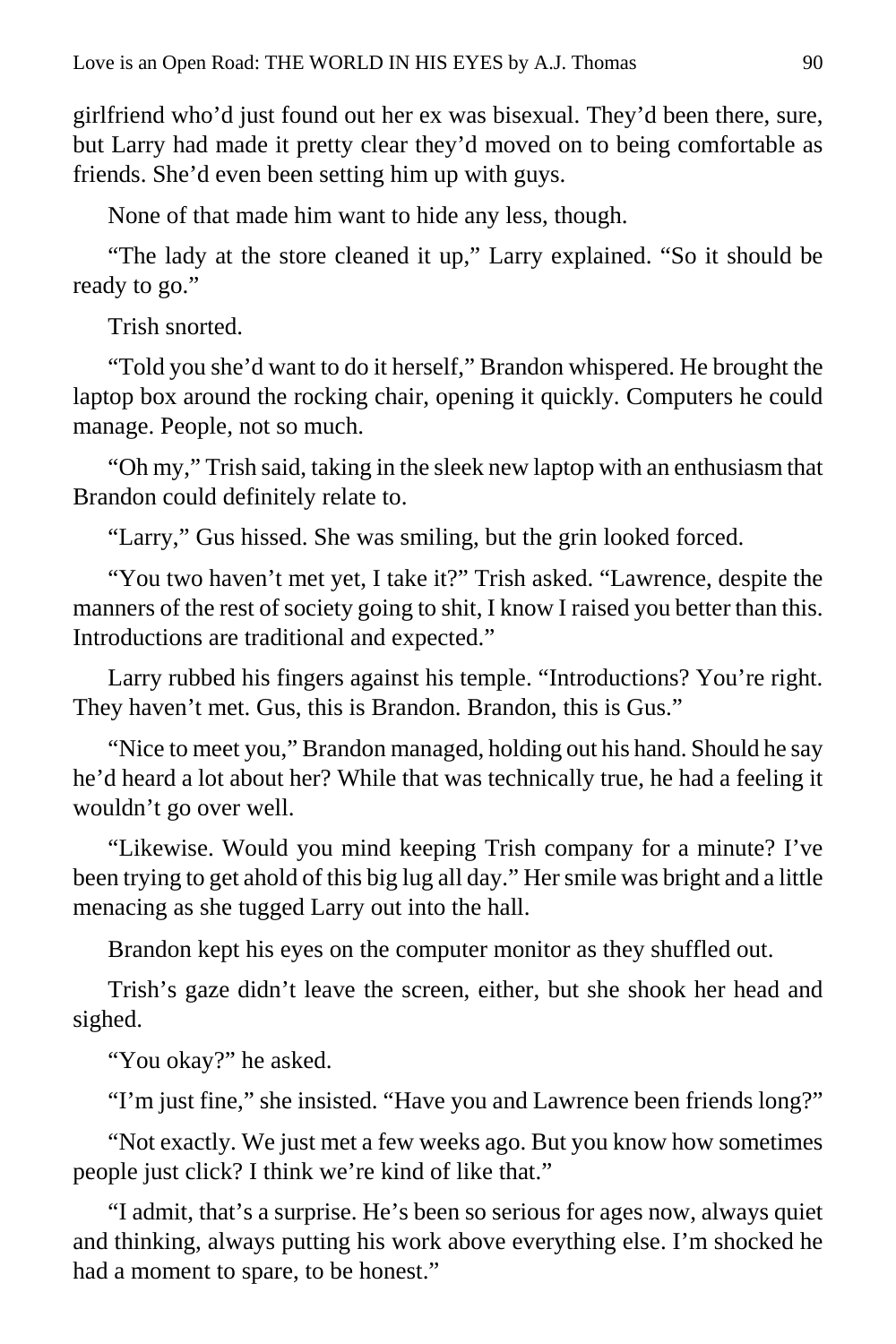"I work a lot, too," he admitted. "Actually we became friends by complaining about work. He works with some other doctors who aren't as thorough as he is, who don't always take the time to listen. They miss things. After listening to him talk about work, I think he spends half his time at work terrified that he's going to do the same thing and the other half making sure everyone else is doing stuff right."

She chuckled and nodded. "That is my Lawrence. Utterly convinced everything has to be perfect, and if anything at all isn't, it's somehow his fault."

Brandon considered her expression, the way her gaze flickered to the door. She wasn't talking about Larry being a perfectionist at work; she was talking about his relationship with Gus. It wasn't his place to say anything about that.

She started the long process of downloading Warcraft and its many expansion packs, office software, and live chat software.

"Hold up," he said. "Don't click on that one."

"Why not?"

"It replaces a file in the Windows audio service with a virus. Because it looks like a system file, your antivirus software isn't likely to pick up on it, and it turns into a huge memory leak. When I isolated the file on Larry's, it had already eaten up six gigabytes of memory."

Her eyes went wide.

"It eats up more every time an audio process is called."

"Oh dear. I had no idea. Could that have been why my graphics slowed down on my old computer?"

Brandon smiled. "I didn't get a chance to look at it. But Larry took it to a repair shop, and they said that it was a hardware problem. Running out of memory probably didn't help matters, but that wasn't what broke it."

"Thank goodness," she whispered. "I don't think I could live with myself, knowing my boy spent all this money to replace something that was broken because of me."

"Don't worry about that," he insisted. "Even my own antivirus software, with all the updates available, didn't catch it. I only found it by isolating the file that was consuming all the memory, and that was after it was already infected."

She looked at him thoughtfully. "So there was no way to know."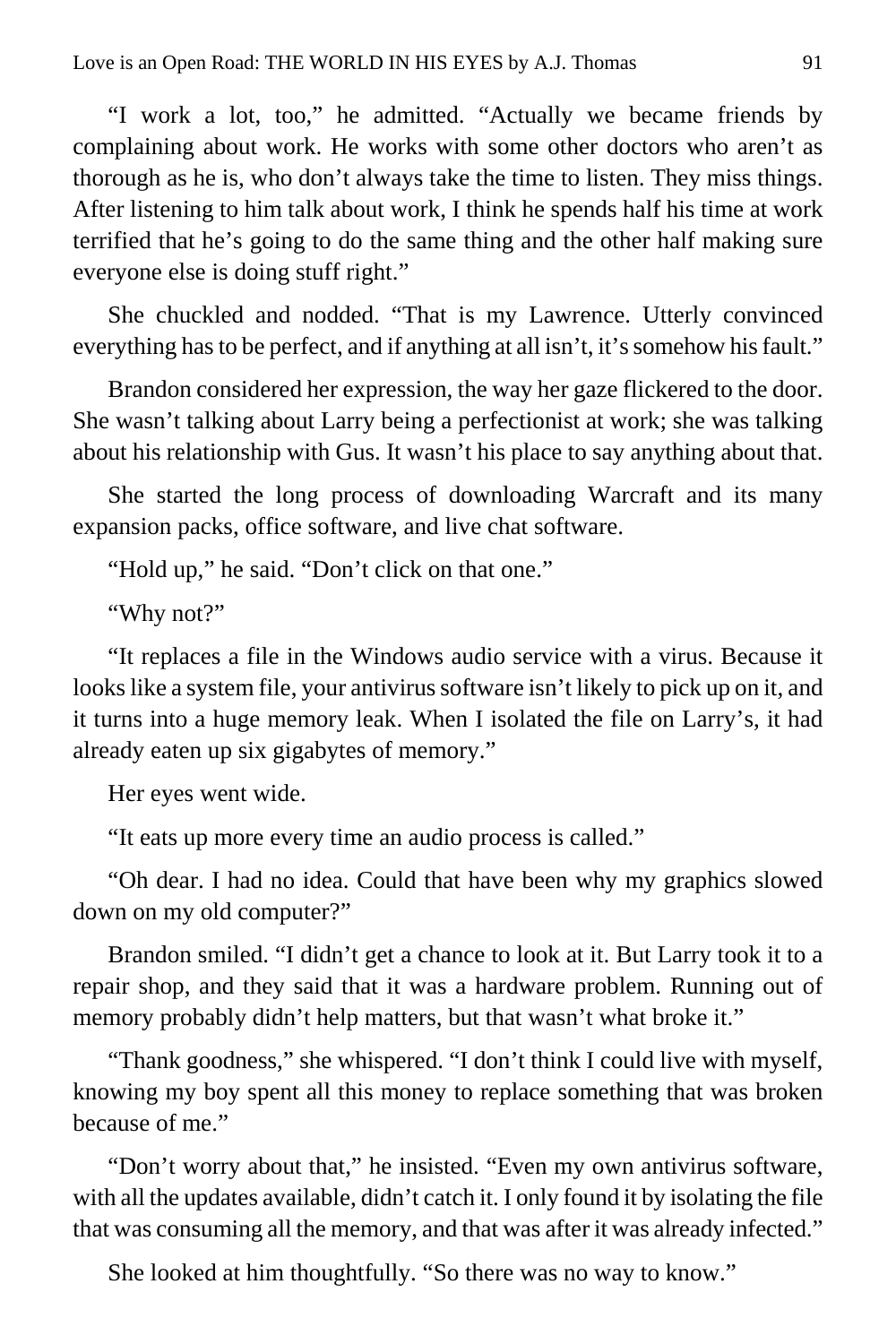"None whatsoever."

"I suppose that's all right then."

"Knock, knock!" the male nurse from the hallway called out. "How's your stomach feeling, Ms. Myers?"

"Atrocious. My daughter-in-law brought me some homemade peanut butter fudge, and I don't have the heart to tell her my stomach is too upset to eat it."

Brandon's gut tightened, although he wasn't sure why. The woman Larry claimed to be engaged to was responsible for Larry being open about his homosexuality in the first place. It wasn't jealousy that was making him uneasy. Not exactly.

"Ms. Myers." The nurse drew out her name dramatically. "You should try a little. It'd break her heart if you didn't at least taste it."

"Maybe after the nausea medication. And after supper."

"That's why I'm here," he announced, holding up a small plastic cup and a paper cup with water.

She took the medication eagerly, but her hand trembled as she tried to raise the cup of water to her lips. The nurse steadied her hand without a moment of hesitation.

"Thank you, José. Look what my Lawrence brought me," she said, gesturing to the computer. "Complete with expert advice about how not to download a virus that made Lawrence's computer slow down."

"It wasn't just the virus," Brandon explained. "His computer isn't really designed for video games. It doesn't have the resources to do what she wants to do."

"Well it was still sweet of him to loan it to you," José said. "You have to put it away and try eating in an hour, though."

"I know." She glanced up from the screen. "Forgive me, sometimes I can be as absent minded as my son. José, this is Brandon. He's been helping Lawrence figure out my computer problems. Brandon, this is José. He's tried his best to help me sort out that old computer aside from doing everything else in the world around here."

"I try," José said simply. "On the graveyard shift, we have time to do a lot more than we might during the day." To Trish, he said, "Let's give that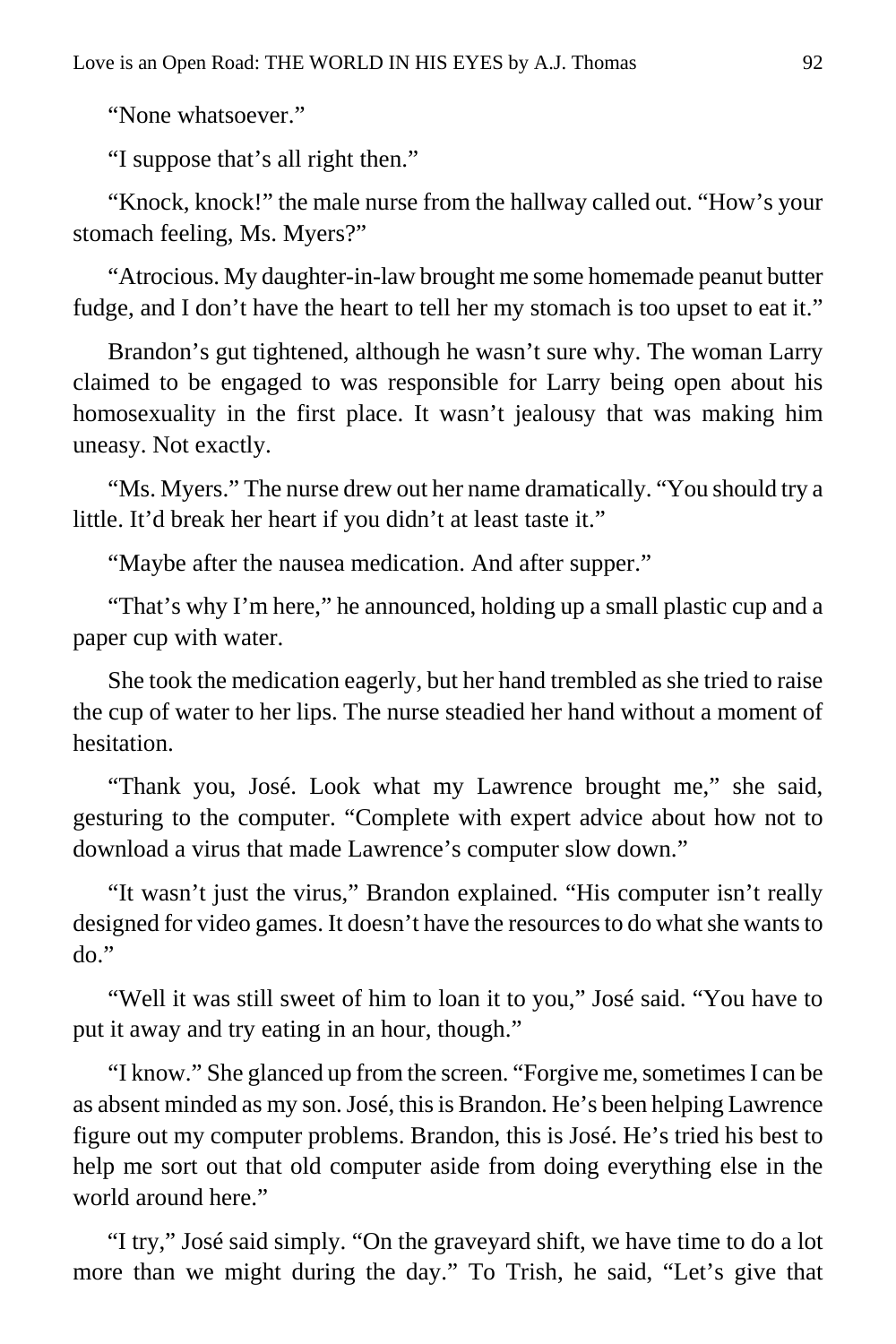medicine some time to work then I'll bring you dinner. It's chicken and dumplings tonight." He tossed the cups in the trash can and nodded to Brandon.

In the hallway, Larry's and Gus's voices had become louder, their conversation turning into an argument that faded away down the hall. Brandon wandered to the door, wondering if they'd left separately or were just looking for a more private place to sort out whatever they were arguing about.

"You're wasting your time with that one," José whispered as he passed by on his way out.

"Excuse me?"

"When I saw you two come off of the elevator together, I couldn't believe it. I never thought someone that far in the closet would dare touch another man in public. It's such a pity that keeping up appearances matter so much to some people that they're willing to do the whole wife and two-point-five kids in the suburbs thing while they're trolling Grindr on the side."

"I'm tempted to say 'excuse me' again," Brandon admitted. "What the hell?"

"Sorry," José said with a laugh. "I guess that was inappropriate. But—" He leaned close enough so he could whisper into Brandon's ear. "—not inaccurate, right?"

"We weren't that obvious," he hissed.

"You think coming out of an elevator with your arms around another man and adjusting your pants and laughing isn't obvious?"

"All right," Brandon conceded. "We were a little obvious. But they're not…" He bit his tongue. Larry wanted to maintain the illusion of his relationship with Gus, even though it sounded like Trish was already well aware of the game they were playing. "It's complicated."

"Sounds like."

Brandon stared down the hall for a moment, wondering if either of them was planning on coming back. The nurse Trish was so fond of hurried off, and Brandon sighed. "I feel like such an idiot," he whispered to himself.

Larry might not be in the closet among his friends or coworkers, but he was too afraid to admit his sexuality to the one person in the world whose opinion obviously mattered most to him. He was out to the rest of the world, but not to the small part of the world he actually cared about.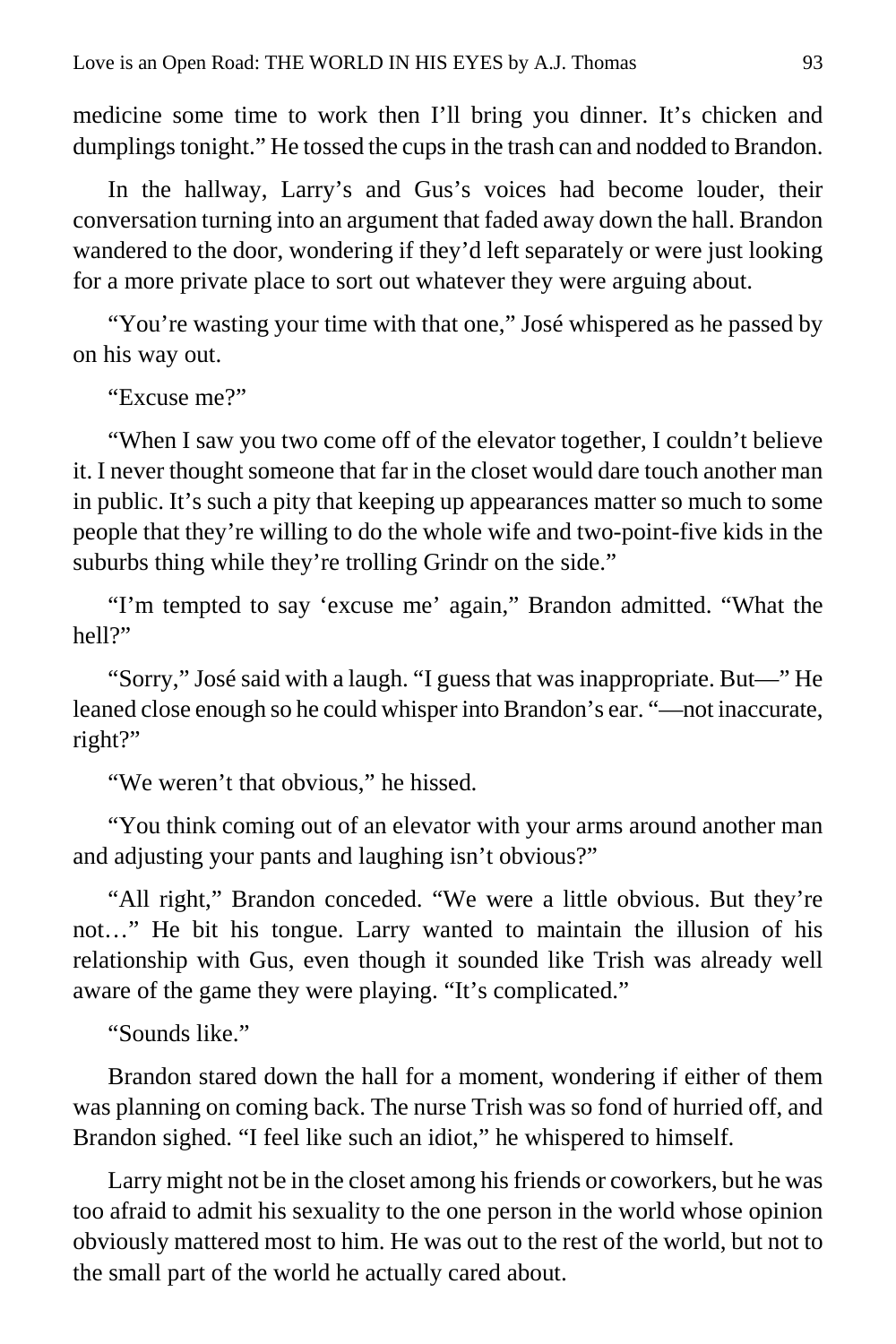Brandon spun on his heel and strode back into Trish's room. "Well, it has been wonderful meeting you," he said honestly. "But I feel like I've stepped in the middle of something that they'd both like to keep private, so I'm going to say good night."

"I can't say I blame you," Trish said quietly. "Thank you for all you've done to help with this."

"Any time. It's more fun than the work I was supposed to be doing this weekend."

There was no sign of Larry or his fiancé in the hall, and Brandon had no intention of trying to track him down. If he took the time to try and find him but didn't manage it, he'd miss the last train back to San Jose and be stuck taking a cab. If he did find him, he'd end up in the middle of whatever mess Larry was in with Gus.

\*\*\*\*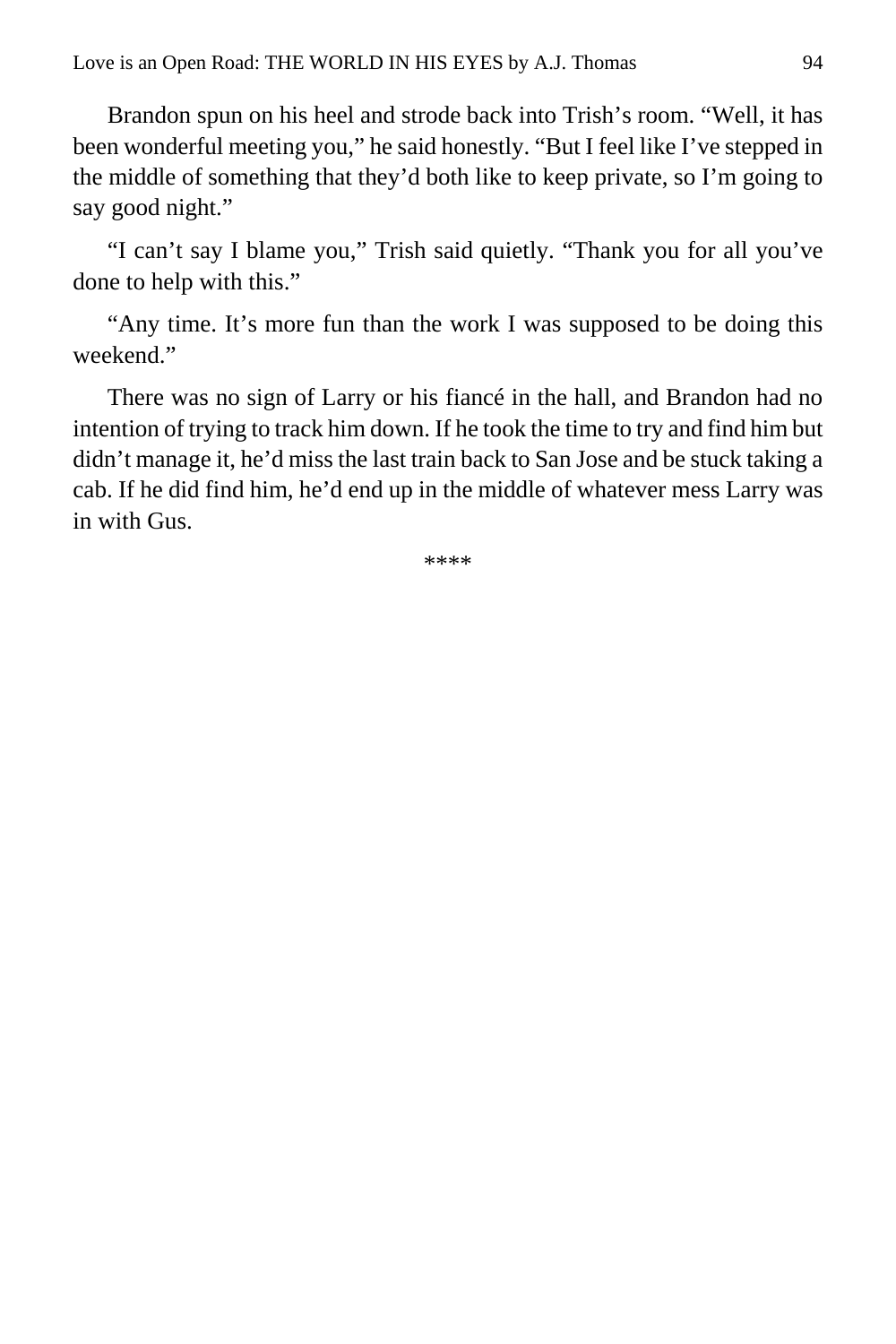## **Chapter Eight**

Larry sent text message after text message and tried calling twice, trying to be cool about it. Brandon didn't answer. Gus glared at him every time he looked up from his phone, but he ignored her. His mom had tried to eat then fallen asleep while a seemingly endless list of software downloaded over her room's network connection.

"I still can't believe you," Gus whispered.

"I already explained," he tried again. "Even if it wasn't an actual emergency, it seemed like it."

"Stopping some…" She hesitated and lowered her voice. "Stopping some guy you've just met from driving home drunk isn't an emergency. If he can manage to call you, he can call a cab. And that's not the point. You lied to me."

"I did," he said, nodding. "I can only say I'm sorry so many times."

The fire simmering behind her eyes faded a little. "You know, he probably called a cab from here."

Larry tried texting him again. His mom said Brandon had said good night, but he hadn't mentioned how he planned to get back to the south side of San Francisco Bay. And he was apparently pissed enough that answering a text to confirm he was alive and taking a cab didn't seem worth the effort.

"If you're that worried, why don't you go check outside again?"

"He wasn't there."

"So go look for him. Seriously, Larry, if you're willing to introduce him to your mom, you need to go look for him."

"It's not like it matters," he grumbled.

She rolled her eyes and grabbed her purse. "Whatever. You're a grown man, and I know you're not stupid. If you want to sit here feeling sorry for yourself, trying the same thing over and over, when it's obvious it isn't going to work," she nodded toward his phone, "that's your business."

Larry glanced at the notification bar on his phone one more time and then reluctantly shoved it back into his pocket.

"Are you okay getting home?" he asked, mostly out of habit.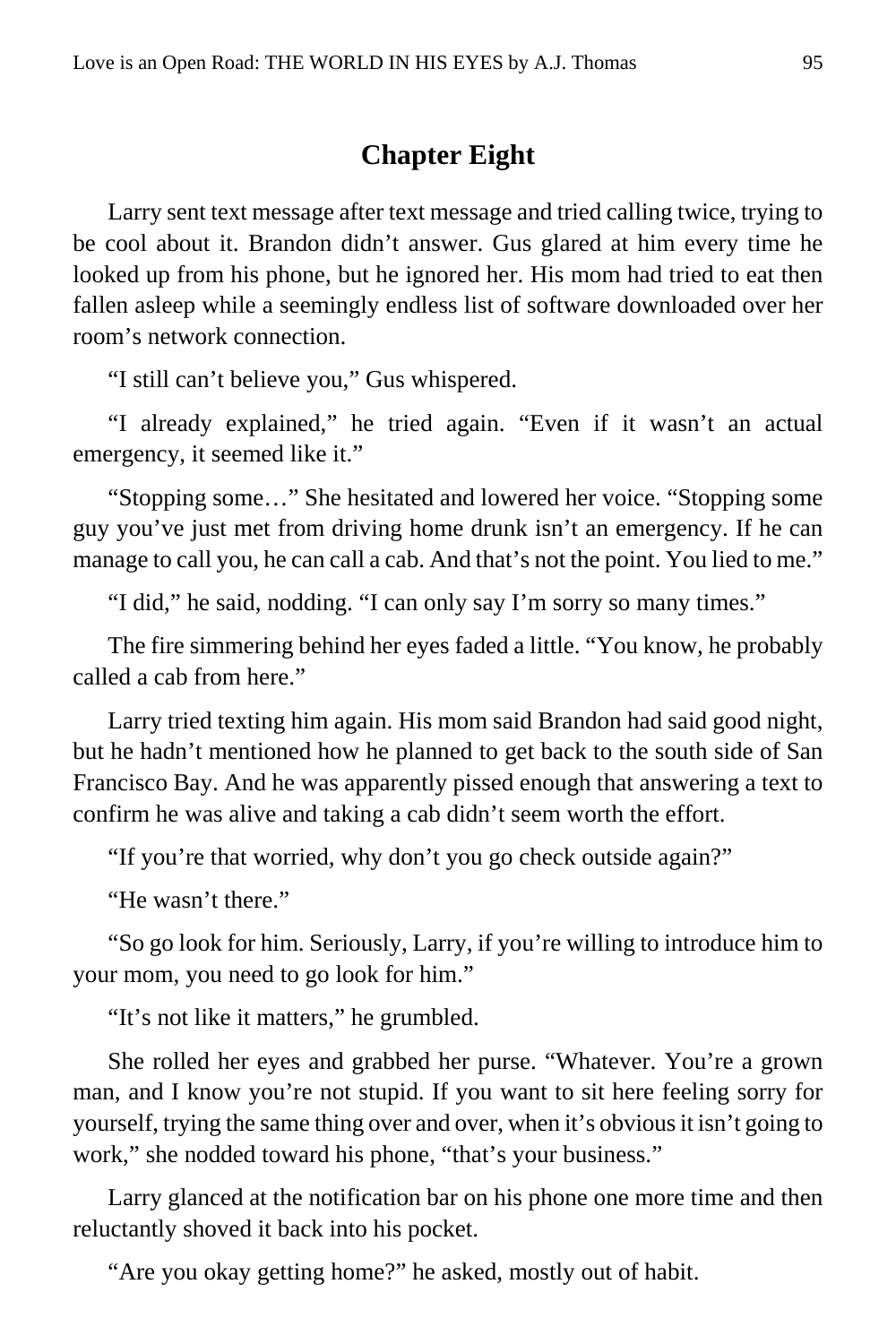The anger that had all but fizzled out flared back to life. "Are you fucking kidding me?"

"Right. Stupid assumptions. Sorry."

In the end, Larry went back to San Jose alone and ended up back at Brandon's apartment. Brandon's car was still safe in the parking lot where they'd left it that morning, but there was no answer at the door.

He was determined to talk to Brandon, not to let the last twenty-four hours end on such a shitty note, but his only option was to wait for Brandon to find his way home. Of course, waiting in the entryway by his apartment door was likely to result in someone calling the cops, so he parked in one of the guest spots and resolved to stay awake until Brandon showed up.

After what felt like a few seconds, he jerked awake and found Brandon rapping on his window. The parking lot was dark and Brandon looked exhausted, but he was smiling.

"Hi," he said, climbing out to meet him.

"Hi yourself. How long have you been here?"

"Uh…" He groped for his phone and checked the time. "About an hour and a half. You got home okay?"

"Caltrain runs on Saturdays," he explained.

Larry felt a strange mixture of shame and shock at the thought of Brandon resorting to public transportation. But then, it was just one more sign of how fundamentally different they were. In the working-class neighborhood where Larry grew up, being able to afford a car was one of the hallmarks of success. Among his neighbors and peers, you were either a delinquent or a young man who took pride in himself—and in a city designed around its highways, being able to afford a car payment was one of those basic things that established which side of that divide you were on. Among the more affluent white families in the suburbs, where kids had the luxury of knowing their basic needs would always be met, using public transportation was eco-friendly and cool.

"I didn't know where you'd gone," he said simply. "Am I going to get the chance to apologize?"

Brandon shrugged. "If you want."

He almost laughed at the comment. What he wanted had never figured into things. If he had any choice, he'd find someplace where he and Brandon could hide away from the rest of the world and spend all their time naked.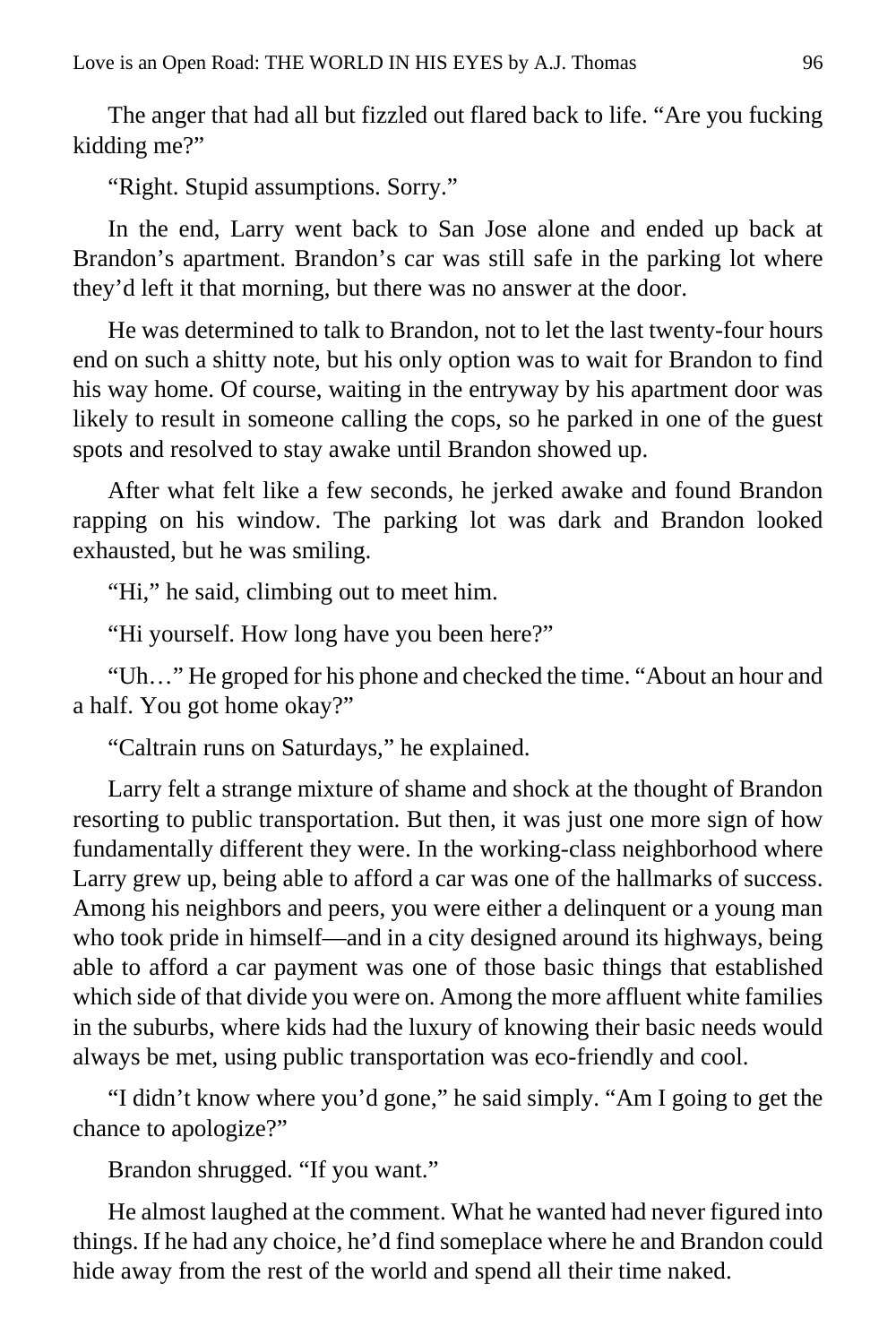"Well I'm sorry," he began. "That… It wasn't what it seemed like. Gus was angry, but not because you were there. She was mad because I ditched her and her boyfriend Friday night. And I lied to her about why. After you called, I said there was an emergency at work and left, and I never called to tell her what had actually happened."

"So she figured she went through all the trouble of setting you up with somebody and sitting through the date from hell with you, just for you to run off and hook up with someone you met on Grindr?"

He nodded. "And while that is technically what happened, it wasn't… No, to be fair, it was exactly what she thought. It was a selfish thing to do, and it put her in an awkward position."

"Sounds like the guy she tried to set you up with put her in an awkward position. She trusts the guy she was with?"

"Yeah. Jayden is a good guy. They've been together for about a year now. I would never have left her alone with that dick she tried to set me up with. But now she's mad that I lied, that I bailed out on her, and that I didn't mention you."

Brandon shook his head, but he was smiling. "Come inside. You didn't get much more sleep than I did last night. There are a couple of beers left."

Upstairs, they each sipped a beer, but Brandon seemed to be having trouble. He opened his mouth to say something three or four times, then closed his mouth again.

Larry sighed. "We suck at this, huh? One day and I've fucked things up somehow."

"You didn't fuck it up," Brandon insisted. He chugged his beer, left the bottle on the counter, and wrapped his arms around Larry's neck. "I don't like this," he said, his expression all too serious.

"This?" Larry glanced down at Brandon's groin.

Brandon laughed. "I like you. I don't like dating closet cases. It always turns out shitty."

"I'm out, mostly. Just with my mom, I…"

"You don't want her to be disappointed in you," Brandon said, nodding. "And you think being gay means being a disappointment."

"I didn't say that."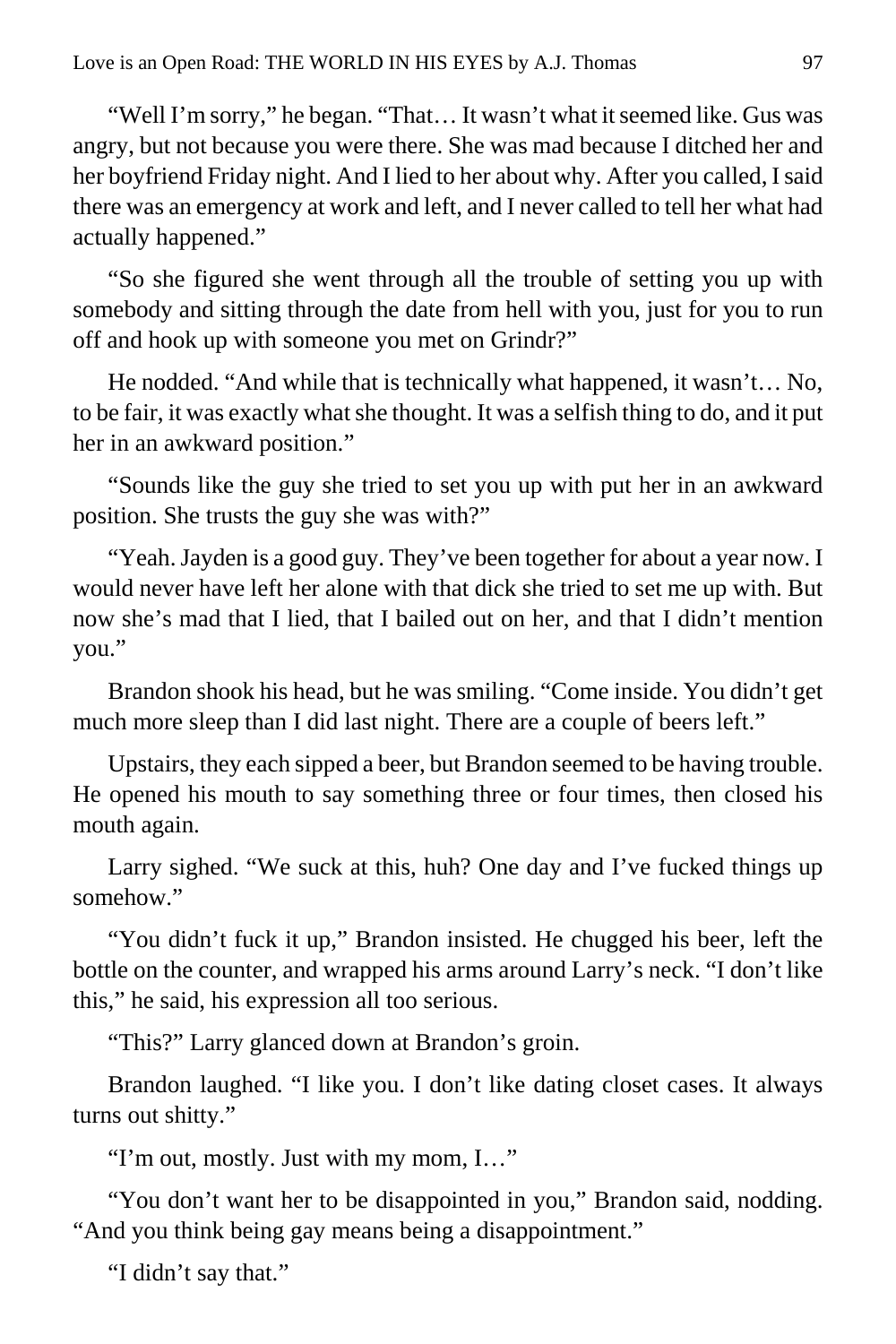"You didn't have to. It's so ingrained in your head that being gay would disappoint her that you were willing to condemn yourself to a life pretending to be straight rather than even take the chance. Can you honestly say you know what her reaction would be?"

"It's not that simple with my mom…"

"But it is that simple with you. In your head, being gay is something you're ashamed of. You say you want more. All right, cool. But the way things are, the most you can ever have, with any guy, is a dirty secret. You're an amazing person; you're hot, and every time I see you, I end up happy in spite of myself. I can deal with long hours, rotating shifts, and never knowing if you might have to run out the door in the middle of sex. You're worth it. But I can't be a dirty secret. It would all blow up somehow, and your mom would be the one hurt the most when it did."

Larry felt like he couldn't breathe. This was what he wanted. Brandon was what he wanted. Fucking other men had opened up a world of physical pleasure and release he hadn't known with August, but it had also tossed him into one empty hookup after another, and they were always the same. Going into a club was always the same. As soon as he walked through the door, he became practically invisible, except to the dozen strung out guys who made a beeline toward him and eagerly asked what drugs he was selling. After an hour, someone might make eye contact, but the guy's first question inevitably was about his cock. Unlike the crowds of guys who didn't seem to see him at all, Brandon did.

"I'll tell her," he said, cupping Brandon's cheeks. "I might need time to figure out how, but I'll tell her. I'm not ashamed to want you. But I'm a little scared. Today was…" He touched his forehead to the top of Brandon's head. "Nice."

Brandon melted against him, sighing. "It was nice. I can't believe it was the first time you've touched a guy in public."

"Outside of a club," he clarified. "But even then mostly just on the dance floor. God, I hate dancing."

"You hate it?" Brandon chuckled.

"Everybody assumes I can dance. In a club, they assume all I can do is dance, or get them high. I hate dancing."

"How do you feeling about shooting pool?"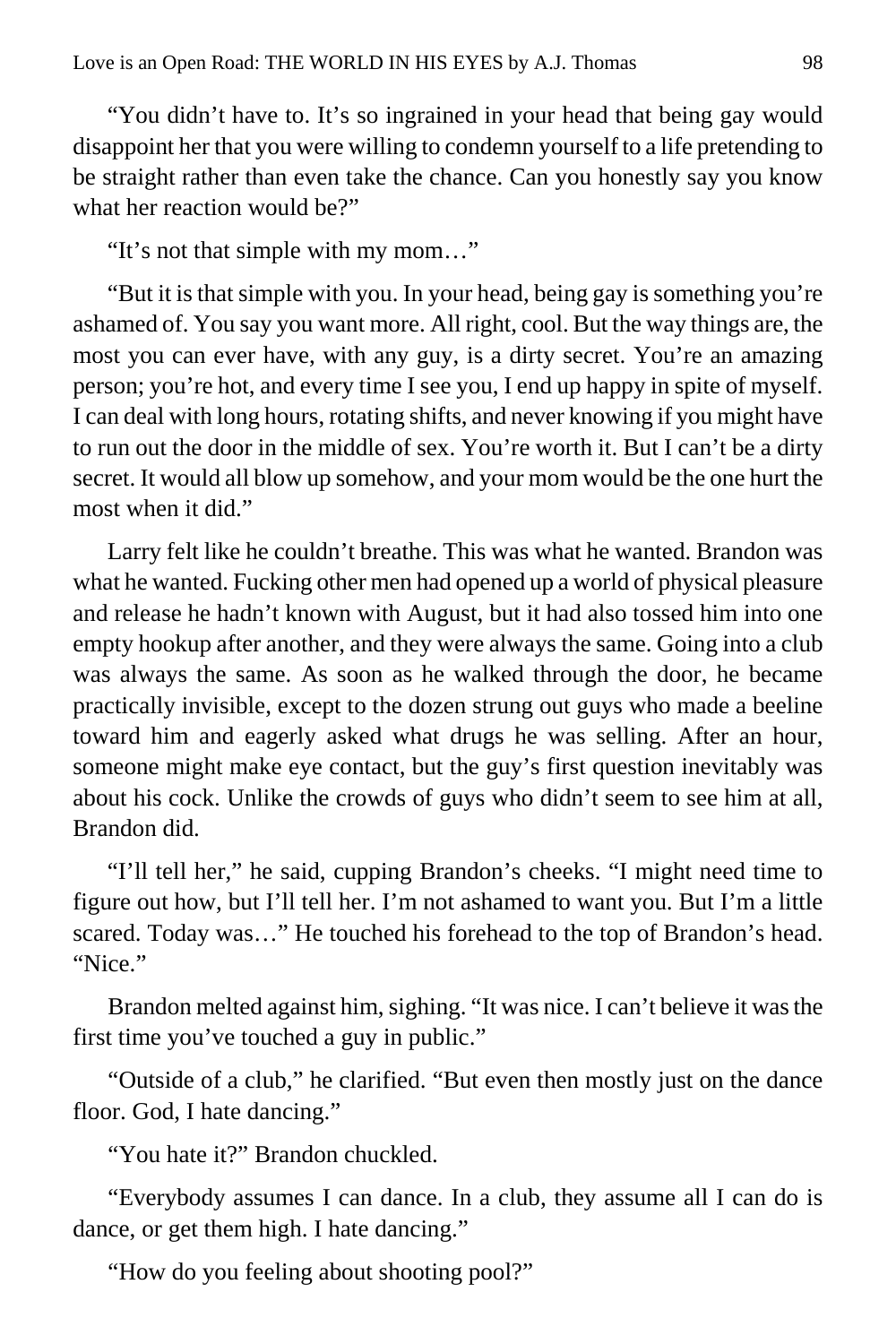"Now that I can do."

"Then I think we'll manage. But if we're officially dating, no more guys from Grindr, and no more blind dates with every gay man Gus meets."

"I always figured it'd be one of those blind dates who said that. But I'm onboard—no more Grindr—so long as you do the same."

Brandon chuckled. "I should probably stop using the app to text you then, huh?" He leaned up and planted an almost-chaste kiss on Larry's lips. "Come take a shower with me, and then we can get some sleep."

He followed Brandon into the bathroom, watched him undress, and shucked his own clothing while the water warmed up. Together under the hot spray, Brandon took his time washing his hair, lathering his chest and arms, and then washing Larry with soft, intimate movements that were gentle and arousing at the same time. Larry let his hands wander over Brandon's body, enjoying the slick heat of his skin and the rough patches of hair over his chest and around his groin.

He trailed his hand up the length of Brandon's shaft, watching his eyes darken and the green in them shine. Brandon placed his hands over Larry's cock and his own, jacking them both together while he stared into Larry's eyes. The languid strokes and subtle pressure were different from the frantic, rushed sex they'd had before. Being able to meet Brandon's gaze, to kiss him, and toy with his tongue felt far more intimate. The pressure built slowly, but when Brandon finished, spilling over his fingers, Larry came so hard he felt the shock of pleasure all the way to his toes.

They stood there together, letting the water flow over them until it started to turn cold, then Brandon turned off the shower and wrapped a towel around him. "Bed," he whispered. "We'll figure everything else out later, but we both need sleep."

\*\*\*\*

Brandon stared at the toothbrush in his hand, his sleep-fogged brain not coming up with a ready explanation for why he didn't recognize it before he covered it in toothpaste and used it to brush his teeth.

Of course, he'd known Larry's toothbrush was there. There were two of practically every hygiene product imaginable in his bathroom now.

Larry rotating back to night shifts just a week after they'd decided to try dating had made spending any time together difficult. They'd had to get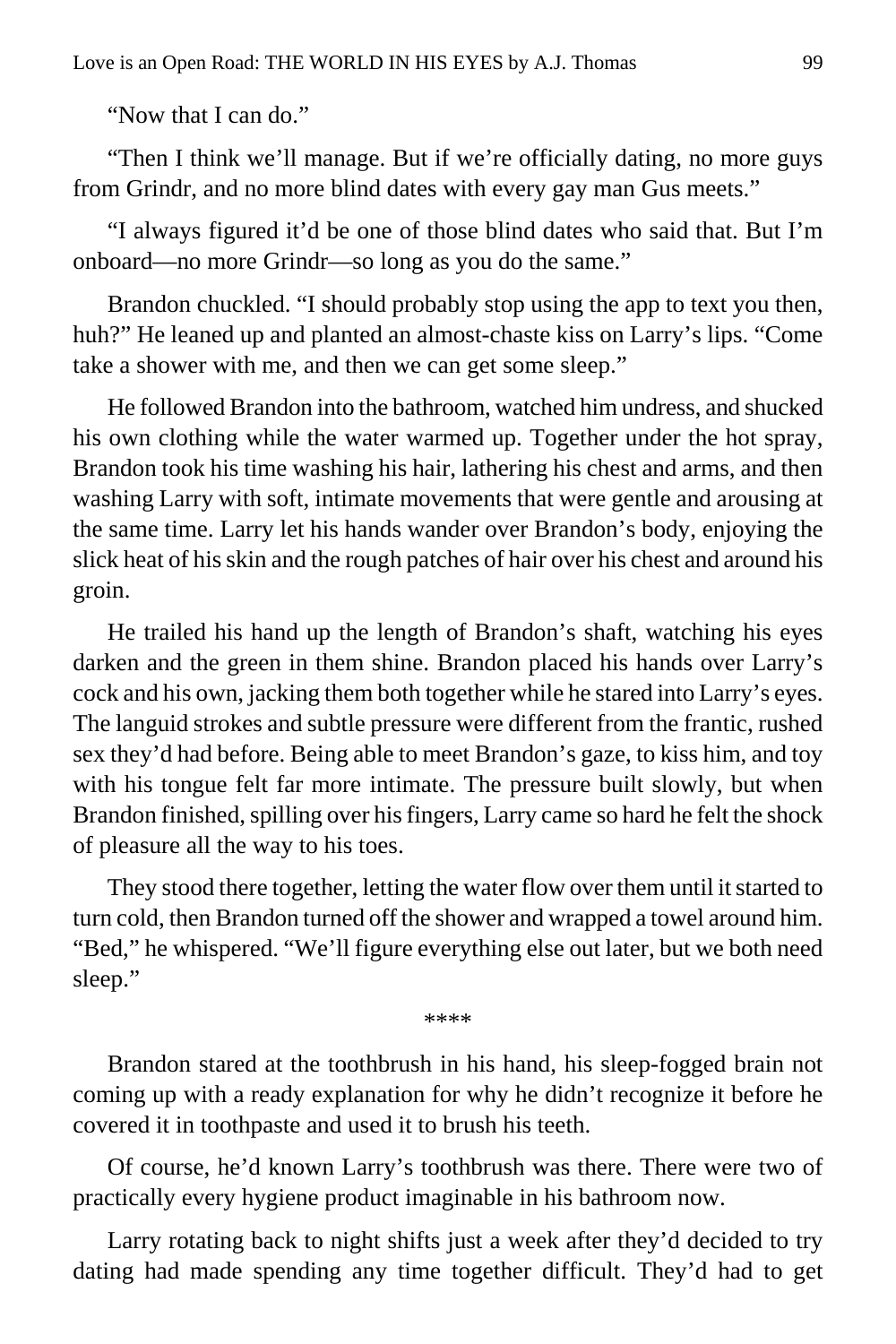creative, seeing each other whenever they had the chance. An hour between the end of Larry's shift and the beginning of his, the hour and a half window between rushing out of the office and Larry hurrying to work.

He'd suggested Larry keep a few things at his place to make getting ready easier. It had also been his idea for Larry to sleep in his bed so he could get an extra hour of sleep. Momo didn't seem to mind when one human space heater replaced another in what she knew was *her* bed, and most mornings she was curled up next to Larry and purring when Brandon rushed out the door.

A morning four weeks into Larry's graveyard rotation when he never showed up had changed things.

He'd tried texting him, to see if he was just heading home to get some sleep, but there'd been no answer. Half an hour later his phone rang, and a woman he'd never met asked if he was a friend of Larry's. His heart had stopped in that moment. He'd imagined a hundred different horrible things the woman might say—that Larry had fallen asleep behind the wheel leaving work and been in an accident, or that one of the endless supply of psychotic patients who frequently assaulted emergency room staff had hurt him, had killed him.

Instead, she'd said Larry had had a bad night; she didn't think he should be driving himself home and asked if Brandon might be able to come get him. In rush hour traffic, it took him almost forty minutes to get to the hospital and then another half an hour standing in line at the still-busy triage desk to ask about Larry. The triage nurse's professional expression melted for a fraction of a second as if she might cry. But she pulled herself together quickly and paged another nurse. The second nurse introduced herself, asked if he was Brandon, and walked him back outside. He followed her around the ER entrance to the ambulance bay then beyond that to a loading dock about thirty yards away. She didn't ask if he and Larry had been friends long or make small talk. She just nodded to a spot where Larry sat on the ground, his back to the cinder block wall behind him. His knees were drawn up toward his chest, his arms folded across them. He hadn't looked up when Brandon sat down beside him, so Brandon just sat. And stayed.

Eventually, he'd gotten Larry to look at him, gotten him to his feet, and home to bed. He missed a day of work to stay in bed with him, wishing Larry would talk about what was wrong and dreading it at the same time. He never did. But he'd wrapped his arms around Brandon and pulled him close, spooning against him so every inch of their skin touched. Even in his sleep, he'd held on tight. And at six o'clock, he'd whispered the words "thank you," kissed him on the cheek, and had gotten up to go back to work.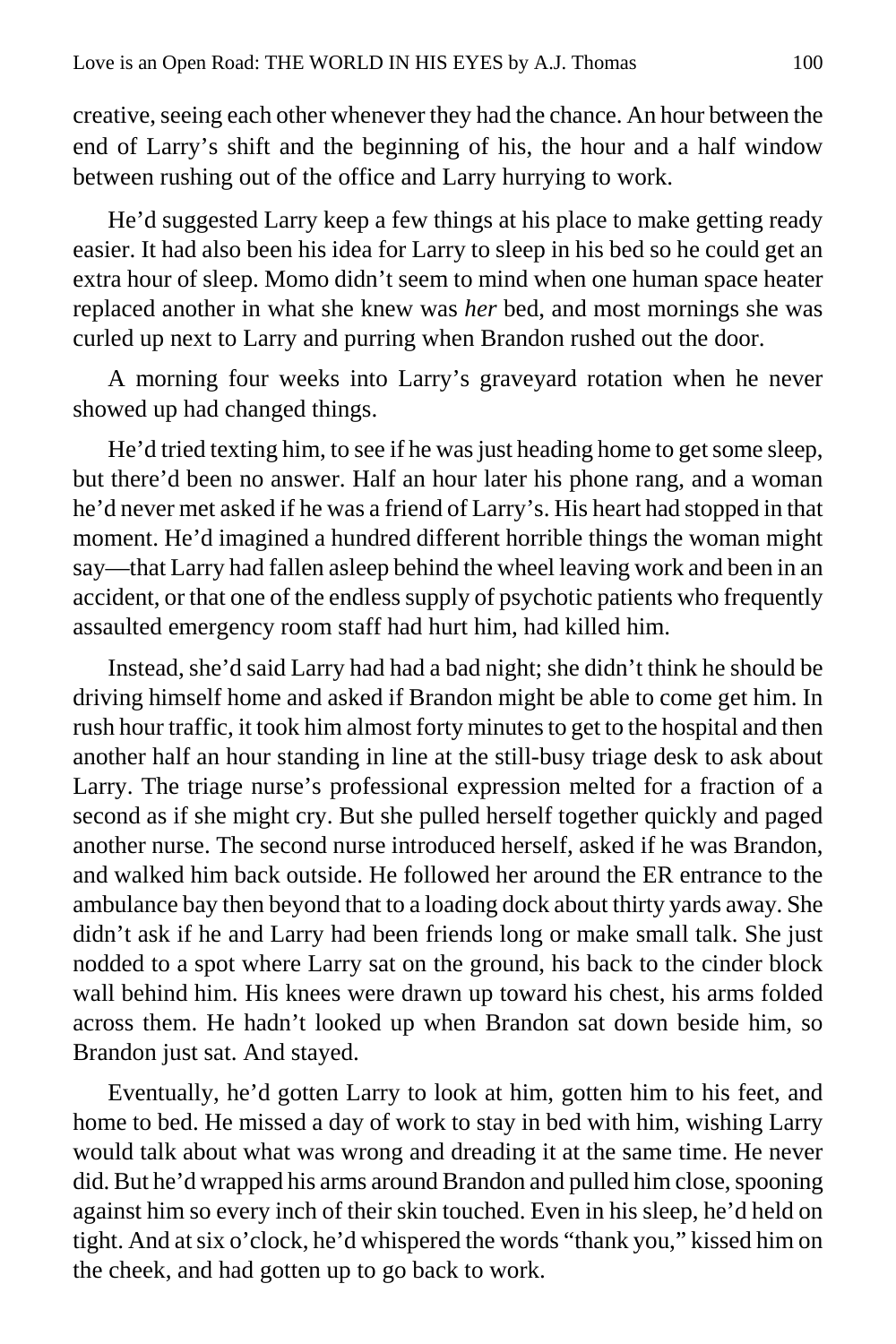That night there'd been a story on the local news about a local young couple who were being charged with murder in the death of their four-year-old son. Two simple sentences caught his attention. The first began with "Doctors reported…" and concluded with a list of injuries the child had suffered. The second, noting the child had been pronounced dead eight hours after being transported to Santa Clara Valley Medical, left Brandon feeling sick. Larry had spent eight hours trying to save that child. And who knew how many hours afterward detailing the injuries that killed him for a police report. And he'd gotten up after a few hours of sleep and went right back to work again.

The next day, he'd given Larry a key to his apartment and asked him to stay, not for a night or a week or between shifts, just to stay.

There were still a few bumps in their road, but he hadn't regretted it for a moment. They were together now. Which explained why the toothbrush he'd just shoved in his mouth didn't belong to him.

Larry cast his scrub top off over his head. It was sheer luck that it landed in the hamper. He'd woken Brandon up when his night shift ended. Early morning blow jobs, it turned out, were a wonderful way to wake up. It more than made up for the awkward moments when he found himself using a toothbrush that wasn't his or cutting himself with a razor that didn't quite feel right.

"I think I grabbed your toothbrush by accident," Brandon muttered.

Larry met his gaze in the mirror. "You think there are any bacteria in my mouth that aren't already in yours?"

"You never know. All those germs floating around at your job…"

"All those germs," Larry drawled. "Which we actually take steps to minimize transmission of, yes. So different from every other job in the city where no one bothers with hand sanitizer or soap, much less gloves and masks."

"Whatever. If we both get sick in two weeks, I get to say 'I told you so' over and over again."

"In two weeks, I go back on days," Larry reminded him. "Which means we've got four weeks."

"Huh?"

"Day shift is when kids with ear infections, colds, and pneumonia come in. All the stay-at-home moms aim for about ten o'clock in the morning, thinking it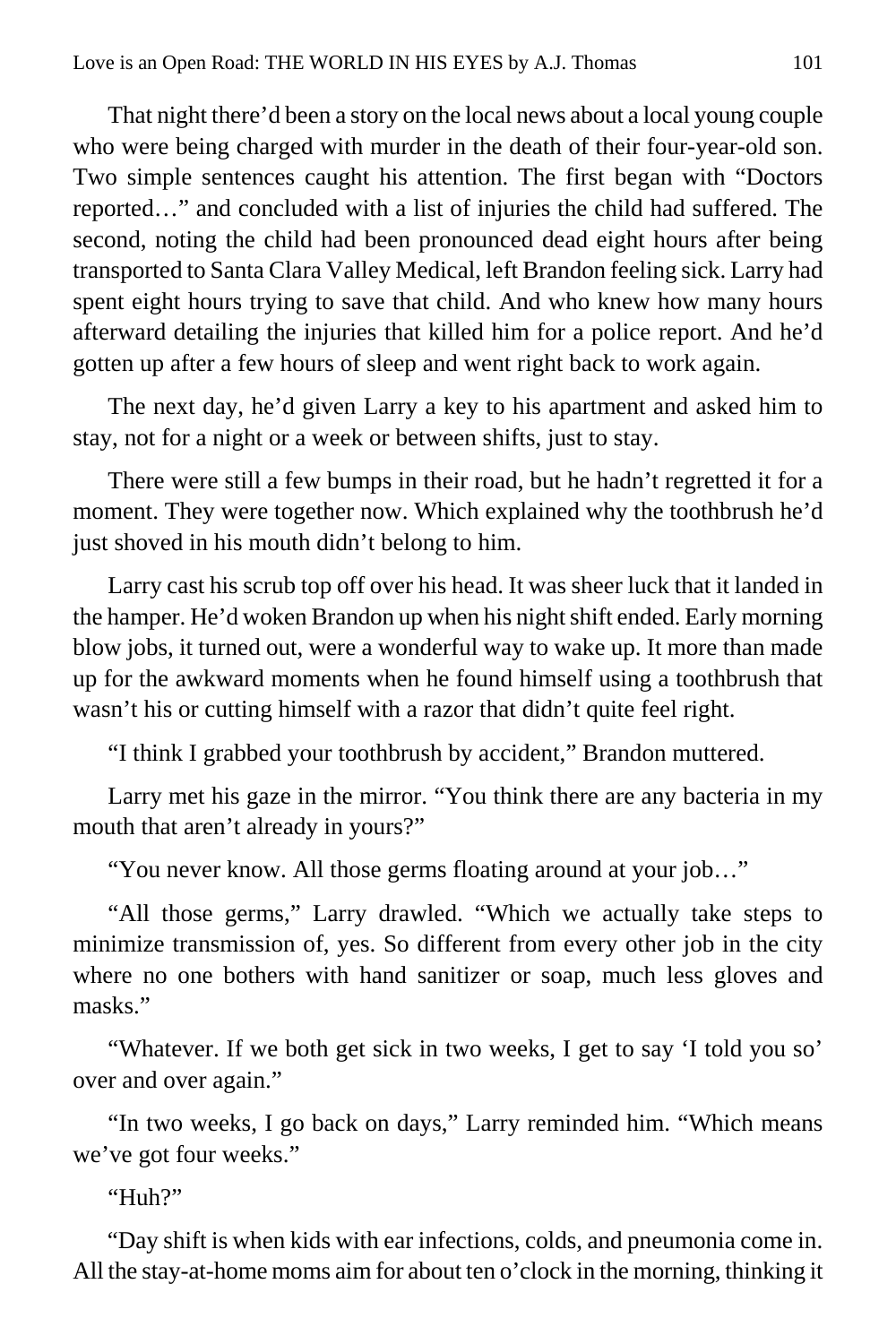won't be crowded. So, given most common viruses require a ten to fourteen day incubation period… four weeks before we're both sick."

"Make no plans for two weeks after you rotate back to day shifts. Got it. But we should go out sometime when you're sleeping normal hours again."

"Like *out* out?"

"Yes. My friends have been complaining that I never hang out anymore. I thought it might be fun to go together."

His friends had been complaining about everything. When he'd told Daniel he was going to try actually dating Larry, his friend had been worried and didn't hesitate to say so. When he admitted he'd given Larry a key to his apartment, and that Larry stayed at his place more often than not, Daniel had been shocked. He'd spent the entire first week at work trying to convince him Larry was just using him, conning him into a place to stay and whatever else he could get out of him. Brandon tried pointing out that Larry stayed with him because he'd invited him, and that Larry had essentially started buying his groceries, but Daniel insisted it was part of some warped manipulation tactic.

He was trying to figure out how to tactfully introduce Larry to his parents, too. He'd told his folks about him, and they were eager to meet him, but he knew Larry hadn't managed to tell his mom about them yet. He didn't want to bring his family into things until they could introduce everybody on a happy note.

Larry pursed his lips. "At Rebels?"

"That's where we usually go."

"Yeah, sure. When? Night shifts are easier for clubs and bars, so there's no point in waiting."

"Are you working Friday and Saturday?"

"I've got Thursday and Friday off this week, but Thursday…"

Brandon nodded. Thursday would be the end of an endless shift. Larry would be dead to the world for most of the day and a good chunk of evening, too. "Friday, then."

\*\*\*\*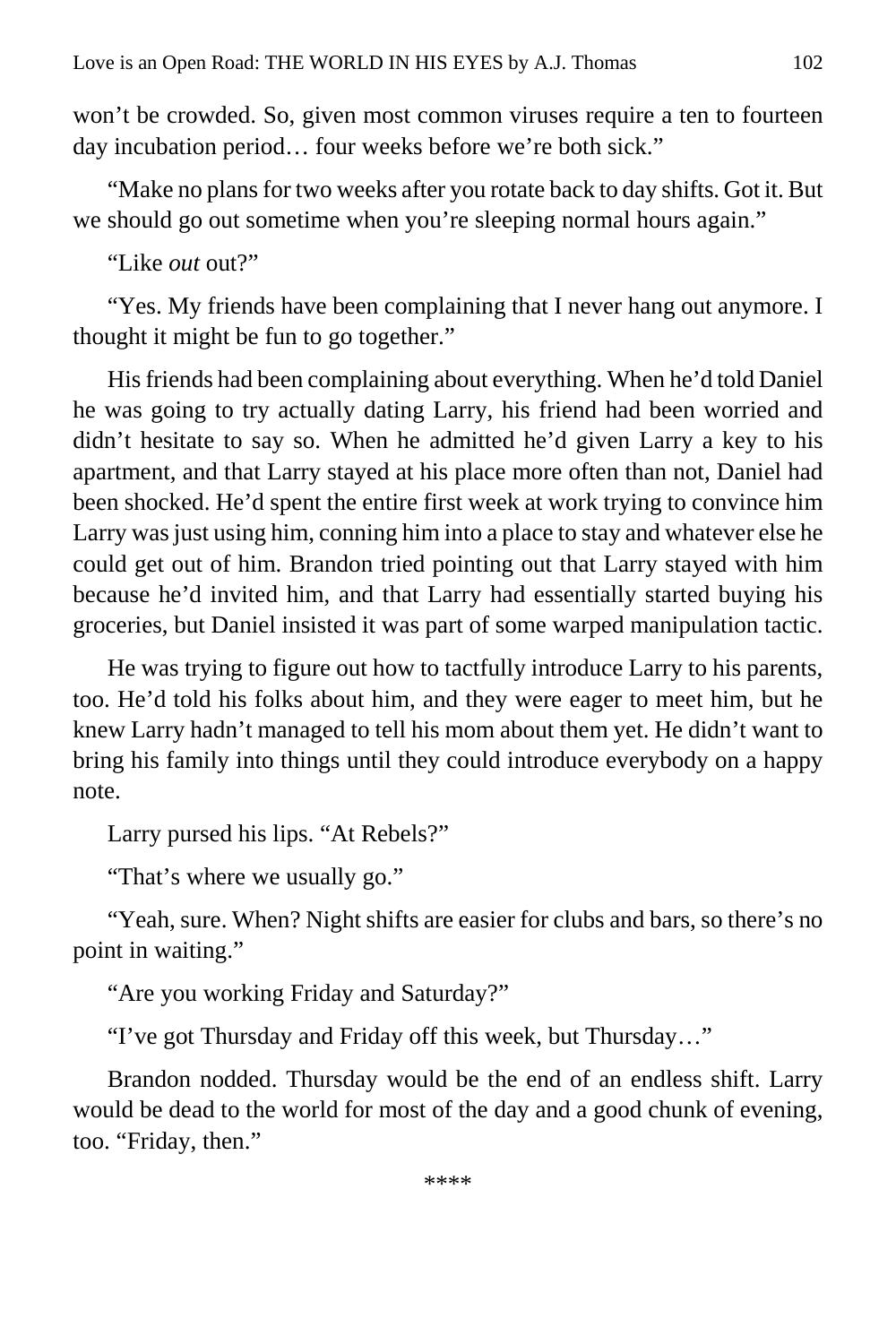## **Chapter Nine**

Rebels was more fun than Larry had expected, but only because it was grimly amusing to watch Brandon's reaction to the guys around them. And to the bouncer. And the bartender.

"If another person asks you if they can buy drugs from you, I'm going to fucking smack them," Brandon snarled over the music.

Larry knew he should have warned Brandon, but the last thing he'd wanted to do was start talking about race with him. Brandon's worldview was shaped by liberal, forward-thinking parents who, as far as Larry could tell, filled his childhood with things like Habitat for Humanity volunteer days for the whole family. They seemed to sincerely believe in treating other people with compassion and respect, and they'd raised their son with the illusion that the rest of Northern California did too. He seemed sensitive to racial issues that appeared on the news from other parts of the country, but the few times Larry had mentioned that the Bay Area had its own share of race problems, Brandon had seemed dubious. A conversation about race wouldn't have led to support or understanding, but to Brandon being insulted by the idea that racism still existed in his forward-thinking hometown.

Instead of starting that conversation now, he shrugged. "It's always this way."

"But this is San Jose!" Brandon's indignation was almost as cute as his eyes.

"It doesn't matter. I've been to gay bars all around the bay, and they're pretty much the same. Gay bars are…" He shrugged, trying to think of the right words. "They're like this protected stronghold where white gay men want to escape from everyone else in the world who isn't a white gay man."

"But it took half an hour to get a drink!"

"It took *you* half an hour to get a drink because you were standing next to me. If you hadn't ordered for both of us, I'd still be standing there."

"Now I get why you didn't want to do this," he muttered.

Larry tugged Brandon toward an empty corner where the music wouldn't be quite so loud. "Did I ever tell you why I wanted to go out with you?"

"Something about my eyes?" he asked, grinning.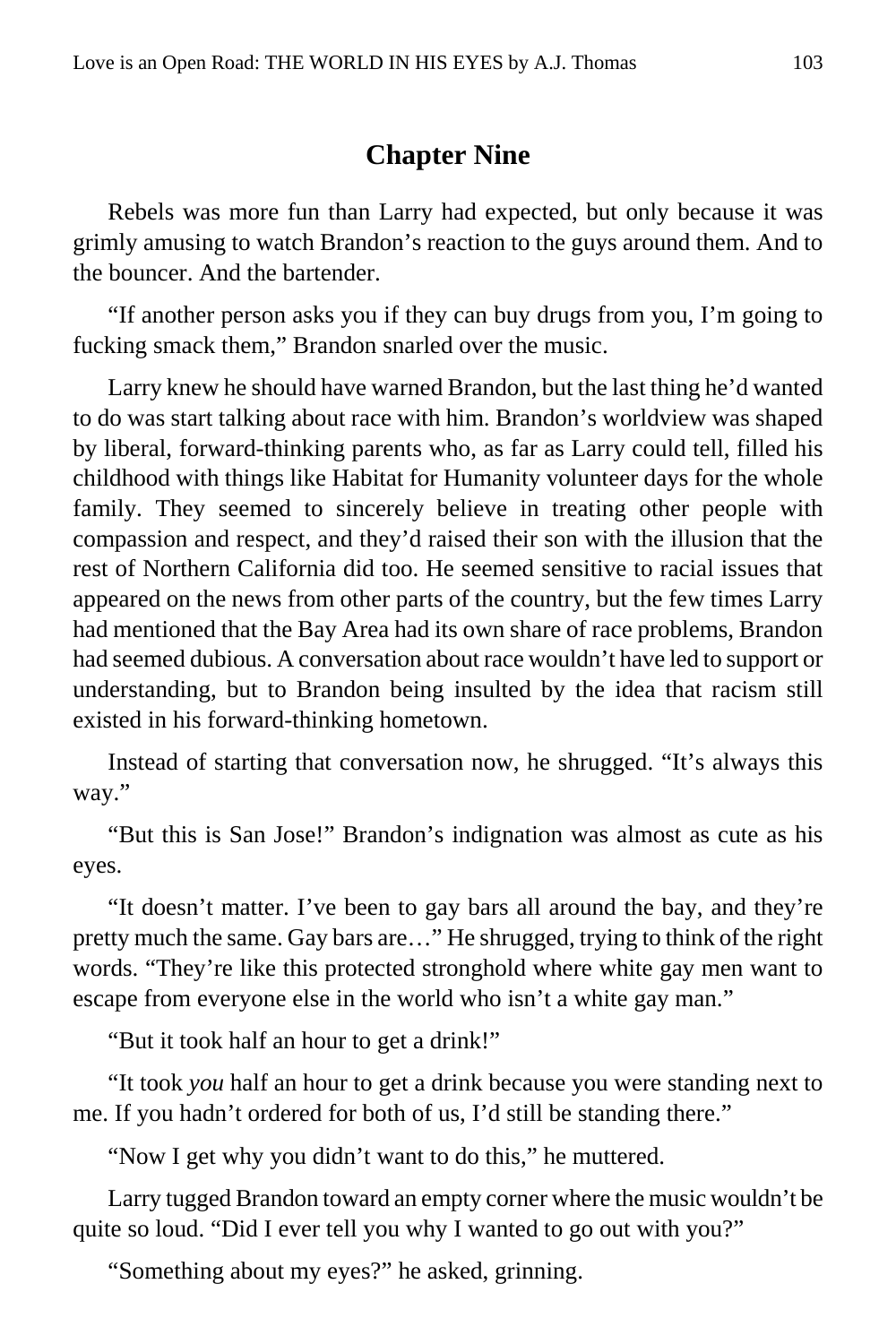"That too. But I tell anybody I talk to on Grindr that I'm black—"

"You're still talking to guys on Grindr?"

"No, you know I'm not. But I used to start out telling them I'm black, because one of two things always happened if I didn't. The guy would find out and either act offended and tell me he'd never have agreed to meet if I'd been honest, or he acts like my dick is some kind of exotic toy he can't wait to ride."

"How is not specifying your race lying?"

"People assume."

"That other one doesn't sound so bad."

"You'd want to date somebody who treats you like a dildo instead of a person?"

Brandon looked thoughtful. "Would you think less of me if I told you there'd been times when I'd have been totally okay with being someone's sex toy? Entire stretches of high school and college, in fact."

He laughed and tugged Brandon close. "We can go home where I can spend the night playing with you if you'd like."

"After we hang out for a bit. Daniel and Josh said they'd be here, and I want them to get a chance to get to know you. Platonically this time."

"You're never going to let me live down that thing with Josh, are you?"

"Once it's stopped being funny, I promise I'll let it go."

Daniel and Josh did eventually show up, almost two hours after they'd agreed. Daniel was already acting drunk, and Josh looked like he'd rather be anywhere else.

Larry recognized him as soon as he saw him in real life. When they'd hooked up, Larry had been in a daze—working through the most grueling clinical shifts of his internship, struggling to stay sane and conscious through an endless series of sixteen-hour days, all while exploring the possibility of actually having sex with men. Josh hadn't been the first guy he'd hooked up with, but close to it, and it had been more of a clumsy disaster than a fun night.

"I owe you so many apologies," he said, holding out his hand.

Josh huffed and didn't shake his hand. "Yes, you do. You were a dick. What was up with that?"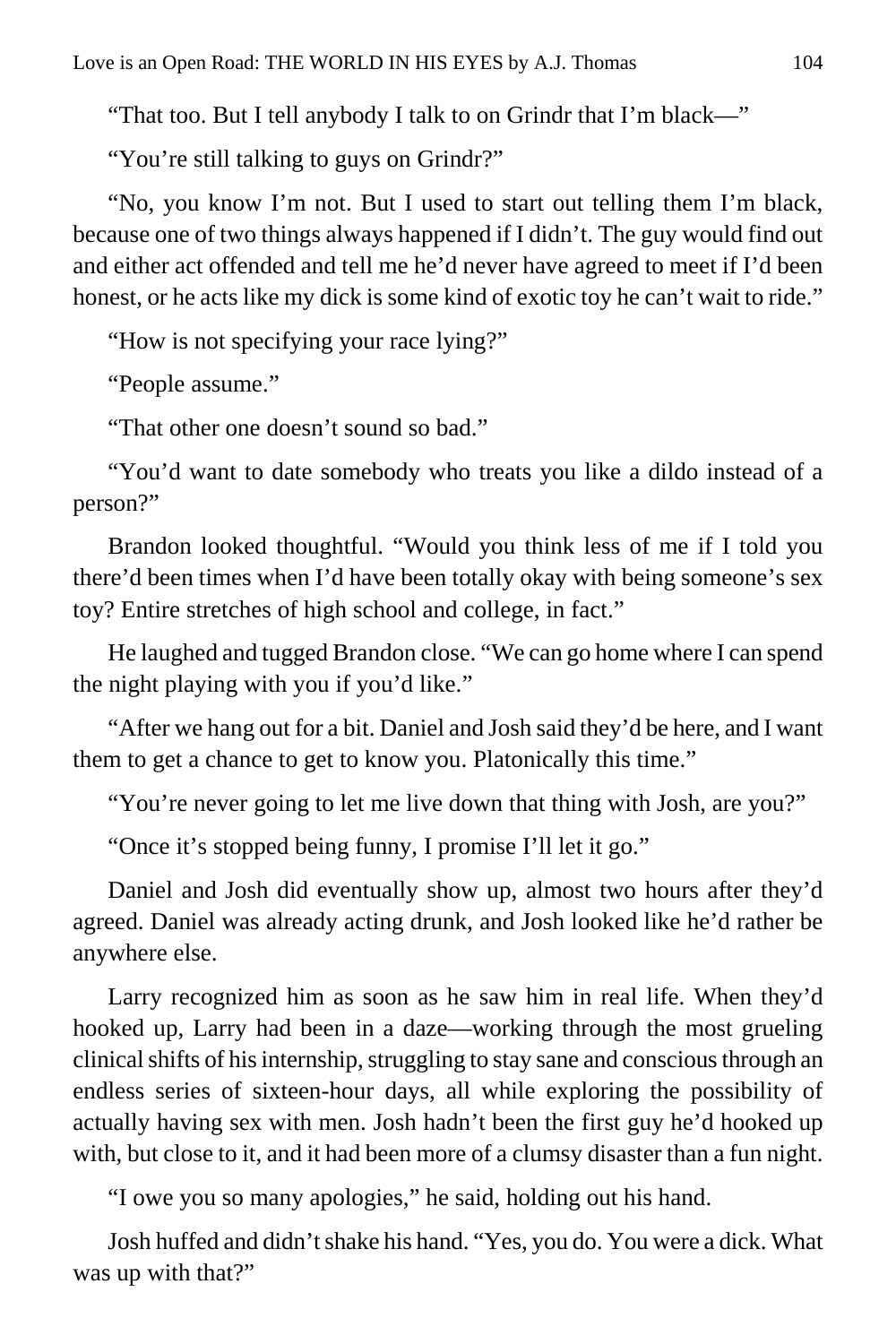"Work turned me into a zombie. All I was thinking about was what must have happened for them to page me twice, and I was too fried to think. Too sleep deprived, maybe. But I am sorry. I didn't mean to just take off like that."

"You didn't even message me."

Larry thought back to those endless hours on his feet, trying to keep up with cases in trauma surgery and emergency medicine, all while transferring his mom to the nursing home and coming to terms with his engagement to Gus ending. "The whole month was kind of a blur. I'd just come out, and life kind of sucked. I still should have sent you a text or something."

Josh's eyes went wide. "At, like, twenty-four? You'd just come out of the closet?"

"I was just fine living in denial," he admitted. "My girlfriend wasn't."

Josh stared at him for a moment then glanced at Brandon. "It's true. I've met her. She's sweet. Scary, but sweet."

"Well, who'd have thought?" Josh laughed. "You came off as a player. I'd have never guessed you were just starting on this adventure. Honey, if you'd said something, oh the things I could have shown you!"

Did that mean Josh was over it? God, he hoped so. He hated knowing Brandon had canceled nights with his friends to hang out with him instead, but he'd been dreading the idea of facing both the atmosphere at Rebels and someone who had every reason to be angry with him.

"I'd like if we could be friends," he said, offering his hand again.

"Absolutely." Instead of shaking his hand, Josh hugged him. There was nothing remotely sexual in the hug, and Josh released him a moment later only to loop his arm through Brandon's. "Besides, it's all worked out. This idiot's been crazy happy for the last two months. If you can do that, we're good. But now I'm curious. What was so important?"

"I was interning on a trauma surgery team. One bad accident can overwhelm an ER pretty easily, and—"

"You're still trying that 'doctor' angle?"

The voice was right behind him and filled with loathing. Brandon glared over his shoulder. Before Larry could turn to see who was standing there, Brandon was in front of him, his fists clenched and shoulders shaking. "What the hell is wrong with you?" he demanded.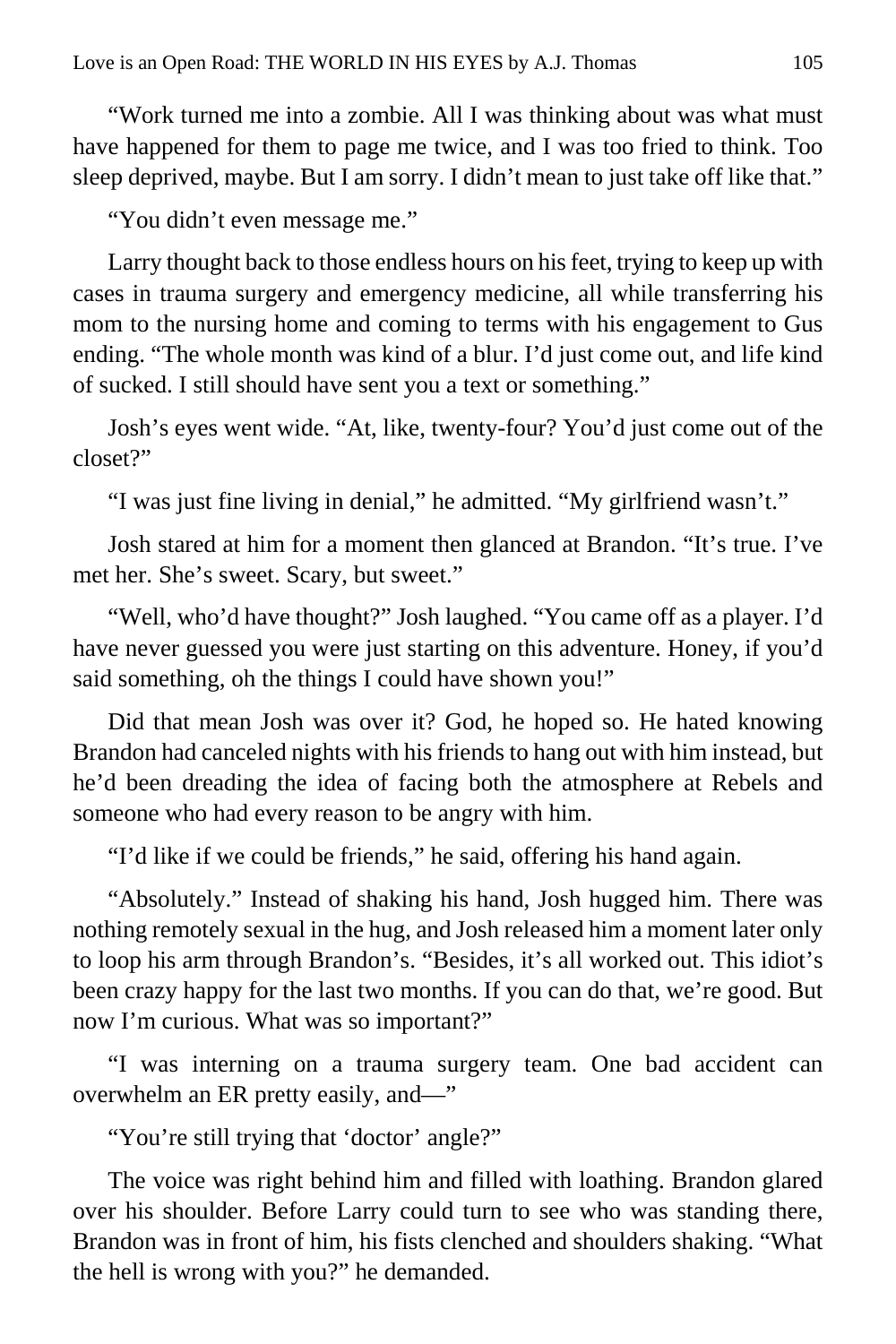"I believe him," Josh said, stepping between them. "I can see the county hospital being too cheap to change over from a pager system they had fifteen years ago so long as it still works."

He gaped at Brandon. "What?"

Brandon ignored him. "How much have you had to drink?" he asked his friend.

"Not nearly enough." Daniel laughed. "This is a con, Bran. I don't get how you can't see it."

"Excuse me? Brandon, what's going on?"

"Dan's acting psycho," Josh said, grinning. "He's convinced you're some kind of gold digger who's just after Brandon's trust fund."

"Trust fund?" Larry laughed. "He lives in a tiny apartment. He eats ramen if I don't feed him."

"But he's Brandon *Alcott*."

"Okay, he's got the same name as the Atlas guy, so what? You don't go around assuming everybody named *Gates* is related to the Microsoft guy, do you?" Larry didn't know what to make of the pained expression on Brandon's face until things clicked. "But you're actually the son of the Atlas guy, aren't you?"

Josh's eyes bulged. "You didn't know? How?"

Larry waved his finger at Brandon. "You said you worked for the company your dad retired from, not a company he *founded*. That explains a lot about why nobody at your job appreciates the work you put in."

"It's not exactly something I advertise," Brandon insisted. "And I didn't lie. My dad didn't throw some money into a hedge fund and leave. He put thirty years of his life into that company, and he retired when I was in college. I applied with human resources, the same as everybody else. I get paid the same as everybody else. Well, I'm assuming, I don't actually know that. The point is, I support myself, I have since I started college. And I don't have a trust fund, Daniel, I just know how to budget my paycheck. I don't have anything of value, unless you consider my Prius to be a collector's item."

"Just because it has over two hundred thousand miles does not make it a collector's item," Josh insisted.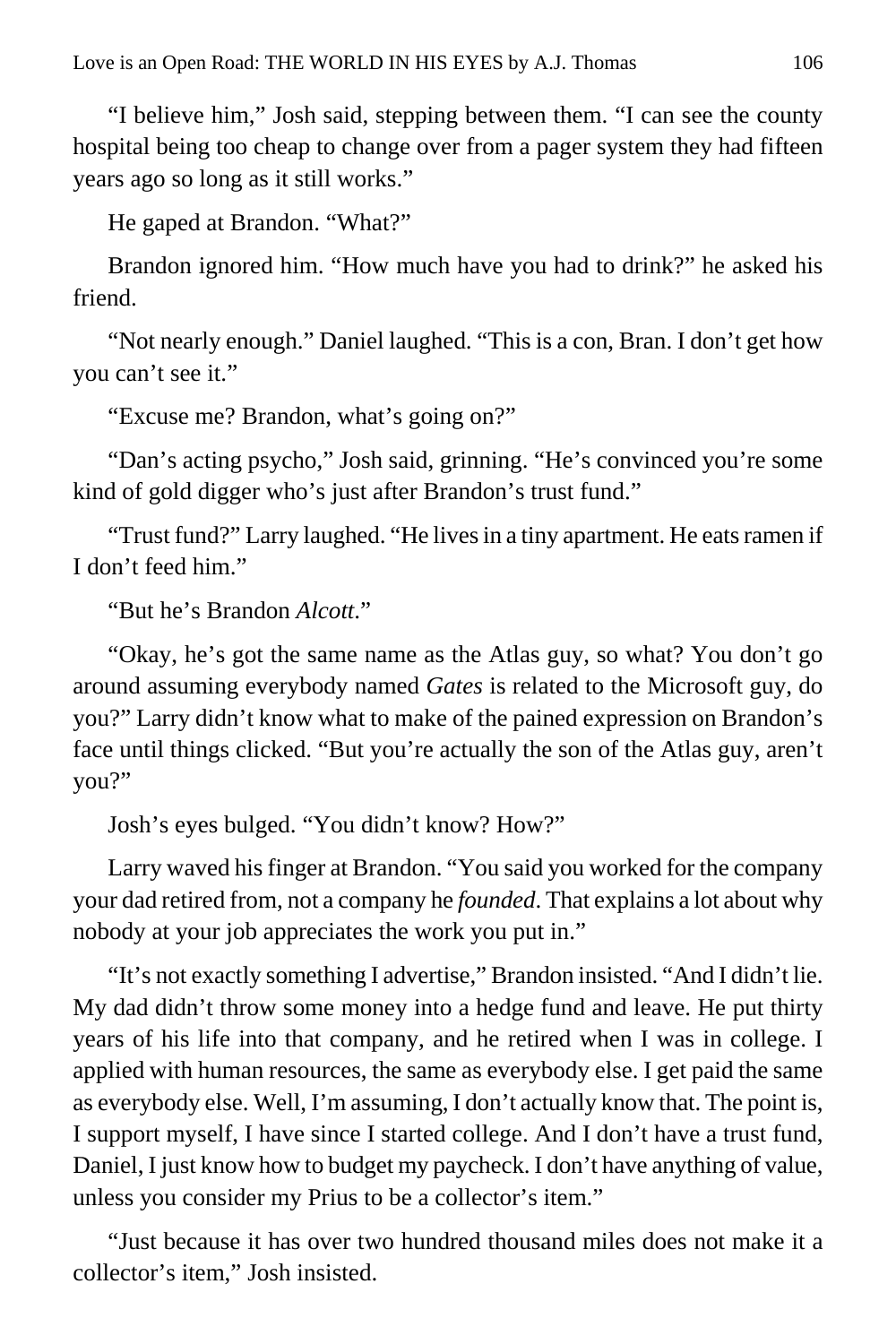"He probably just assumed. If he's not playing you, why can't he prove it?" Daniel asked.

"Actually, I have my hospital ID badge—"

"He doesn't have to prove shit to you!" Brandon yelled, cutting him off. "You've been negative about this from the moment I told you Larry and I had started dating. Since he moved in, you've been an ass. What's wrong with you?"

"Seriously, Dan," Josh said, his voice calm and soothing as he stepped between them. "He's not into you. It's time to get over it, and stop acting like this."

"What?" Brandon yelled.

Two uniformed police officers pushed their way through the crowd, a bouncer trailing behind them. "This is him," the bouncer said, pointing toward Larry.

One of the police officers approached him his hands open and out. "Evening. We're going to need you to step outside with us."

"Yeah, that figures," Daniel muttered, folding his arms across his chest.

Larry sighed. "Actually, outside sounds like a good idea."

"What?" Brandon shouted, tugging on his arm. "What the hell is this? You can't just come up and arrest him! He hasn't done anything! Anything at all! Except put up with every asshole in this bar treating him like a criminal! This is fucking bullshit!"

"Brandon." Larry tried to keep his voice soothing, but it was hard to be heard above the music. "They're not arresting me. They asked me to go outside. I really haven't done anything wrong. Let's both of us go outside. It'll be fine."

The police officers followed them both out, Brandon squirming and arguing the whole way. Josh shoved his way after them, and Daniel followed, smirking. Once they moved past the glaring bouncers and twinks who stopped to gawk and laugh, he turned back to the officers with an open smile. "Now, what can I do to help clarify this mess?" he asked.

"Well sir, the bar's security staff reported that a man matching your description was selling narcotics on the premises tonight. Several members of the staff and a few patrons have reported seeing people approach you. Legally, all we need to search you is a reasonable suspicion, which the witness reports have provided. This'll be easier if you cooperate, though."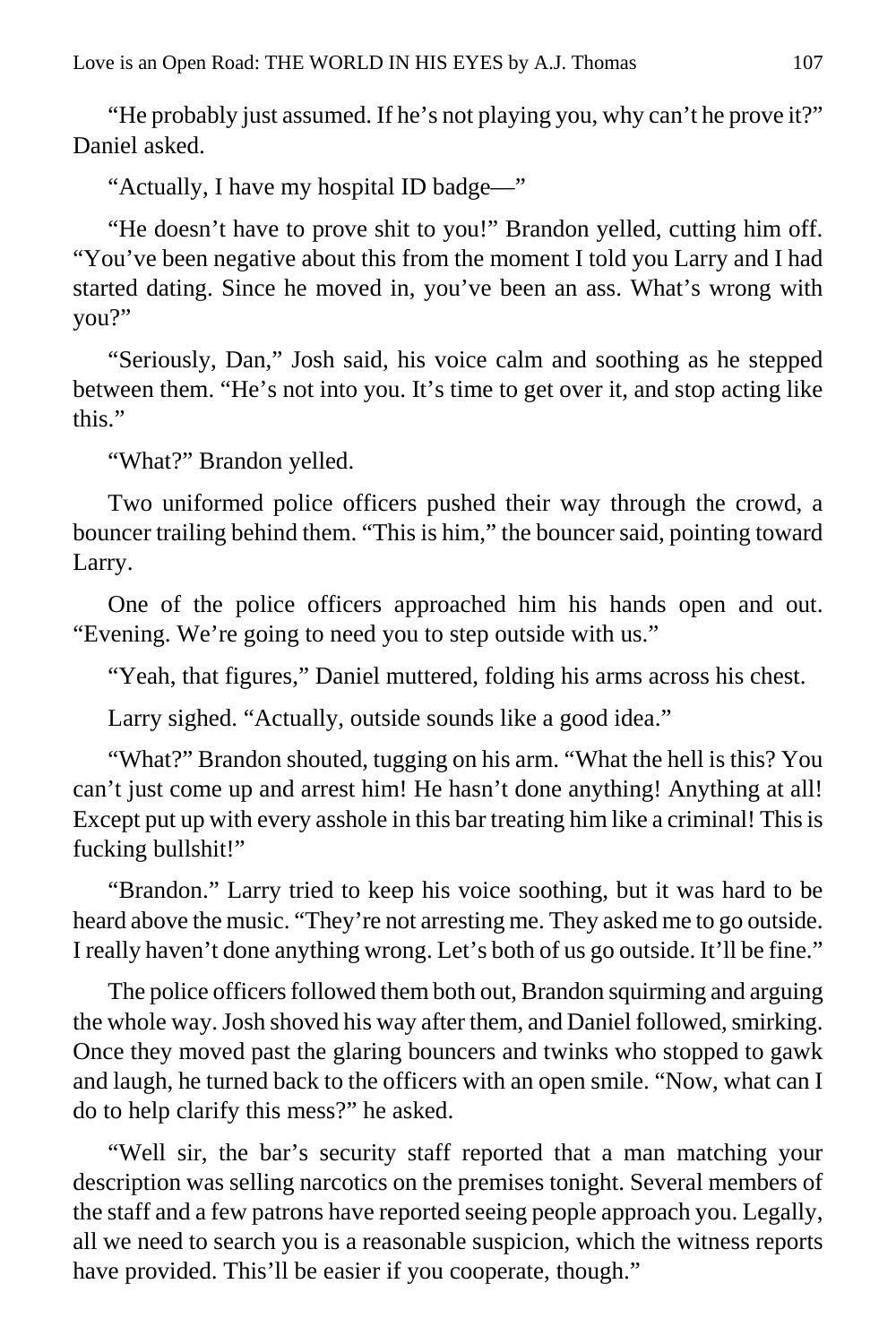"You've got it."

"Start by emptying your pockets please."

"This is such bullshit," Brandon hissed, while Larry began pulling out his wallet, keys, phone, and all the miscellaneous stuff he carried throughout the day. "People came up to him in the bar and asked if he was selling stuff, but he wasn't! He said no, and they left! That's it! They wouldn't have even bothered if he'd been white! And every single one of them was!"

"Sir," the other officer turned toward Brandon, "you're not involved in this. You need to step away."

"Brandon, it's fine. They're doing their job. And you're upset," he said, smiling. "There's no point in getting pissed. It doesn't do any good."

"Myers?" The officer held up his hospital ID. "Doctor Myers from Valley Medical?"

"That's right."

"You even had an ID card laminated?" Daniel scoffed. "This is such a joke."

"Daniel, I seriously don't know what you're problem is, but as far as I'm concerned, you're no better than those assholes in there! The only reason you don't trust Larry is because he's black! Because he's not white, you assume everything he says is a lie!"

"Bran, you're acting like an idiot," Daniel insisted.

The police officer sighed. The look on his face was professional and stoic, but Larry was pretty sure he was maintaining that calm demeanor only through sheer force of will. "What's this?" he asked, holding up a small pink pill in a plastic bag.

"Over the counter Benadryl," he explained. "There's an AMA Medication Guide on my phone, if you need to verify it."

"We've got our own," the officer said. "Come with me, please."

This time leading the way, the officer went to a patrol car that was parked in the street outside. He stood by while the officer sat in the patrol car for a minute, doing something with both his ID and the pill on the patrol car's laptop. After sitting there for a few minutes staring at the monitor, the officer climbed back out and handed all of his things back.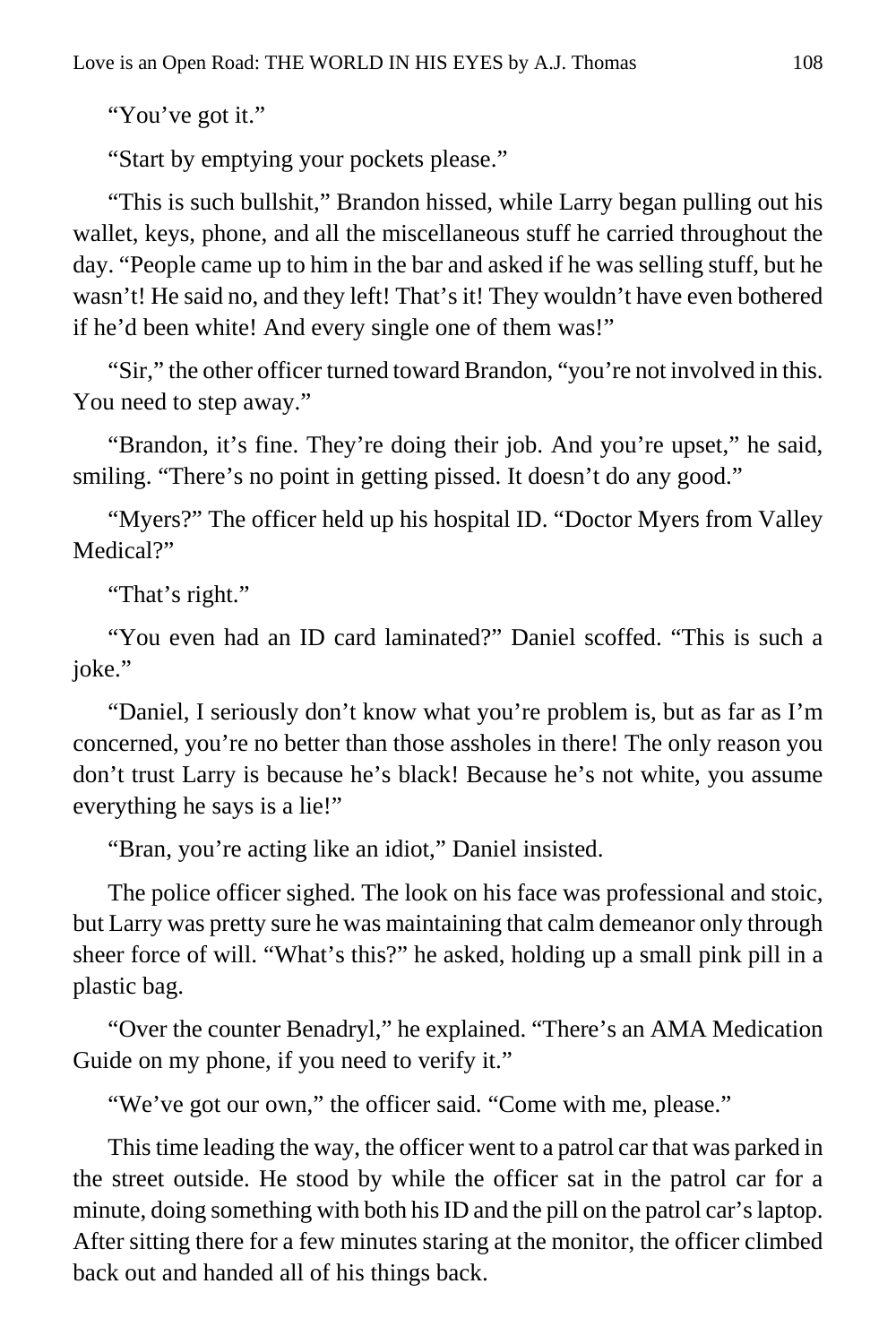"Thank you for cooperating with us, Doctor Myers. Looks like we've got a bit of a misunderstanding on our hands, but you're free to go."

Larry shoved his ID back into his wallet and then began to place his things back into his pockets. "What we have is a lot of drama and bullshit," he said, nodding at the crowd that was gathering around Brandon and Daniel. "I'm sorry you had to waste your time because of it."

"Calls that are a waste of time are good calls," the officer insisted. "No one gets hurt, and there's no paperwork. Hey, you remember a twelve-year-old girl hit by a car? About six months ago?"

Larry winced. It would sound horrible if he said he didn't remember, but he saw a lot of hurt kids. Then a memory flashed through his mind. She had been ridiculously tall for a twelve year old, with dark-brown skin and naturally curly hair that was cut short. She might have passed for a boy if not for the dozen colorful barrettes in her hair. "We couldn't ventilate her properly with a size four tube," he said, noting the only detail he could really remember. "But her windpipe was so small, and her vocal chords kept getting in the way, so I couldn't get the size six tube in place."

"You managed it. I'd started chest compressions on the scene," he explained. "The medics wouldn't let me stop, just told me to keep doing them as we moved her."

"You did, too," Larry remembered. "Damn, you must have been sore. Getting her intubated the second time took forever."

"Eleven minutes," the police officer said, nodding. "I looked at my watch afterward, and I couldn't believe it had only been eleven minutes. I'd rather do something like this any day of the week than ever do that again."

"That was a bad day," Larry agreed.

The officer nodded grimly. "I hope you have a good evening, Doctor Myers. Maybe calm your friend down."

"He's fine," Larry said, hoping it was true. "They're all friends. They're just being…" One of the rules his mom had taken great pains to reinforce was "You never swear in front of police officers," but he was having a hard time finding any way to describe the way Brandon and his friends were acting that didn't involve some creative expletive. "I'll try," he said instead.

As soon as he started back down the sidewalk, the argument between Brandon and his friends exploded into shouting. People shifted back and forth,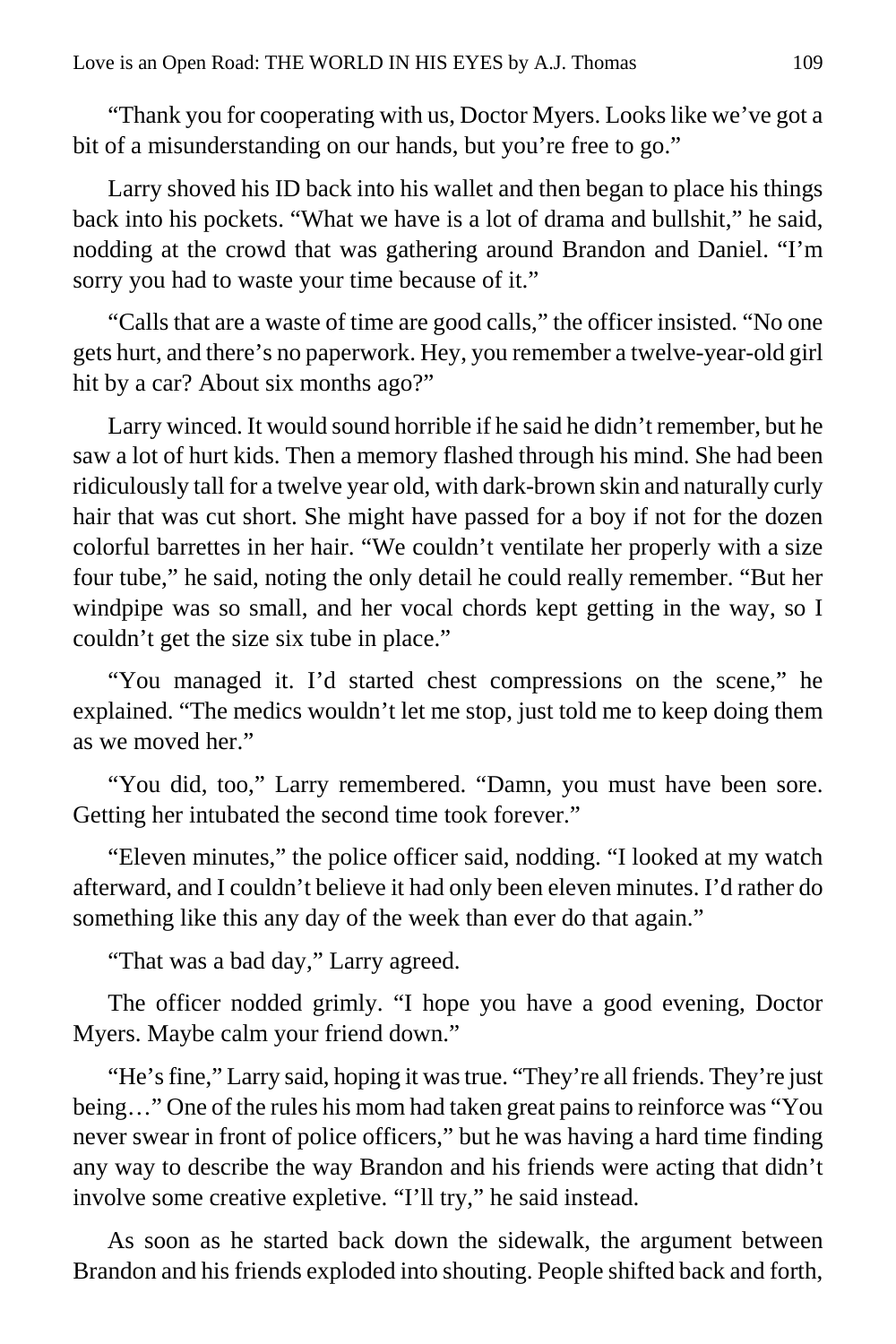some shoving, some throwing punches. Larry stared at the mass of moving arms and legs, trying to spot his boyfriend in the tangle. "Shit. He's going to jail for this, isn't he?"

The officer reached for his radio and sighed again. "Oh yeah."

\*\*\*\*

Bailing someone out of jail was a slow process. After showing his ID, putting his keys and cell into a funky little locker, and telling the severe-looking woman behind the safety glass who he was there for, Larry took a seat among the rows of anxious family and bail bondsmen. It felt a lot like the waiting room at the ER, with a few nervous people pacing, some exhausted-looking mothers rocking sleeping infants in car seats, and a lot of people grumbling. A nice change was that no one was shouting threats, and no one was glued to their cell phone.

An older man had sat down two seats from him. He glanced his way occasionally, but Larry figured he was as nervous as the rest of the people waiting to find out how much their loved one's stupidity was going to cost.

"You're the only one here who doesn't look like the world is falling apart," he said with a small smile. "I'm sure it feels that way."

Larry shrugged.

"But, of course, it's not the end of the world," the old man went on. "If it were the end of the world, there would be zombies. Everyone knows that."

Larry sat up quickly. How many times had he heard Brandon mutter the same thing? Not quite a dozen, but close. He made a show of looking around carefully. "No zombies," he agreed. "Not worth panicking about, then."

"Indeed."

Larry leaned forward, resting his forearms on his legs. "Do you know who I am?" he asked, curious about whether Brandon had told his father he was seeing someone. He must have, Larry realized.

"I'd be lying if I said I was certain. But my hunches are often reliable. Larry?"

He nodded slowly. "And you're Brandon's dad."

The old man huffed, chuckling to himself. "Not that he likes to admit it, but yes. You might as well call me William. Will, if you'd like."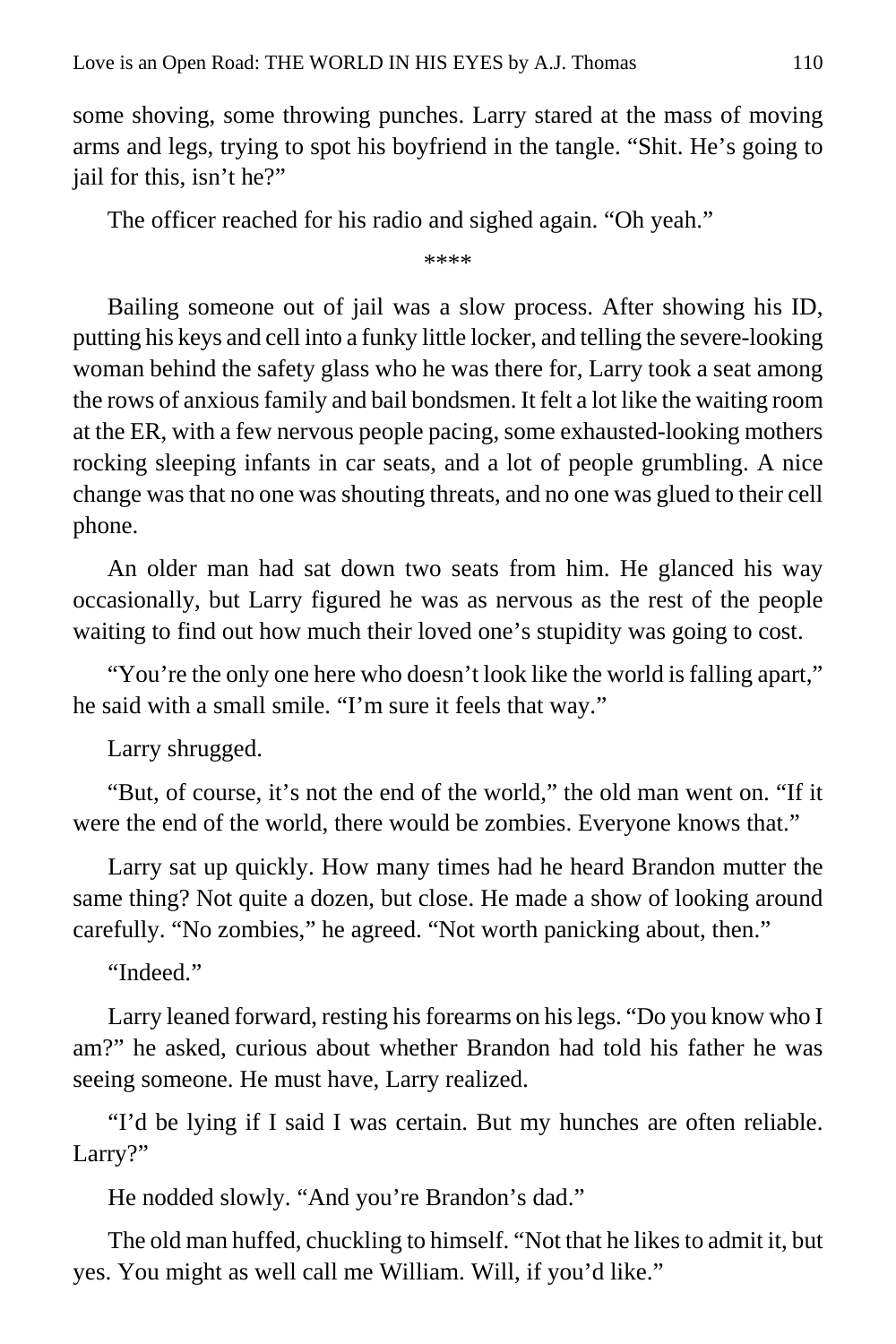"He doesn't mind admitting you're his dad; he just doesn't like people devaluing his contributions at work because you're his dad. He loves talking about you. He says your help in the science fair made his childhood all *Meet the Robinsons* and stuff."

"The Disney movie?" He squinted for a moment. "Now that's silly. I explained from the time he was in preschool that time travel is just a ridiculous notion. Our planet moves in space just as it moves in time, so even if it were somehow possible, whatever apparatus went back in time would end up in an empty spot in space. The Earth simply wasn't in the same physical position in space as it's in now. So... splat. No good science ends with a splat."

"I meant in terms of fun, not the actual science involved."

He nodded his head from side to side. "I try. Not that you'd know it to talk to him now. He's convinced that if he doesn't personally produce the next billion-dollar software utility, he's somehow failed. I admit my first thought when he woke me up at this god-awful hour was 'It took twenty-seven years for my son to learn how to have a good time, but he's finally done it'!"

Larry couldn't help but laugh. "I guess that's something he and I have in common. We're both pretty serious."

"I imagine you'd have to be. Brandon told us you're in the middle of a medical residency?"

"Emergency medicine," he confirmed.

"How are you liking it?"

"I love it. I'm slated for a rotation through internal medicine in a few months, but I'm going to stick with emergency medicine when I'm done. I like being able to actually fix things, and that's something that's difficult to accomplish when treating someone with a lot of chronic problems."

"Sounds like you find it rewarding," William said, a soft smile on his face.

"It is. But I worked as a paramedic during college so knew what I was getting into. Plus, when I'm finally done, I will never have to carry a beeper again in my life. Attending ER physicians don't have to do on-call hours when there are lowly interns and residents who can camp out at the hospital instead. From what I heard, that might be what started this mess."

"Beepers still exist?" William looked stunned. "And they're forcing you to use one?" His tone suggested he considered the offense to be a form of torture.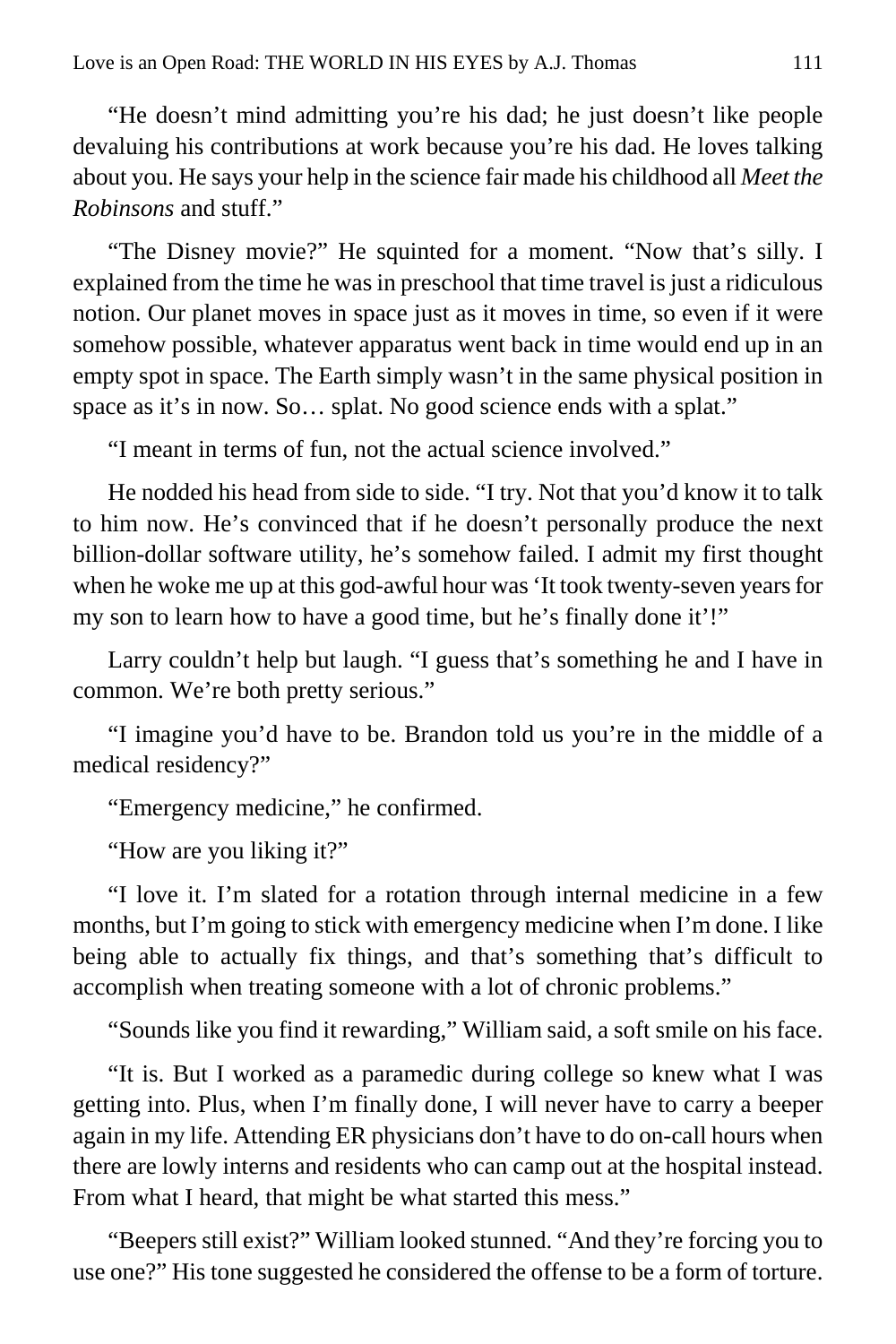"We work with what we've got. But one of Brandon friends decided I must be a gold digger and a drug dealer because I'm chained to that beeper, and he's your son. From the sound of it, he's been crushing on Brandon for a while and was just jealous. But one of the bouncers called the cops because they were finding drugs on folks in the bar. The police wanted to talk to me about it, and I guess Brandon assumed his friend was the one who called. Things kind of blew up."

William's eyes narrowed slightly. "Oh dear. That sounds a little ridiculous. If you don't mind me asking, which friend?"

"Daniel," Larry said, hoping he wouldn't cause more trouble.

"Well that's… Honestly, that's ridiculous. I'm disappointed. I'd hoped he'd gotten arrested for something interesting," William said, slumping into his seat.

"I'm surprised he called you. I told him I'd come bail him out before they pushed him into the police car."

"He called his mother, hoping she might know how to get the charges dropped. He didn't say anything about bail."

"Can she do that?"

William shrugged. "Probably. But we're his parents. What good would it do for him to have his mom swoop in to save the day?"

"So you want him to face assault charges?" Larry asked, a little confused.

"Disturbing the peace," William clarified. "And no, I don't *want* him to. But Lynn seems to think it's not our place to rescue him from trouble he got himself into."

"But you're here," Larry pointed out.

William smiled. "I'm not my wife. Before the phone cut us off, Brandon told me he did what they said he did, but he had a good reason. He didn't get a chance to tell me what it was, so here I am. I'm nothing if not curious. Good thing, too, because it sounds like he did have a good reason."

"No, he didn't. He can't get pissed off and assault everybody in the world who makes a racist assumption when we're together. There'd never be an end to it."

"You're an interesting man," William said, his eyes fixed on Larry's face. "You're saying you're disappointed by this turn of events, but you're smiling."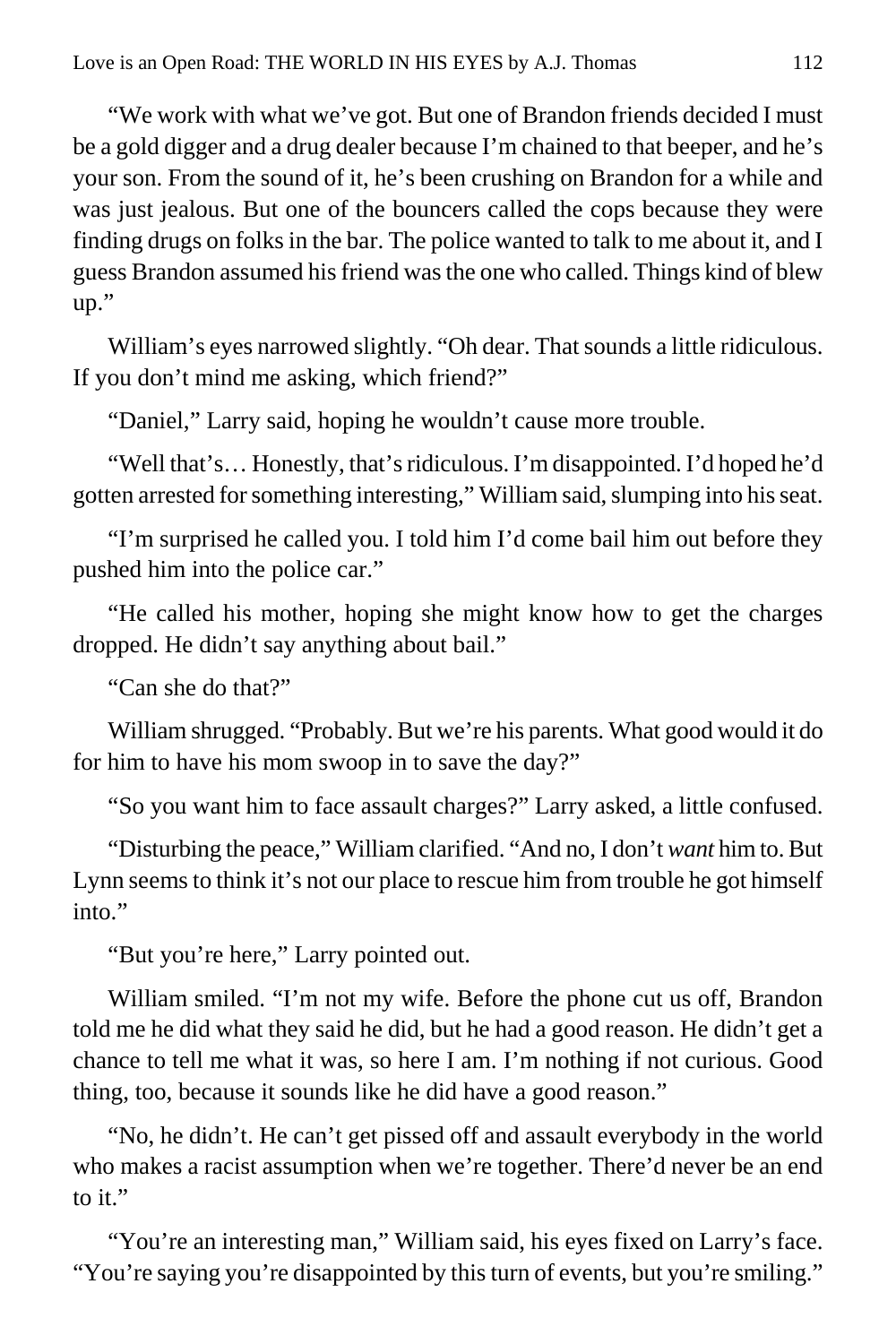"He can't take on the world," Larry insisted. "But he's the only one who's ever tried to take on the world on my behalf."

A cell phone rang inside the long wall of plastic lockers beyond the metal detectors. Phones had been ringing and vibrating in the lockers all night, but this time Larry recognized the ring tone. "Excuse me for a moment, that's mine."

His cell stopped ringing by the time he got the locker open, but whoever had called had left a message. "Mr. Myers, this is the Kaiser Foundation Oakland Medical Center. It's very important that you call or come in to our facility right away." He recited the number too fast for Larry to catch the entire thing, but he heard the extension. He pulled up the number on his phone and called back, hit the extension he needed, and tried to will his heart to keep beating.

"OMC ER." An exhausted woman answered the phone.

"Ah, hi. This is Lawrence Myers. I'm just returning a call from this extension. My mom is Patricia Myers."

"Hold on for a moment, please."

When the attending doctor answered the phone, Larry listened to a brief, painfully dumbed down list of problems his mom was having. "In a healthy person, the combination of anemia and an upper respiratory infection wouldn't be anything to be concerned about. But with your mother's condition, her anemia isn't caused by her diet but by her bone marrow producing nothing but cancerous white blood cells. We've managed to stabilize her with a blood transfusion, but she's not doing very well. I realize it's the middle of the night, but I think it's important you come in as soon as you can."

The unspoken implication was clear. Come in and talk her into at least letting us try to find a bone marrow donor, or come in to make the final decisions about her care.

"I'm over an hour away," he whispered. "But I'll get there as soon as I can."

\*\*\*\*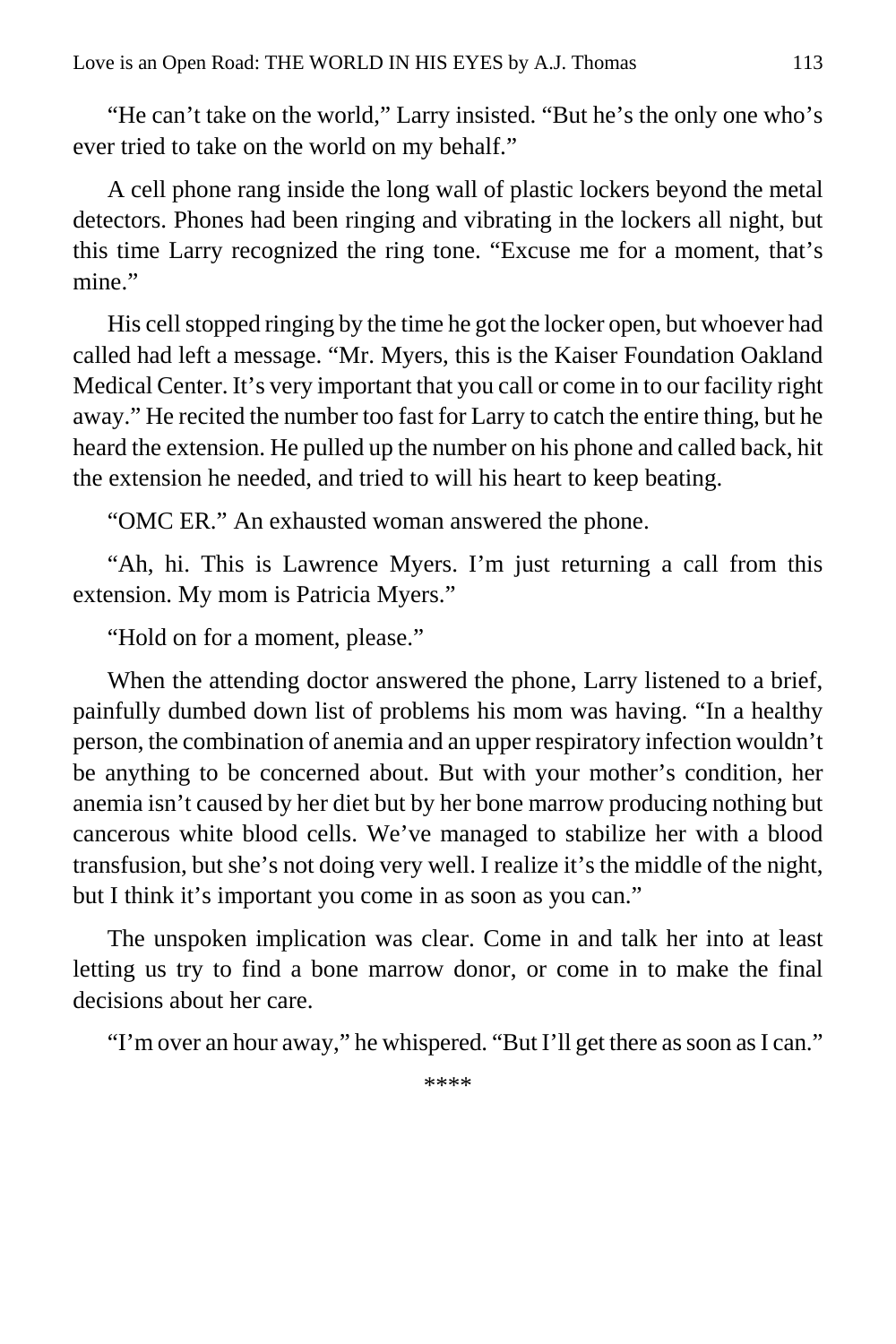### **Chapter Ten**

Brandon never thought he'd be so grateful for socks and shoes. The holding cell, and everything between there are the bond desk, was cold concrete. They'd taken everything but his pants and undershirt, and the floor felt like ice against his bare feet.

He signed a half-dozen papers, pulled his socks and shoes on, and then wandered out with the rest of his clothes and stuff in his arms. His dad was standing at the counter, looking as laid-back as ever. "I really can explain," he began, but his dad held up a hand to stop him.

"Larry explained enough."

"He's here too? Shit. Talk about awkward. This really wasn't what I had in mind for when I finally introduced him to you." Brandon looked around, confused.

His dad nodded toward a row of metal detectors. "This way."

"But if…"

"There's no time."

Brandon squeezed his eyes shut as his father maneuvered him out into the parking lot. The sun was already coming up. He wanted to curse and laugh at the same time. He'd managed to ruin his weekend before it'd even gotten started, but at least he knew Larry would be up for staying in bed all day.

Larry was pacing on the sidewalk near the entrance, talking into his cell phone quickly. He said he had to go and hung up when he saw Brandon. The blank look on his face was one Brandon had hoped never to see again, but that he'd also come to accept as inevitable. It was the same expression he'd worn when Brandon had rushed to the hospital to pick him up after a bad shift. It was like he'd been shutting off every emotion or giving in to despair, and he'd made the only choice that would allow him to keep functioning. The mixture of pain and fear in his eyes hurt to look at.

"I need to go to Oakland."

\*\*\*\*

Brandon didn't mean to fall asleep, but after the fifth cup of waiting room coffee, his brain refused to be revived by anything but sleep. He woke up late in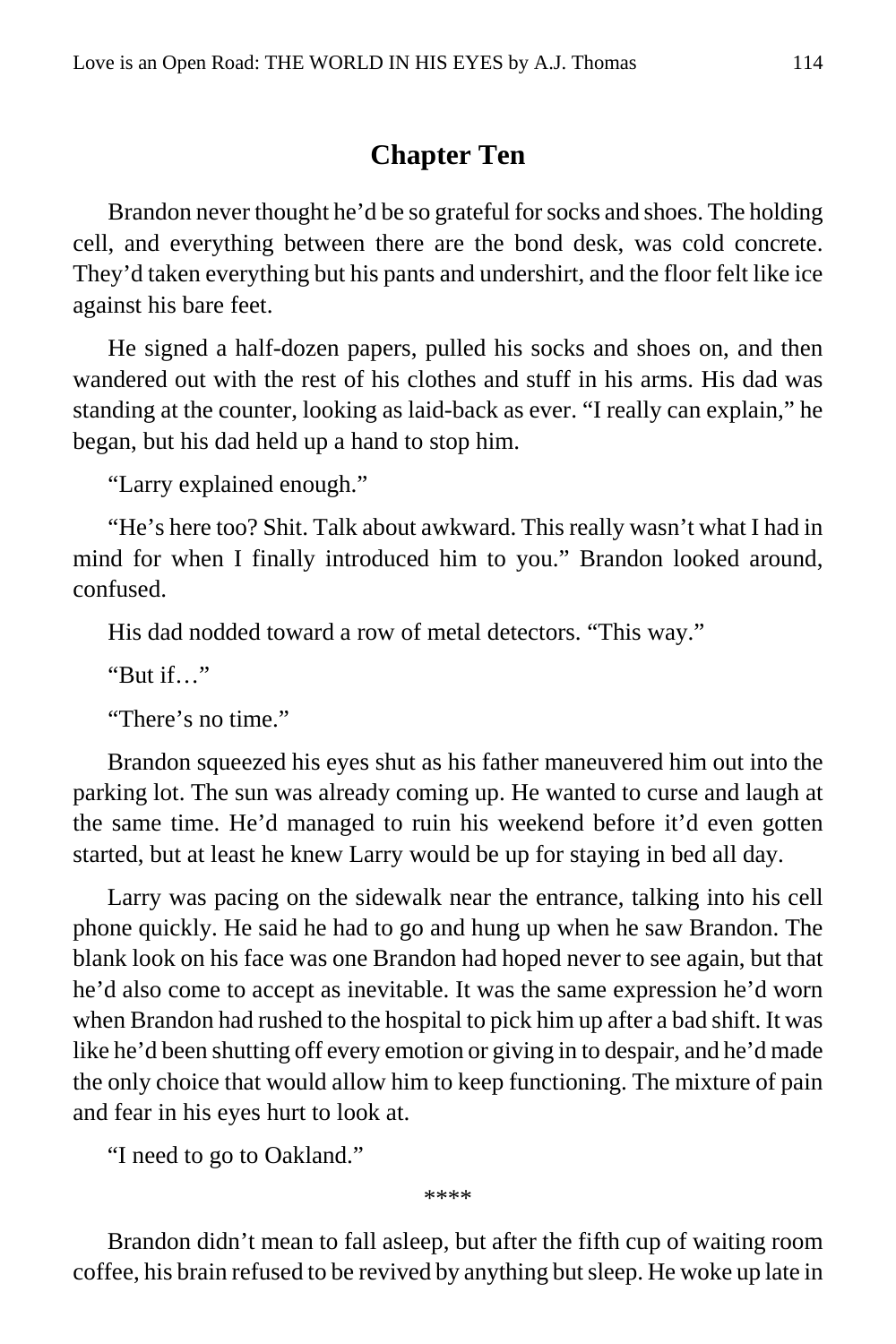the afternoon when Larry plopped into the seat beside him. "Hey," he said, stifling a yawn. "How is she?"

Larry shook his head grimly.

Brandon set his hand on Larry's shoulder. He wanted to support him, wanted to help him, but he wasn't sure just how much support Larry would accept in public. August, dressed in an oversized cardigan she held tight around herself, stepped in front of them, glaring. "You cannot do this," she insisted. "Help me talk some sense into him?" she asked, appealing to Brandon.

"What's going on?"

"Trish has been out since they brought her in. The doctor says she woke up for a few minutes, wrote something that kind of looks like 'no more blood' and then slipped unconscious again. It might not be 'no more blood' or it could be her trying to tell the doctors what her problem is. It could be damn near anything. You need to sign the consent."

"You think I don't want to?" Larry whispered. "She asked me to witness her 'do not resuscitate order.' It's consistent with everything she's ever told me she wanted. It doesn't matter if I want to do something else."

Brandon squeezed Larry's shoulder when he felt a tremor run through him. He didn't know what he could say that might make things better. Telling Larry it would be okay would sound empty because it was bullshit. It wouldn't be okay.

Larry shut his eyes. "I never got the chance," he said, turning toward Brandon but not meeting his gaze.

"What chance?"

"To tell her. I… God, that's a lie. I had months of chances, didn't I? I kept telling myself it wasn't the right time, or I hadn't quite figured out how to say it yet. And I blew it. I'm not going to be able to tell her." Larry leaned forward, bending at the waist, and buried his face in his hands. "I wanted to tell her. I wanted her to know."

Brandon rubbed his back, choking back a sob as he felt Larry trembling. The things Larry faced every day, all for the sake of helping people, still amazed him. And he was trying to face this the same way, by making careful decisions and fixing things, by forcing himself not to fall apart even when everything else in the world was crumbling.

"Let's go tell her," Brandon said, taking his hand.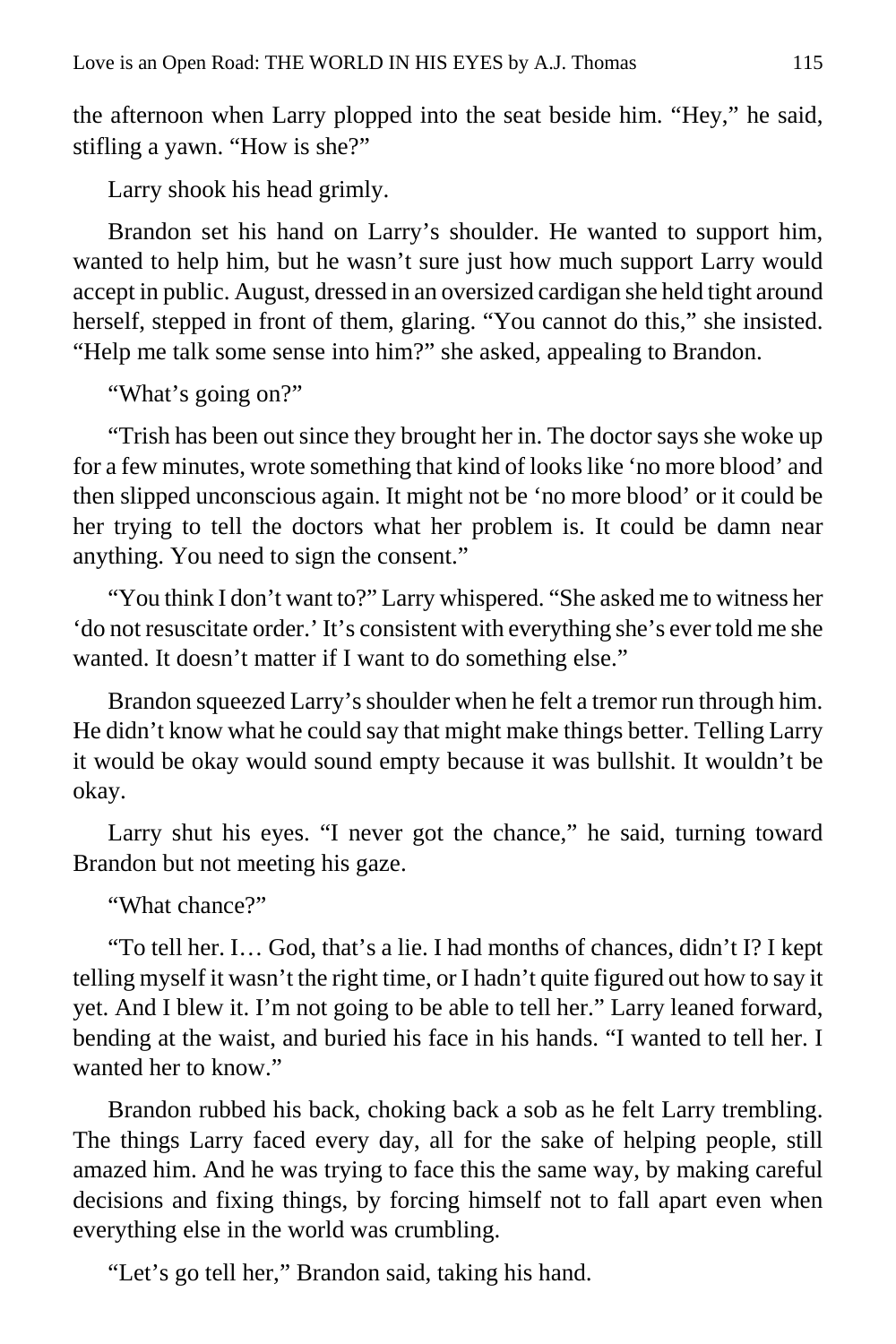"She's unconscious. Her blood can't supply enough oxygen to her muscles and organs to keep her alive."

"Let's tell her anyway. Maybe she'll be able to hear, maybe not, but we should still try."

Larry entwined his fingers with Brandon's. He didn't say yes or no, but he got up when Brandon tried to pull him to his feet. Outside of the waiting room was a long hallway with three different sets of sliding glass doors each leading to long rows of ICU rooms curtained off from one another in a feeble attempt to give the friends and family hovering around the beds of their unconscious loved ones a little privacy.

Trish's "room" was near the front of the long line of beds. Her skin looked gray against the stark white sheets. The tight skin around her fingers and hands had a blue cast that made Brandon shiver. An oxygen tube ran across her face, her lungs filling with shallow breaths every few seconds. Her eyes were closed as if she were asleep, but Brandon knew from what Larry and Gus had told him she was far beyond sleep, even though her body still technically clung to life.

A couple of hard, plastic folding chairs were sitting beside her bed with nothing as comforting or warm as a cushion in sight. Even the air around them felt sterile and bleached. If by some miracle Trish did wake up, it would be to this frigid, makeshift room.

Larry sat down in the chair nearest his mom, so Brandon took the other, pulling it close so he could keep his hand on Larry's shoulder.

"I still don't even know where to begin," Larry said, keeping his gaze locked on his mom. "All those times you told me I needed to take time away from work, to be happy… It was hard to admit how right you were and how miserable I was, all because I knew I wasn't everything you thought I was. I couldn't be everything you wanted me to be. And I wish to god I'd found the courage to admit it because I've found someone cool. He's smart and funny and amazing, and he stood up for me in a bar, of all the stupid things…" Larry rubbed his eyes with the back of his knuckles. "You got to meet him, at least, even if I was too much of a coward to tell you how big a deal it was."

It hurt, listening to Larry call himself a coward. Brandon remembered their conversation in his apartment, after he rode the train home, when he'd used the word himself. He felt sick at the memory. "I didn't mean it," he gasped. "You're not a coward, Larry. You've never been a coward."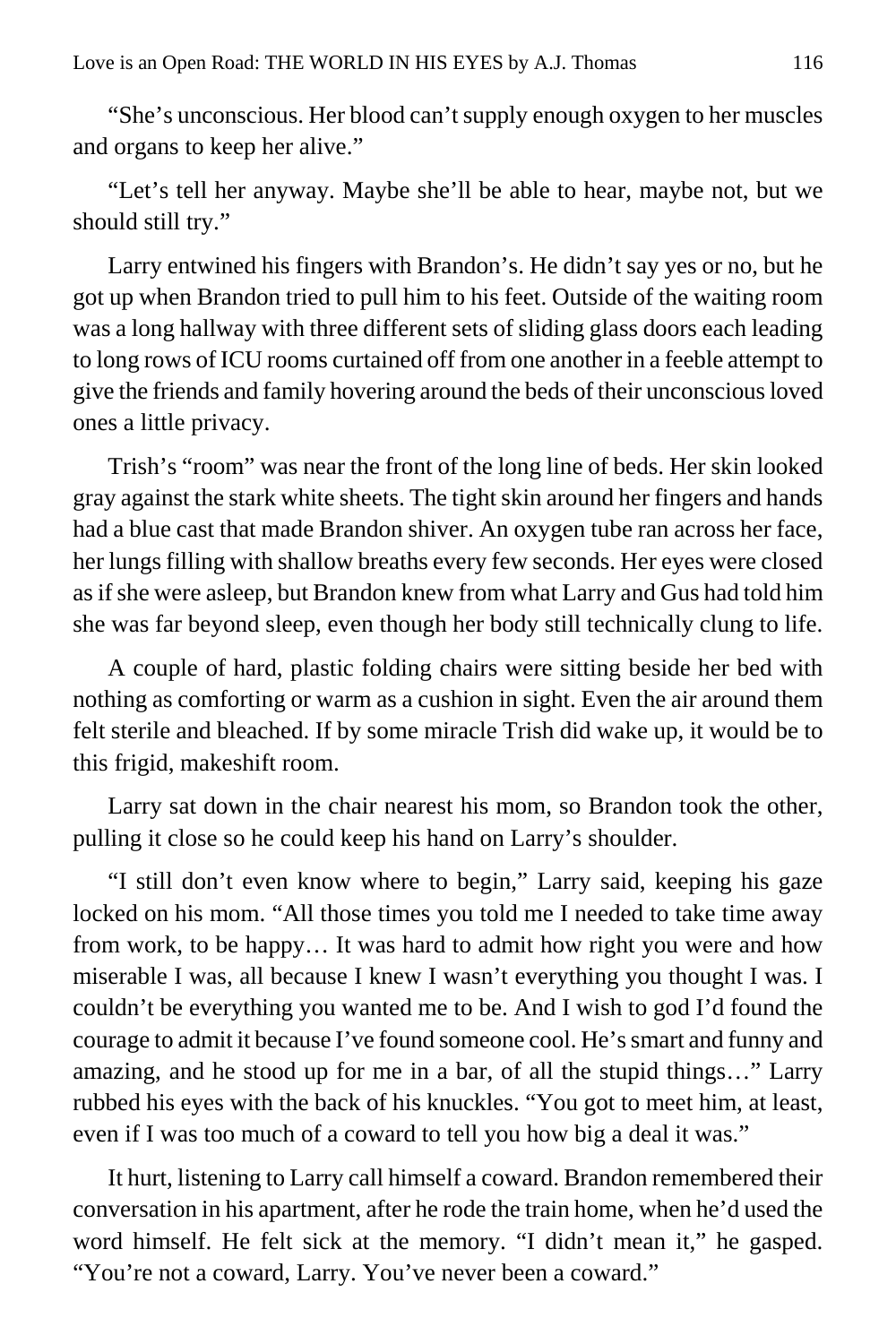Larry didn't look at him. "I was. And it was stupid. I'd never gotten excited about anyone before, never felt anything like this before. All I want to do now is share that with her… and I can't." He set his head down on the side of the bed and took a deep breath. "God, this sucks."

Brandon draped his arm across Larry's shoulders. "I wish I could say something that would make this hurt less. I know I can't, but I'm here."

Larry squeezed Brandon's knee.

The curtain behind them shifted. "Excuse me, Doctor Myers?"

Larry looked up, almost pulled his hand away from Brandon, but settled it back into place resolutely. "I'm not ashamed of being crazy about you," he whispered.

"Doctor Myers?" The nurse from Trish's nursing home, who'd seemed to be her favorite, stood behind the curtain. "Ms. Myers asked me to bring her personal effects to you directly since the ICU here can't store them. I was going to call you about them tomorrow, but when I came in to check on her, the nurse said you were visiting."

"You have her stuff with you? I thought it was supposed to go into storage there, in case she…" Larry choked on whatever he'd intended to say next. Even the nursing home staff knew Trish Myers wouldn't be getting better.

"We have a van we use to transport patients to and from the hospital. When a patient needs to be moved by ambulance instead, we transport their things the next day. And I know this isn't a good time, but you should at least get her computer. She couldn't work a pen very well over the last week or so, but she typed a letter for you."

Larry's face scrunched up a little, and he shook his head. "I…" He was already emotionally exhausted and was just holding on.

"Can I get them? I can load everything in the car downstairs, and you can look at it later," Brandon offered.

"Would that be okay?" Larry asked.

"Yeah, if you'd like."

Brandon gave Larry a quick hug and followed the nurse down in the elevator. After they got two small boxes loaded into the trunk of Brandon's car, José handed over the bulky laptop case. "Take it upstairs. They don't like electronics in the ICU, but you can look at it in the waiting room."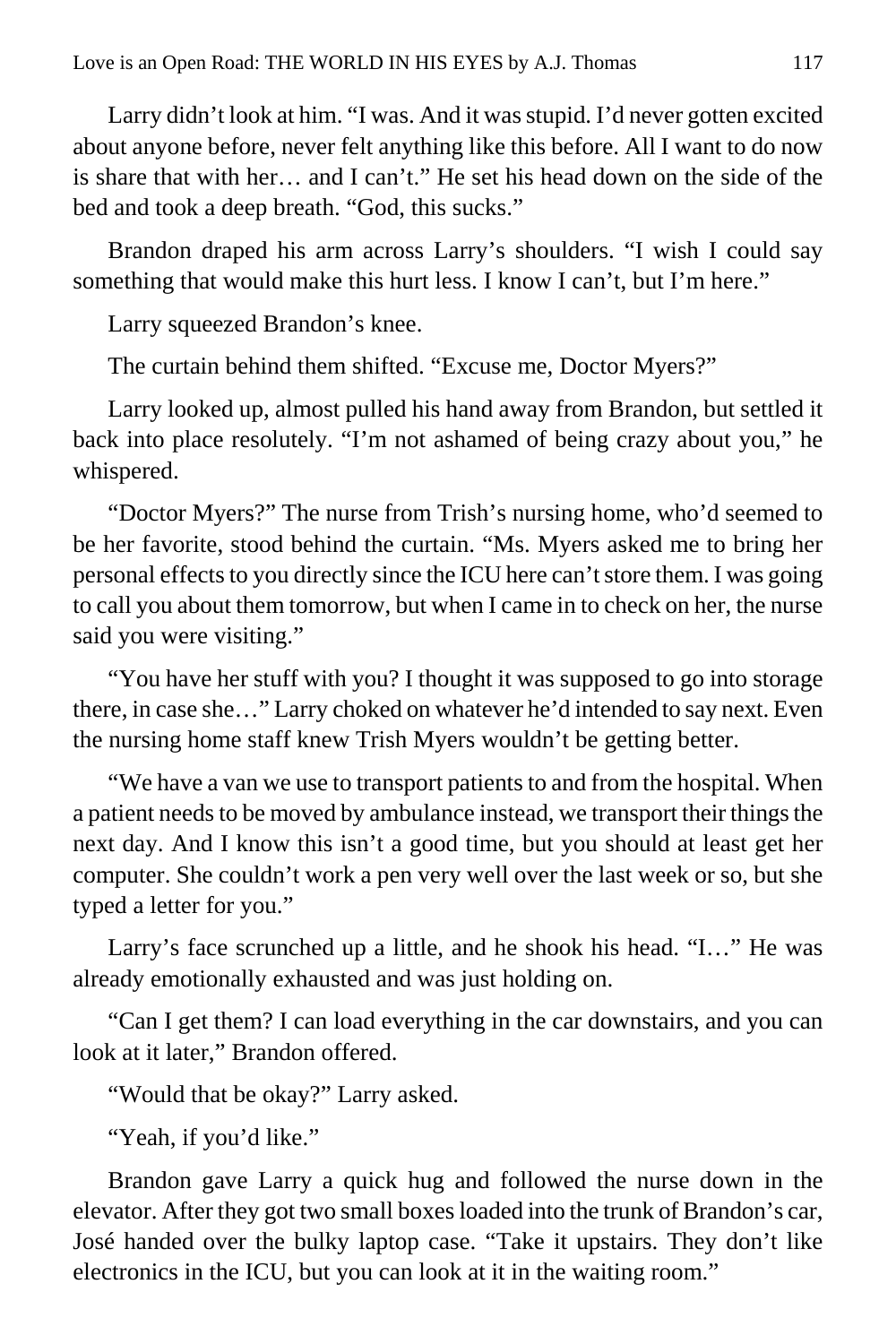"She's not dead yet," Brandon hissed. "Even if everyone else has already decided she's dead, Larry's hasn't. There's time."

José handed him the case with a sad smile. "I know it can be hard to think about her loss, but it's normal. And it's okay."

"I get that you're trying to be comforting, but it's just hard to listen to everyone telling him it's time to start grieving when she's still breathing. Her heart is still pumping."

"Whether it's hard to listen to or not, he's already grieving. And he should be. I get that you don't want to see him in pain, but not being realistic about her prognosis won't help. But showing him her letter might help a little."

"You went through her files? Her personal correspondence?"

José's friendly smile vanished, and his eyes narrowed. "I helped her type it. After I told her I was pretty sure that what she wanted to say wouldn't offend *either of you*."

Brandon wanted to smack himself in the forehead. "I'm sorry. I'm tired, and I'm making stupid assumptions…"

"If you're sorry, read her letter. Get him to read it. It's what she wanted."

Brandon made his way back into the hospital and rode the elevator up to the seventh floor. The waiting room was right beside the elevators, and he went straight to the chair beside Gus. She was on the phone and wiping away tears as she spoke, but she smiled and waved when he sat down.

He fished the computer out of the bag and opened it up in his lap. Her games were still installed, but she'd cleaned up the rest of the desktop and removed almost all of the extra programs. One of the only files on the desktop was labeled "Letter to Lawrence." There were others, including what looked like a list of accounts, with her user names and passwords, and instructions for canceling each.

Gus leaned over his arm and stared at the monitor. She reached for the touch pad and opened the file quickly. "Momma, I've got to go. Yeah, I will. Love you!" She closed the phone and looked at him, her eyebrows raised. "Should I go get him?"

"I don't know."

But Gus's eyes weren't focused on him but on the lines of text on the page. She covered her hand with her mouth as fresh tears spilled from her eyes.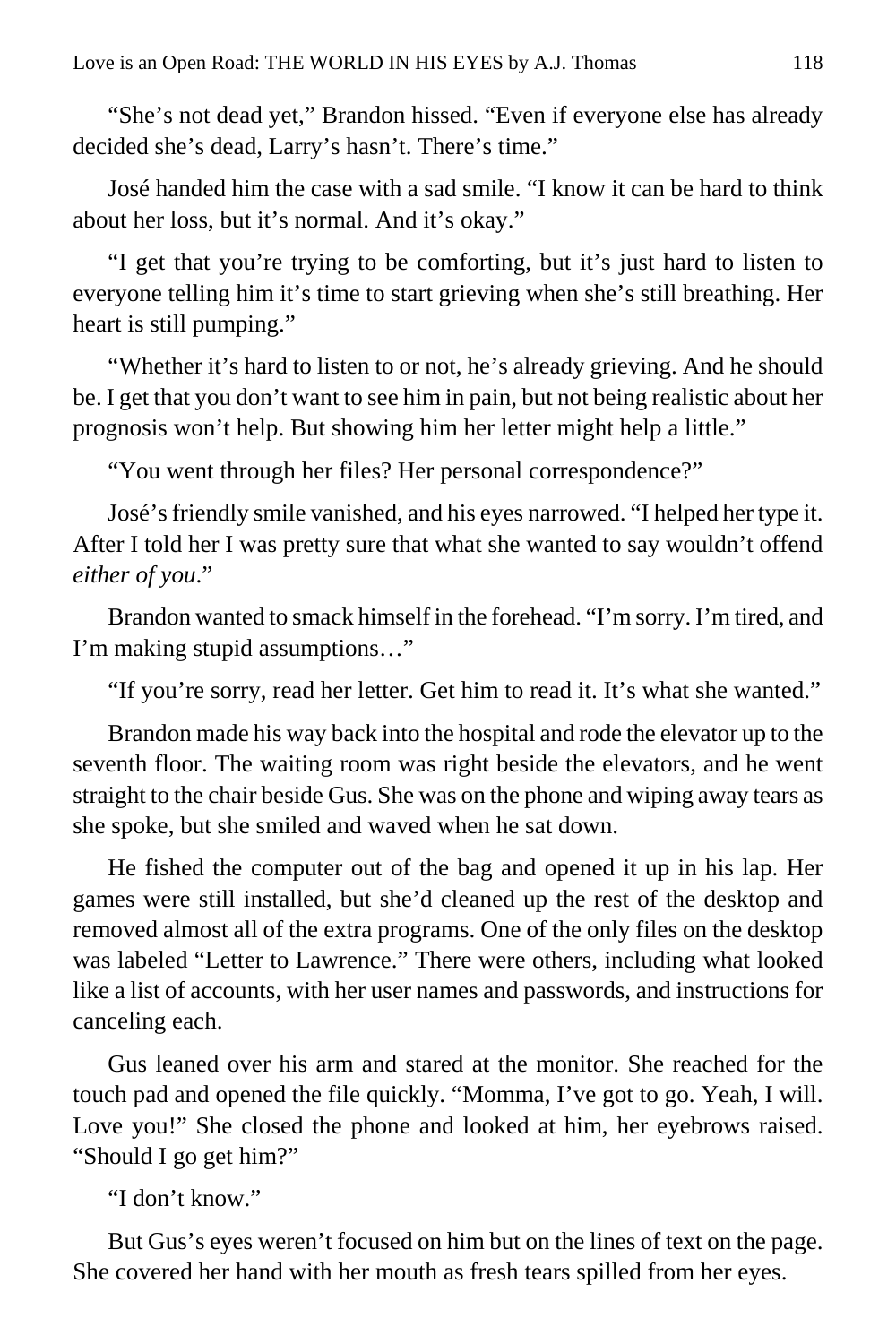"Of course it's sad," Brandon said. "It's a good-bye letter, it's not going to be—" She slapped him in the head and pointed at the monitor. "I don't…"

"Can we bring this in?"

"No. There's even a sign saying cell phones have to be turned off."

"I'm going to go get him."

"Okay." With nothing to distract him, he skimmed the words on the screen.

*Lawrence, these last days I've been so tired and my thoughts so clouded, I wanted to put this into words while I could. For years now I've worried about you. You've been so depressed, so lost. Worry for you made me urge you toward what I thought would make you happy, without realizing I was only adding to the problem. It only took a moment of seeing you really smile for me to realize how wrong I'd been.*

*Your father and I never loved each other, you know that. We married out of obligation, because that was what you did when you were expecting a child. At the time, we got along all right and thought we could make a marriage work for your sake. We tried, but there was nothing but animosity between us in the end, and that animosity and anger hurt you more than being raised by two loving, but separate, parents ever could. All staying together did was cause everyone more pain. If you marry August for my sake, or even for the sake of my memory, you'll be making the same mistake. These last two years, I've dreaded seeing you end up the same way we did. You can't build a happy life with someone you don't love.*

*But I'm confident I don't have to worry anymore. When you looked at the friend you brought to help get my computer problems sorted out, your smile was like the sun coming out after a long winter. You looked at him like you could see the whole world in his eyes. Tired as I've been, I'm not blind yet, and I've seen that same smile on your face every time you've visited since that day. I had my doubts about whether you've even considered the matter, but a dear friend who's knowledgeable about this sort of thing assured me that saying this won't leave you blindsided. It might be embarrassing to hear from your mother, but you'll just have to get over it. You*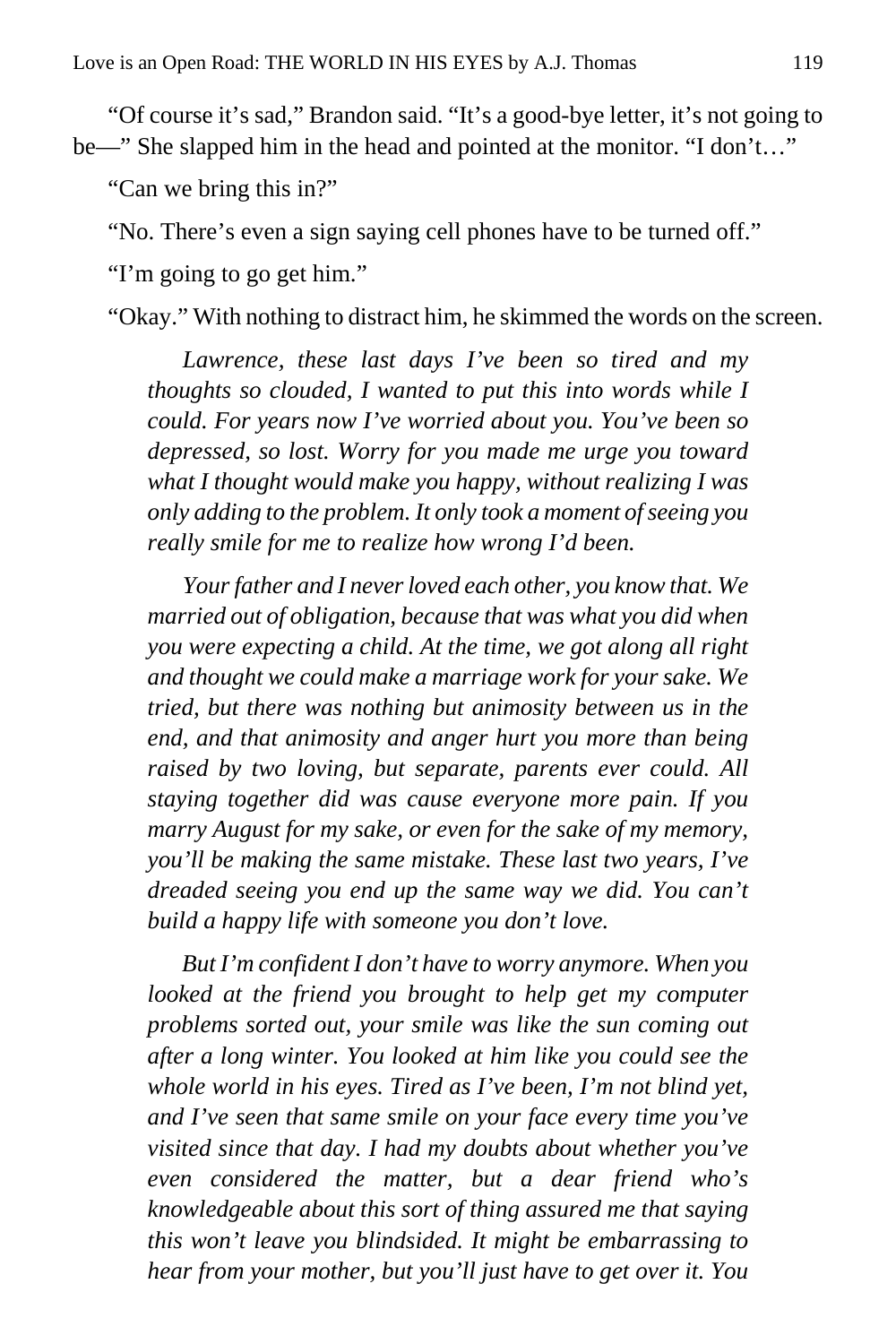*need to live the life that makes you whole, a life with someone who makes you smile like that. Maybe he can help you sort through the list of services and subscriptions that will need to be cancelled?*

*I have always been so proud of you, and I'll always love you.*

He set the computer on the chair Gus had been sitting in and squeezed his eyes shut tightly. He didn't know if reading those words would make Larry feel better, but he knew they needed to be read.

"Gus, I really don't want to do this," Larry protested as she shoved him into the waiting room.

"I don't care," she snapped. "You have moved heaven and earth to make her proud of you, you will damn well sit down and read this."

"Gus…"

She picked up the computer and pointed at the chair. "Sit."

Larry flopped into the chair, his arms and legs sprawling.

If Gus was offended, she didn't show it. She sat the computer in his lap and stood over him, her arms folded across her chest. "Read it."

Brandon watched his eyes cross the screen, taking in each line of text. His face remained passive, his gaze bleak. When he reached the end, he closed the computer and handed it to Brandon. Then he got up and moved back toward the ICU doors. Brandon fumbled the computer back into the case and moved to go after him, but Larry stopped him without looking at him. "I need time," he whispered. "I just want to go sit with her alone. I'm sorry."

"Whatever you need," Brandon said, patting him on the shoulder.

"Just time."

For three days, Brandon drove Larry back and forth to Oakland, staying from the time visiting hours started until they ended at ten o'clock. On the fourth day, Trish's doctor called them in the middle of the night and told them to come in immediately. The doctor met them at the door and asked to speak with Larry alone. Larry shook his head and clung to Brandon's hand. They were both escorted to a small room with a table and comfortable chairs, where Trish's doctor told them she'd passed away about ten minutes before they arrived.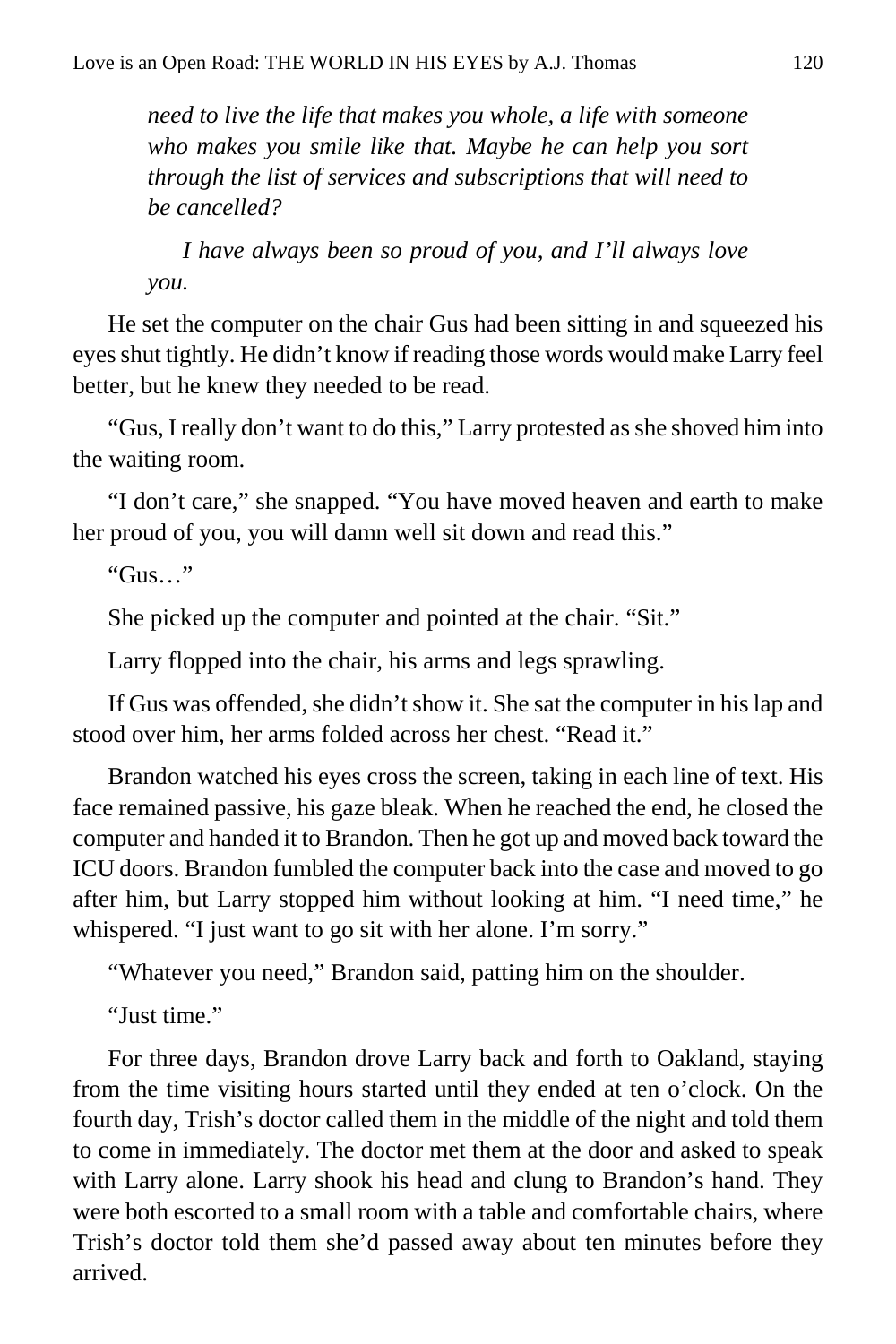Paperwork happened. Larry flipped through all of it and signed appropriate spots without even looking at it. Phone calls were made, appointments scheduled, and then they went home. Larry slept wrapped around him, his arms locked tightly against his chest.

Brandon went back to work two days later. He was surprised when Daniel approached him. His friend's black eye had almost healed, and Brandon muttered a halfhearted apology. Daniel swore, again, that he hadn't been the one to call the police, but Brandon couldn't seem to care. Brandon stared at Daniel until his friend's attempts to chat and mend things fizzled. The world had kept moving, everything at Atlas was functioning the same as it always had, and Brandon couldn't seem to get back into the same flow. He didn't say anything as he walked away from Daniel, retreating to his cubicle where he buried himself in work and tried not to think about Larry sitting in bed alone with no one but Momo for company.

But when Brandon got home, making record time through five o'clock traffic, Larry was dressed and throwing together food.

"I went to the funeral home; seemed like a good excuse to get up and do something," Larry explained, kissing him on the neck.

Brandon's heart sank. He'd had no idea Larry was going to work out the details of his mother's funeral today. He wouldn't have gone to work if he'd known. "I thought that was Saturday."

"It was. I felt like I needed to do something. And there was family…"

"Oh? How'd it go?"

"Bad." Larry stepped around Momo, who just did a figure eight to wrap herself around his legs again. Despite the show of affection, Brandon noticed two fresh scratches on Larry's hand. "My dad showed up. I was so angry with him. I spent about an hour screaming at him right there in the funeral home. Told him he didn't have the right to be there, to make any decisions about her funeral. I told him about you and me, and that I was just fine handling things on my own." Larry's voice shook, and he turned away, fiddling with the salads he was making but not actually doing anything. Brandon wrapped his arms around him. "The bastard... hugged me... He had no right to be there, no right to have anything to do with her funeral, no right to touch me. And I couldn't quit bawling like a little kid."

There wasn't anything he could say that would make things okay; he knew that. He didn't know much of anything about Larry's dad. He knew Larry hated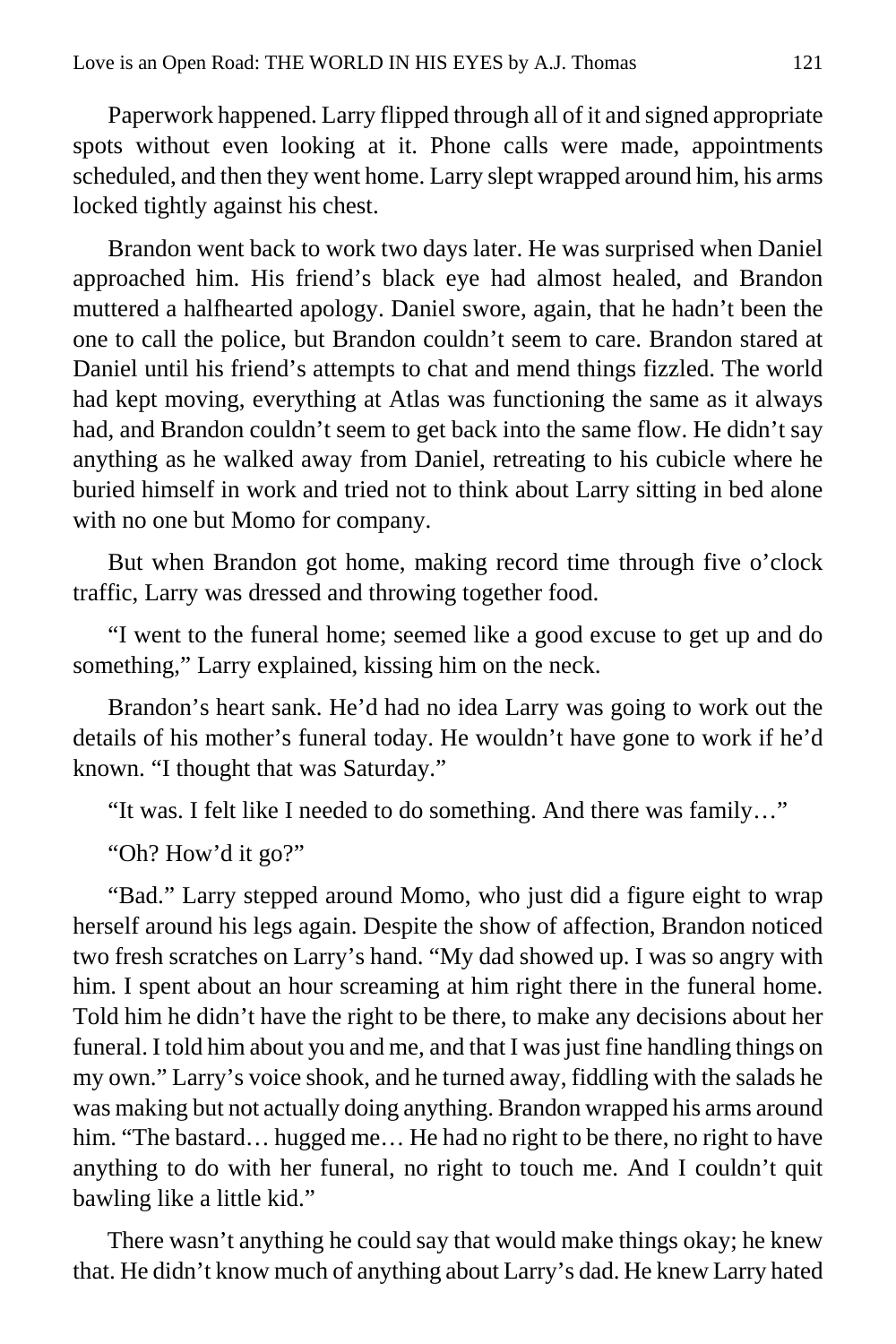him for divorcing his mom when she got sick, even though Trish herself had insisted her illness had nothing to do with their divorce. The man had remarried, and his new wife had made more attempts to get in touch with Larry than he ever had. Even if the man had never been there for his first wife, he'd tried to be there for his son today. He wished he could tell Larry it was okay to be angry, to be hurt, and it was also okay to acknowledge that his father represented more than a portion of his DNA. It was okay to need him just as much as he hated him.

But he couldn't find any words, and he didn't think Larry would hear them anyway. He just wrapped his arms around him and stayed there, holding him in the kitchen, until the shaking stopped.

They ended up back in bed, the plates of food tucked in the fridge uneaten.

\*\*\*\*

Larry stared at the priest officiating over his mom's funeral without really seeing him, without hearing the Latin prayers he said aloud. When the priest's eyes lingered over him and Brandon, he held Brandon's hand tighter and kept his features passive. They hadn't spoken to anyone when they'd arrived, and as the service ended, his mom's neighbors and friends came up, one by one, to offer their condolences. He expected the funeral to be devastating, but most of his grief had been wrung out of him by the turmoil of the last week and a half. He managed to thank people for coming, with his emotions in check, to smile and nod when they shared their memories of his mom's life.

After everyone else had approached, his father stepped up to him with his new family in tow, and Larry unconsciously tightened his grip on Brandon's hand. He seethed at the idea of his father bringing the family that replaced him and his mom to her funeral, but he forced himself to keep a neutral expression. He refused to break down here. Screaming about the inappropriateness of it all wouldn't do shit to honor his mom's memory, and it wouldn't make him feel any better. His father didn't say anything. Not an "I'm sorry" or a "Are you okay?" or even a basic greeting. His eyes shimmered with unshed tears, and just as he had at the funeral home, he wrapped his arms around Larry and hugged him tight.

"Christ, I don't want to start crying again." Larry sniffled, knowing it was hopeless.

"Ain't nothing wrong with crying," his father said, pulling away. His gaze shifted between Larry and Brandon. "Is this your…"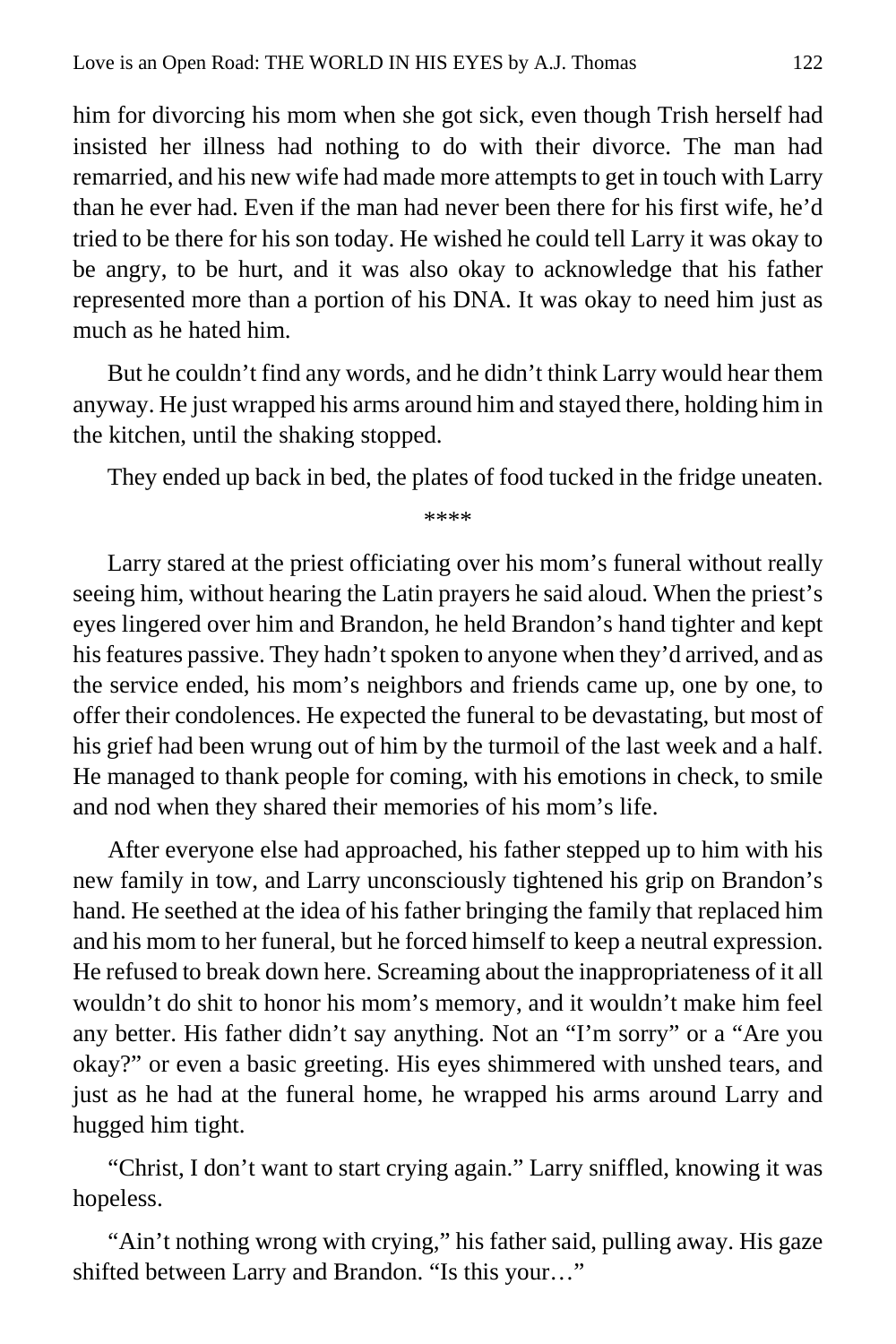He braced himself for the worst, the huff of indignation, the quiet look of disapproval. The only question was what his father would choose to point out the fact that Brandon was a man, or that he was a white man. "My boyfriend," he said, managing to at least summon a bit of defiance for that. "This is my boyfriend, Brandon. This is my dad," he said to Brandon.

"Mr. Myers," Brandon said, nodding.

His dad managed a smile and a little nod. "If you need anything, Larry, anything at all…" The rest of the sentence went unsaid, like so many things with his father always did.

He thought his dad was going to walk away, but instead, the man stopped in front of Brandon. "You were there with him? In the hospital?"

Brandon only nodded.

His dad clasped Brandon's shoulder for a moment, not quite a hug but something strangely close to one, and then he left.

"I'm so sorry," his stepmother whispered, hugging him tight. "I am so, so sorry. He meant it. If you boys need anything, please call."

"Thank you," he whispered.

His siblings were older now, teenagers who each offered him weary smiles, handshakes, and hugs. His father must have warned them all in advance about the "dating a white guy" thing, because each of them greeted Brandon and introduced themselves without a hint of surprise or censure.

Afterward, Brandon squeezed his hand and rubbed his thumb across Larry's knuckles. "Ready to go home?"

"I'm ready to get back to a routine again. Back to work."

"Not tonight, I hope."

"No," he agreed. "Not tonight. I'm such a wreck I'd end up getting somebody killed if I tried to go to work tonight. But after a solid eight hours of sleep and a gallon of coffee, I want to get back to normal."

"I can't imagine anyone else in the world calling a graveyard shift in the ER normal."

Larry laughed a little, and Brandon stopped moving. "What?"

"I don't think I realized how much I missed hearing you laugh."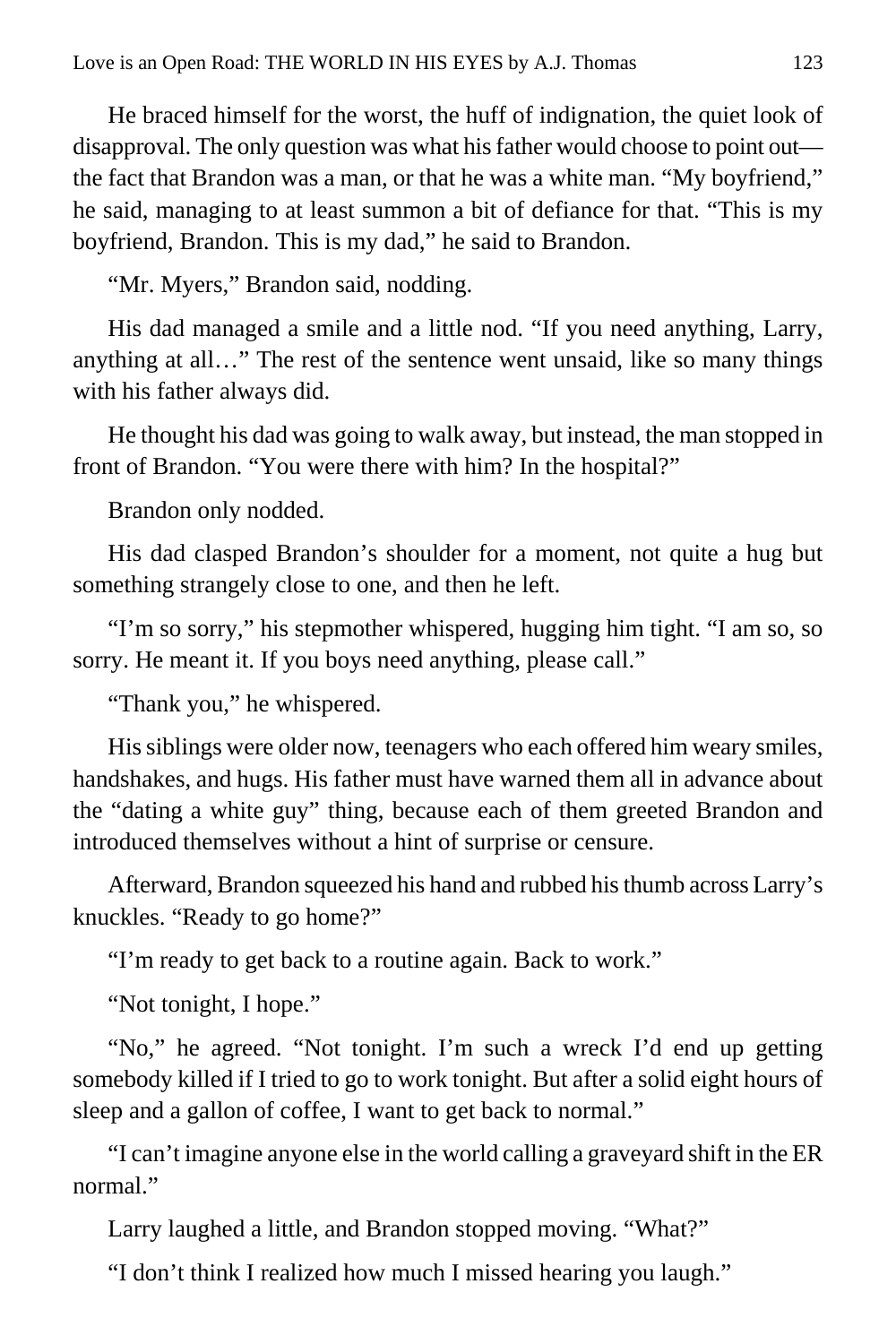"I'm sorry this has been so hard," he said, pulling Brandon toward the car. "I'm honestly not sure what I'd have done without you."

"It's no problem. I love you, Larry. I'm just glad to see you smile again."

Larry pulled him close and reveled in the chance to really kiss him. "I love you so much. You always make me smile."

\*\*\*\*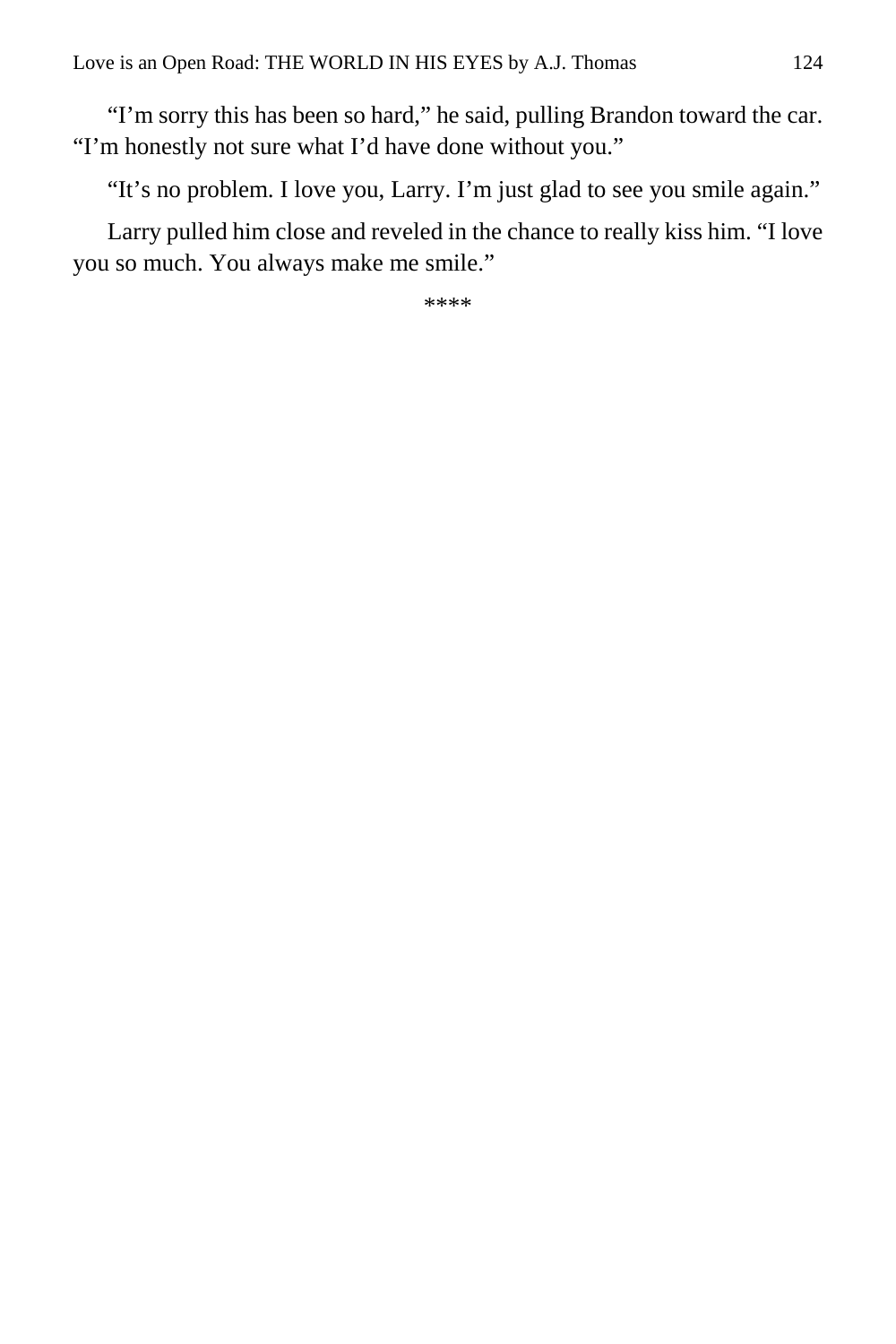### **Epilogue**

Calling the Alcott family home in Mountain View big was a ridiculous understatement. Brandon swore his parents had lived in the same "small" house his entire life. He offered the fact as proof that his parents hadn't let money go to their heads. Their house was a five-bedroom minimansion with a rolling yard, gazebo, and three levels of wooden decks that gave access to the backyard from all three stories of the house itself. Larry didn't want to point out that the apartment he grew up in would have fit neatly inside the Alcott's living room, but he'd have fun teasing Brandon about it later.

Thanksgiving had been a quiet event with just Brandon's parents, Brandon, and him. But as Christmas grew closer, they spent more and more of their nights off sitting around the Alcott's living room. Brandon's older brother and sister, each with a family of their own in tow, had come for the holidays, and he was honestly surprised when all of them welcomed him with open arms. Larry had spent several nights chatting about the horrors of medical school and then even more evenings listening to Brandon's sister excitedly talk about one day using bacteria to reprogram the DNA of cancerous cells. His brother, Luke, and his wife shared stories about how they'd met in the Peace Corps, and he heard the story of how William had met his wife, Lynn, when he stumbled into her office desperate for advice about copyright law.

Both he and Brandon changed the subject when they were asked about how they got together. His instinct told him any story that began with "We met on Grindr…" was not something to be shared around a dinner table.

As interesting as Brandon's family was, Larry was itching to leave before they'd even sat down for Christmas Eve dinner. He retreated to the backyard and the comfortable patio chairs where he could listen to the strange sounds of laughter and voices he couldn't quite tell apart yet without feeling like he had to participate.

For eight months, things had been getting better. He'd known going into October that the holidays would be rough, but that knowledge had done nothing to prepare him for those moments when the ache of grief snuck up on him and stabbed him in the heart all over again. But his mom's last words had inspired him to embrace every moment he had to enjoy with Brandon, so he was determined to be happy, despite the pain.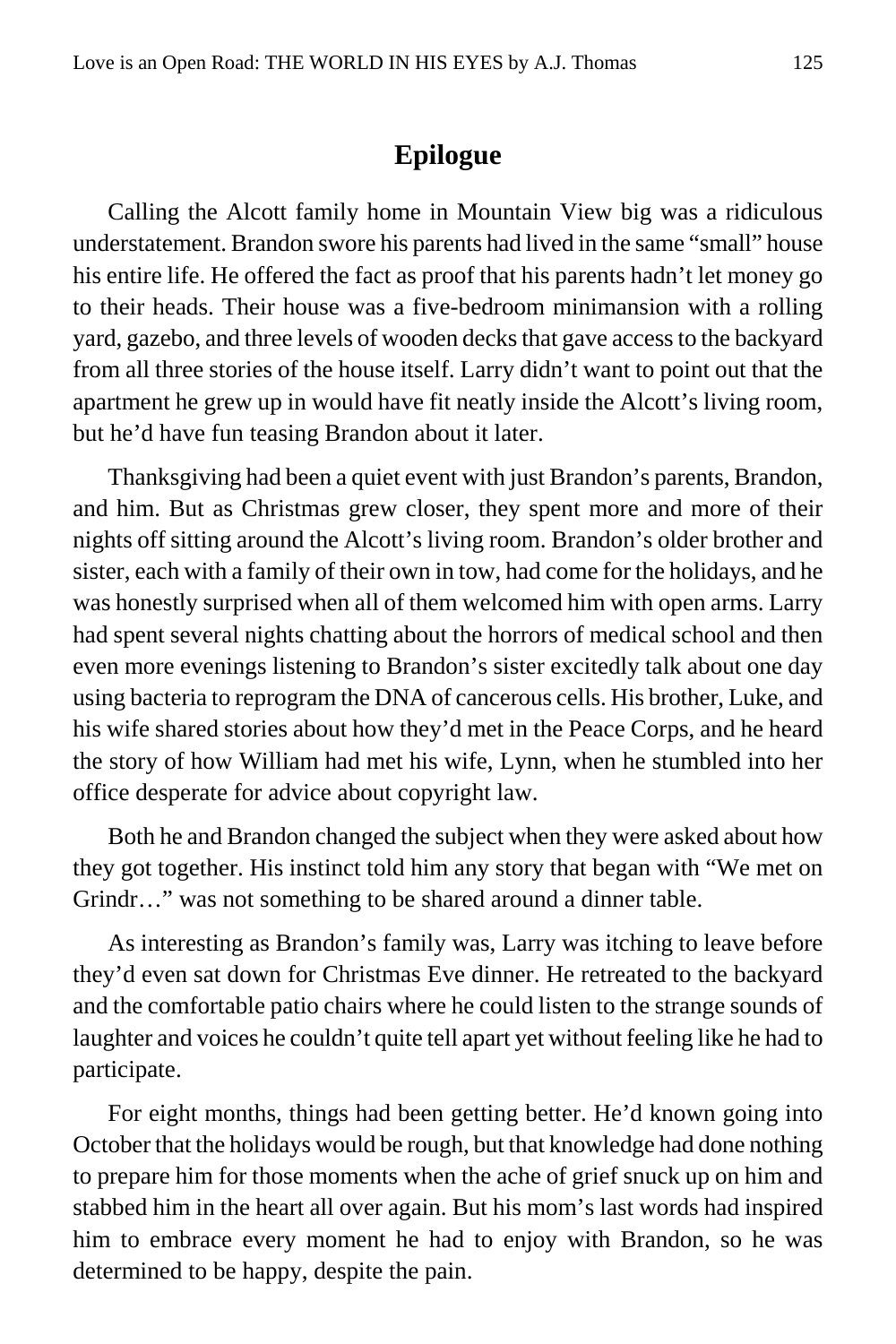He smelled Brandon's cologne before he felt his arms wrap around his shoulders from behind. "Hey," he said, looking up into Brandon's eyes. The starbursts in the center caught the golden glow from the Christmas lights, but the green looked so dark it was practically invisible.

"Hey yourself. You want to skip dinner and just head home?"

Larry shook his head. "What would your parents think?"

"That I can put a smile on your face better in private than I can here?" Brandon teased.

"Exactly. I don't know if I could ever face them again. Come here."

Brandon shifted around the arm of the chair and sat down in his lap. He shifted and wiggled until he was between Larry's legs, then leaned back against him.

"Have you made a decision yet?" Larry asked, thinking about the twelve companies who were in a veritable bidding war over Brandon now that he'd put in his notice at Atlas. Working in the same office as Daniel had proven too awkward and uncomfortable, even after they'd all apologized and tried to move on. The New Year would bring a new job and a fresh start for Brandon. It would also bring Larry to the end of his Internal Medicine rotation and the start of a rotation in cardiac medicine. He had another six months of sleeping nights and having every weekend off before he dove back into rotating shifts. Six months before his schedule became a nightmare to work around.

"Not yet. Josh is trying to talk me into going to a venture capitalist meeting with him next week. Not that he needs me, he's an amazing programmer, but you know…"

"So everything's still up in the air?"

"For now. Josh is excited about this project he's developing, and it sounds like it could be pretty cool."

Larry tried to remember the details of the augmented reality thing Josh had become obsessed with. "The hologram thing?"

"Not holograms, but that's what he's calling them. Put on a pair of glasses and suddenly you've got a smartphone right in front of you, a television on any wall you want, the ability to design objects for 3D printing by using your hands to manipulate them… It's going to be cool."

"It sounds like it. You know my schedule's going to go back to rotating shifts in another six months."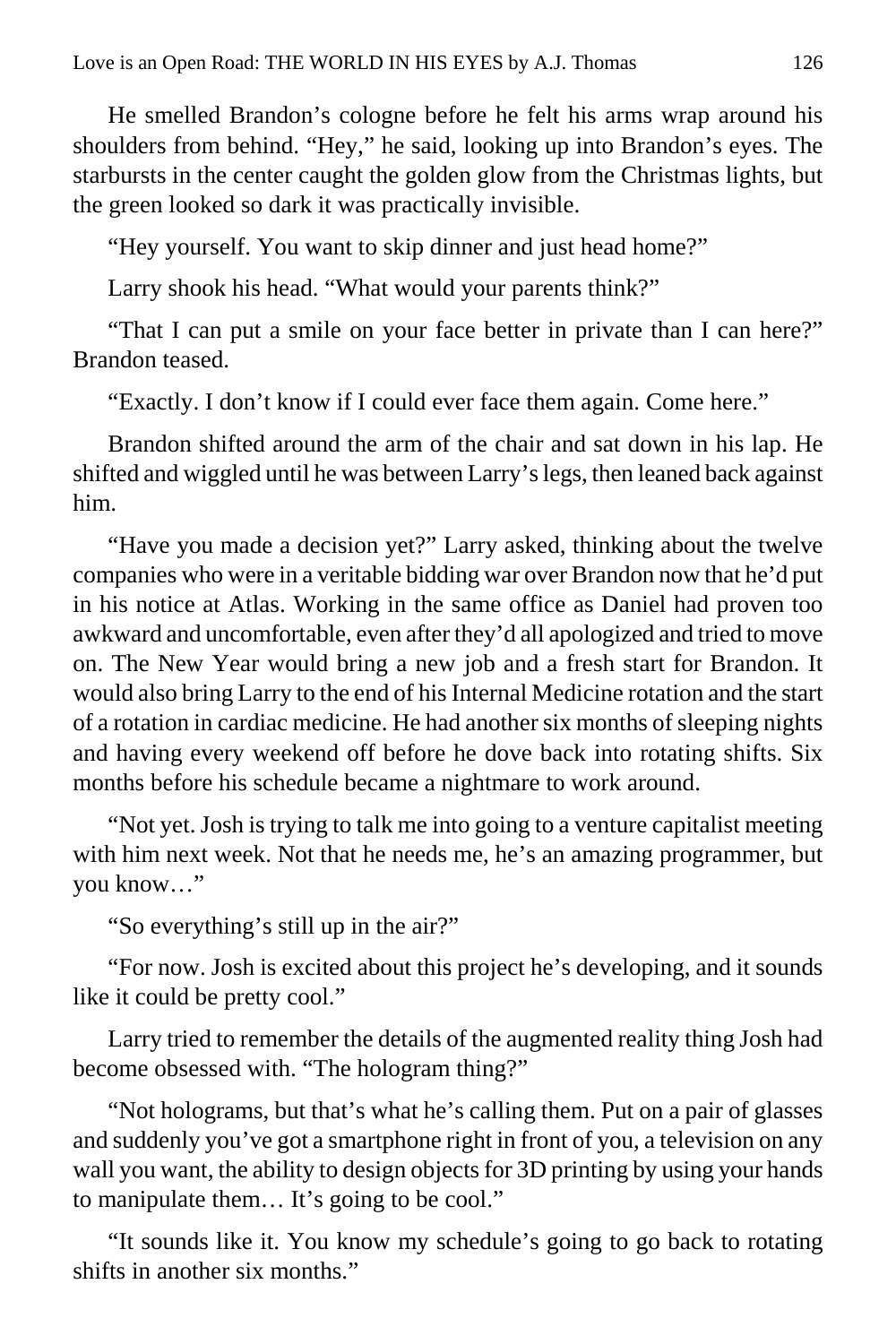"I know. That's what it's going to be like forever, isn't it?"

"Yeah."

"You're worth the funky hours. Going in to this project with Josh might be good for us, though. I can't guarantee I'll be able to earn a living, but I could pretty much set my own hours. Maybe even work from home, which I like more anyway. We'd be able to spend more than an hour a day together when you're working nights."

"You'd do that? Pick a job based on my work schedule?"

"Yeah."

"But, I want you to be happy, Brandon. I don't want you to end up doing something that isn't challenging or worthwhile just for me."

"Being with you makes me happy. And it does sound like a cool project."

Larry melted a little, realizing how much Brandon was willing to give to make their life together work. "I know it's too soon to ask this, but since you don't know what you're going to be doing, and I know I'm going to be busier if we wait, I was wondering if… Well, if you want to… I mean you were already talking about forever, and if you really want people to see you instead of your last name it'd be one solution, but… I…"

"Are you saying you want to get married?"

"Not if you don't want to, obviously. But… yeah. If you'd be willing."

"When?" Brandon asked, craning his neck so he could look up at him.

"I have no idea."

"Sometime when we both know we're going to have the same day off," Brandon suggested.

"Next weekend?"

"If we only give my mom a week's warning, she's going to go insane."

"Good point. Two weeks?"

Brandon laughed, leaned up to kiss him, and then settled back against his chest. "Two weeks sounds good."

## **The End**